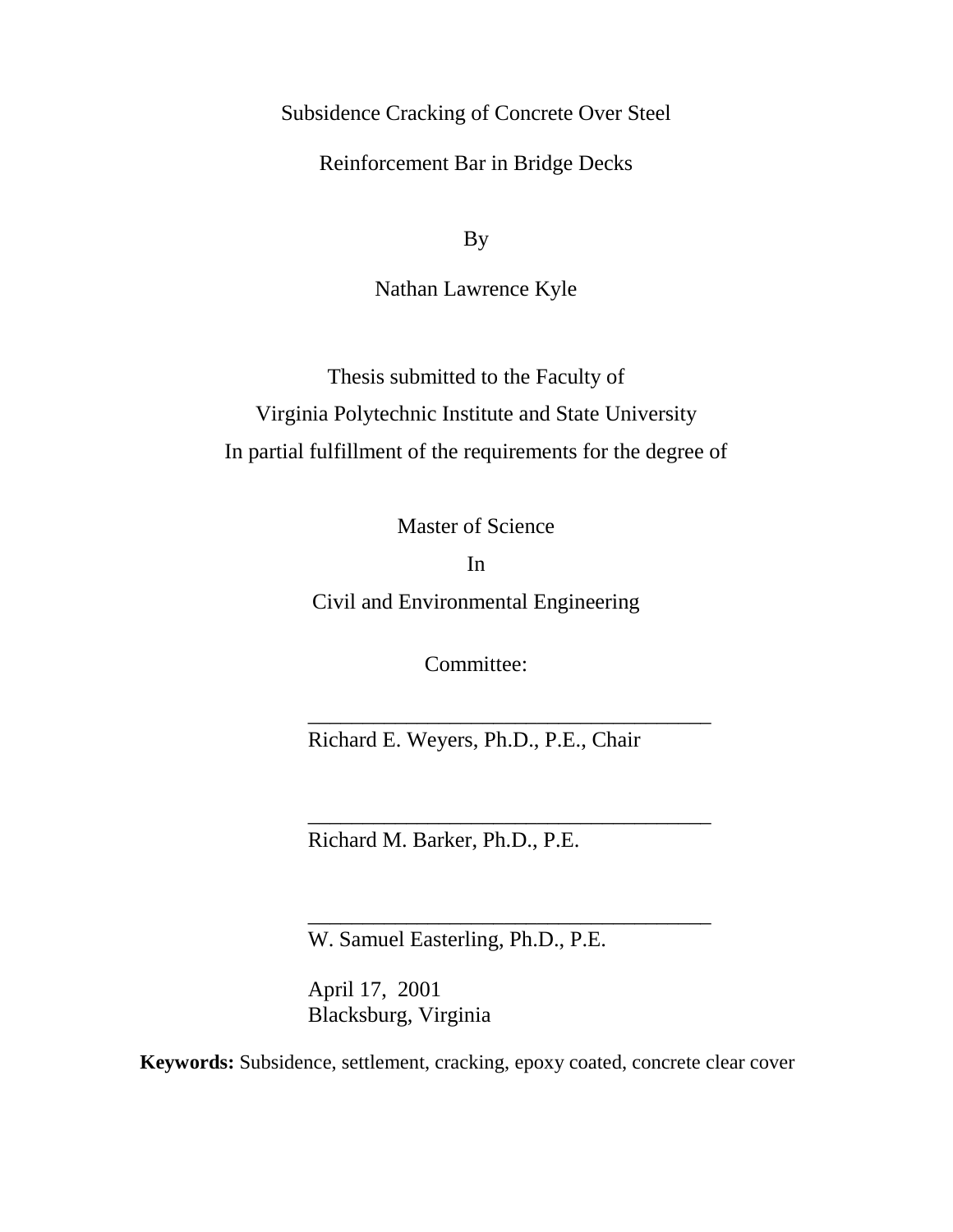### **ABSTRACT**

 It is known that subsidence cracking may cause premature deterioration of concrete slab structures in salt laden environments. Chlorides from either deicing salts or marine environments may cause chloride-induced corrosion of the reinforcing steel resulting in spalling of the cover concrete. Concrete specimens with 16 mm (# 5) diameter bars were cast with various cover depths, bar spacing and two concrete mixture types to determine the influence that epoxy coated reinforcement, cement type and bar spacing may have on the probability of subsidence cracking in bridge deck slabs. It was determined that there is not a significant difference in the probability of cracking of concrete between concrete cast with epoxy coated reinforcing steel and bare reinforcing steel. Concrete subsidence cracking was found to be dependent upon the clear cover depth and cement type.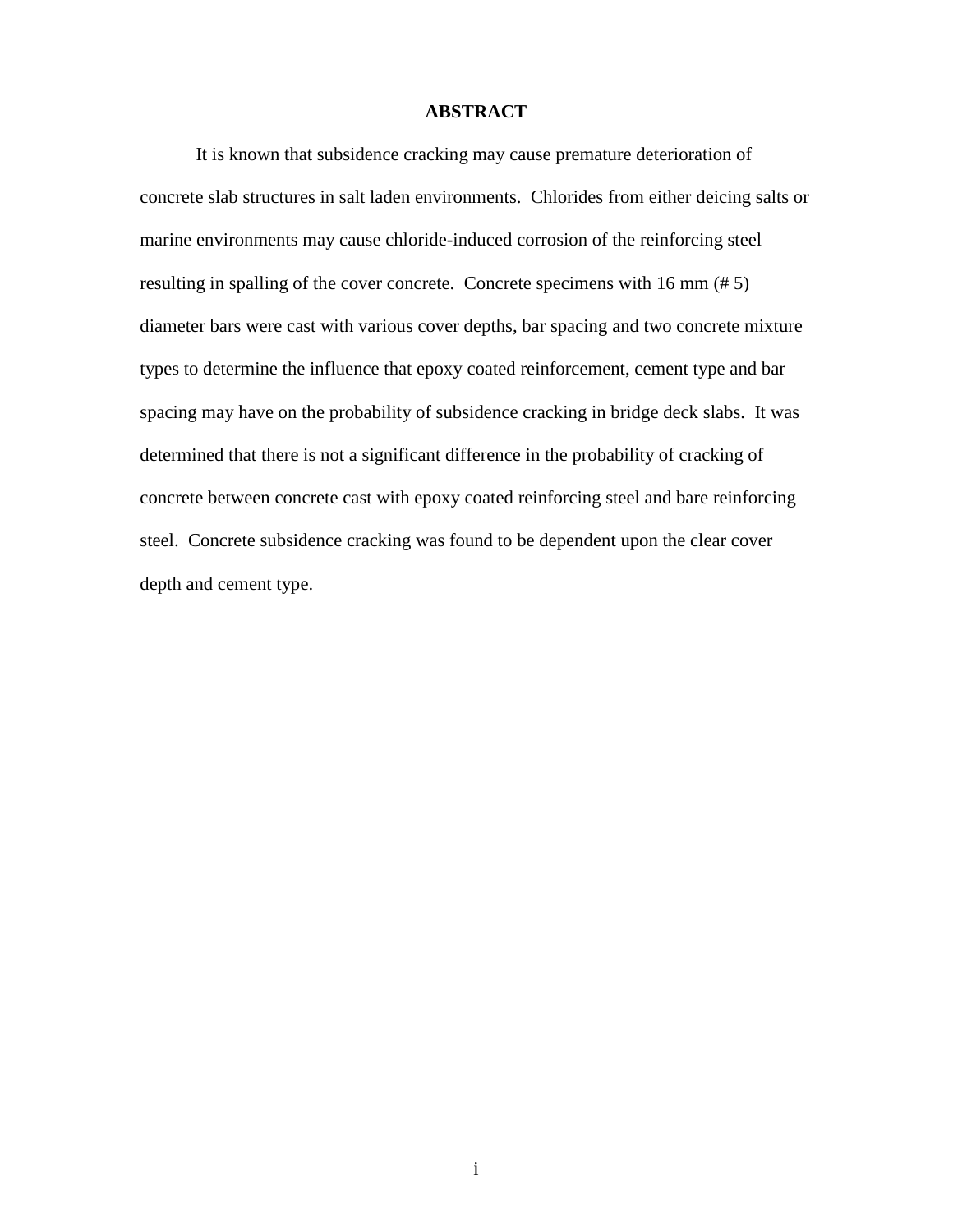### **ACKNOWLEDGEMENTS**

I would like to acknowledge the efforts and leadership of Dr. Richard E. Weyers, who has been a mentor and advisor to me for a number of years. Appreciation is also owed to Dr. W. Samuel Easterling and Dr. Richard M. Barker, who have served on the review committee for this study. Each has had a vital role in my education inside and outside of the classroom.

I would also like to acknowledge the efforts made by fellow Structural Materials graduate students when casting the numerous concrete specimens. Without their help, this project would not have been possible. Specifically, I would like to thank David Mokarem and Patricia Buchanan for the numerous concrete control tests made, including a large number of compression test cylinders. Trevor Kirkpatrick and Rich Meyerson were instrumental in consolidating the concrete specimens. Acknowledgement is also due to Mike Brown and James Bryant for their screeding operations. I would especially like to thank James Bryant for his support and companionship, always ready to give frequent helpful insight.

I would like to thank the lab technicians, Brett Farmer and Dennis Huffman for providing the means and logistics for casting and then later moving the specimens. They provided a great deal of common sense that allowed me to save enormous amounts of time.

 I could not have been able to complete this project without the support of my parents, who provided me with great amounts of encouragement and love. They were truly gracious to instill in me the importance of a persistent work ethic.

 Most importantly, I would like to thank my lovely fiancée Emily, who has shared her love, her joy and her life with me. The encouragement that she has given me during the last year has given me great strength. She has gone out of her way to help me stay focused in all that I do.

 Finally, I would like to acknowledge the financial support provided by the Charles Via Jr. Department of Civil and Environmental Engineering at Virginia Tech as well as the support provided by the Virginia Transportation Research Council.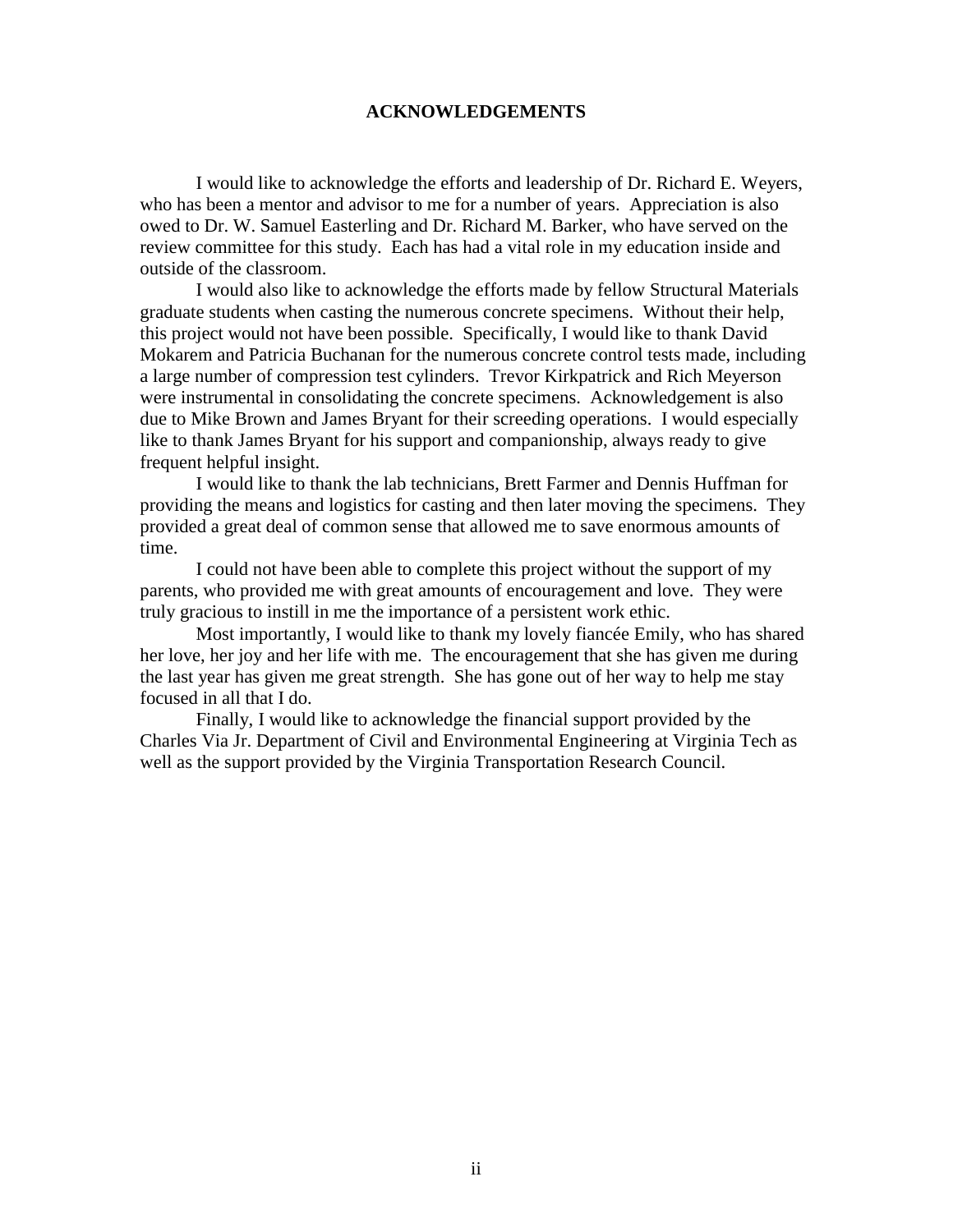| 1.                                                        |  |
|-----------------------------------------------------------|--|
|                                                           |  |
| 2.                                                        |  |
| 2.2 Current Controls over Subsidence Related Stresses  11 |  |
| 3.                                                        |  |
|                                                           |  |
| $\overline{4}$ .                                          |  |
| 5.                                                        |  |
|                                                           |  |

## **TABLE OF CONTENTS**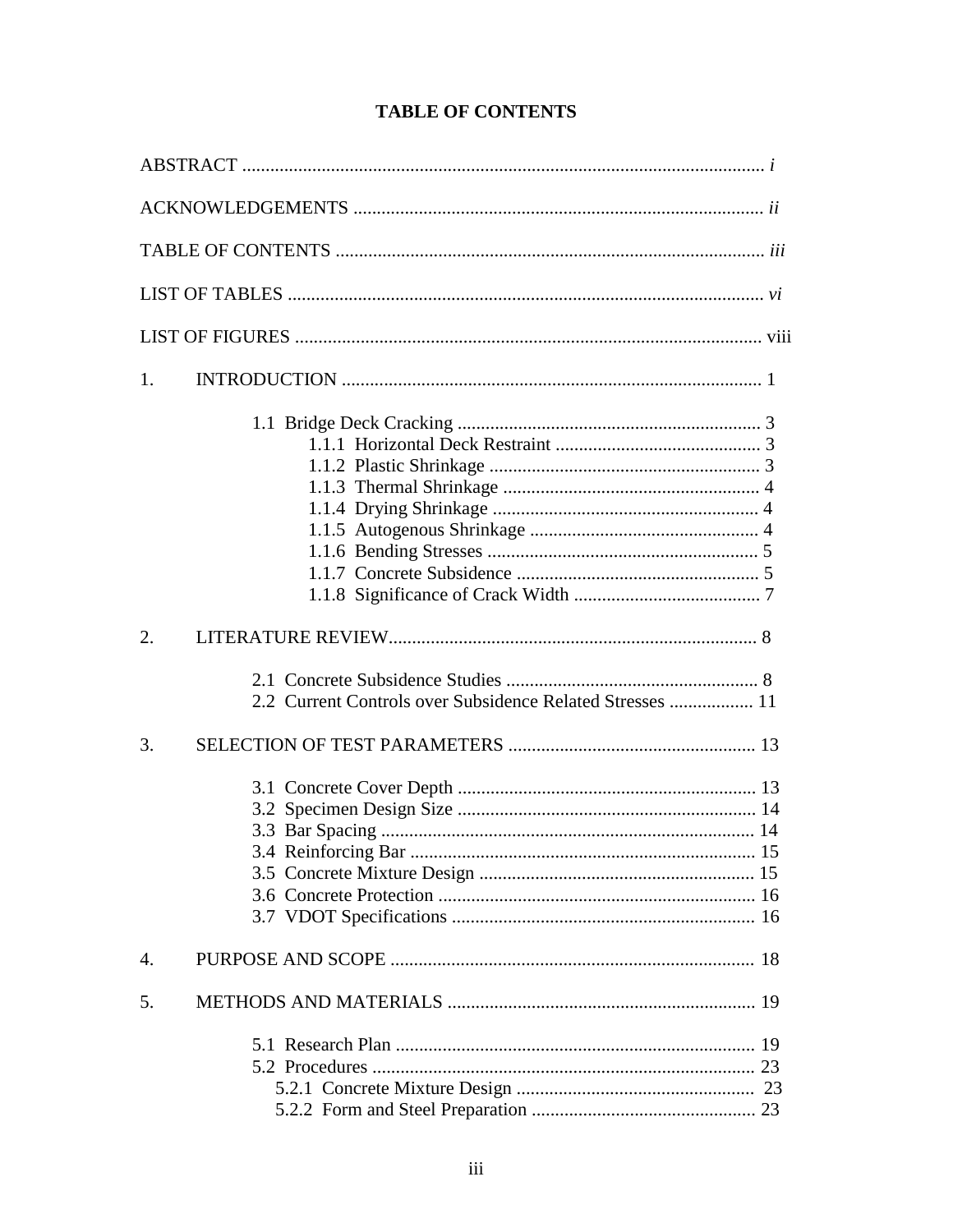|    | 5.2.3 Concrete Placement, Consolidation and Finishing  24       |  |
|----|-----------------------------------------------------------------|--|
|    |                                                                 |  |
|    |                                                                 |  |
|    |                                                                 |  |
|    | 5.3.1 Visual Subsidence Cracking Observations  25               |  |
|    |                                                                 |  |
|    |                                                                 |  |
|    |                                                                 |  |
|    |                                                                 |  |
| 6. |                                                                 |  |
|    |                                                                 |  |
|    |                                                                 |  |
|    |                                                                 |  |
|    |                                                                 |  |
|    |                                                                 |  |
|    |                                                                 |  |
|    |                                                                 |  |
| 7. |                                                                 |  |
|    |                                                                 |  |
|    |                                                                 |  |
|    |                                                                 |  |
|    |                                                                 |  |
|    |                                                                 |  |
|    |                                                                 |  |
|    |                                                                 |  |
|    | 7.2.2                                                           |  |
|    |                                                                 |  |
|    | 7.2.2.2 Coefficient of Multiple Determination, $R^2$ 59         |  |
|    | 7.2.3 Comparison Between Calculated and Actual                  |  |
|    |                                                                 |  |
|    | 7.2.4 Comparison of Results with Dakhil's                       |  |
|    |                                                                 |  |
|    | 7.3 Effect of Epoxy Coated Reinforcing Bar on                   |  |
|    |                                                                 |  |
|    |                                                                 |  |
|    | 7.5 Effect of Boundary Conditions on Subsidence Cracking  67    |  |
|    | 7.6 Effect of Variations in Specimen Preparation Conditions  68 |  |
|    |                                                                 |  |
|    |                                                                 |  |
|    | 7.7 Discussion of Experimental Error Possible  70               |  |
|    |                                                                 |  |
|    |                                                                 |  |
|    |                                                                 |  |
|    |                                                                 |  |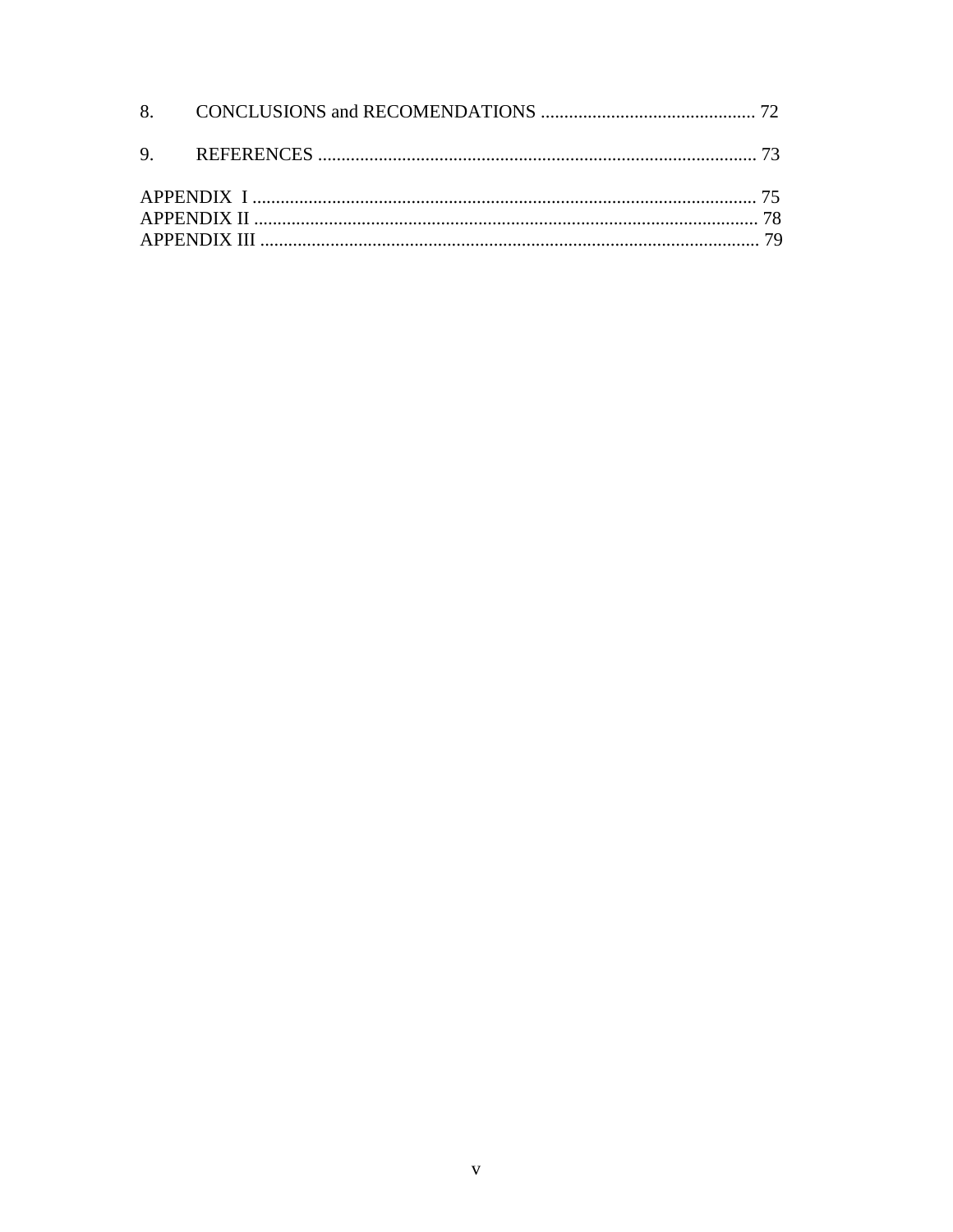# **LIST OF TABLES**

| Table 5-1  |                                                           |  |
|------------|-----------------------------------------------------------|--|
| Table 5-2  |                                                           |  |
| Table 6-1  |                                                           |  |
| Table 6-2  |                                                           |  |
| Table 6-3  | Subsidence Cracking Observed During First Six Hours After |  |
| Table 6-4  | Number of Cracked Specimens and Percent Surface Cracking  |  |
| Table 6-5  | Number of Cracked Specimens and Percent Surface Cracking  |  |
| Table 6-6  | Number of Cracked Specimens and Percent Surface Cracking  |  |
| Table 6-7  | Number of Cracked Specimens and Percent Surface Cracking  |  |
| Table 7-1  |                                                           |  |
| Table 7-2  |                                                           |  |
| Table 7-3a | <b>Results of Statistical t Test for Model 1</b>          |  |
| Table 7-3b | <b>Results of Statistical t Test for Model 2</b>          |  |
| Table 7-3c | <b>Results of Statistical t Test for Model 3</b>          |  |
| Table 7-3d | <b>Results of Statistical t Test for Model 4</b>          |  |
| Table 7-3e | <b>Results of Statistical t Test for Model 5</b>          |  |
| Table 7-3f | Results of Statistical t Test for Model 6                 |  |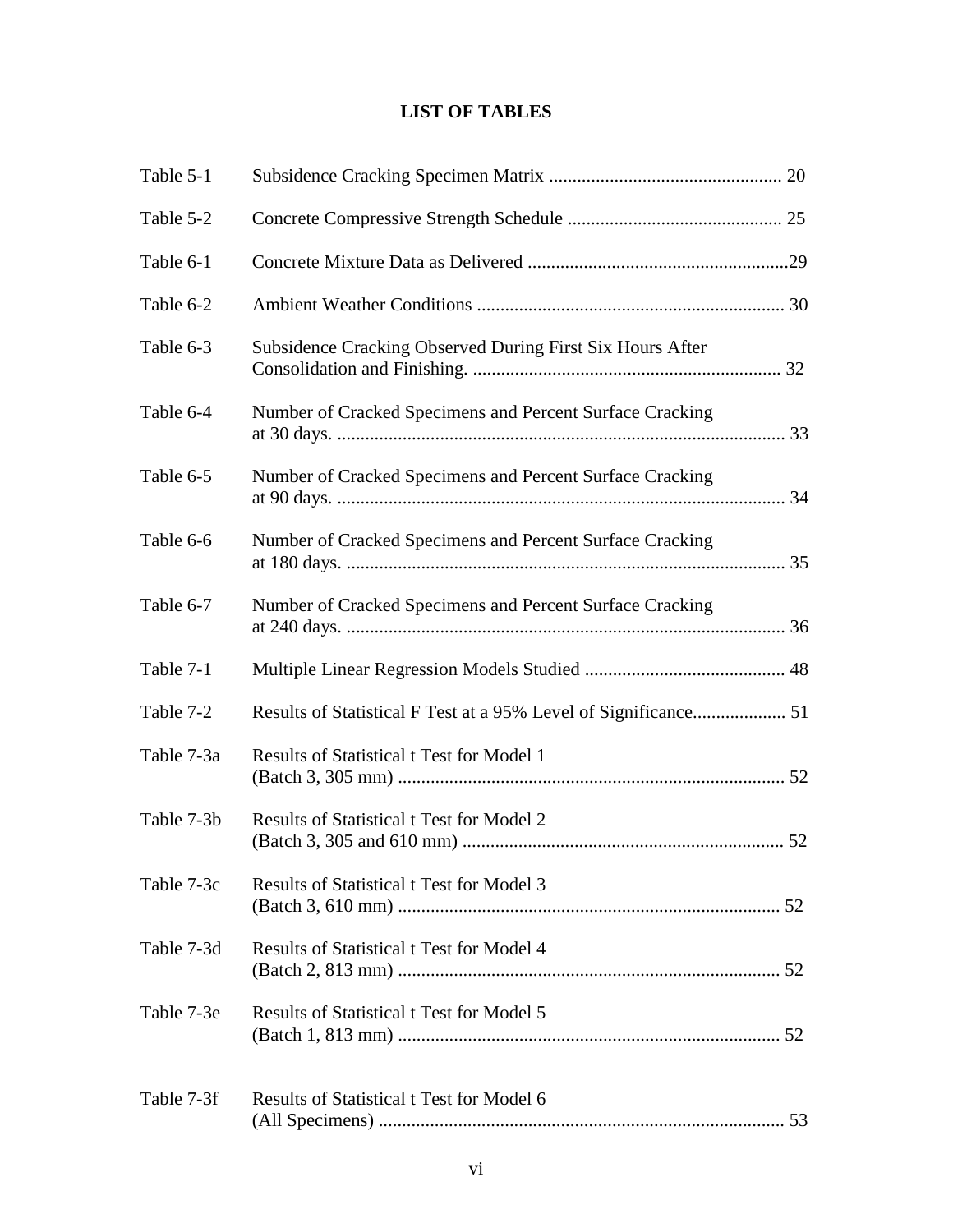| Table 7-4a | Statistical p Value Approach for Model 1                        |
|------------|-----------------------------------------------------------------|
| Table 7-4b | Statistical p Value Approach for Model 2                        |
| Table 7-4c | Statistical p Value Approach for Model 3                        |
| Table 7-4d | Statistical p Value Approach for Model 4                        |
| Table 7-4e | Statistical p Value Approach for Model 5                        |
| Table 7-4f | Statistical p Value Approach for Model 6                        |
| Table 7-5a | Statistical p Value Approach for CM1                            |
| Table 7-5b | Statistical p Value Approach for CM2                            |
| Table 7-5c | Statistical p Value Approach for CM3                            |
| Table 7-5d | Statistical p Value Approach for CM4                            |
| Table 7-5e | Statistical p Value Approach for RM1                            |
| Table 7-5f | Statistical p Value Approach for RM2                            |
| Table 7-5g | Statistical p Value Approach for RM3                            |
| Table 7-6  |                                                                 |
| Table 7-7  | Comparison of Actual and Computed Degree of Cracking Values  60 |
| Table 7-8  | Notable Variations Between the Current Results and the Results  |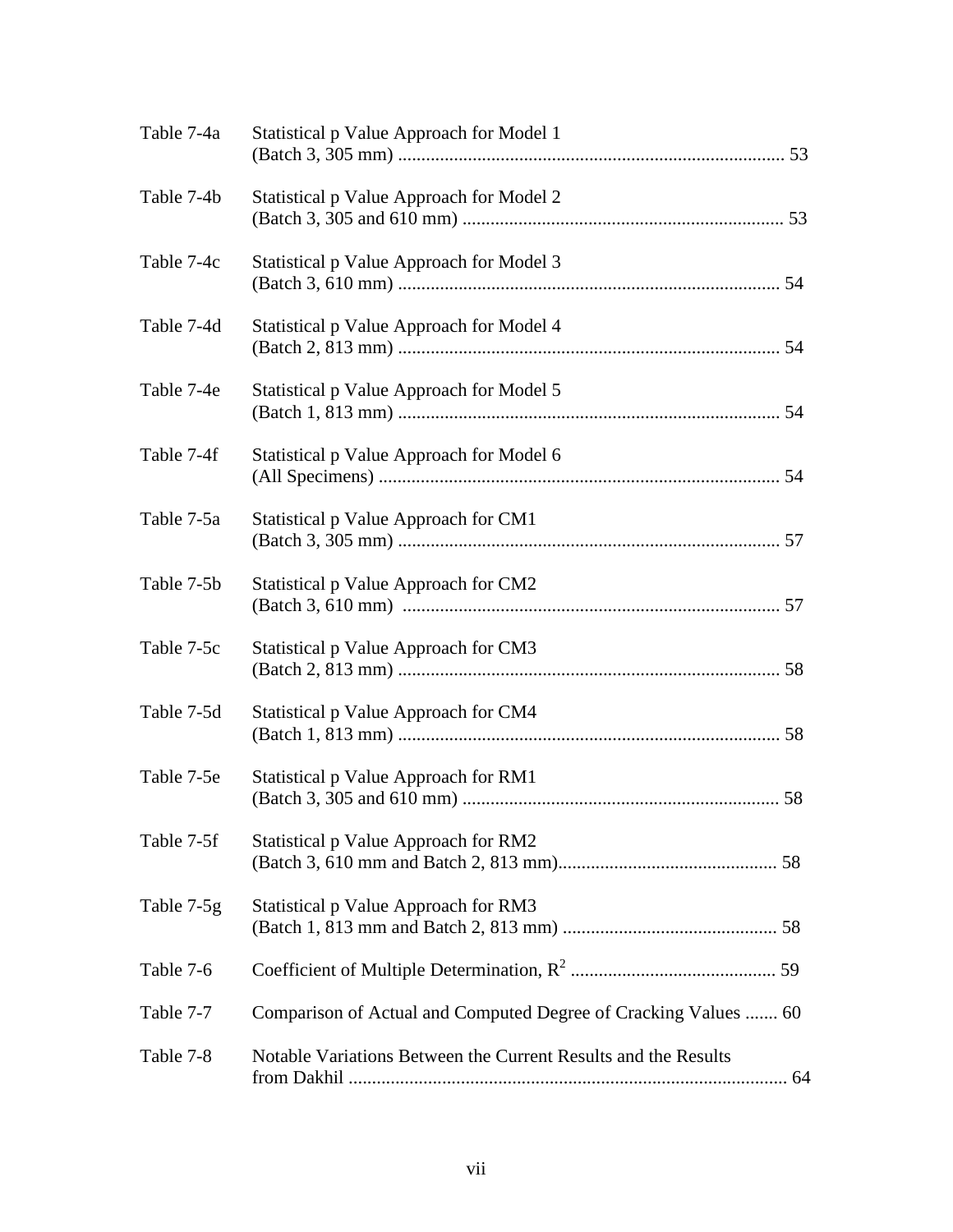## **LIST OF FIGURES**

| Figure 1-1  | Concrete Service Life Model Relative to Corrosion Deterioration  2                                                        |
|-------------|---------------------------------------------------------------------------------------------------------------------------|
| Figure 1-2  |                                                                                                                           |
| Figure 5-1a |                                                                                                                           |
| Figure 5-1b | Form and Specimen Diagram for 813 mm (32 in.) Specimen Size  21                                                           |
| Figure 5-2a |                                                                                                                           |
| Figure 5-2b | Form as Specimen Diagram for 610 mm (24 in.) Specimen Size  22                                                            |
| Figure 5-3a |                                                                                                                           |
| Figure 5-3b | Form and Specimen Diagram for 305 mm (12 in.) Specimen Size  22                                                           |
| Figure 5-4  |                                                                                                                           |
| Figure 6-1  | Percent Surface Cracking Propagation in 813 mm (32 in.) Square                                                            |
| Figure 6-2  | Percent Surface Cracking Propagation in 813 mm (32 in.) Square                                                            |
| Figure 6-3  | Percent Surface Cracking Propagation in 610 mm (24 in.) Square                                                            |
| Figure 6-4  | Percent Surface Cracking Propagation in 305 mm (12 in.) Square                                                            |
| Figure 6-5  | Percent Cracking in Specimens, 38.1 mm (1.5 in.)                                                                          |
| Figure 6-6  | Percent Cracking in Specimens, 44.5 mm (1.75 in.)                                                                         |
| Figure 6-7  | Percent Cracking in Specimens, 50.8 mm (2.0 in.)                                                                          |
| Figure 6-8  | Surface Crack Width as a Function of Percent Surface<br>Cracking, 813 mm (32 in.) Square, PC/GGBFS Concrete (Batch 1)  45 |
| Figure 6-9  | Surface Crack Width as a Function of Percent Surface                                                                      |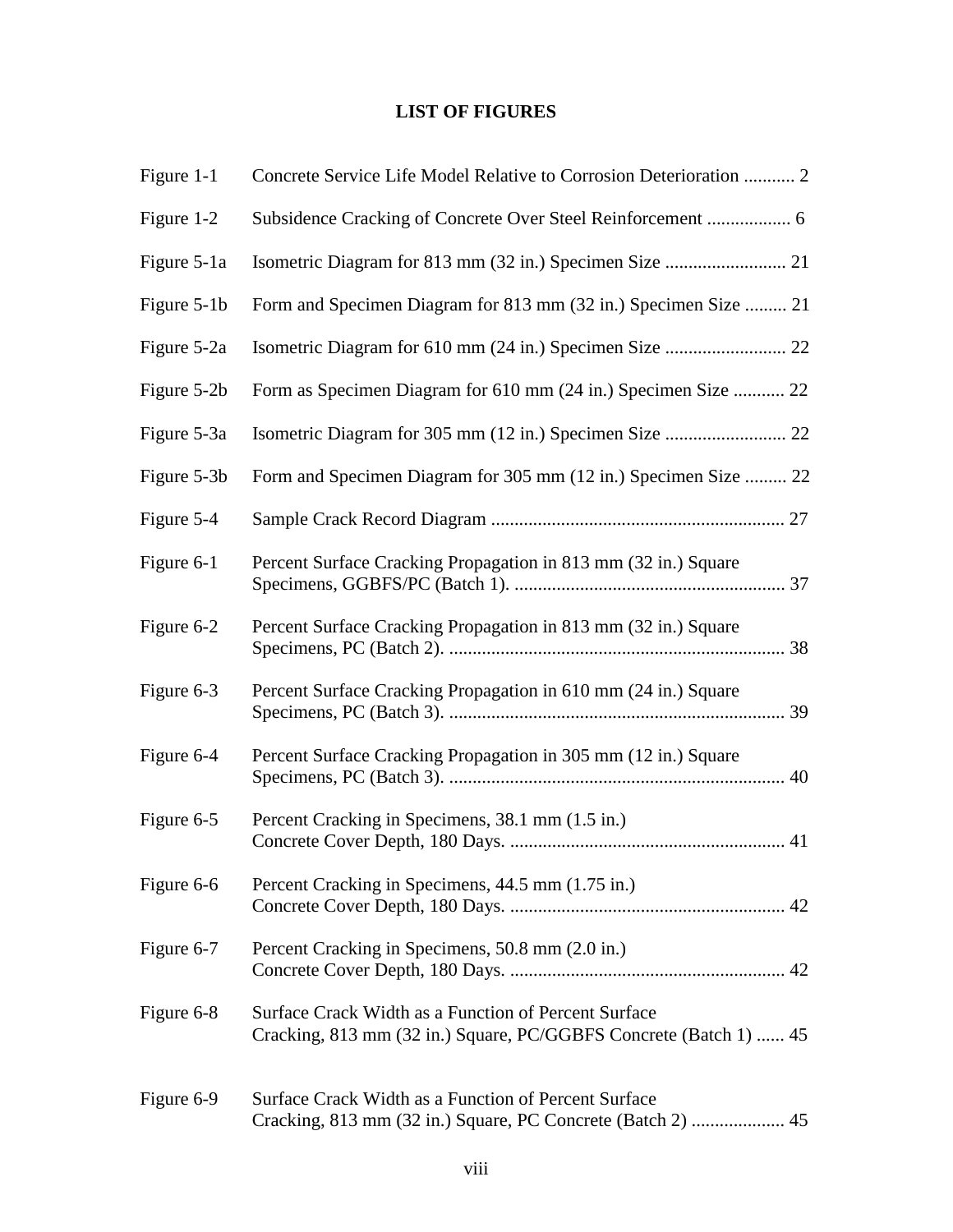| Figure $6-10$ | Surface Crack Width as a Function of Percent Surface                                                                                                                   |
|---------------|------------------------------------------------------------------------------------------------------------------------------------------------------------------------|
| Figure 6-11   | Surface Crack Width as a Function of Percent Surface                                                                                                                   |
| Figure 7-1a   | Comparison of Actual Versus Computed Degree of Specimen<br>Cracking (Model RM1). Batch 3 (PC),                                                                         |
| Figure 7-1b   | Comparison of Actual Versus Computed Degree of Specimen<br>Cracking (Model RM2), Batch 3 (PC),<br>610 mm (24 in.) Square Specimen Size, 150 mm (6 in.) Bar Spacing  61 |
| Figure 7-1c   | Comparison of Actual Versus Computed Degree of<br>Specimen Surface Cracking (Model RM2), Batch 2 (PC),                                                                 |
| Figure 7-1d   | Comparison of Actual Versus Computed Degree of<br>Specimen Surface Cracking (Model RM3), Batch 2<br>(PC/GGBFS), 813 mm (32 in.) Square,                                |
| Figure 7-2    | <b>Comparison of Actual Versus Computed Results</b><br>with the Regression Model Reported by Dakhil. Batch 3 (PC),                                                     |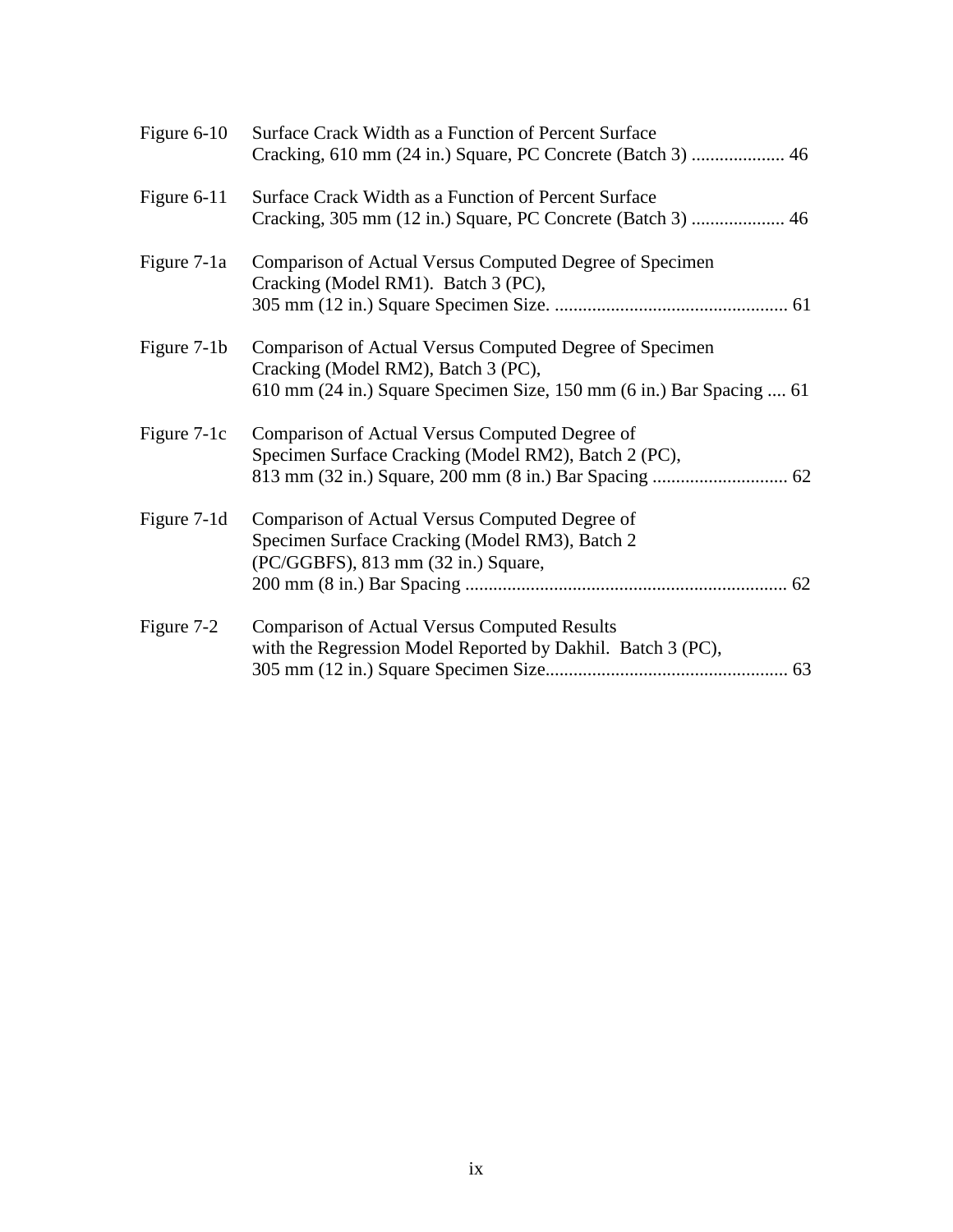### **1. INTRODUCTION**

The function of bridge decks are to distribute dead and live loads, increase the bending capacity of girders (composite construction), and provide a resistant wearing surface. This structural component is in direct contact with harsh environmental degradation mechanisms such as freezing and thawing and corrosion from deicing salts. The primary cause of bridge deck deterioration is corrosion of the reinforcing steel (Weyers et al., 1982).

Cady and Weyers (1984) presented a service life model predicting the effective service life of reinforced concrete members when chloride-induced corrosion is the primary cause for deterioration. The service life model consists of four separate time periods: rapid initial damage resulting from construction faults (subsidence cracking), chloride diffusion period to the least 2.5 percentile bar cover depth, corrosion of the steel of the 2.5 percentile reinforcing bar until cracking occurs, and subsequent uniform deterioration to level of damage defined as the end-of functional service life (Weyers, 1998). The above service live model time periods are illustrated in Figure 1-1.

In concrete, reinforcing steel is protected from corrosion by the high pH environment afforded by the high concentration of hydroxides in the concrete pore water solution. Water-soluble chloride may, however, penetrate to the level of the steel in sufficient quantities to destroy the passivity of the steel. Water-cement  $(w/c)$  ratio, degree of consolidation, and depth of concrete cover over the reinforcing steel may affect the degree of penetration of the chloride ion in uncracked concrete (Weyers et al., 1983).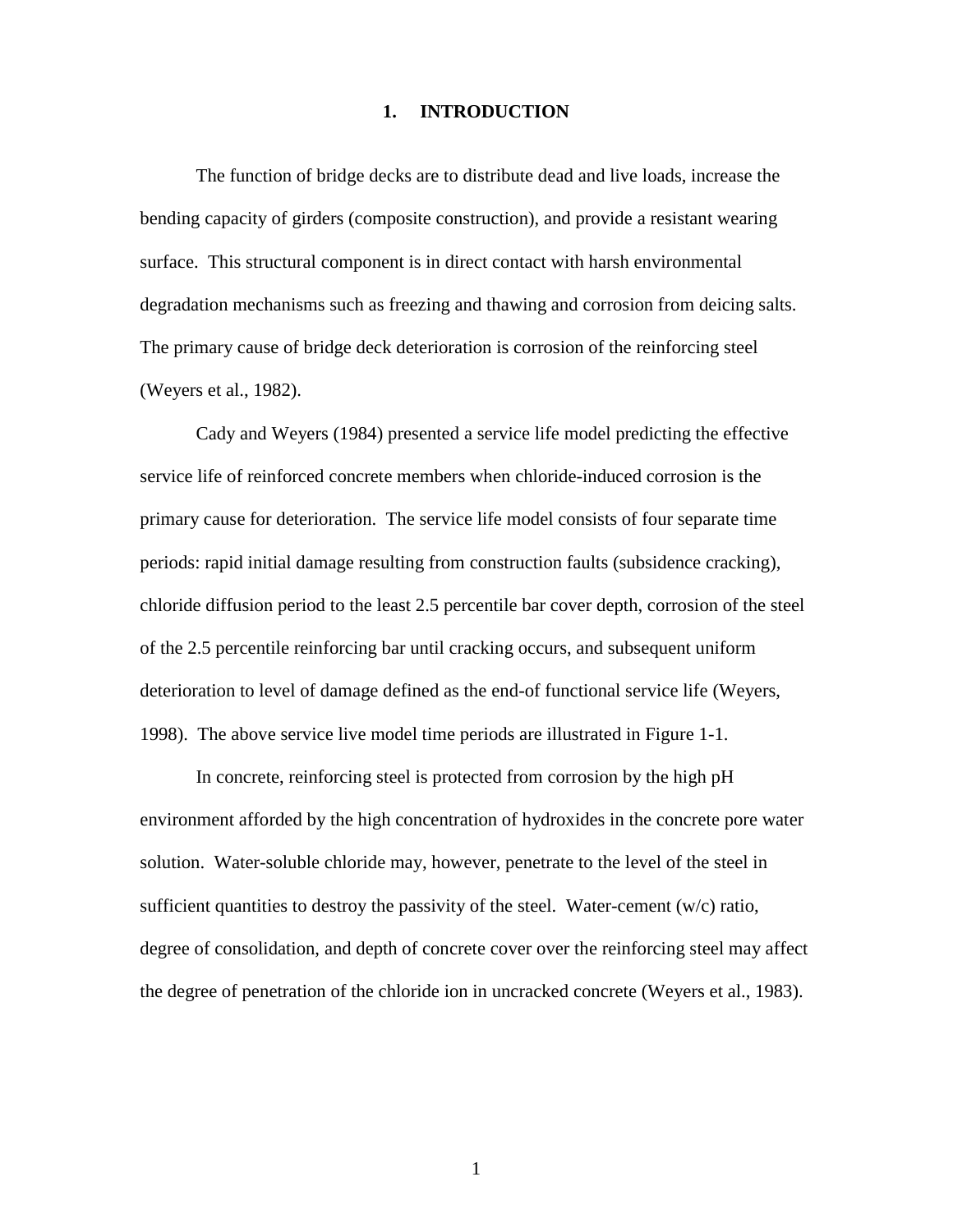

**Figure 1-1:** Concrete Service Life Model Relative to Corrosion Deterioration (Weyers, 1998)

It is believed that the first stage in deterioration is the formation of cracks above the reinforcement bar as a result of a combination of design parameters and construction methods. Plastic shrinkage, dry shrinkage, thermal shrinkage, autogenous shrinkage, bending and subsidence stresses may singularly or in concert crack the cover concrete. These cracks resulting from design and/or construction practices provide a direct means for water, oxygen and chloride ions from deicing salts to penetrate to the steel reinforcement, initiate corrosion and spall the cover concrete.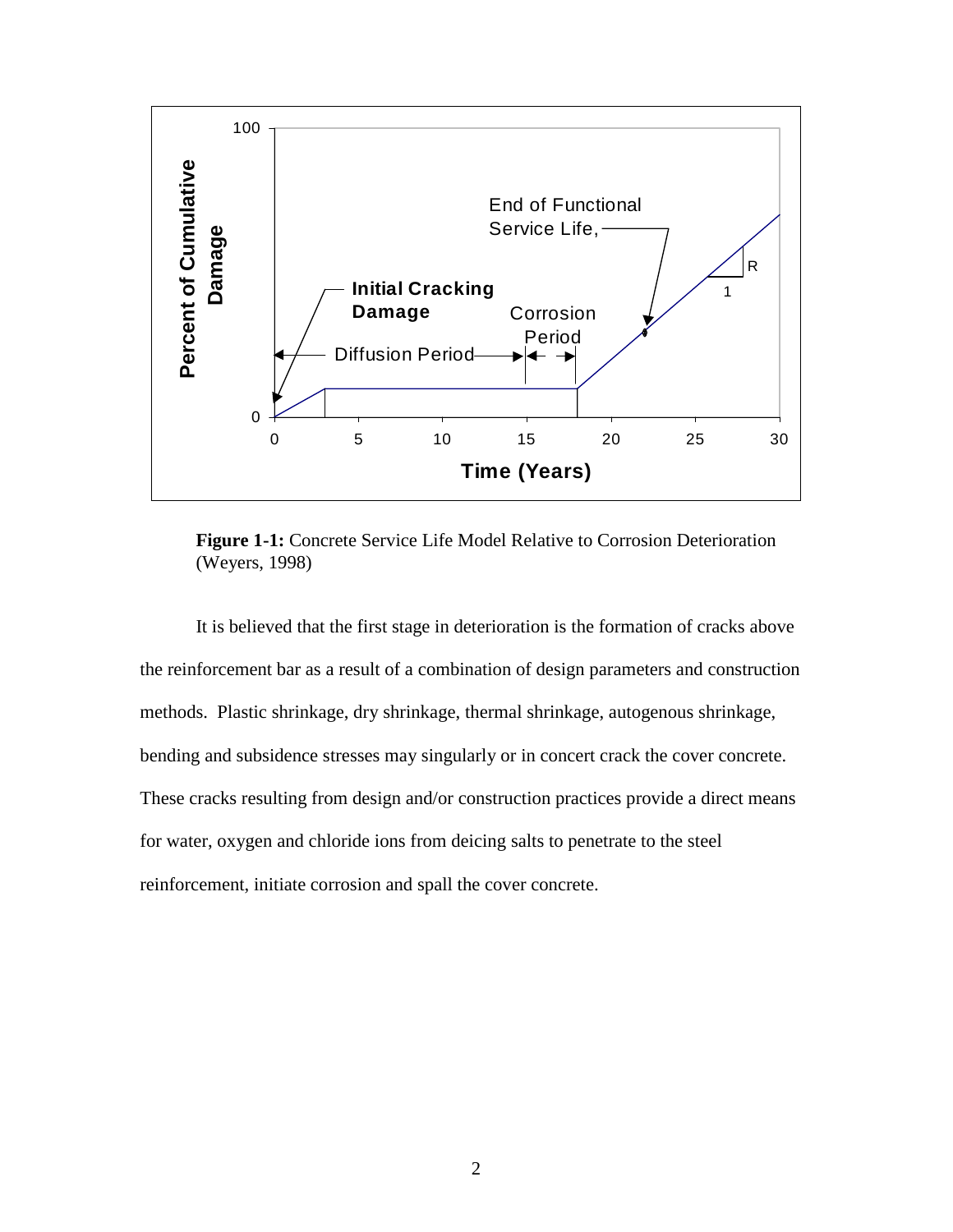### **1.1 Early Stage Bridge Deck Cracking**

Initial bridge deck cracking occurs as a result of tensile stresses (shrinking and bending) that take place in the concrete. Bridge deck cracks typically run transversely across the bridge deck (Krauss and Rogalla,1996). Early age concrete shrinkage (less than 24 hr after placement) is of concern because the concrete has not gained adequate strength to resist the imposed tensile stresses. Concrete at an early stage has a low tensile capacity and therefore the highest risk of cracking (Holt and Janssen, 1997). Horizontal restraint of concrete by longitudinal girders may also have a significant impact on the amount of transverse cracking. The imposed tensile stresses found in concrete bridge decks may be the result of plastic shrinkage, thermal shrinkage, dry shrinkage, autogenous shrinkage, bending stresses and concrete subsidence.

### *1.1.1 Horizontal Deck Restraint*

 Typical bridges today are designed as composite where the concrete deck serves as a wide flange for the composite cross section. In many cases, bridge deck concrete shrinkage is not compatible with the prefabricated steel or concrete girders. For this reason, concrete decks may crack due to horizontal restraint afforded by reinforcing steel and/or longitudinal shear studs attached to the girder. Deep steel-girder bridges are the most susceptible to deck cracking due to restrained shrinkage (Krauss and Rogalla, 1996).

### *1.1.2 Plastic Shrinkage*

Plastic shrinkage results from the evaporation of surface moisture during the initial and final concrete setting periods. Plastic shrinkage takes place when the evaporation rate becomes greater than the rate at which bleed water rises to the surface.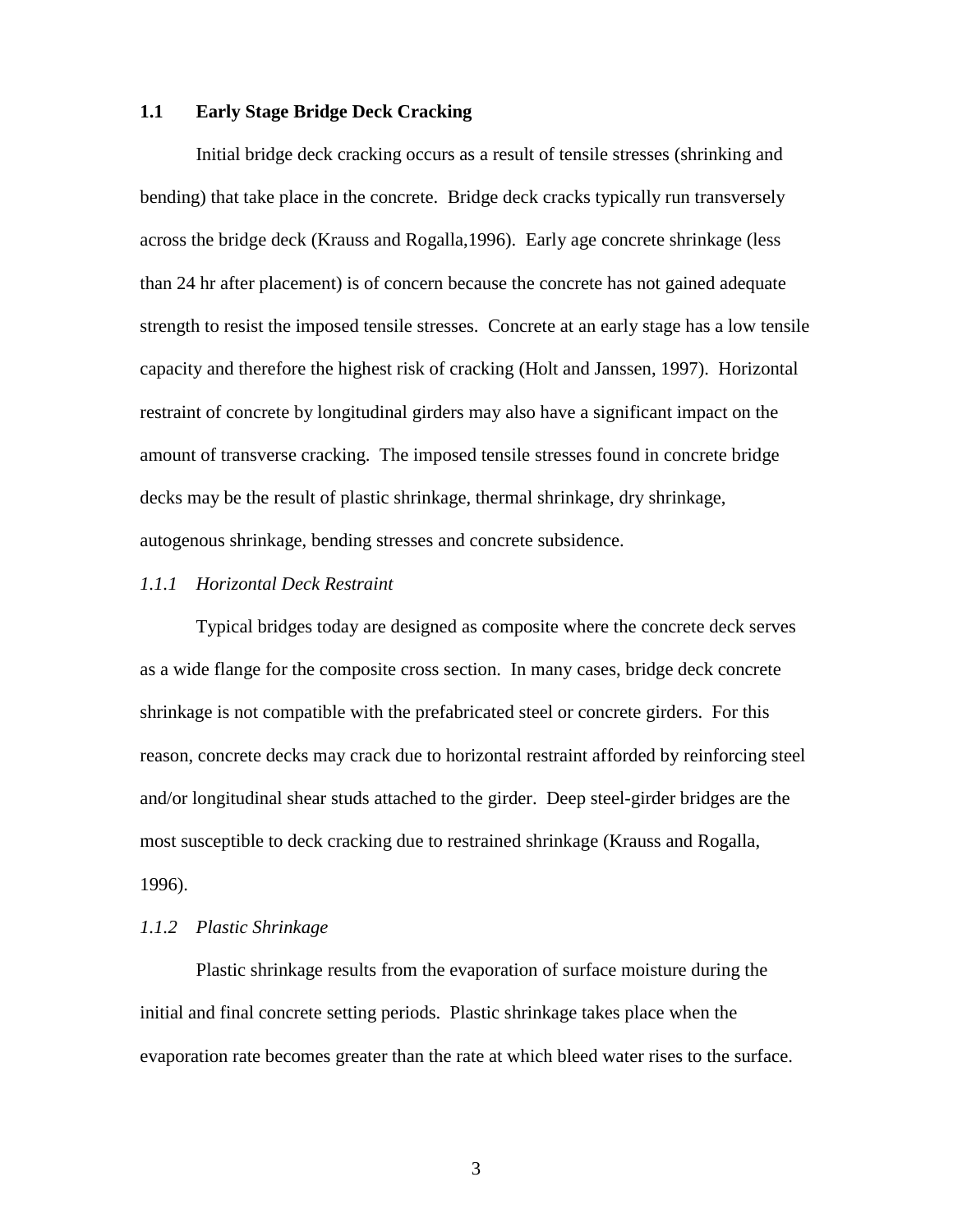The rate of evaporation of bleed water is a function of concrete temperature, air temperature, wind speed and relative humidity (Lerch, 1957).

### *1.1.3 Thermal Shrinkage*

As concrete cures, the concrete temperature will elevate during the release of the heat of hydration. During the process of cooling to ambient temperatures, thermal shrinkage of the hardened concrete may induce tensile stresses in the concrete. Differential cooling of concrete bridge decks aggregated by horizontal girder restraints, may allow the tensile stresses to become larger than the tensile strength of the newly cast concrete, resulting in longitudinal and transverse cracking.

### *1.1.4 Drying Shrinkage*

Drying shrinkage is another common cause of construction-related cracking. Drying shrinkage results from the loss of original concrete mix water after the concrete has cured. As free water in the concrete pore structure evaporates, the concrete shrinks. As in thermal shrinkage, transverse cracking due to drying shrinkage may be aggravated by longitudinal restraints afforded by the girders. These cracks tend to follow in line with the top mat of reinforcement bars and are full depth (Babaei and Fouladgar, 1997).

### *1.1.5 Autogenous Shrinkage*

Autogenous shrinkage may cause adverse volume changes in concrete. The magnitude of autogenous shrinkage is governed only by the material chemistry and internal binding structure of the concrete mixture. More specifically, the cement fineness and concrete admixtures may significantly influence autogenous shrinkage (Holt and Janssen, 1997).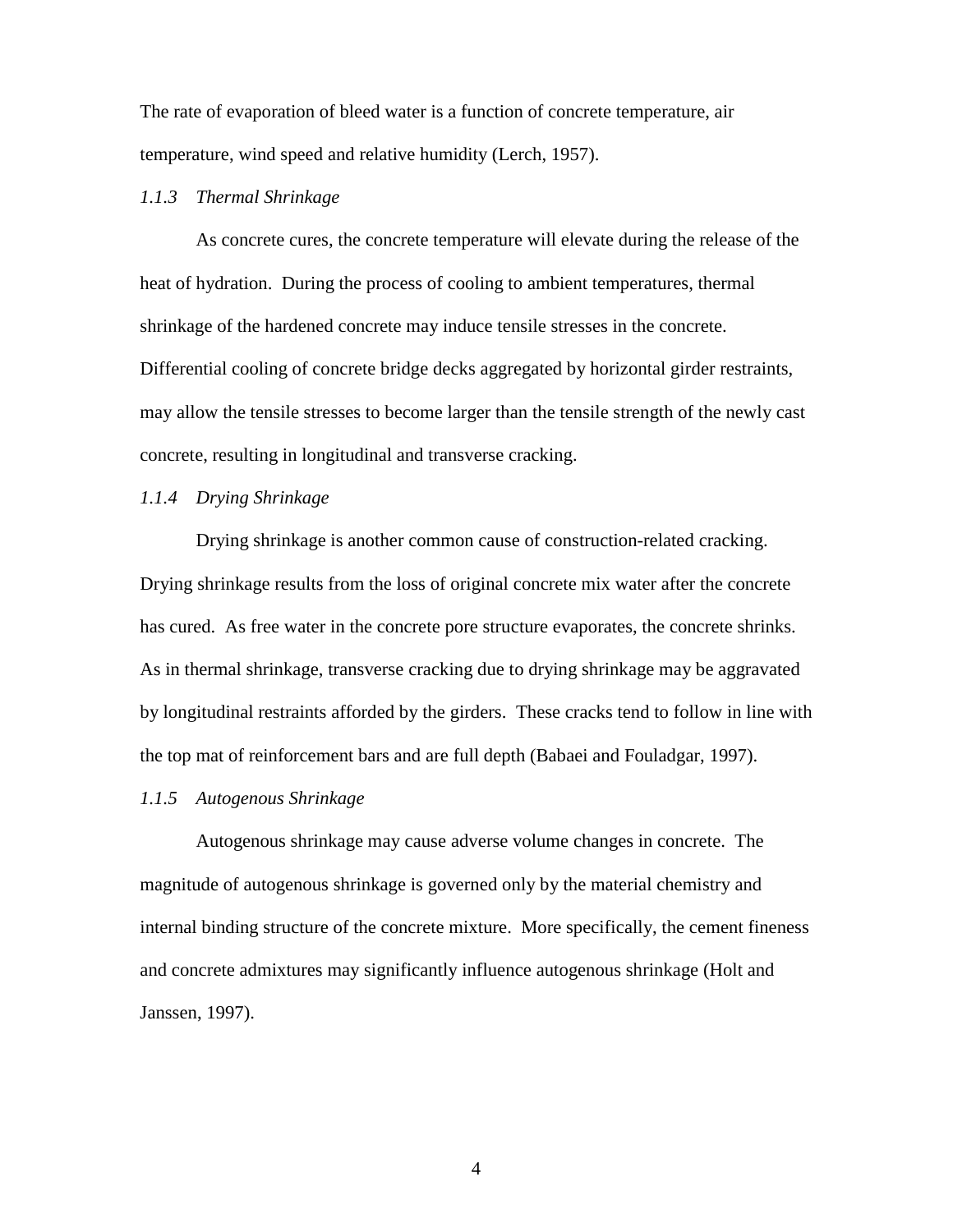### *1.1.6 Bending Stresses*

Dead and live loads may also induce flexural stresses causing cracking in the negative moment regions along the span. Flexural cracking of this nature usually takes place transversely above the superstructure (beams and girders). Cracking due to bending stresses may be reduced by placing the concrete at the center of the span followed by placing the concrete at the supports. This type of cracking may occur during unshored construction practices or from general service loads (Babaei and Fouladgar, 1997).

### *1.1.7 Concrete Subsidence*

Finally, subsidence cracking may take place on bridge decks during the construction phase as a result of differential concrete settlement. Immediately following consolidation and finishing of the concrete, subsidence cracks may form on horizontal surfaces (bridge decks) while the concrete is in a plastic state. Subsidence cracks result from the concrete mixture subsiding around rigid inclusions such as horizontal reinforcement bars. During concrete subsidence, bleed water rises to the surface and the overall volume of the concrete is reduced. Cracks typically form above and parallel to the top reinforcing bars, which are transverse to the longitudinal deck beams or girders. The formation of subsidence cracks is demonstrated in Figure 1-2.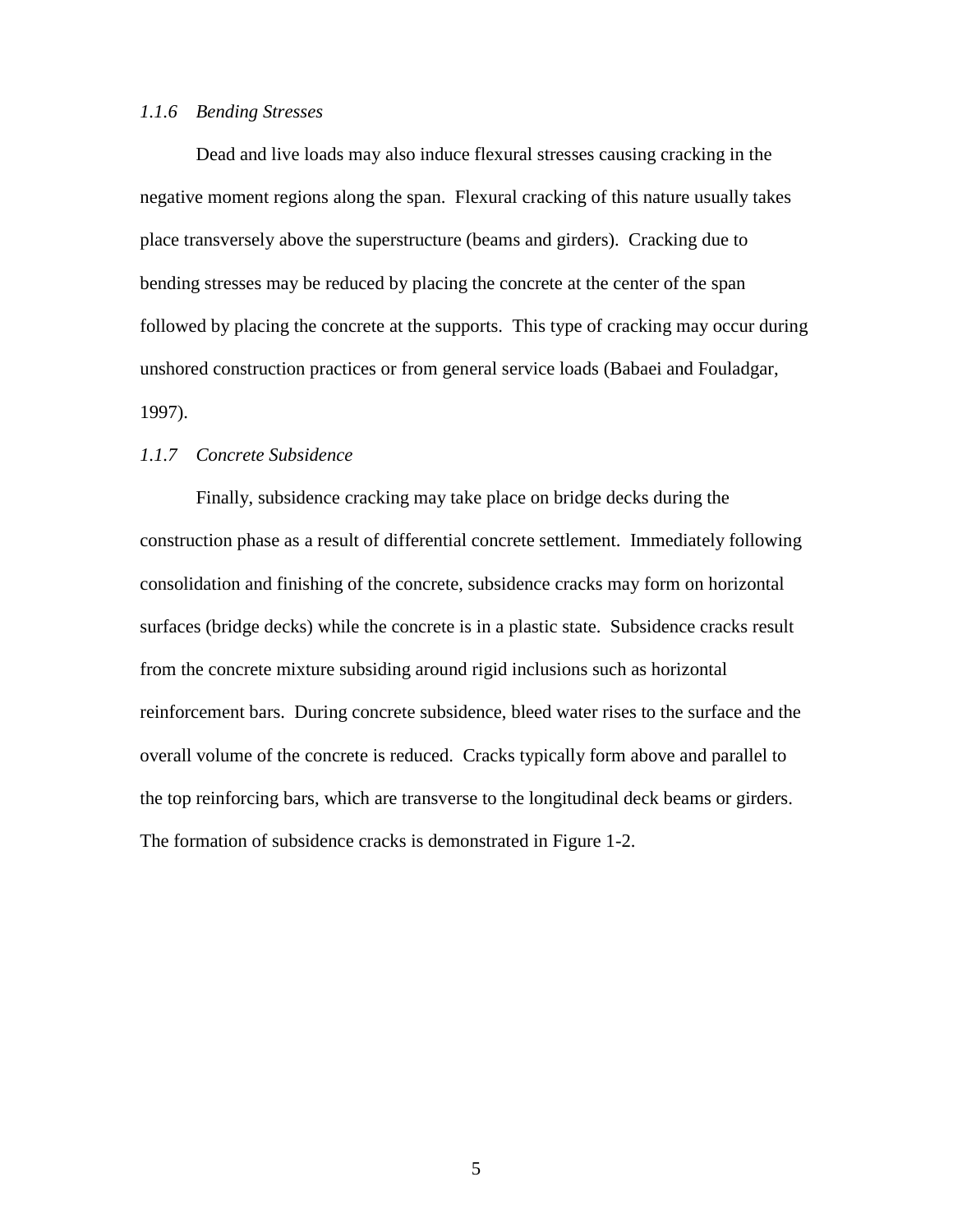

As bleed water comes to surface, volume of concrete is reduced.



Several researchers have made efforts to understand the mechanics and behavior of subsidence cracking. Dakhil et al. (1975) showed that the probability of subsidence cracking in concrete bridge decks is a function of three primary factors: concrete clear cover, concrete slump and reinforcement bar size. In addition,

Weyers et al. (1982) showed that concrete subsidence cracking may be influenced by the bar spacing and consistency of the mixture. Concrete settlement was also shown to be influenced by concrete boundary conditions (form sides) (Powers, 1939). The following Literature Review section presents a more detailed discussion of the past research conducted on subsidence cracking. Previous studies have identified five primary factors that may influence subsidence cracking. These factors are:

- ! Clear cover depth: Shallow cover depths may greatly increase the occurrence of subsidence cracks.
- ! Concrete consistency (slump): Concrete that has a high slump may increase the occurrence of subsidence cracks.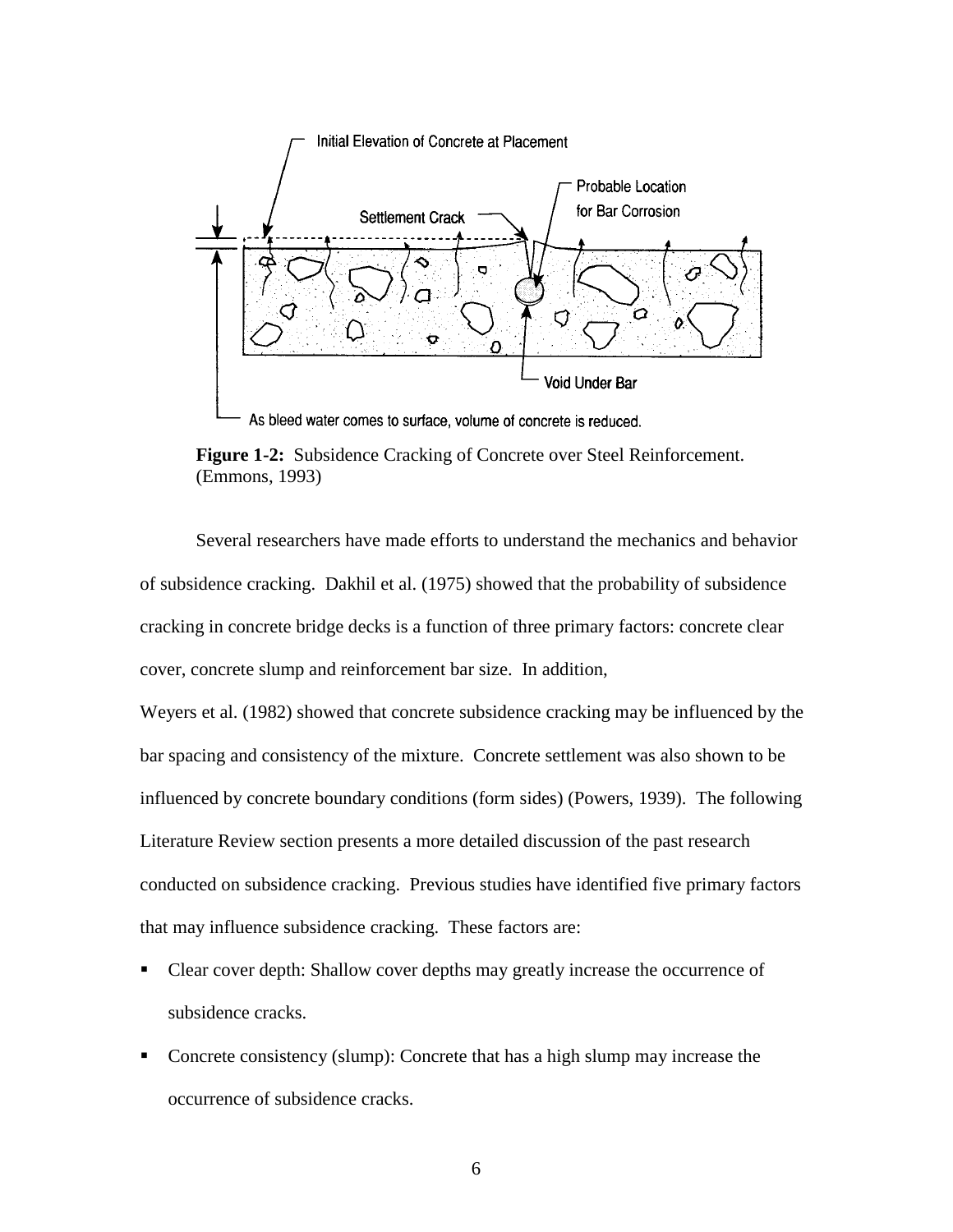- ! Reinforcing bar size: The use of large diameter reinforcement bars may increase the occurrence of subsidence cracks.
- ! Reinforcement bar spacing: Concrete slabs with reinforcement bars spaced farther apart may exhibit a greater probability of subsidence cracking.
- ! Concrete boundary conditions: Concrete settlement capacity may be influenced by boundary friction effects at and between boundary points.

Within current bridge design specifications, concrete subsidence alone may not cause cracking. Even if subsidence cracks do not appear, vertical planes of weakness may form parallel to and above reinforcement bars (Babaei and Fouladgar, 1997). These planes of weakness are caused by the initial settlement-induced strains of the plastic concrete around the bar. Cracking may occur above transverse reinforcement bars from complementary stresses induced from drying, thermal shrinkage and/or bending. This might explain why transverse cracking has been detected in recently constructed bridge decks during field surveys (Babaei and Fouladgar, 1997).

## *1.1.8 Significance of Crack Width*

 Most cracks found in concrete bridge decks are aligned with the steel reinforcement bar exposing large surface areas of the bar. It is for this reason that crack width is as important as the frequency of cracking. The National Cooperative Highway Research Program Report 380 reported that crack widths 0.05 mm (0.002 in.) or wider may allow infiltration of salt contaminants (Krauss and Rogalla, 1996).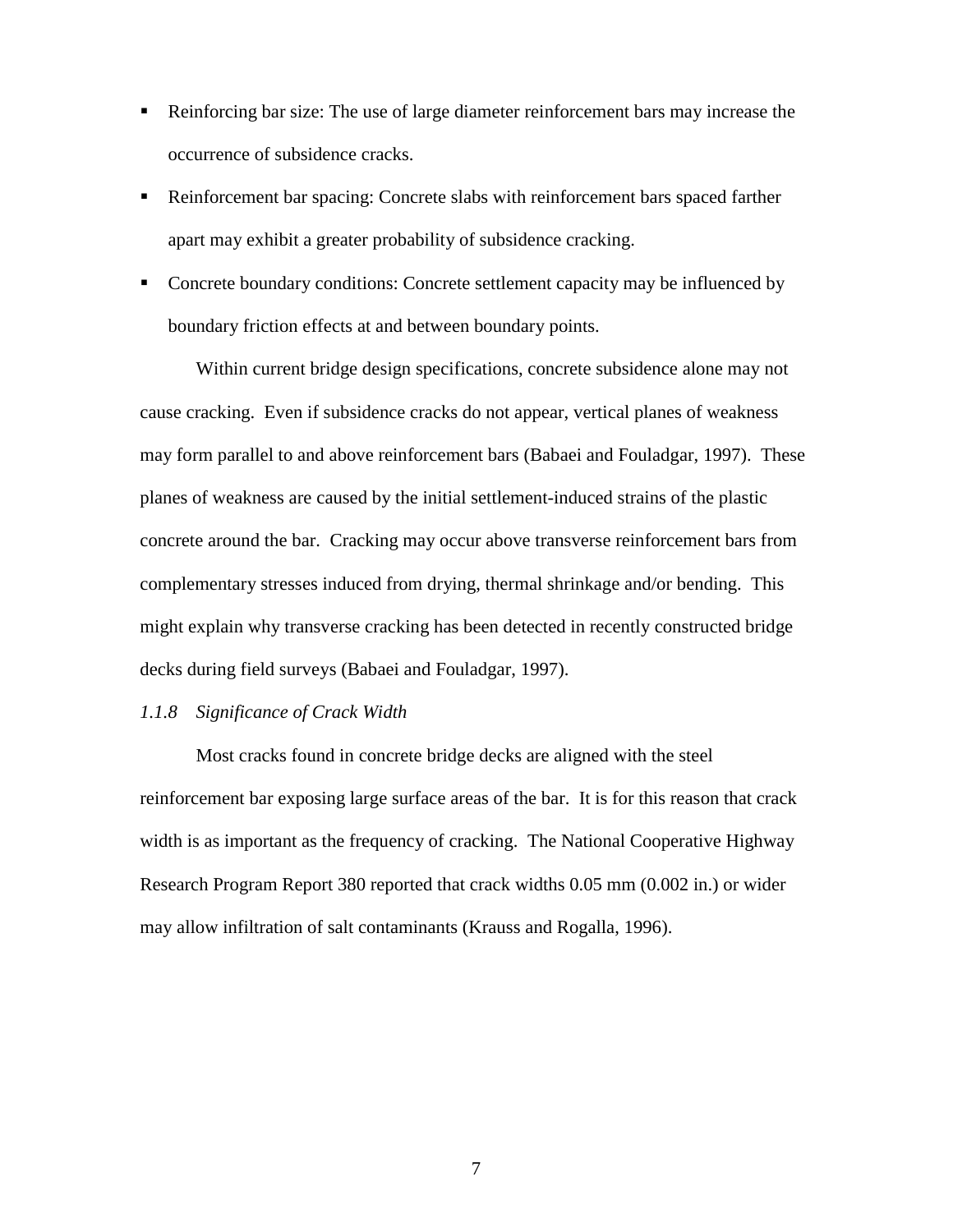### **2. LITERATURE REVIEW**

### **2.1 Concrete Subsidence Studies**

 Early studies of subsidence cracking were conducted by Dakhil et al. (1975). They quantified the influence of cover depth, concrete slump and reinforcement bar size has on the probability of the occurrence of subsidence cracking. Concrete with a water to cement ratio (w/c) of 0.48 was utilized to show that subsidence cracking is controlled primarily by cover depth, concrete slump and reinforcement bar size. These results were supported by additional studies employing the use of a photoelastic material (gelatin) to model concrete subsidence specimens (Dakhil et al., 1975). From their model, it was shown that the maximum stress induced by subsidence is tensile, occurring tangentially over the reinforcement. Maximum tensile stresses varied from 0.002 MPa to 0.008 MPa (0.3 to 1.2 psi) for cover depths ranging from 19 to 51 mm (0.75 to 2 in.). This tensile zone was found to extend  $\pm 25.4$  mm ( $\pm 1$  in.) from the vertical centerline of the bar, where a sign reversal occurred, resulting in tangential compressive stresses that extended at a nearly constant value out to the edge of the concrete specimens (Dakhil et al., 1975).

In addition, Dakhil et al. (1975) showed that the corrosion current density is much greater for cracked specimens than uncracked specimens in salt-laden environments. This showed that cracked specimens have a greater potential for corrosion than uncracked specimens. It was concluded that spalling, the most serious form of bridge deck deterioration is significantly influenced by inadequate reinforcement bar cover depth.

 Another laboratory study was conducted by R.E. Weyers et al. (1982). The study demonstrated the influence of inclusion spacing on the probability of occurrence of subsidence cracking. A photo elastic material, gelatin, was used to model the body force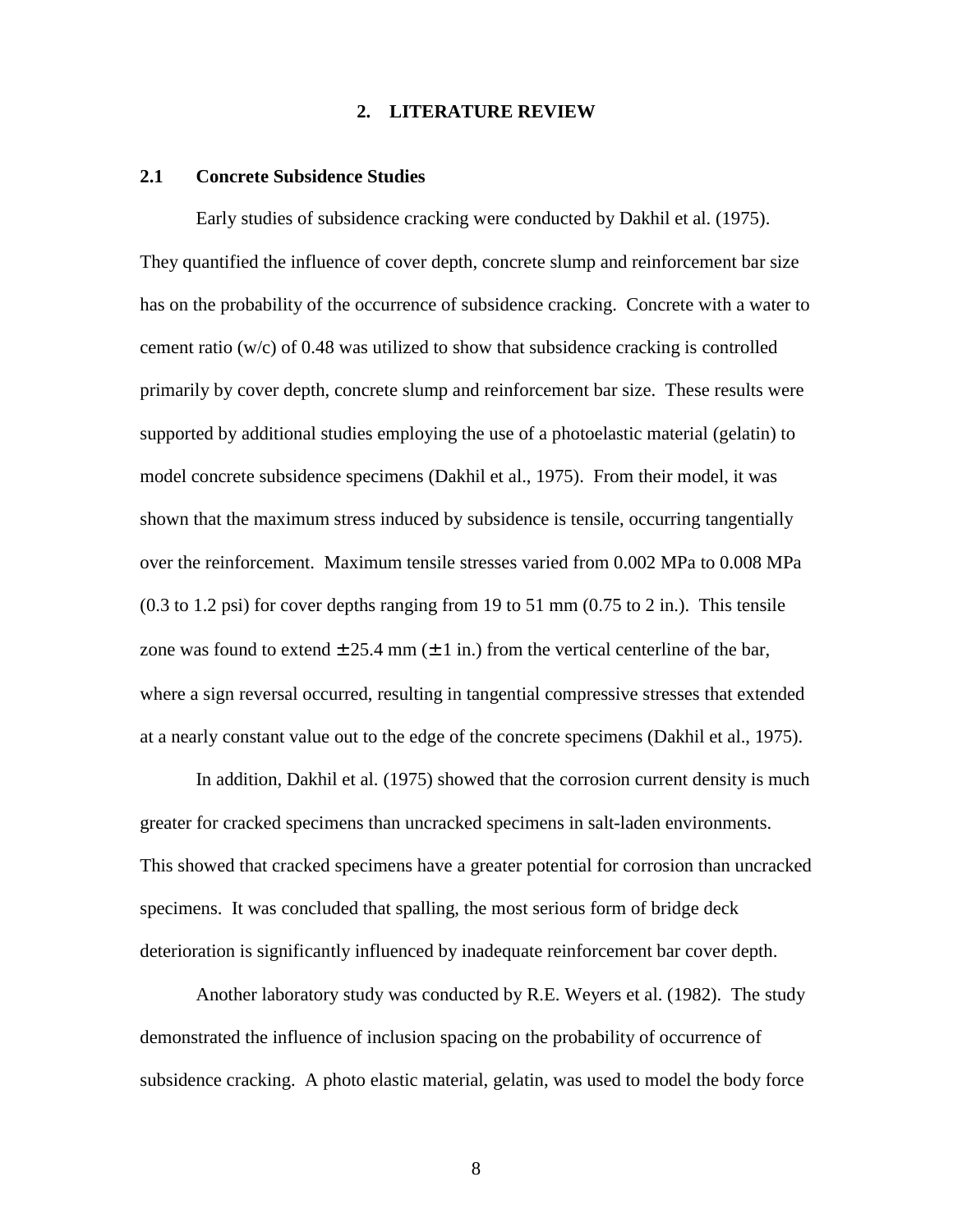stresses generated during the settlement of fresh concrete. In modeling typical bridge deck conditions, 16 mm diameter (# 5) reinforcement bars and typical bar spacings of 76.2, 114.3, and 152.4 mm (3, 4.5, and 6 in.) were used in the study. It was shown that the tensile stresses above the bar may be related to the bar spacing, cover depth and the consistency of the mix. Of primary importance, it was demonstrated that the maximum tensile stresses above the reinforcement bar decreased with increasing cover depths and that the tensile stresses formed during concrete subsidence may be of sufficient magnitude to produce surface cracking in the plastic concrete. It was concluded that differential settlement of concrete around reinforcing bars may significantly affect the time to corrosion deterioration in bridge decks (Weyers et al., 1982).

 In addition, Weyers et al. (1982) demonstrated through photoelastic studies in a gelatin medium that various boundary friction effects reduce the settlement capacity of the concrete at and between boundary points. This supported earlier studies conducted by Powers (1939) on the influence of boundary friction effects on concrete. Powers showed that the concrete settlement capacity is a function of column height, water to cement ratio (w/c) and slump. It was determined that maximum settlement occurs within 90 to 100 minutes after concrete consolidation for column heights greater than 120 mm (4.75 in.). It was also shown that concrete setting often begins before the concrete has fully subsided. Points located near boundary conditions were found to settle at reduced rates as compared to points free from boundary condition restraints. For a maximum bond between the concrete and reinforcement bar along the underside of the steel reinforcement, Powers recommended using concrete mixtures with the lowest slump practicable and using cement paste with a low bleeding capacity. He showed that concrete with slump values greater than 0.7 in. would exhibit bleeding.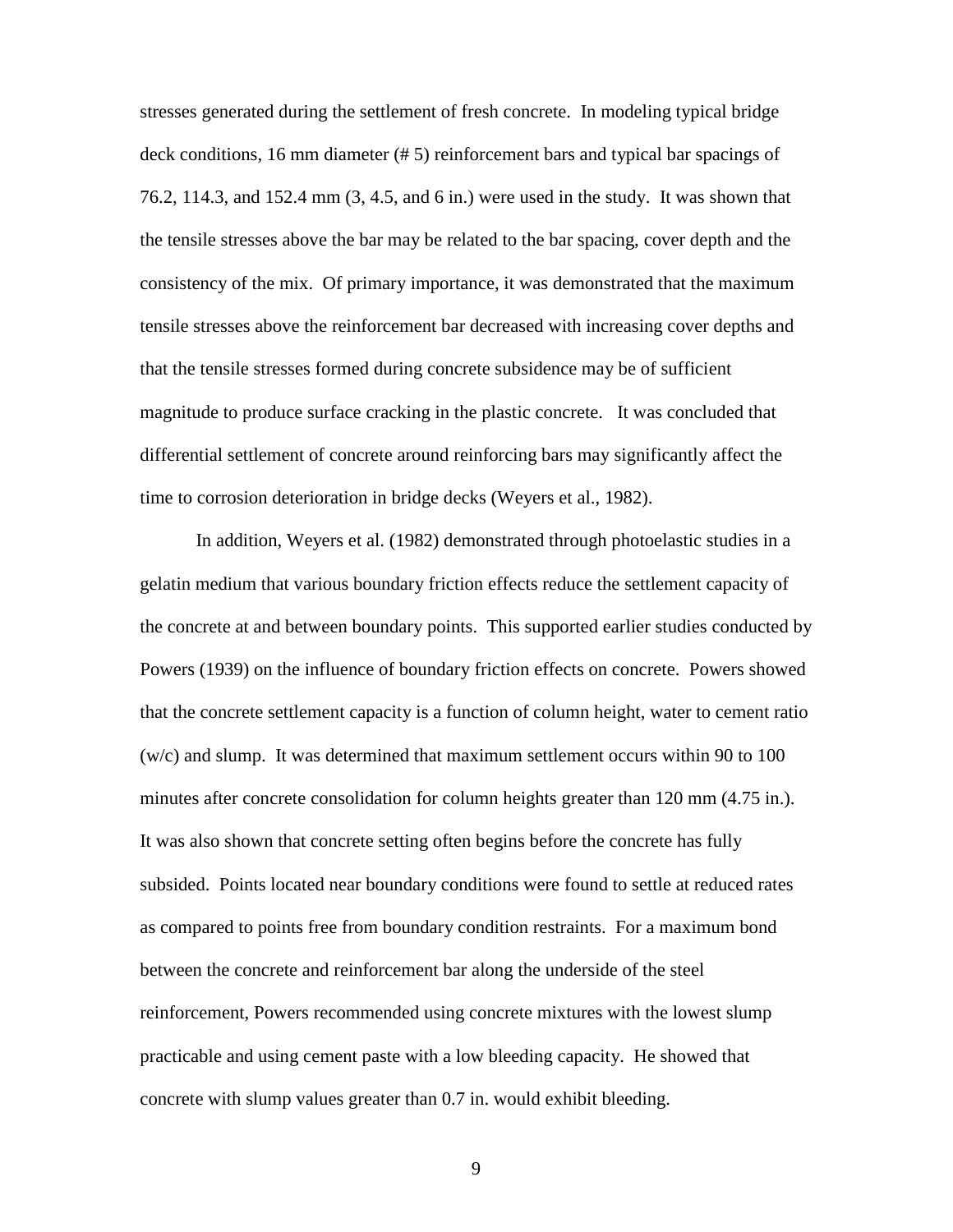Two studies have been conducted to develop a better understanding of shear strength development in concrete mixtures. The first study, conducted by Olson (1968), studied the development of shear strength in fresh concrete using undrained triaxial tests. He found that during early hydration periods, the shear strength of fresh concrete consists primarily of cohesive bonding of the cement paste. As the early hydration period increases, the cement paste becomes less plastic and the mobility of the aggregate particles decrease, resulting in an increasing angle of internal friction.

The second study, conducted by Alexandridis and Gardner (1981), compared fresh concrete to soil; concrete is a particulate system composed of particles weakly bonded together and submerged in a liquid medium. Fresh concrete may transmit forces through the voids (pore pressure), particle contact points, and through the cross-section of the particles. This study which was similar to that by Olson (1968) included the effects of pore pressure in the concrete matrix. Alexandridis and Gardner (1981) showed that shear strength in fresh concrete resulted from internal friction between interlocking aggregate, cement particles, and the bonding together or cohesion between the aggregate and cement paste during hydration. They further explained that true cohesion can take place only as a result of cement hydration.

Alexandridis and Gardner (1981) concluded that cohesion depends on the time after the addition of water and hydration temperature. In addition, they offer a model for concrete shear strength development that is slightly different than the one presented by Olson. Immediately following mixing, the shear strength of fresh concrete exists from internal friction resulting from particle interaction between concrete voids and aggregate particles. Additional development of shear strength in the concrete results primarily from the development of cohesion bond afforded by the cement hydration process. At lower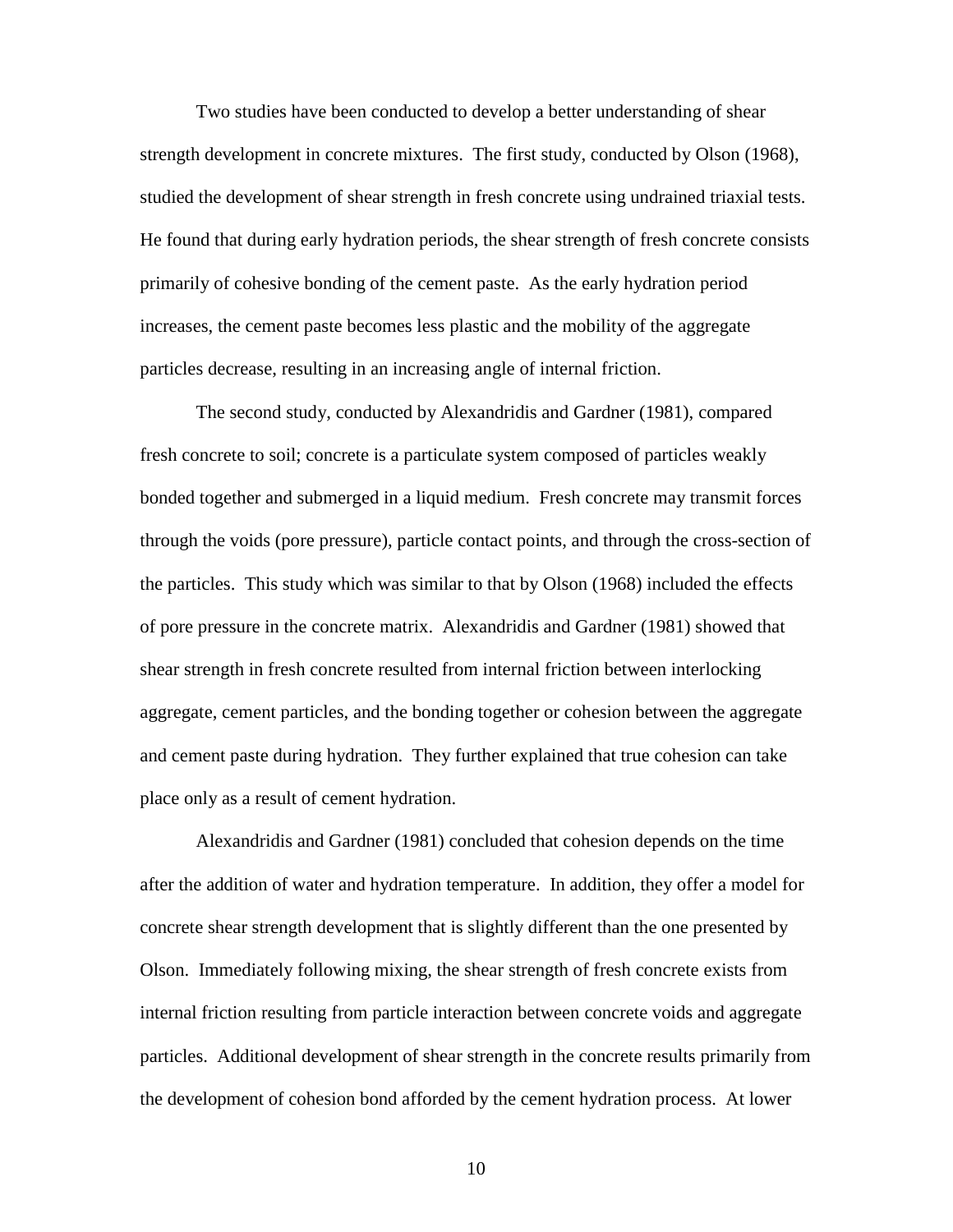temperatures, hydration rates are retarded and shear strength from cohesion must develop over a longer period of time. Thus concrete mixtures at low temperatures will behave more like a fluid for extended time periods as compared to concrete cured at elevated temperatures.

### **2.2 Current Controls over Subsidence Related Stresses**

Concrete bridge decks today are expected to be highly durable, having little to no initial cracks. Virginia Department of Transportation (VDOT) specifications have been written prescriptively to limit bridge deck damage caused by construction-related activities (VDOT Road and Bridge Specifications, 1997).

Bridge deck design specifications in Virginia require a w/c ratio at or below 0.45, the use of # 57 non-polishing coarse aggregate (nominal 25 mm (1in.)), and an allowable slump of 51 to 100 mm  $(2 \text{ to } 4 \text{ in.})$  or 175 mm  $(6.5 \text{ in.})$  for water-reduced concrete. Concrete cover depths are required to be greater than or equal to 65 mm (2.5 in.), with a tolerance within 0 to  $+ 13$  mm (0 to  $+ 0.5$  in.). Virginia bridge deck concrete is to have an air content of  $5 - 7\%$  and a minimum 28-day compressive strength of 27.6 MPa (4000) psi) (VDOT Road and Bridge Specifications, 1997).

In addition to the above specifications, VDOT Road and Bridge Specifications provide the following guidelines for construction practices. The concrete is required to be consolidated with a mechanical vibrator internally such that the intensity of vibration is adequate to consolidate concrete thoroughly without causing segregation or excessive bleed water. As previously presented, the degree of initial consolidation affect the rate and degree of concrete subsidence. Other applicable excerpts concerning VDOT design and construction specifications are presented in Appendix III.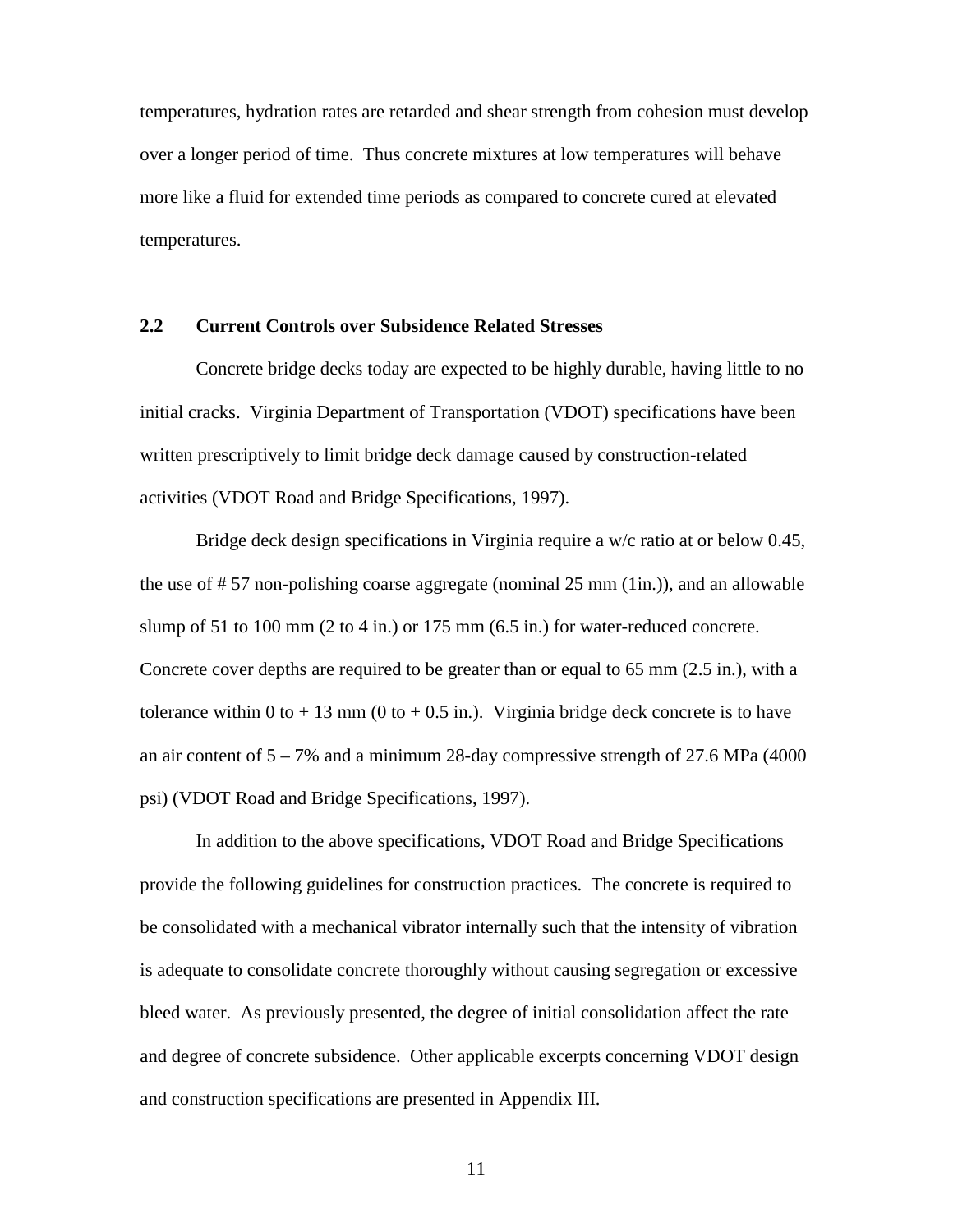Babaei and Fouladgar (1997) offer other design recommendations to minimize the possibility of subsidence-related cracking over transverse reinforcing bars. They recommend not aligning transverse top and bottom mat reinforcement bars together. Top and bottom bars should be alternated and the use of large top transverse bars should be discouraged; top transverse bars should be limited to 16 mm (# 5) diameter.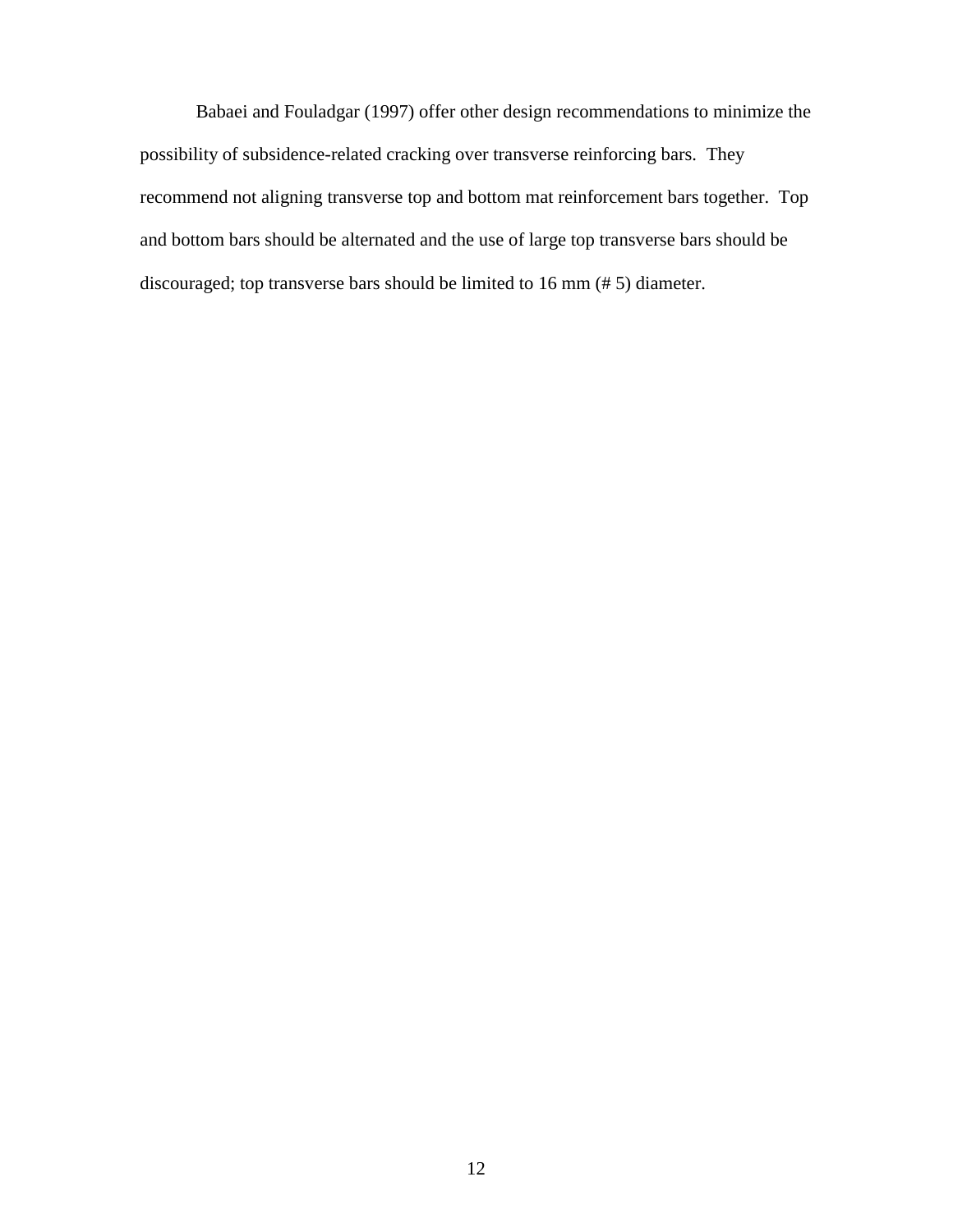#### **3. SELECTION OF TEST PARAMETERS**

#### **3.1 Concrete Cover Depth**

Dakhil et al. (1975) showed that concrete cover depth is the most critical design parameter related to subsidence cracking. The concrete cover depths chosen for this study were based upon the results of a 1998 study of in-service bridge decks (Pyc, 1998).

A study of 18 bridges showed that cover depths were normally distributed having an average cover depth of 65 mm (2.6 in.) with a standard deviation equal to 9.1 mm (0.358 in.) (Pyc, 1998). It was, however, shown that 8 of the 18 bridges had individual average cover depths under 65 mm (2.6 in.). In addition, the span with the lowest 12 percentile cover depth was determined for each bridge deck. Of the 18 bridge decks, 7 had a 12 percentile cover depth under 50 mm (2.0 in.); 8 of the decks ranged between 51 and 65 mm (2.0 and 2.6 in.) and only 1 bridge deck had a lowest 12 percentile cover depth of 66 mm.

The significance of the 12 percentile concrete cover depth was shown by Fitch et al. (1995). They determined from a number of survey questionnaires that damage to 12 percent of the worst deteriorated traffic lane defined the end of function service life. The survey questionnaires taken in the study included inspection of visual deterioration conditions of bridge decks by a number of bridge engineers.

Cover depths of 38, 44, 51, 57 and 64 mm (1.5, 1.75, 2, 2.25, 2.5 in.) were chosen for this study to test the range of cover depths observed in Virginia bridge decks. The cover depths chosen range between 0 to 3 standard deviations from the average cover depth of 65 mm (2.5 in.). A concrete cover depth of 38 mm (1.5 in.) corresponds to 3 standard deviations  $(65 - (3)*(9.1))$  from the average cover depth. The other cover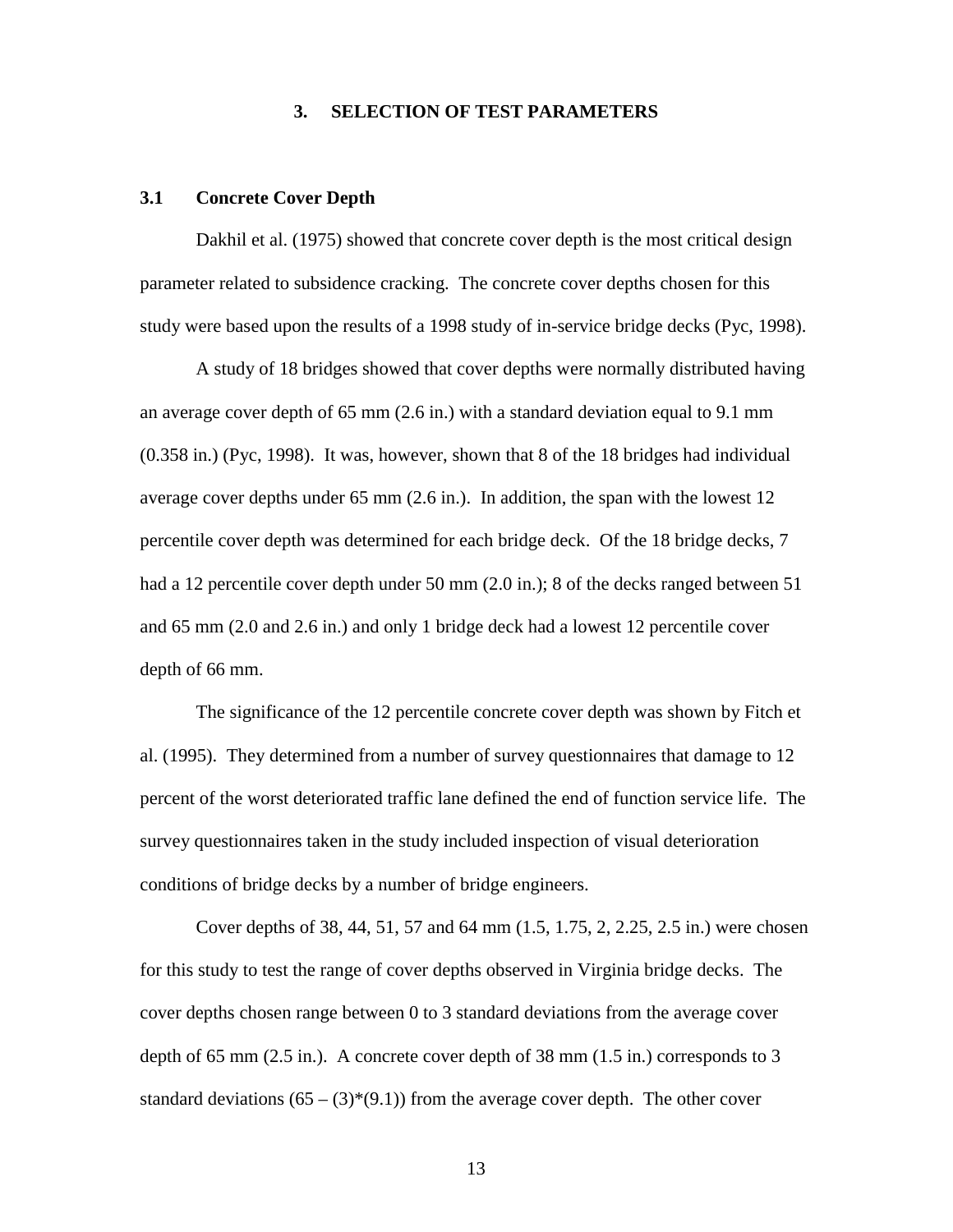depths of 44, 51, 57 and 64 mm (1.75, 2, 2.25, 2.5 in.) were chosen to test for situations in which cover depths were less than 3 standard deviations from the mean. Statistically, this range of cover depths would test all but 0.13 percent of the steel observed in the field.

### **3.2 Specimen Design Size**

Previous studies conducted by Dakhil et al. (1975) used 305 mm (12 in.) square sample sizes. The design specimen sizes (813, 610 and 305 mm square) were chosen to provide a range of boundary conditions to determine the role reinforcement bar intersections and form edges may have on subsidence cracking. In addition, the 305 mm (12 in.) specimens were cast to provide a relative comparison to research conducted by Dakhil et al. Specimen sizes 813 and 610 mm were chosen to provide a comparison between 150 and 200 mm (6in. and 8 in.) bar spacing. The specimen depth was set at a constant 208 mm (8 in.) to simulate typical bridge deck design thicknesses found in Virginia bridge decks.

### **3.3 Bar Spacing**

For this study, concrete reinforcement bar spacing was chosen to be 152 and 203 mm (6 in. and 8 in.). Reinforcement bar spacing requirements for Virginia bridge decks are governed by AASHTO (1996) design requirements. Bar spacing for primary reinforcement (transverse bars) must be less than or equal to the minimum of 1.5 times the slab thickness or 450 mm (18 in.). The minimum bar spacing is limited to the greater of 1.5 bar diameters, 1.5 times the maximum aggregate, or 38 mm (1.5 in.). Bar spacing of 152 and 203 mm (6 and 8 in.) were selected as being typical for bridge deck design.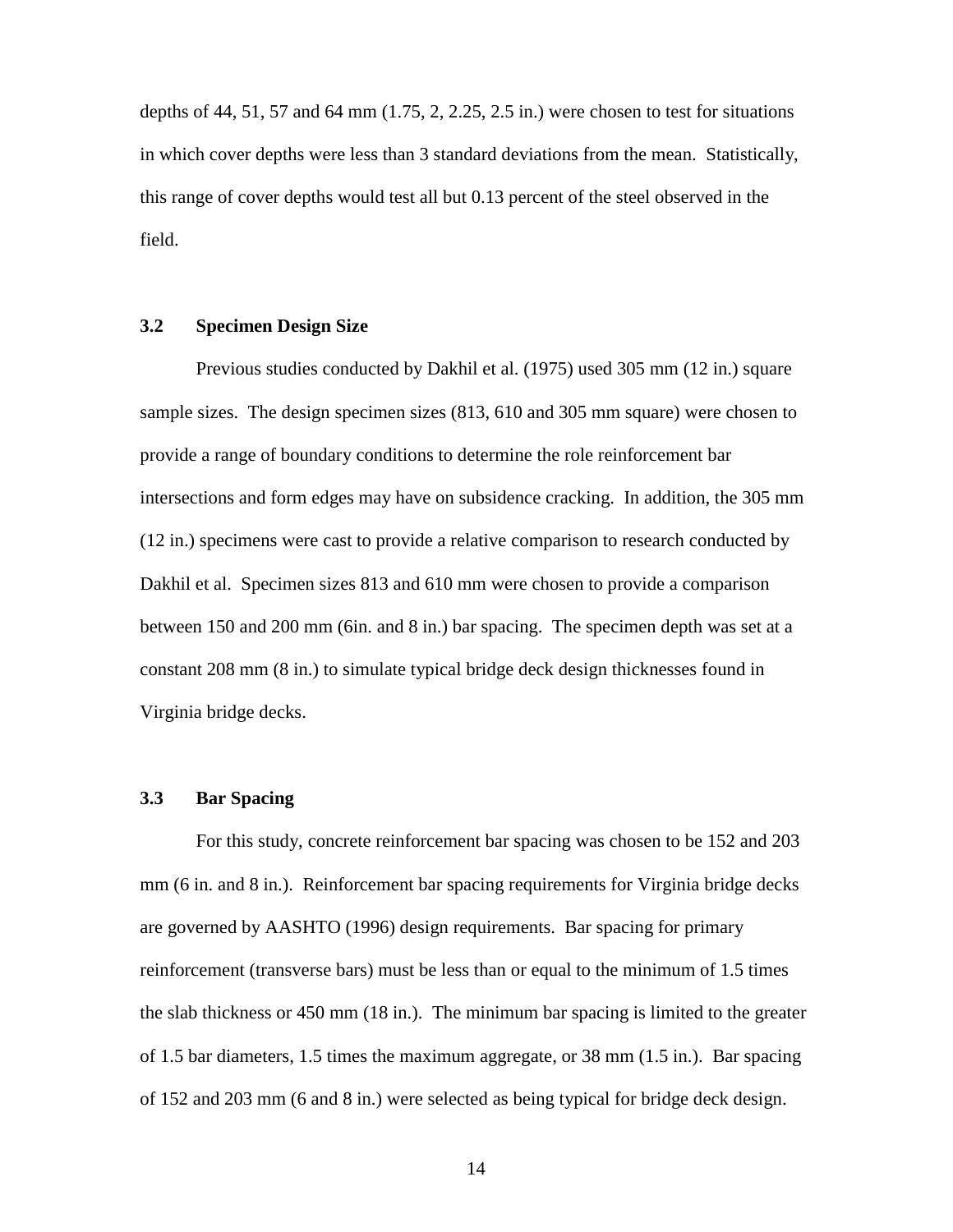### **3.4 Reinforcing Bar**

In this study, 42 specimens were cast with epoxy coated reinforcement (ECR) and 42 were cast with bare reinforcement (BRS). Specimens cast with BRS served as the test control necessary for determining the influence epoxy coating may have on subsidence cracking. Efforts were made to limit effects caused by geometrical differences in reinforcing bars. This was achieved by using steel bars with the same deformation pattern. In addition, reinforcement bars were placed into the forms in the same radial orientation, every bar was rotated such that the longitudinal spine or rib was oriented upward. 16 mm (# 5) reinforcing bar was selected as being typical of bridge deck design.

### **3.5 Concrete Mixture Design**

Previous subsidence crack studies done by Dakhil et al. (1975) were conducted with bare reinforcing steel (BRS) and Type I portland cement. Little information however exists relative to the use of ECR and blended cement concrete mixtures. To simulate field conditions, concrete mixture proportions were chosen as typical VDOT Class 30 (A4) bridge design mixes. These concrete mixture designs were chosen to provide a comparison between portland cement (PC) and ground granulated blast furnace slag (GGBFS/PC) blended cement mixtures relative to subsidence cracking.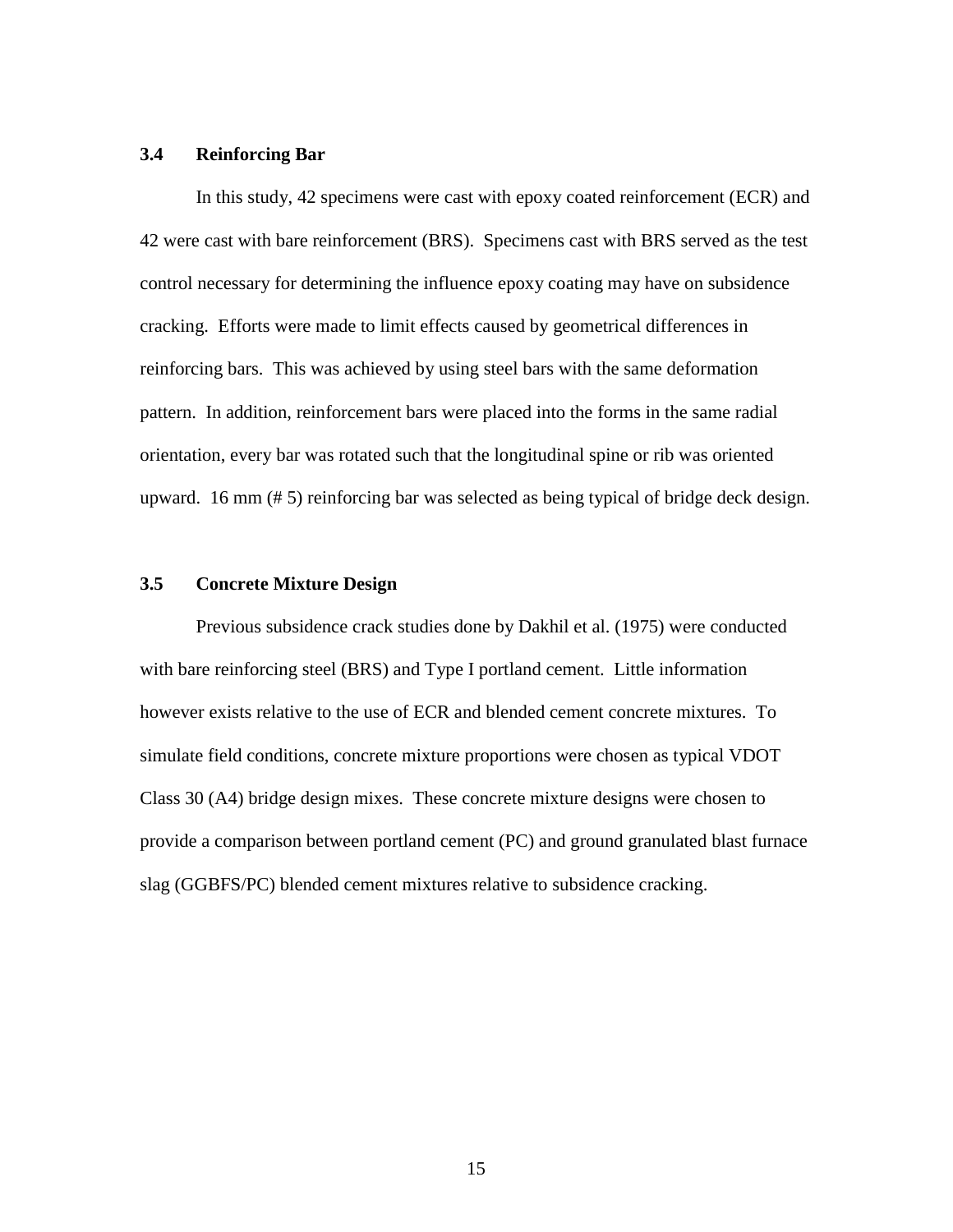### **3.6 Concrete Protection**

Cracking due to subsidence induced stress was the chief concern of this study. Efforts were made to limit other types of construction related stresses in the concrete. Specimens were outdoors and protected from direct exposure to sunlight and wind to reduce the probability of other types of cracking such as plastic and drying shrinkage. The surfaces of each concrete specimen were also kept wet to a sheen during the first 6 hours of curing to limit the effects of plastic shrinkage. Concrete specimens continued moist curing under burlap and plastic for three days. In addition, drying shrinkage effects were controlled to some degree by keeping the specimens out of direct sun for an additional 15 days. Other efforts were made to control shrinkage at the specimen boundary conditions, the plywood forms were left in-place.

#### **3.7 VDOT Specifications**

To better simulate actual field conditions in Virginia bridge decks, VDOT standard specifications were considered during the design, construction and protection of the test specimens. More specifically, VDOT requirements on concrete design parameters, control techniques, reinforcement, forms, consolidation, finishing and curing were considered in the formulation of this research plan. See Appendix III for applicable requirements set out by the 1997 VDOT Road and Bridge Specifications considered in this study.

Several deviations were made from typical design practices to assist specimen observations. Rather than finishing the concrete with a moist burlap drag, the final texture was finished with a magnesium float. This construction practice provided a relatively smooth concrete surface that assisted crack detection and measurement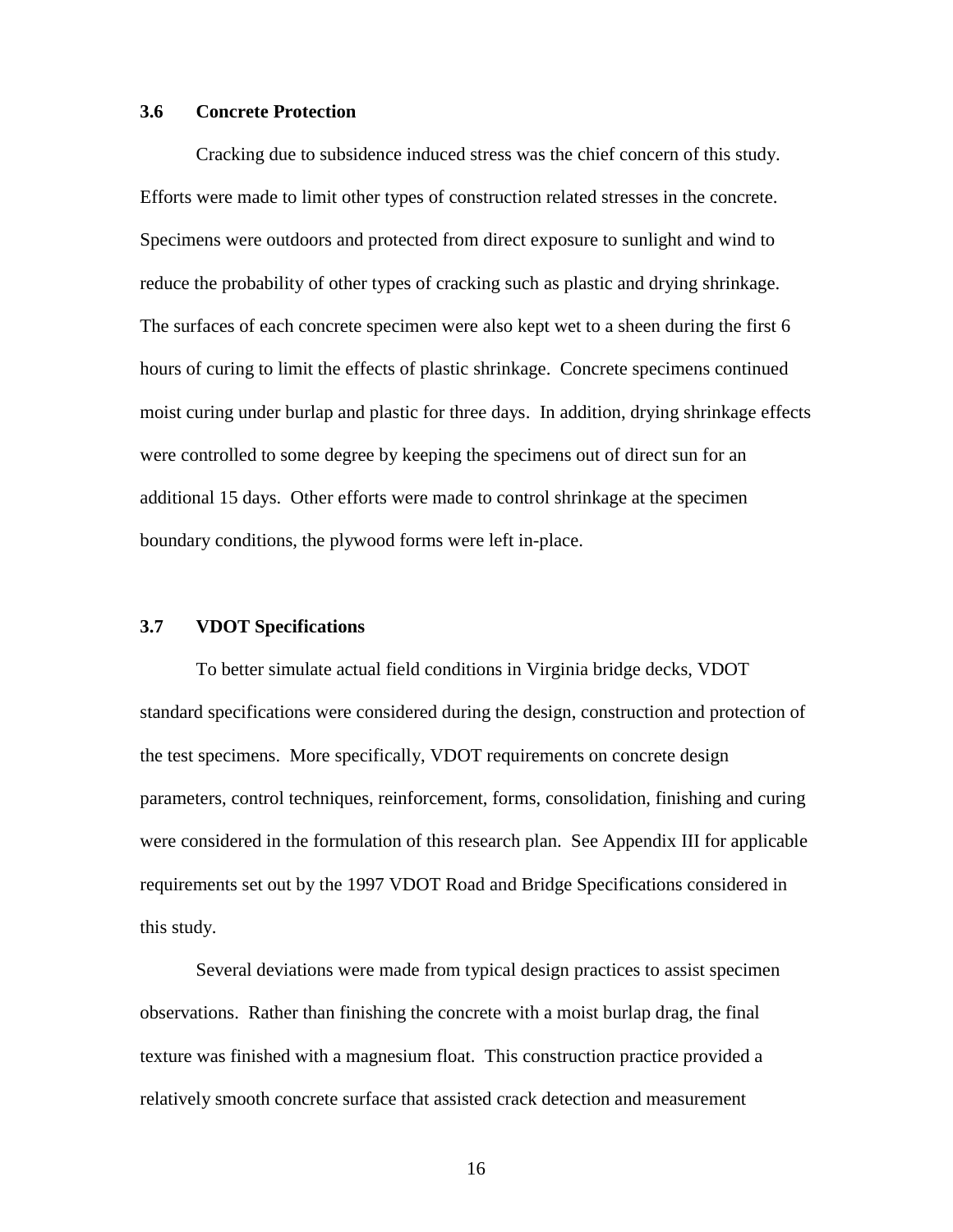practices. In addition, concrete specimens were wet cured for three days only. Current VDOT Road and Bridge Specifications (1997) require a seven-day curing period. This deviation from the specification was designed to simulate possible adverse, in field, concrete bridge deck curing conditions found in Virginia.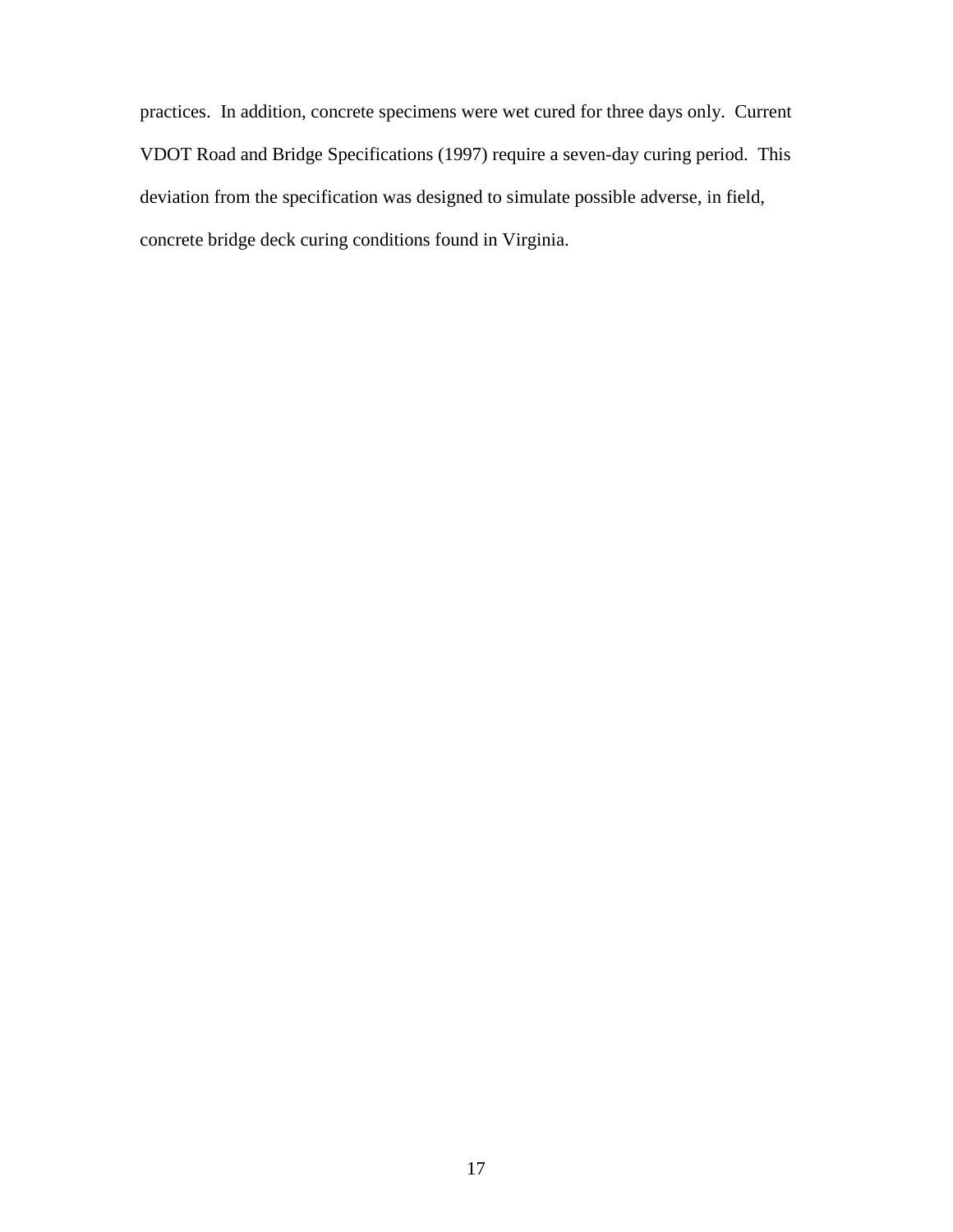## **4. PURPOSE AND SCOPE**

This report conveys the results of laboratory studies conducted on subsidence cracking of VDOT Class 30 (A4) concrete over 16 mm diameter (# 5) reinforcing bars. The objectives of this study were to:

- Determine the effect epoxy coating on steel reinforcing bar may have on the occurrence of subsidence cracking of concrete bridge decks.
- Determine the effect that ground granulated blast furnace slag cement and portland cement concrete mixtures may have on the occurrence of subsidence cracking.
- Determine the degree of subsidence cracking of typical Class 30 (A4) concrete mixtures throughout the as-built bridge deck cover depths and typical bar spacing found in Virginia.
- Develop a comparison of the degree of subsidence cracking of concrete in specimens cast with a single reinforcing bar and multiple reinforcing bars.
- Assess the influence of drying shrinkage of concrete on further propagation of subsidence cracks over 16 mm diameter (# 5) reinforcement bars.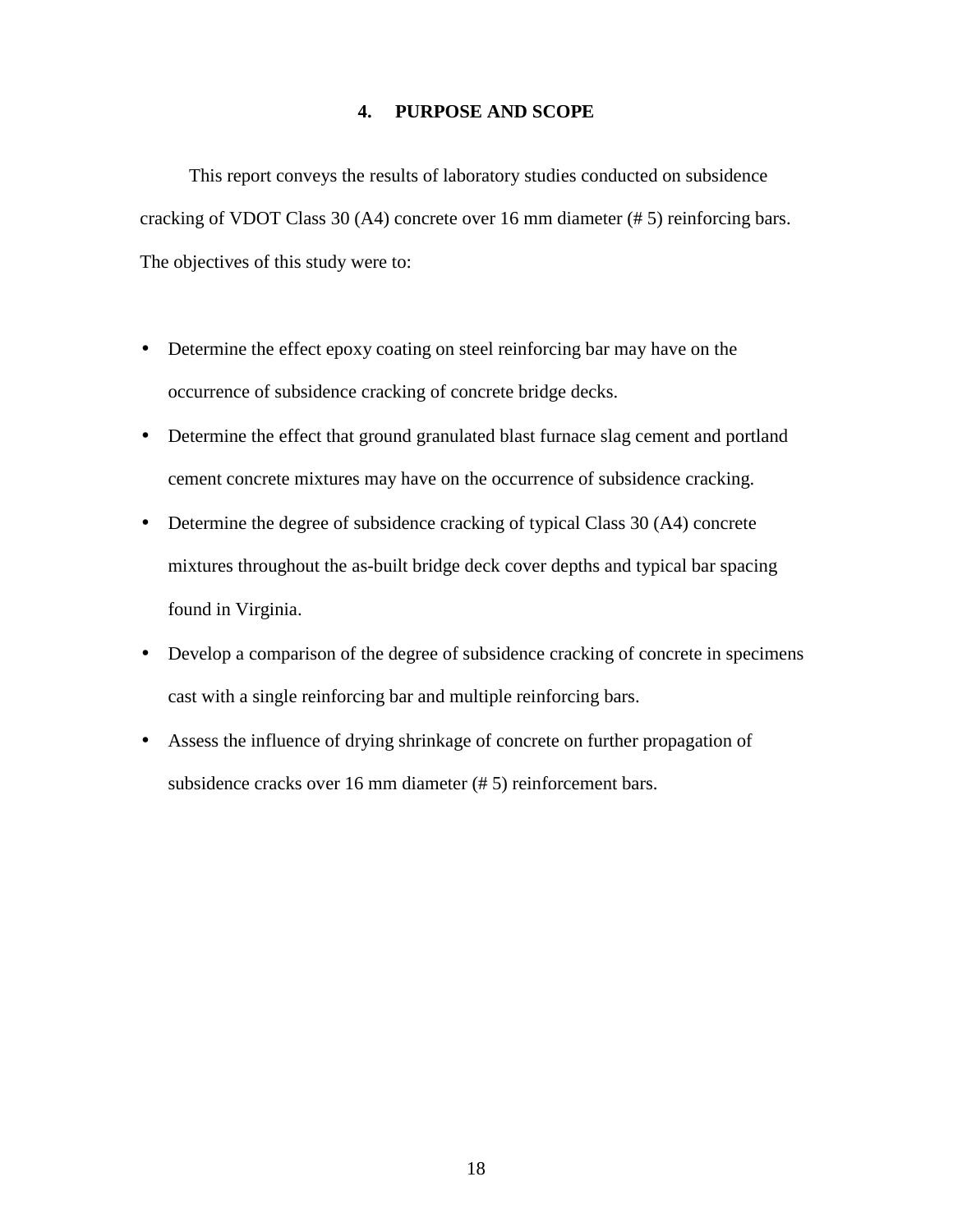### **5. METHODS AND MATERIALS**

### **5.1 Research Plan**

A total of 84 concrete specimens were cast. The study included five cover depths, two bar spacings, and two concrete mixture types. The prisms were 208 mm (8 in.) thick. The three square surface dimensions were 813, 610 and 305 mm (32, 24 and 12 in.). Cover depths were 38, 44, 51, 57 and 64 mm (1.5, 1.75, 2.0, 2.25, and 2.5 in.) and the bar spacings were 150 and 200 mm (6 and 8 in.). Figure 5-1 through Figure 5-3 present a schematic diagram of the three prismatic types. A blended portland cement (PC) and ground granulated blast-furnace slag (GGBFS) cement concrete mixture (Batch 1) and a PC mixture were used (Batch 2 and 3). The reinforcing steel was 16 mm (# 5) in diameter; equal number of specimens were cast using epoxy coated (ECR) and bare reinforcement (ECR) bars. Six prisms were cast for each of the five cover depths, three with ECR and three with BRS. Table 5-1 presents the study test matrix.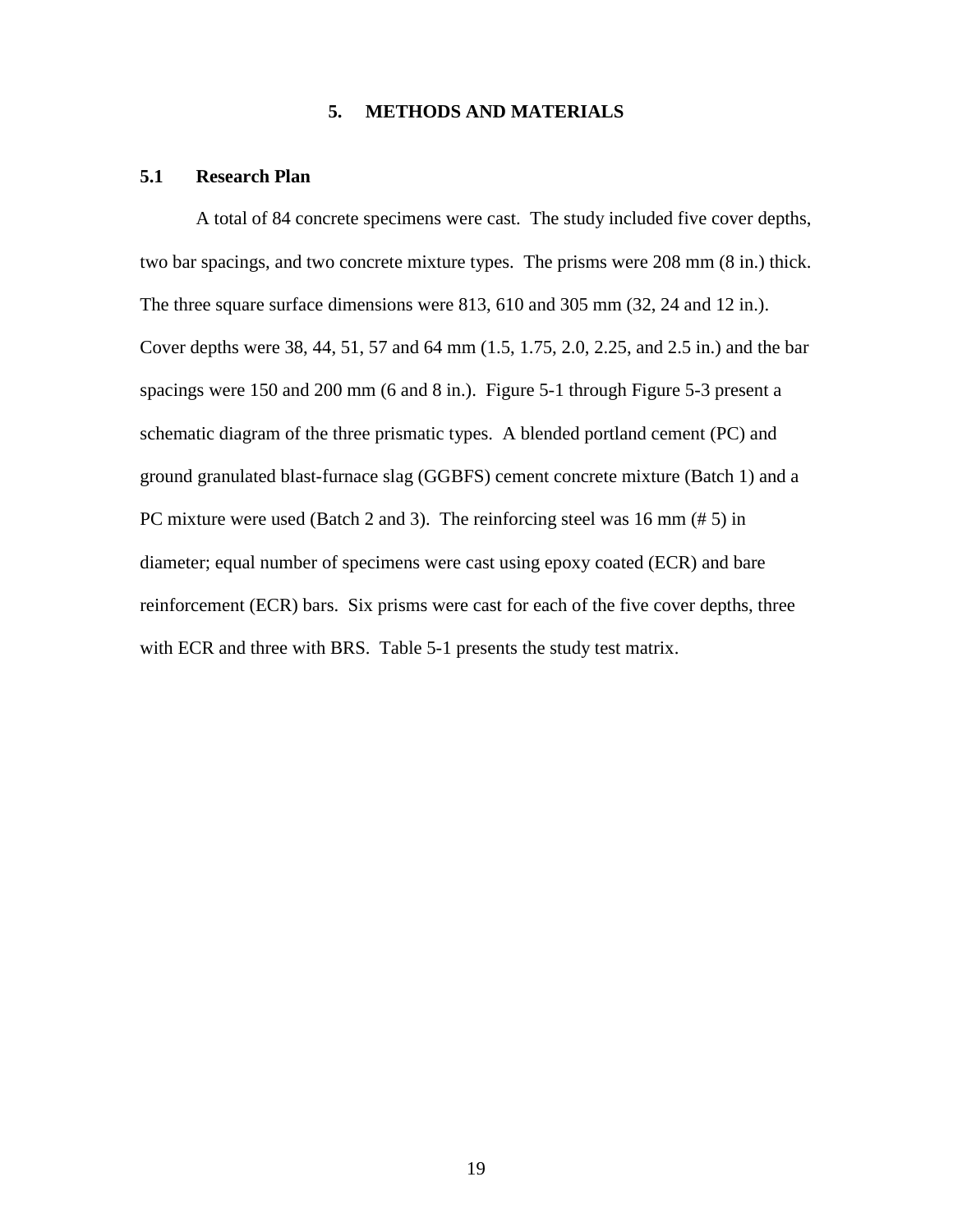| <b>Specimen Surface</b><br><b>Dimension</b> | 813 x 813 mm 813 x 813 mm 610 x 610-mm 305 x 305-mm |                |                |                |
|---------------------------------------------|-----------------------------------------------------|----------------|----------------|----------------|
| <b>Bar Spacing</b>                          | 203 mm                                              | 203 mm         | 152 mm         | 152 mm         |
|                                             | <b>Batch 1</b>                                      | <b>Batch 2</b> | <b>Batch 3</b> | <b>Batch 3</b> |
| <b>Concrete Type</b>                        | 60% PC                                              | 100% PC        | 100% PC        | 100% PC        |
|                                             | 40% GGBFS                                           |                |                |                |
| Number of Top ECR Bars                      | 3                                                   | 3              | 3              |                |
| <b>Cover Depths</b>                         | Prisms                                              | Prisms         | Prisms         | Prisms         |
| 38 mm (1.5 in.)                             | 3                                                   | 3              | 3              | 3              |
| 44 mm (1.75 in.)                            | 3                                                   | 3              | 3              | 3              |
| $51 \text{ mm} (2.0 \text{ in.})$           | 3                                                   | 3              | 3              | 3              |
| 57 mm (2.25 in.)                            |                                                     |                |                | 3              |
| 64 mm (2.5 in.)                             |                                                     |                |                | 3              |
| Number of Top BRS Bars                      | 3                                                   | 3              | 3              |                |
| <b>Cover Depths</b>                         | Prisms                                              | Prisms         | Prisms         | Prisms         |
| 38 mm (1.5 in.)                             | 3                                                   | 3              | 3              | 3              |
| 44 mm (1.75 in.)                            | 3                                                   | 3              | 3              | 3              |
| $51 \text{ mm} (2.0 \text{ in.})$           | 3                                                   | 3              | 3              | 3              |
| 57 mm (2.25 in.)                            |                                                     |                |                | 3              |
| 64 mm (2.5 in.)                             |                                                     |                |                | 3              |

**Table 5-1**: Subsidence Cracking Specimen Matrix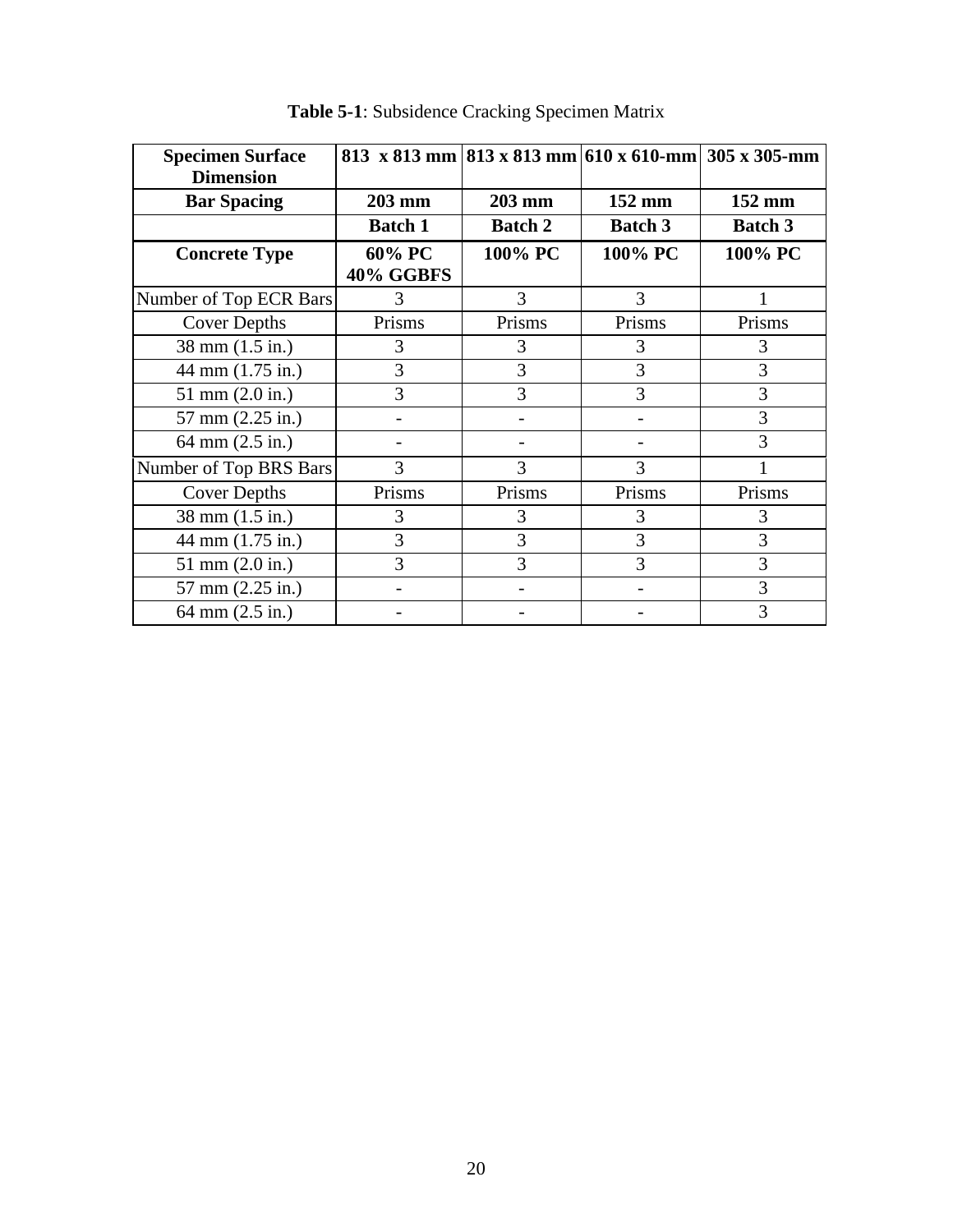

**Figure 5-1a**: Isometric Diagram for 813 mm (32 in.) Specimen Size



Figure 5-1b: Form and Specimen Diagram for 813 mm (32 in.) Specimen Size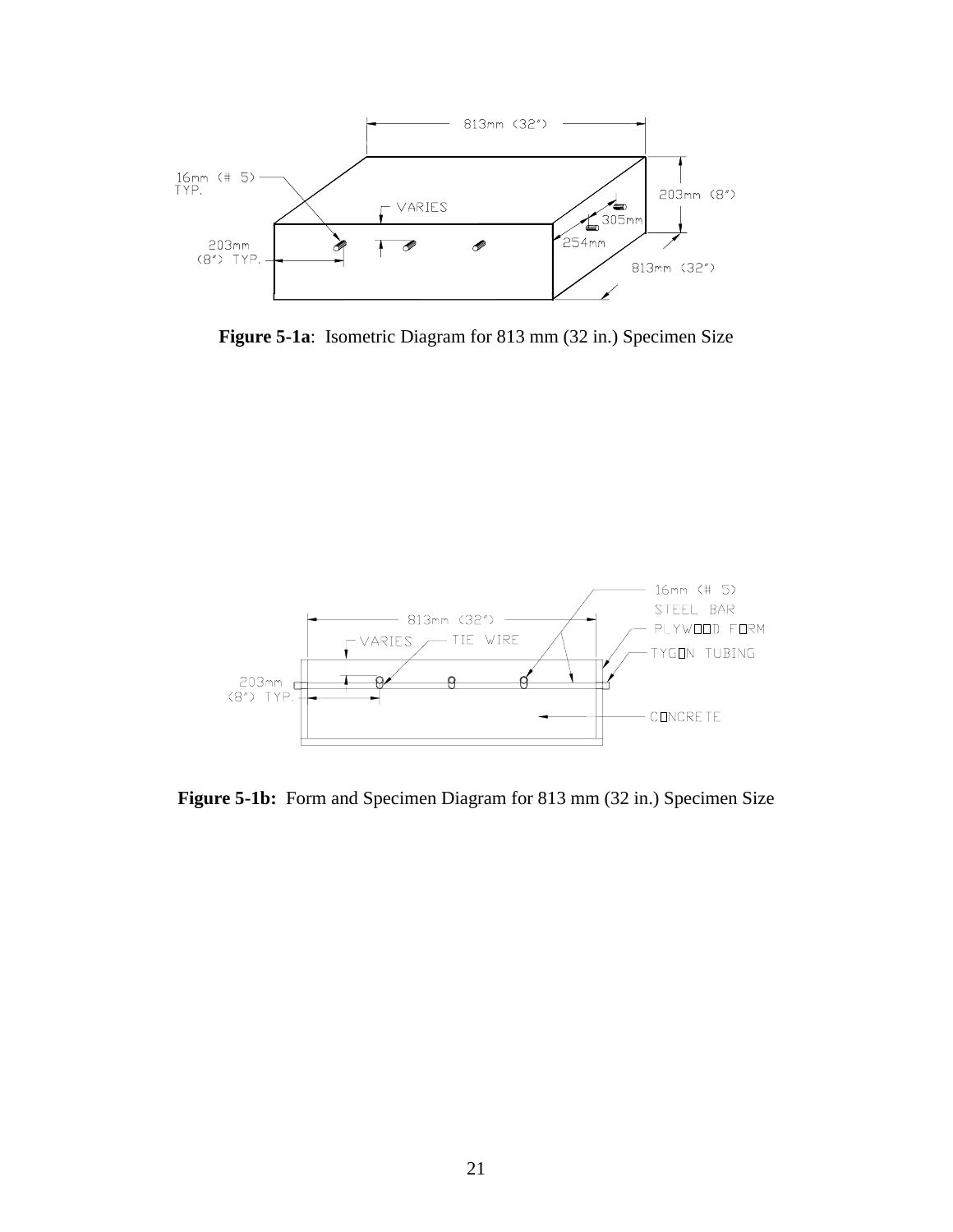

**Figure 5-2a:** Isometric Diagram for 610 mm (24 in.) Specimen Size



**Figure 5-2b:** Form and Specimen Diagram for 610 mm (24 in.) Specimen Size



**Figure 5-3a:** Isometric Diagram for 305 mm (12 in.) Specimen Size



**Figure 5-3b:** Form and Specimen Diagram for 305 mm (12 in.) Specimen Size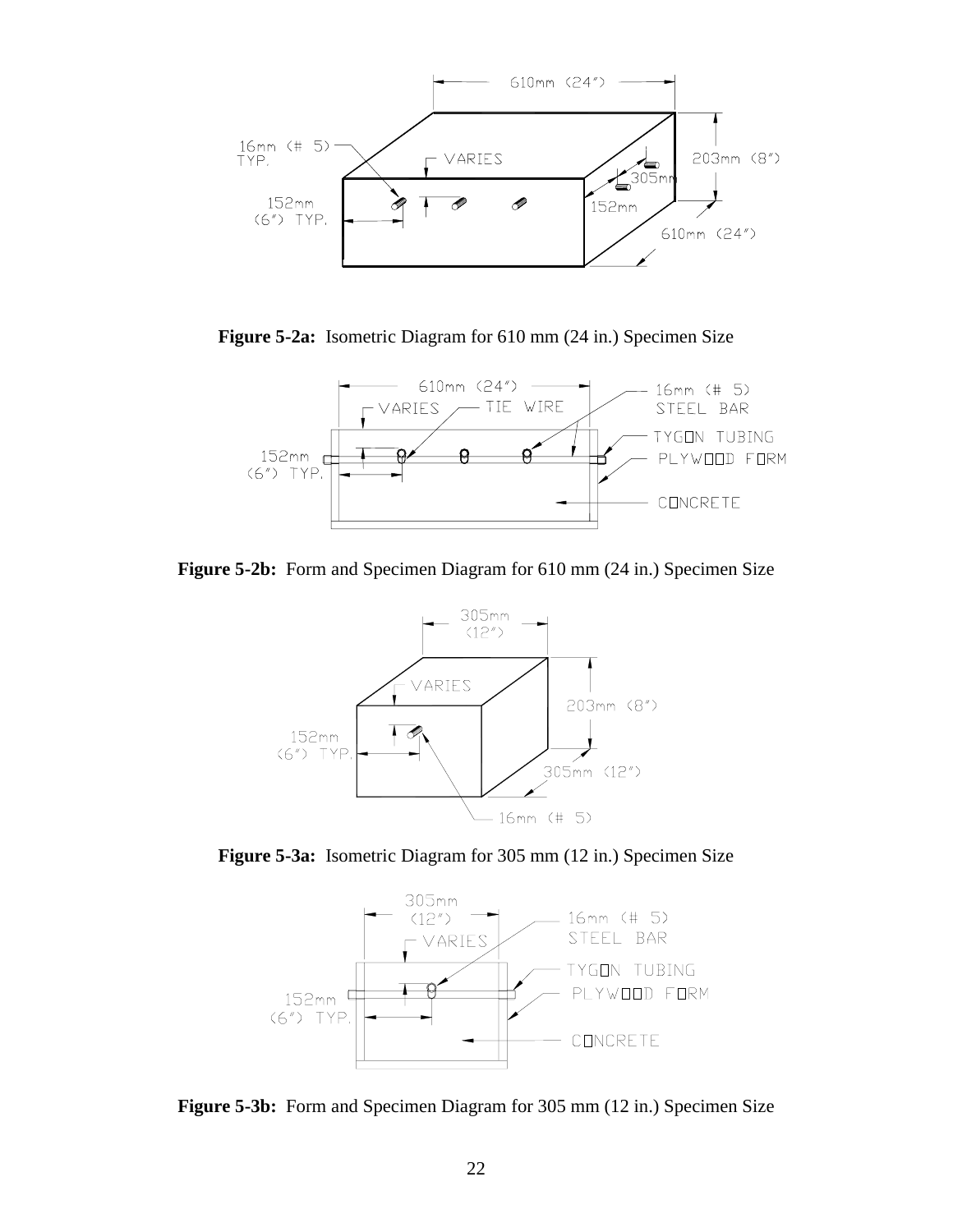### **5.2 Procedures**

#### *5.2.1 Concrete Mixture Design*

As required by provisions set forth in Section 217.07 of the 1997 Virginia Department of Transportation (VDOT) Road and Bridge Specifications, VDOT Class 30 (A4) concrete mixture proportions were submitted by the concrete supplier and reviewed. Requirements for hydraulic concrete mixtures are given in VDOT Table II-17 entitled "Requirements for Hydraulic Cement Concrete"(pp. 195) of the specification. The concrete mixtures used in this study meet VDOT Section 217.07 of the 1997 VDOT Road and Bridge Specifications Manual.

#### *5.2.2 Form and Steel Preparation*

Steel reinforcement bars were cut from three-meter long bars using a band saw. For assembly reasons, bars were cut 76 mm (3 in.) longer than the concrete surface dimension. Care was taken to prevent coating damage to the ECR bars during specimen preparation.

Forms were constructed from 19-mm (3/4 in.) AC grade plywood. To provide the desired cover depths and bar spacing, 16-mm (5/8 in.) diameter holes were pre-drilled in the sides of the form. Wooden forms were coated with a concrete form oil before and after panel assembly. Reinforcing bars were held in with 16 mm (5/8 in.) diameter, 3 mm (1/8 in.) thick Tygon tubing placed on the exterior bar ends (See Figure 5). Bars were then tied at every bar intersection using standard uncoated reinforcing tie wire.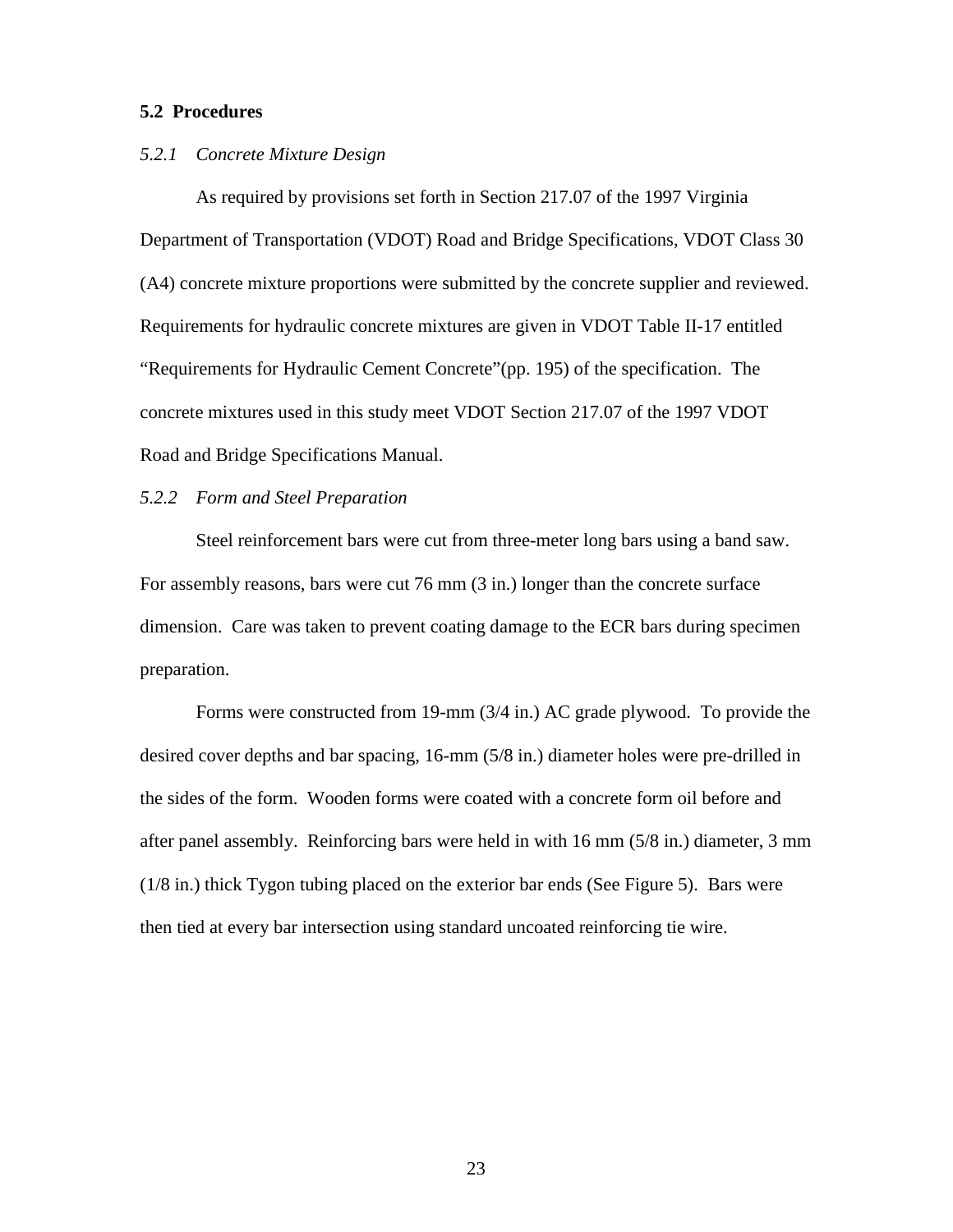#### *5.2.3 Concrete Placement, Consolidation, and Finishing*

Concrete was placed on three separate days. Prior to placing, slump, concrete temperature, and air content measurements were taken to determine if the as delivered batches complied with VDOT Class 30 (A4) concrete specifications.

Once accepted, the ready mix truck concrete batches were placed in forms as a single layer using a concrete bucket and were consolidated with a 38 mm (1.5 in.) diameter electric vibrator (10,000 rpm). Concrete was screeded in the direction parallel to the reinforcing bar with a 2 x 4 board fitted with an electric vibrator and then finished using a magnesium float to facilitate the visual observations of the formation of subsidence cracks.

### *5.2.4 Concrete Curing Conditions*

The concrete was placed outdoors and undercover to protect the concrete from direct exposure to sunlight and wind. The concrete prisms were wet cured in the forms under burlap for three days and kept out of direct sun for an additional 15 days.

#### *5.2.5 Concrete Compressive Tests*

Twelve 100 x 200-mm (4 in. x 8 in.) test cylinders were made for each concrete batch, six from the beginning and six from the end of the truck load. These cylinders were tested at various ages to determine the compressive strength development in the concrete over time. Table 5-2 shows the compressive test schedule used in this study. Two cylinders were tested at three and seven days, one cylinder from the beginning, and one from the end of the batch. In the same manner, four cylinders were tested at 28 and 182 days, two from the beginning and two from the end of each batch.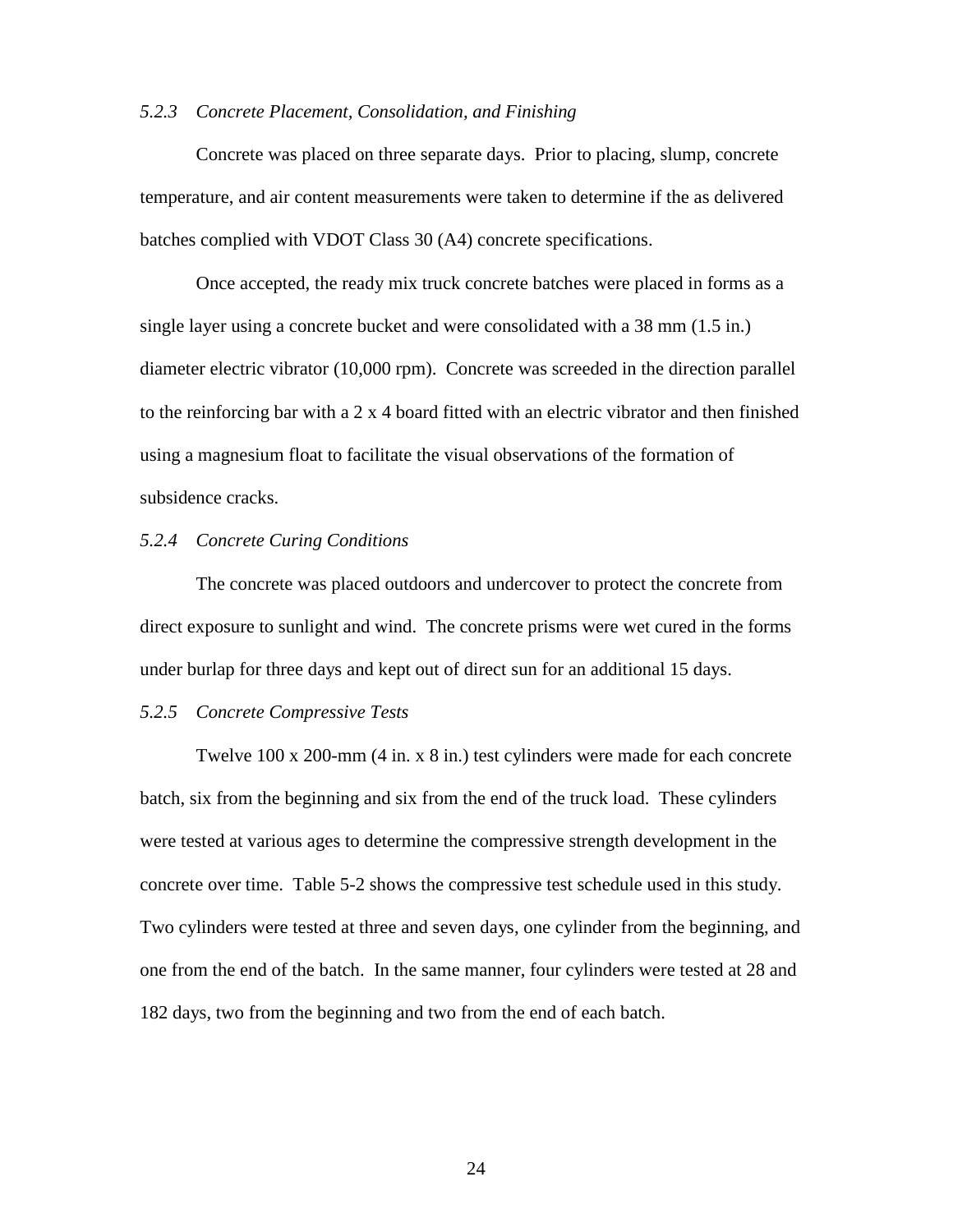|           | Batch 1 |      | Batch 2 |             | Batch 3 |             |
|-----------|---------|------|---------|-------------|---------|-------------|
| Age, days | Front   | Back | Front   | <b>Back</b> | Front   | <b>Back</b> |
|           |         |      |         |             |         |             |
|           |         |      |         |             |         |             |
|           |         |      |         |             |         |             |
|           |         |      |         |             |         |             |

**Table 5-2:** Concrete Compressive Strength Schedule

#### **5.3 Evaluation Methods**

#### *5.3.1 Visual Subsidence Cracking Observations*

Visual observations began almost immediately and every 30 minutes after the concrete specimens were consolidated and finished. Final initial observations and measurements were taken six hours after consolidation. The time to initial cracking, crack locations, crack length and crack width were recorded. Results were analyzed to determine the probability of subsidence cracking relative to concrete cover depth, reinforcement type and bar spacing, and type of concrete mixture used. For details concerning the results of the crack analysis see the Results section of this publication.

As previously stated, the concrete specimens were moist cured in their forms for three days and kept out of direct sunlight for an additional 15 days. Specimens were left in their forms and the top surface was allowed to dry outdoors under ambient conditions in Blacksburg, Virginia. Visual inspections were conducted again at one, three, six and eight months to identify additional cracking, crack width widening and or crack lengthening detected on the specimen top surfaces.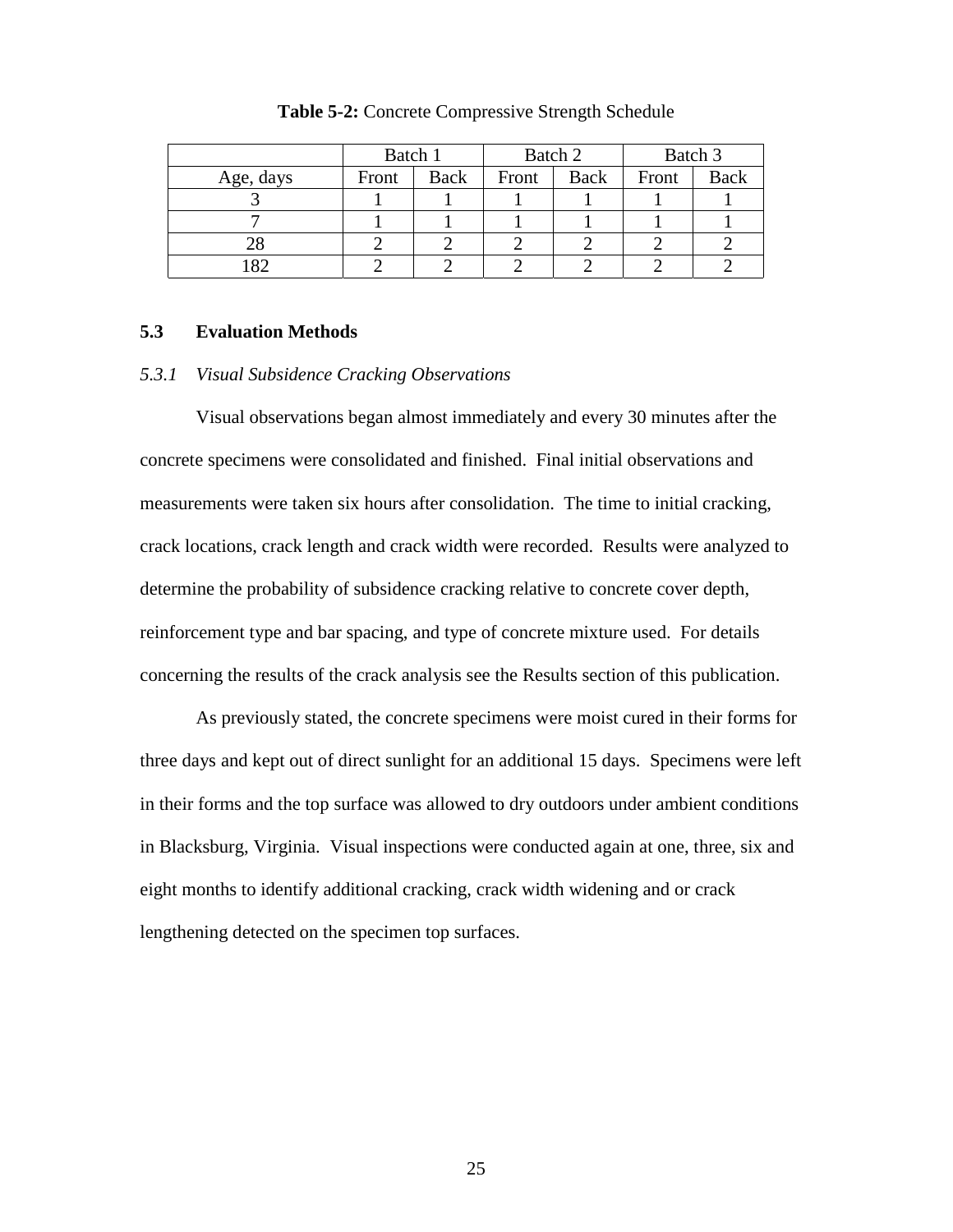#### *5.3.2 Measurement and Recording Technique*

Crack measurements over the top reinforcing bars were of chief concern in this study. Additional measurements were taken when cracking was observed over the lower reinforcing bar.

For each crack width and length, the average of three measurements were recorded. Crack lengths were measured to the nearest 13 mm (0.5 in.), and crack widths to the nearest 0.02 mm (0.0008 in.). Cracks with lengths less than 13 mm (0.5 in.) in length were not recorded. Crack widths less than .05 mm (0.002 in.) were recorded as very small (VS).

Observations of the larger specimens (813 and 610 mm square specimens) were made systematically to provide uniform observation conditions. This was achieved by dividing the specimens into nine regions. Observation regions were defined by specimen boundary conditions (reinforcement bar intersections and form edges). Crack location, lengths and widths were recorded on individual specimen crack record diagrams. Various color pens were used for each measurement time to indicate at which time period the measurement was taken. Pencil was used to record initial observations, blue at one month, red at three months, black at six months and brown at eight months. Figure 5-4 is a typical sample crack record diagram used in this study. (Actual paper size: 200 x 280 mm (8.5 x 11 in.))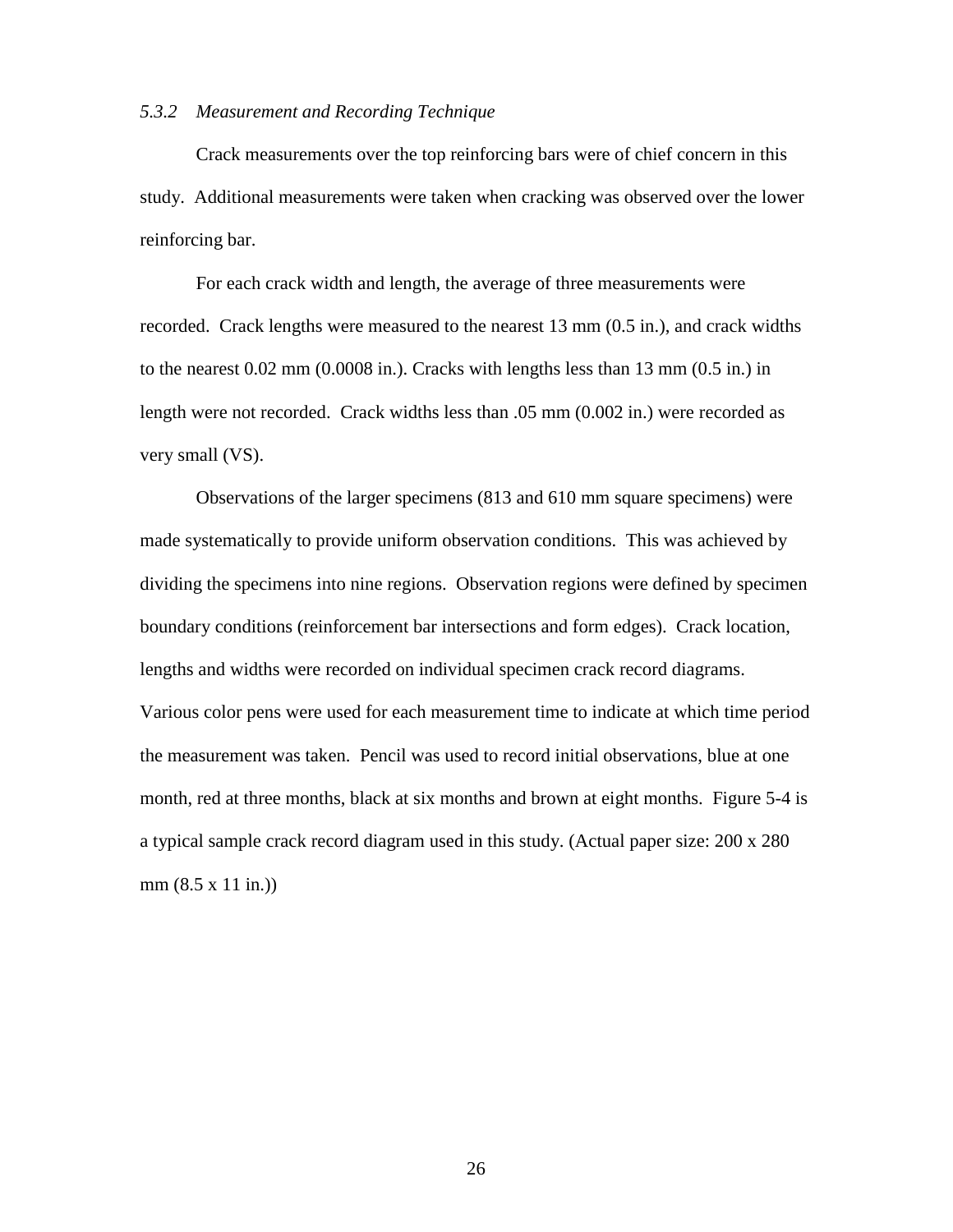

**Figure 5-4:** Sample Crack Record Diagram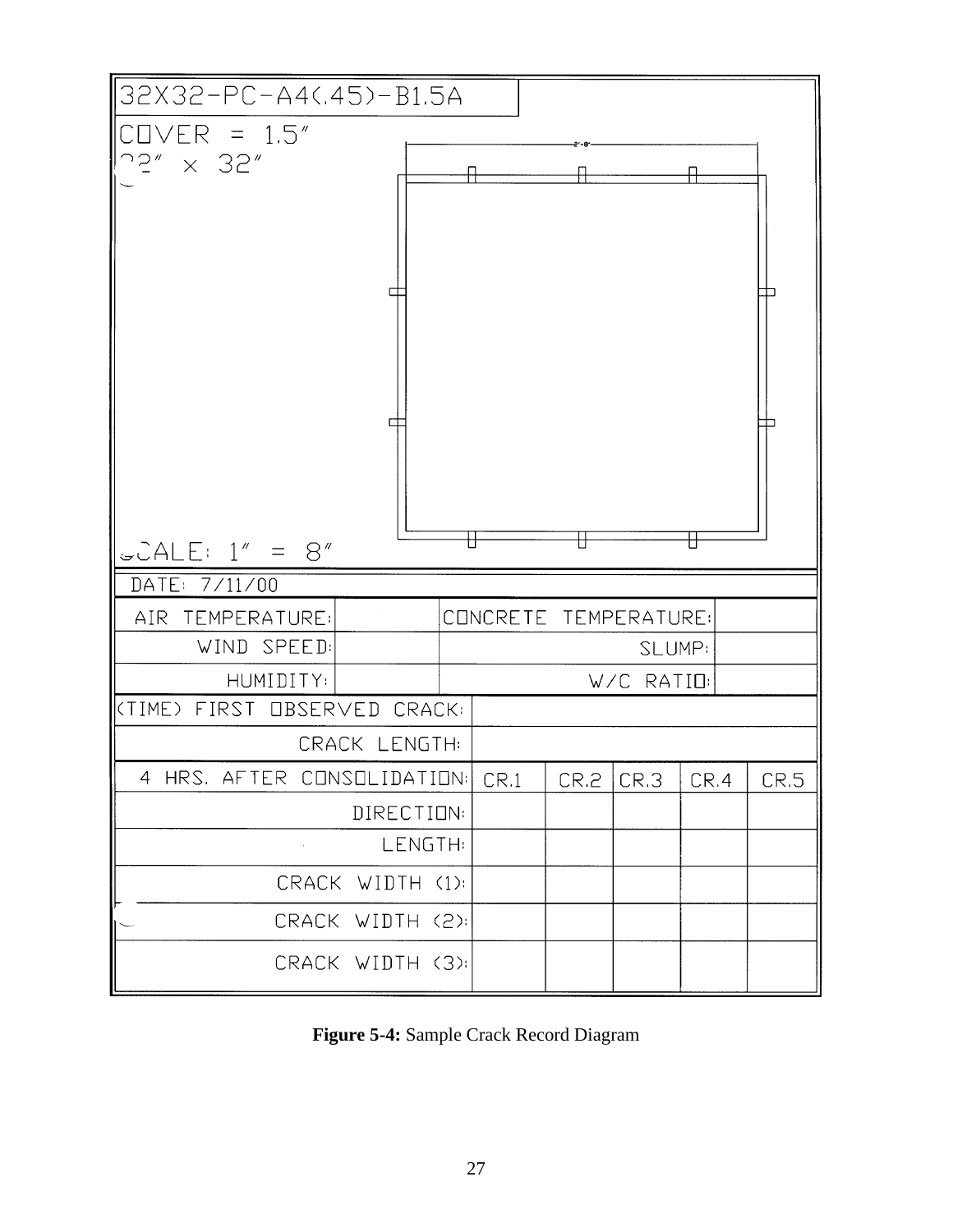### **5.4 Materials**

### *5.4.1 Concrete Mixture*

The two VDOT A4 bridge deck concrete mixtures were a PC mixture and a 60/40 percent PC/GGBFS blended cement concrete mixture. Ready mix truck batch number one was the Type I/II PC/GGBFS mixture and batches number two and three were the Type I/II PC mixtures. The coarse aggregate used was a VDOT size number 57, nonpolishing crushed quartzite from Sylvatus, VA. The fine aggregate was a natural sand from Wytheville, VA. The concrete mixture contained a water reducer, had a maximum w/c ratio of 0.45, an air content of  $7.5 \pm 1.5$ %, and an allowable concrete slump range of 50 to 175 mm (2 to 7 in.). The concrete mixture proportions are presented in Appendix II.

### *5.4.2 Forms and Reinforcing Steel*

The ECR and BRS were the same bar diameter (16 mm) and had the same deformation pattern. As indicated before, 19-mm (3/4 in.) plywood was used to fabricate the specimen forms. The plywood was A-C grade spruce-pine-fur using the A-graded side for the inside surfaces. The wood screws used for assembly were standard 41 mm (1-5/8 in.) coarse threaded phosphate-coated screws. The form oil was De-Lox, manufactured by W.R. Meadows, Inc.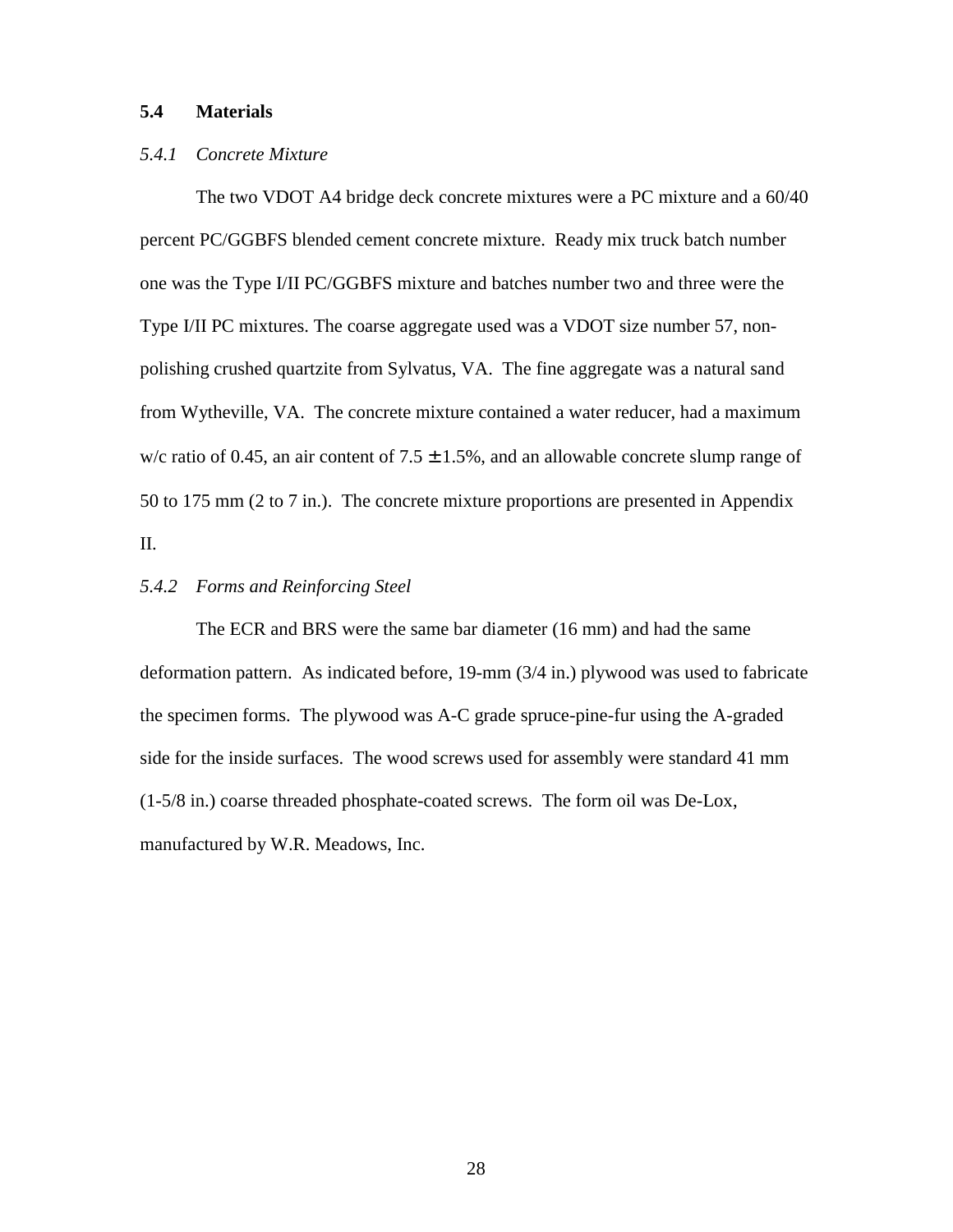### **6. RESULTS**

### **6.1 Fresh and Hardened Concrete Properties**

 Table 6-1 presents the slump, concrete temperature, air content, unit weight and compressive strength for the three concrete truck batches. The mixtures were batched and delivered by the same concrete supplier on three separate days.

| <b>Concrete Control Test</b>                         | <b>Number</b><br>of Tests | Batch 1<br><b>PC/GGBFS</b> | <b>Batch 2</b><br><b>PC</b>  | <b>Batch 3</b><br>РC |
|------------------------------------------------------|---------------------------|----------------------------|------------------------------|----------------------|
| Initial Slump, mm (in)                               | 1                         | 89 (3.5)                   | 83(3.5)                      | 152(6)               |
| Final Slump, mm (in)                                 | 1                         | 76 (3)                     | 57(2.5)                      | 127(5)               |
| Concrete Temperature, °C (°F)                        | 3                         | 29.2 (85)                  | 28.9 (84)                    | 27.5 (82)            |
| Air Content, %                                       | 2                         | 5                          | 3.6                          | 6                    |
| Unit Weight, kN/m <sup>3</sup> (lb/ft <sup>3</sup> ) | 2                         |                            | 22.6 (143.5) 22.8 (145.1)    | 22.2 (140.9)         |
| <b>Compressive Strength, MPa (psi):</b>              |                           |                            |                              |                      |
| 3-Day                                                | 2                         |                            | $17.2(2,500)$ 22.1 $(3,200)$ | 17.9 (2,600)         |
| 7-Day                                                | 2                         |                            | 24.8 (3,600) 24.8 (3,600)    | 21.4 (3,100)         |
| 28-Day                                               | 4                         | 33.8 (4,900)               | 35.2(5,100)                  | 26.2 (3,800)         |
| 180-Days                                             | 2                         | 41.4 (6,000)               | 41.4 (6,000) 29.6 (4,300)    |                      |

**Table 6-1:** Concrete Mixture Data as Delivered

The air contents ranged between 3.6 and 6.0 percent. Batch 1 and 2 had an insufficient air content of 5.0 and 3.6 percent; Table II-17 from the VDOT Road and Bridge Specifications require an air content of  $7.5 \pm 1.5$  percent for class 30 (A4) concrete mixtures with high range water reducers [VDOT Road and Bridge Specifications, 1997]. Concrete slumps ranged between 83 and 152 mm which is within the requirements for VDOT A4 concrete bridge deck mixtures. VDOT specifications for water reduced Class 30 (A4) concrete require slump values within the range of 50 to 175 mm.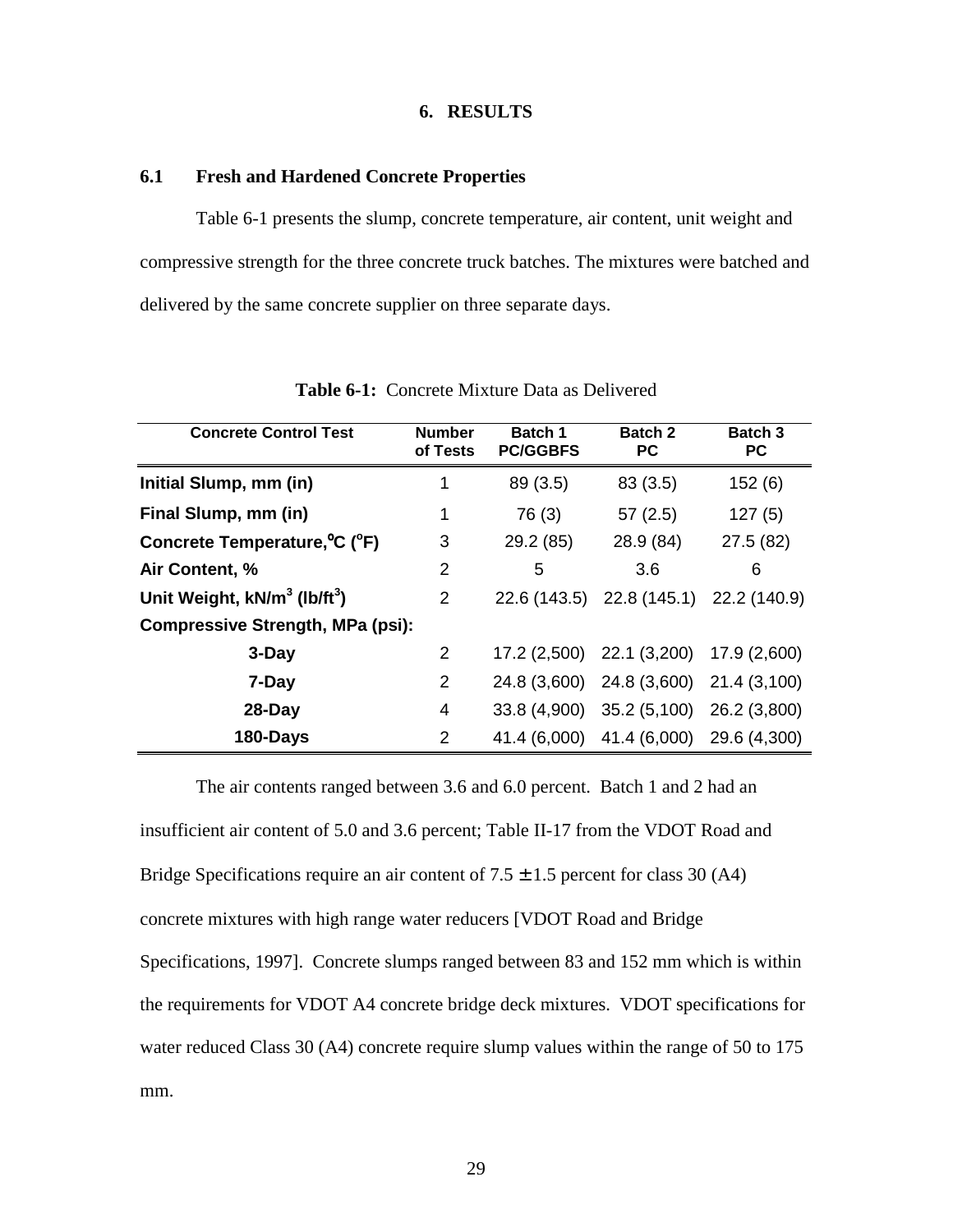The average 28-day compressive strengths ranged between 26 and 35 MPa for the mixtures. Batch 3 (100% PC) had the highest air content, 6%, the greatest slump, 152 mm, and the lowest 28-day compressive strength, 26.2 MPa. VDOT specifications require a 28-day compressive strength of 27.6 MPa.

#### **6.2 Ambient Weather Conditions During Specimen Casting**

Average ambient temperatures ranged between 30.8 and 21.7 °C for the three placement days and the average relative humidity ranged between 62 and 82%. Wind was minimal during the concrete placement, consolidation and initial observation periods. Specimens cast from Batch 1 experienced the most amount of wind; gusts were measured having an average velocity of 3 mph.

| <b>Environment Control</b>                            | <b>Number of</b><br><b>Tests</b> | <b>Batch 1</b><br><b>PC/GGBFS</b> | <b>Batch 2</b><br><b>PC</b> | <b>Batch 3</b><br><b>PC</b> |
|-------------------------------------------------------|----------------------------------|-----------------------------------|-----------------------------|-----------------------------|
| Ambient Temperature, <sup>o</sup> C ( <sup>o</sup> F) | 3                                | 30.8(87.4)                        | 25(77.0)                    | 21.7(71.1)                  |
| Relative Humidity, (%)                                | 4                                | 62                                | 82                          | 79                          |
| Wind Speed, mph                                       | 5                                | 3                                 |                             |                             |

**Table 6-2:** Ambient Weather Conditions

#### **6.3 Exposure Conditions**

 After three days moist curing, the specimens were subjected to normal ambient conditions for two weeks. The specimens were then moved to an on-site storage yard for continued observation. Summer weather conditions in Blacksburg Virginia were mild. The average high temperature for the area during the month of July was  $25.3 \text{ °C}$  (77.6  $\text{°F}$ ) and an average low of 15.2  $\rm{°C}$  (59.4  $\rm{°F}$ ) [NOAA, 2000]. The month of July 2000 had a departure from historical average temperatures of  $-1.15^{\circ}\text{C}$  (-2.1°F); this indicates that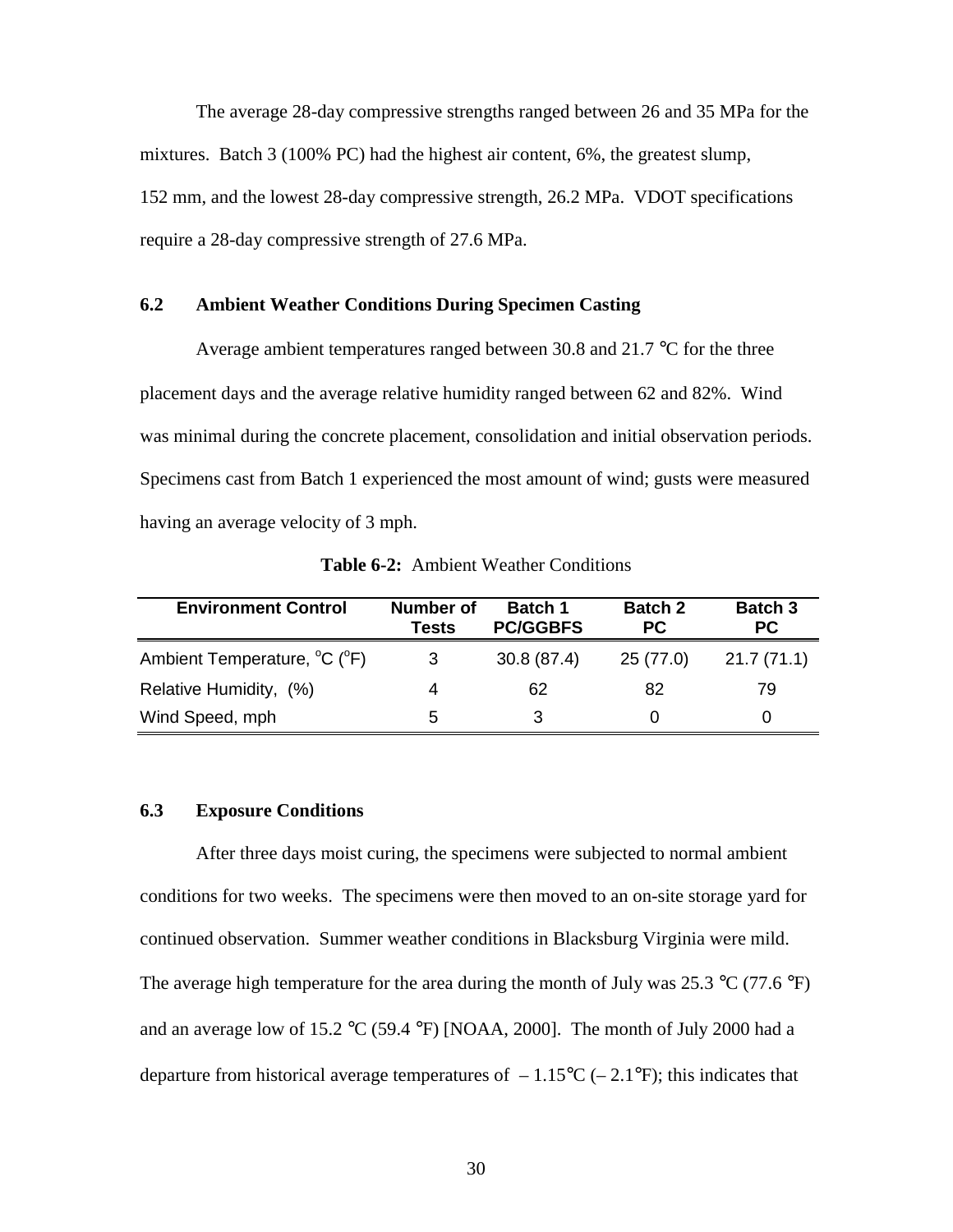temperatures were mild. Weather reports for the area indicate that 104 mm (4.1 in.) of rain fell during the month of July.

# **6.4 Subsidence Cracking**

### *6.4.1 Initial Observations*

Few cracks were detected during the first six hours after concrete consolidation and finishing. The 813 mm (32 in.) square specimens, with a cover depth of 38 mm (1.5 in.), cast with Batch 1 (PC/GGBFS), exhibited cracking to a small degree between 4 and 5.5 hours. Six cracks were detected in 3 specimens directly above the top bars; 2 of the specimens contained ECR and 1 contained BRS. Crack lengths ranged between 127 and 76 mm (5 and 3 in). These cracks had widths smaller than measurable by a crack comparator. As a result, crack widths were approximated to be 0.05 mm.

Total crack lengths recorded were divided by the sum of the possible crack length, where the total possible crack length was taken as the sum of the lengths of the top reinforcing bars. This percent cracked value provided a measure of the degree of cracking experienced by each specimen. By representing the cracked specimens quantitatively as percent cracked, the effect of concrete cover depths, reinforcement bar spacing and type of concrete cement may be seen more clearly.

Tables 6-3 presents the cracking results for the initial observations; the number of specimens that cracked and the average specimen cracking percentage have been included. See Appendix I for more specific numerical data for each test specimen.

31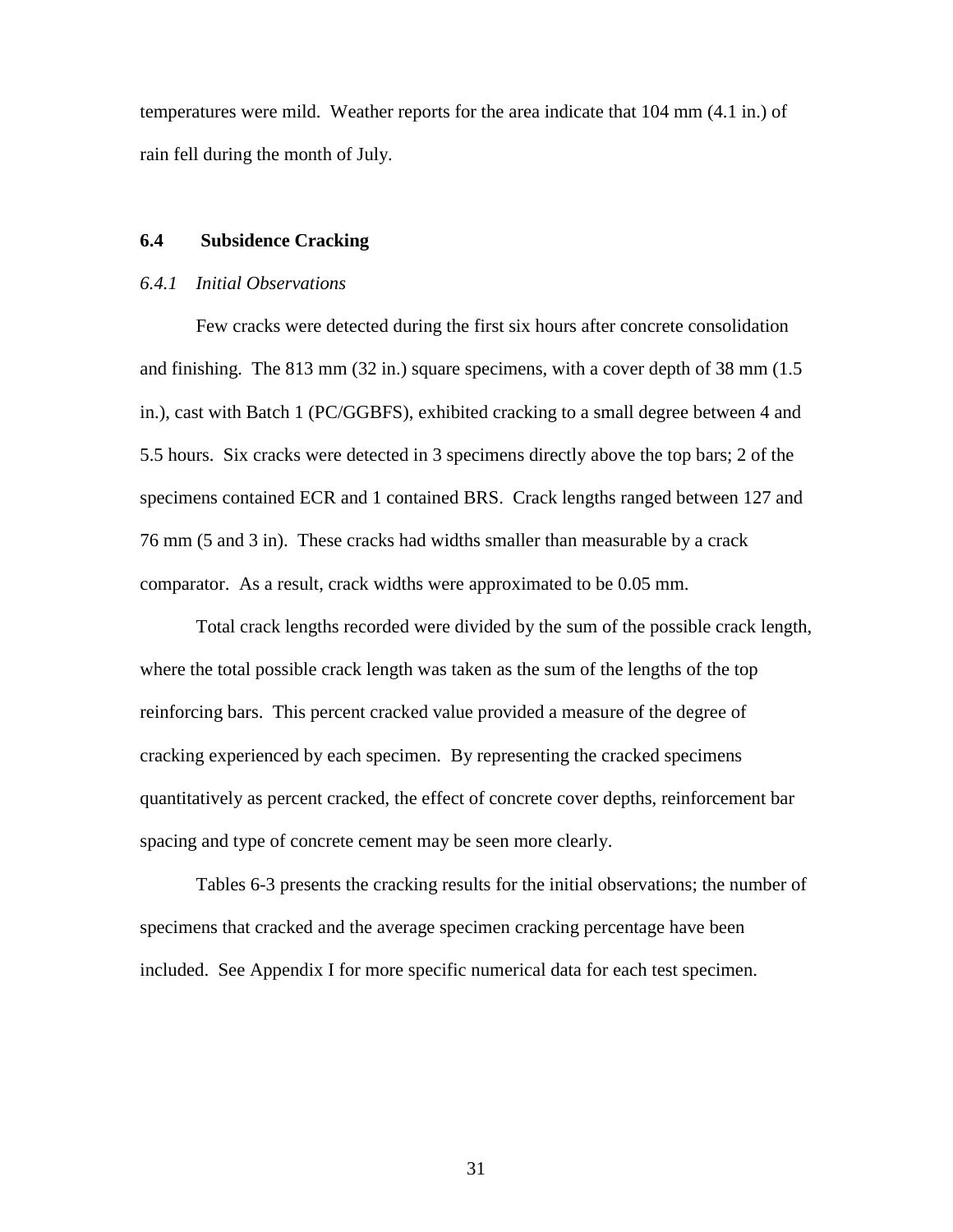| <b>Specimen Size</b>                             |                | 813x813 mm<br>(32x32 in.) |                | (32x32 in.) |                | 813x813 mm 610x610 mm<br>305x305 mm<br>$(24x24$ in.)<br>$(12x12$ in.) |                |                |
|--------------------------------------------------|----------------|---------------------------|----------------|-------------|----------------|-----------------------------------------------------------------------|----------------|----------------|
|                                                  |                | Batch 1                   | Batch 2        |             | Batch 3        |                                                                       | Batch 3        |                |
| <b>Number of Specimens</b><br>Cracked, (6 hours) | <b>BRS</b>     | <b>ECR</b>                | <b>BRS</b>     | <b>ECR</b>  | <b>BRS</b>     | <b>ECR</b>                                                            | <b>BRS</b>     | <b>ECR</b>     |
| Concrete Cover, mm                               |                |                           |                |             |                |                                                                       |                |                |
| 38.1 mm (1.5 in.)                                | 1              | $\overline{2}$            | $\overline{0}$ | $\Omega$    | $\Omega$       | 0                                                                     | 0              | 0              |
| 44.5 mm (1.75 in.)                               | $\Omega$       | $\overline{0}$            | 0              | $\Omega$    | $\Omega$       | $\overline{0}$                                                        | $\overline{0}$ | $\overline{0}$ |
| 50.8 mm (2 in.)                                  | $\Omega$       | $\overline{0}$            | $\Omega$       | $\Omega$    | $\Omega$       | $\overline{0}$                                                        | $\overline{0}$ | $\Omega$       |
| 57.2 mm (2.25 in.)                               |                |                           |                |             | $\overline{0}$ | $\overline{0}$                                                        | $\overline{0}$ | $\overline{0}$ |
| 63.5 mm (2.5 in.)                                |                |                           |                |             | $\Omega$       | $\overline{0}$                                                        | $\overline{0}$ | $\Omega$       |
| <b>Average Percent</b><br>Cracked, (6 hours)     | <b>BRS</b>     | <b>ECR</b>                | <b>BRS</b>     | <b>ECR</b>  | <b>BRS</b>     | <b>ECR</b>                                                            | <b>BRS</b>     | <b>ECR</b>     |
| Concrete Cover, mm                               |                |                           |                |             |                |                                                                       |                |                |
| 38.1 mm (1.5 in.)                                | 3.47           | 5.03                      | $\overline{0}$ | $\Omega$    | $\Omega$       | $\Omega$                                                              | $\Omega$       | $\overline{0}$ |
| 44.5 mm (1.75 in.)                               | 0              | 0                         | $\Omega$       | $\Omega$    | 0              | 0                                                                     | $\Omega$       | $\Omega$       |
| 50.8 mm (2 in.)                                  | $\overline{0}$ | $\Omega$                  | 0              | $\Omega$    | $\Omega$       | 0                                                                     | $\overline{0}$ | $\Omega$       |
| 57.2 mm (2.25 in.)                               |                |                           |                |             |                |                                                                       | $\overline{0}$ | $\Omega$       |
| 63.5 mm (2.5 in.)                                |                |                           |                |             |                |                                                                       | 0              | $\Omega$       |

**Table 6-3:** Subsidence Cracking Observed During First Six Hours After Consolidation and Finishing.

# *6.4.2 Extended Study*

Table 6-4 presents the results of crack observations made at 30 days of age. It may bee seen that the number of specimens cracked and percentage of cracking increased in each specimen as the concrete was exposed to normal ambient exposure conditions. As previously mentioned only three specimens had appeared to crack from the initial subsidence stresses. It was later observed that 19 specimens had cracked at 30 days (1 month) of age, 47 had cracked at 90 days (3 months), 61 had cracked at 180 days (6 months), and 69 had cracked at 240 days (8 months) of age. Table 6-5 through 6-7 presents the results of continued crack observation studies conducted at 90, 180, and 240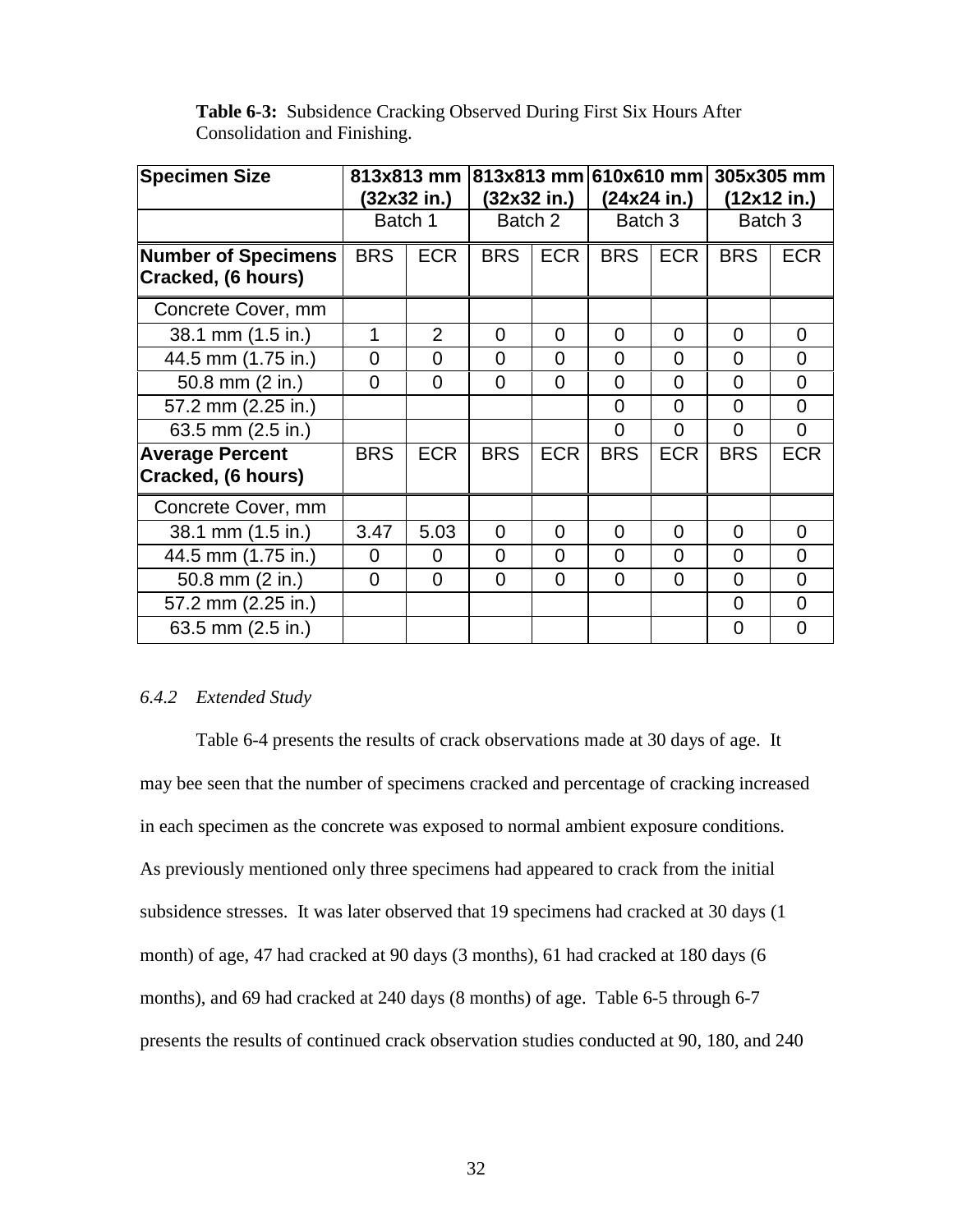days. In addition, Figures 6-1 through 6-4 illustrate the crack propagation over time for each specimen size.

| <b>Specimen Size</b>                             |            | 813x813 mm 813x813 mm 610x610 mm 305x305 mm |                |                |            |             |                |                |
|--------------------------------------------------|------------|---------------------------------------------|----------------|----------------|------------|-------------|----------------|----------------|
|                                                  |            | (32x32 in.)                                 |                | (32x32 in.)    |            | (24x24 in.) | (12x12 in.)    |                |
|                                                  |            | Batch 1                                     |                | Batch 2        | Batch 3    |             | Batch 3        |                |
| <b>Number of Specimens</b><br>Cracked, (1 Month) | <b>BRS</b> | <b>ECR</b>                                  | <b>BRS</b>     | <b>ECR</b>     | <b>BRS</b> | <b>ECR</b>  | <b>BRS</b>     | <b>ECR</b>     |
| Concrete Cover, mm                               |            |                                             |                |                |            |             |                |                |
| 38.1 mm (1.5 in.)                                | 3          | 3                                           | $\overline{2}$ | 3              | 0          | $\Omega$    | $\overline{2}$ | $\overline{2}$ |
| 44.5 mm (1.75 in.)                               | 1          | $\overline{2}$                              | $\Omega$       | $\Omega$       | 0          | $\Omega$    | $\Omega$       | 1              |
| 50.8 mm (2 in.)                                  | $\Omega$   | 0                                           | $\Omega$       | $\Omega$       | 0          | $\Omega$    | $\Omega$       | $\overline{0}$ |
| 57.2 mm (2.25 in.)                               |            |                                             |                |                |            |             | $\Omega$       | $\overline{0}$ |
| 63.5 mm (2.5 in.)                                |            |                                             |                |                |            |             | $\Omega$       | $\overline{0}$ |
| <b>Average Percent</b><br>Cracked, (1 Month)     | <b>BRS</b> | <b>ECR</b>                                  | <b>BRS</b>     | <b>ECR</b>     | <b>BRS</b> | <b>ECR</b>  | <b>BRS</b>     | <b>ECR</b>     |
| Concrete Cover, mm                               |            |                                             |                |                |            |             |                |                |
| 38.1 mm (1.5 in.)                                | 22.7       | 23.3                                        | 2.3            | 5.9            | 0          | $\Omega$    | 18.1           | 29.2           |
| 44.5 mm (1.75 in.)                               | 0.66       | 1.66                                        | $\Omega$       | 0              | 0          | $\Omega$    | 0              | 2.78           |
| 50.8 mm (2 in.)                                  | $\Omega$   | $\overline{0}$                              | $\Omega$       | $\overline{0}$ | 0          | $\Omega$    | $\Omega$       | $\overline{0}$ |
| 57.2 mm (2.25 in.)                               |            |                                             |                |                |            |             | 0              | $\overline{0}$ |
| 63.5 mm (2.5 in.)                                |            |                                             |                |                |            |             | 0              | 0              |

**Table 6-4:** Number of Cracked Specimens and Percent Cracking at 30 days.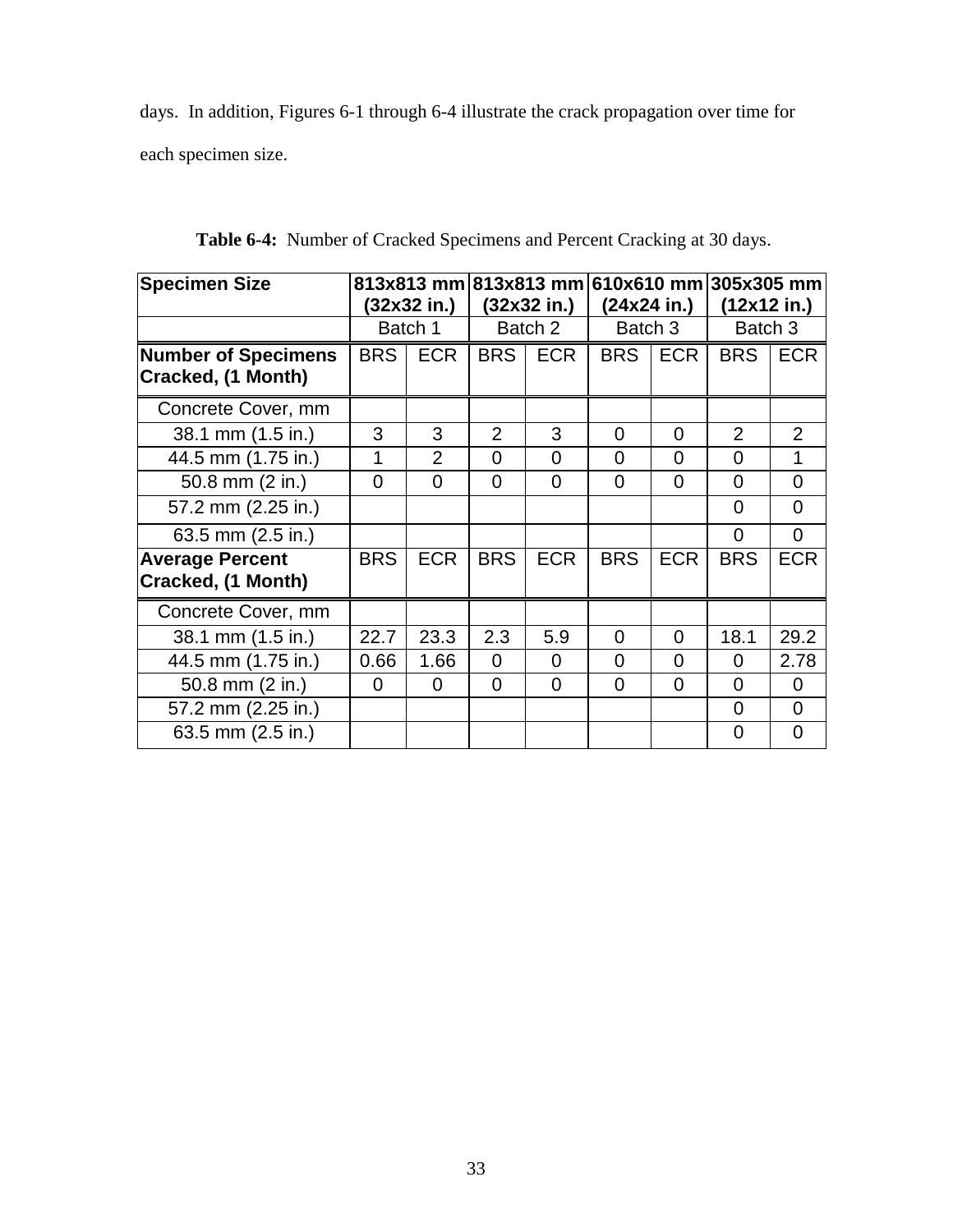| <b>Specimen Size</b>                             |            | 813x813 mm<br>(32x32 in.) |            | 813x813 mm<br>(32x32 in.) |            | 610x610 mm 305x305 mm<br>(12x12 in.)<br>(24x24 in.) |            |                |
|--------------------------------------------------|------------|---------------------------|------------|---------------------------|------------|-----------------------------------------------------|------------|----------------|
|                                                  | Batch 1    |                           |            | Batch 2                   |            | Batch 3                                             | Batch 3    |                |
| <b>Number of Specimens</b><br>Cracked, (3 Month) | <b>BRS</b> | <b>ECR</b>                | <b>BRS</b> | <b>ECR</b>                | <b>BRS</b> | <b>ECR</b>                                          | <b>BRS</b> | <b>ECR</b>     |
| Concrete Cover, mm                               |            |                           |            |                           |            |                                                     |            |                |
| 38.1 mm (1.5 in.)                                | 3          | 3                         | 3          | 3                         | 3          | 3                                                   | 3          | 3              |
| 44.5 mm (1.75 in.)                               | 3          | 3                         | $\Omega$   | $\overline{0}$            | 3          | $\overline{2}$                                      | 3          | $\overline{2}$ |
| 50.8 mm (2 in.)                                  | 3          | 3                         | $\Omega$   | 0                         | $\Omega$   | $\Omega$                                            |            | $\overline{0}$ |
| 57.2 mm (2.25 in.)                               |            |                           |            |                           |            |                                                     | $\Omega$   | $\Omega$       |
| 63.5 mm (2.5 in.)                                |            |                           |            |                           |            |                                                     | $\Omega$   | $\overline{0}$ |
| <b>Average Percent</b><br>Cracked, (3 Month)     | <b>BRS</b> | <b>ECR</b>                | <b>BRS</b> | <b>ECR</b>                | <b>BRS</b> | <b>ECR</b>                                          | <b>BRS</b> | <b>ECR</b>     |
| Concrete Cover, mm                               |            |                           |            |                           |            |                                                     |            |                |
| 38.1 mm (1.5 in.)                                | 51.0       | 40.3                      | 2.6        | 5.9                       | 7.2        | 8.8                                                 | 37.5       | 43.1           |
| 44.5 mm (1.75 in.)                               | 20.3       | 29.0                      | 0.0        | 0.0                       | 6.9        | 6.3                                                 | 23.6       | 27.8           |
| 50.8 mm (2 in.)                                  | 9.2        | 16.0                      | 0.0        | 0.0                       | 0.0        | 0.0                                                 | 2.8        | 0.0            |
| 57.2 mm (2.25 in.)                               |            |                           |            |                           |            |                                                     | $\Omega$   | $\overline{0}$ |
| 63.5 mm (2.5 in.)                                |            |                           |            |                           |            |                                                     | $\Omega$   | $\overline{0}$ |

**Table 6-5:** Number of Cracked Specimens and Percent Cracking at 90 days.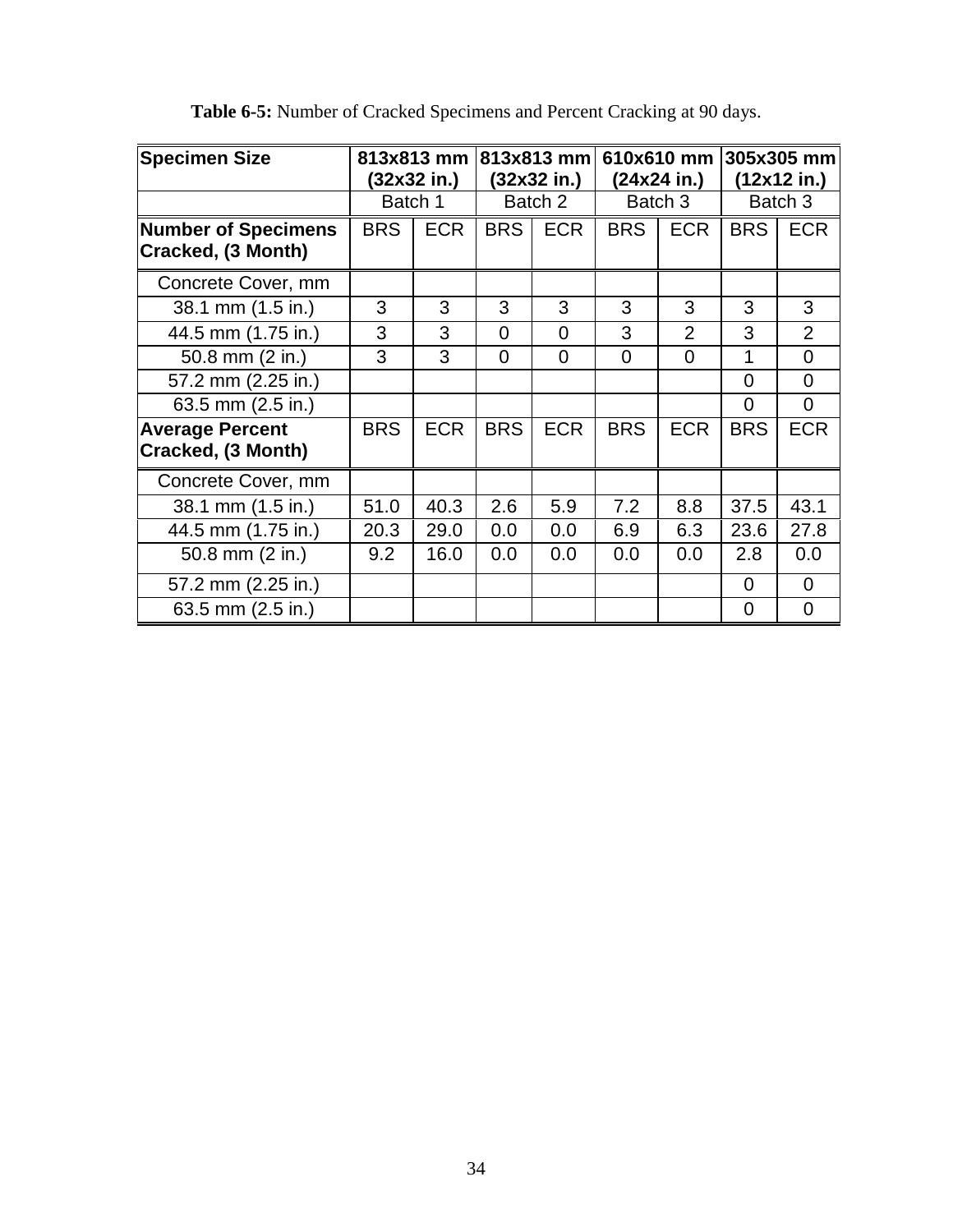| <b>Specimen Size</b>                             | 813x813 mm<br>(32x32 in.) |            |            | 813x813 mm<br>(32x32 in.) | 610x610 mm<br>(24x24 in.) |            | 305x305 mm<br>(12x12 in.) |                |  |
|--------------------------------------------------|---------------------------|------------|------------|---------------------------|---------------------------|------------|---------------------------|----------------|--|
|                                                  | Batch 1                   |            |            | Batch 2                   |                           | Batch 3    |                           | Batch 3        |  |
| <b>Number of Specimens</b><br>Cracked, (6 Month) | <b>BRS</b>                | <b>ECR</b> | <b>BRS</b> | <b>ECR</b>                | <b>BRS</b>                | <b>ECR</b> | <b>BRS</b>                | <b>ECR</b>     |  |
| Concrete Cover, mm                               |                           |            |            |                           |                           |            |                           |                |  |
| 38.1 mm (1.5 in.)                                | 3                         | 3          | 3          | 3                         | 3                         | 3          | 3                         | 3              |  |
| 44.5 mm (1.75 in.)                               | 3                         | 3          | 3          | 3                         | 3                         | 3          | 3                         | $\overline{2}$ |  |
| 50.8 mm (2 in.)                                  | 3                         | 3          | 1          |                           | 1                         | 1          | 1                         | 1              |  |
| 57.2 mm (2.25 in.)                               |                           |            |            |                           |                           |            | $\overline{2}$            | $\Omega$       |  |
| 63.5 mm (2.5 in.)                                |                           |            |            |                           |                           |            | $\Omega$                  | $\Omega$       |  |
| <b>Average Percent</b><br>Cracked, (6 Month)     | <b>BRS</b>                | <b>ECR</b> | <b>BRS</b> | <b>ECR</b>                | <b>BRS</b>                | <b>ECR</b> | <b>BRS</b>                | <b>ECR</b>     |  |
| Concrete Cover, mm                               |                           |            |            |                           |                           |            |                           |                |  |
| 38.1 mm (1.5 in.)                                | 60.1                      | 64.4       | 13.2       | 14.2                      | 17.8                      | 15.2       | 59.0                      | 56.9           |  |
| 44.5 mm (1.75 in.)                               | 30.0                      | 41.4       | 11.6       | 5.2                       | 11.6                      | 14.8       | 27.8                      | 29.2           |  |
| 50.8 mm (2 in.)                                  | 20.1                      | 23.6       | 2.1        | 1.6                       | 2.8                       | 2.1        | 2.8                       | 4.2            |  |
| 57.2 mm (2.25 in.)                               |                           |            |            |                           |                           |            | 13.9                      | $\Omega$       |  |
| 63.5 mm (2.5 in.)                                |                           |            |            |                           |                           |            | $\overline{0}$            | $\overline{0}$ |  |

**Table 6-6:** Number of Cracked Specimens and Percent Cracking at 180 days.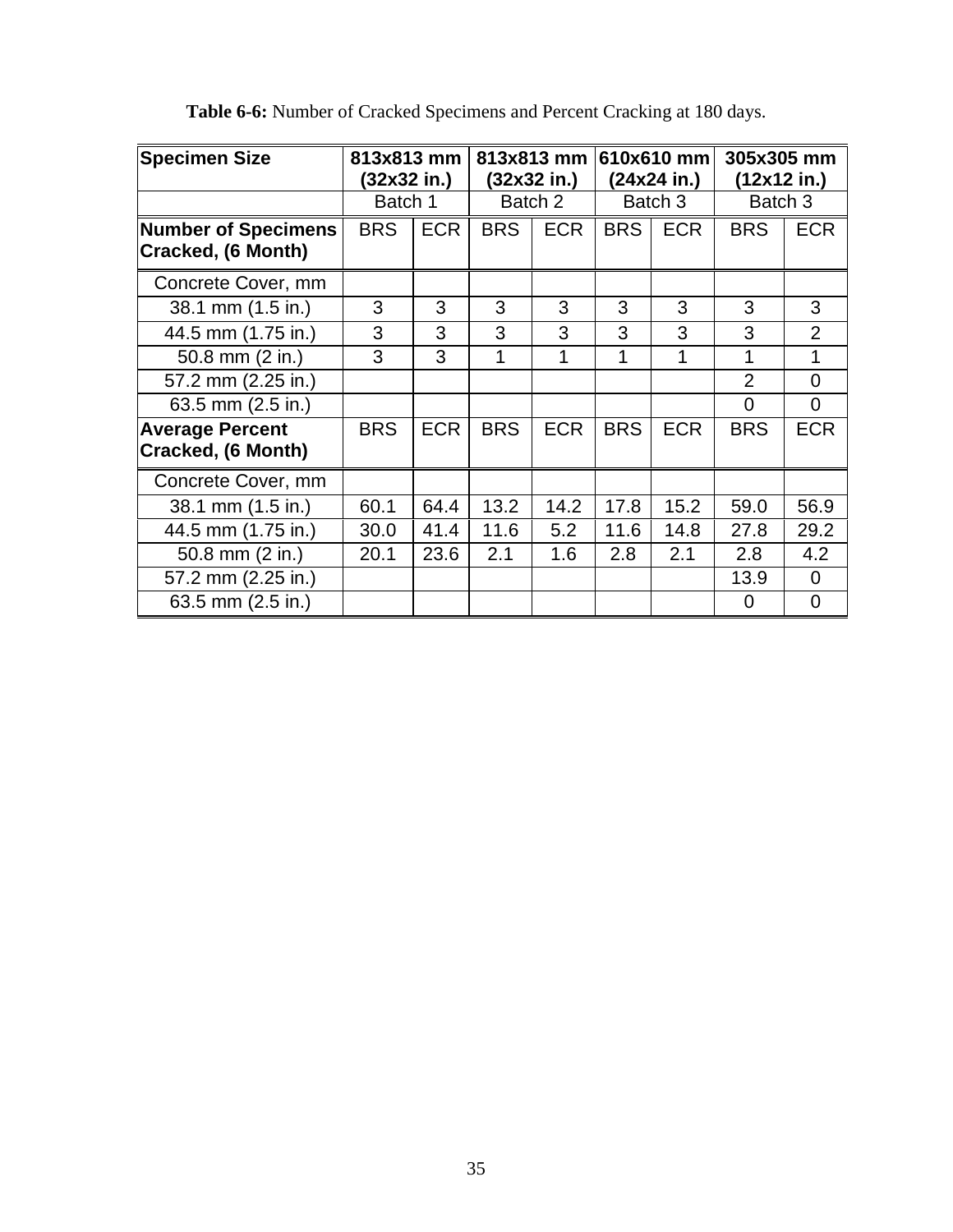| <b>Specimen Size</b>                             |            | 813x813 mm<br>(32x32 in.) |            | 813x813 mm<br>(32x32 in.) |            | 610x610 mm<br>(24x24 in.) |                | 305x305 mm<br>(12x12 in.) |  |
|--------------------------------------------------|------------|---------------------------|------------|---------------------------|------------|---------------------------|----------------|---------------------------|--|
|                                                  |            | Batch 1                   |            | Batch 2                   |            | Batch 3                   |                | Batch 3                   |  |
| <b>Number of Specimens</b><br>Cracked, (8 Month) | <b>BRS</b> | <b>ECR</b>                | <b>BRS</b> | <b>ECR</b>                | <b>BRS</b> | <b>ECR</b>                | <b>BRS</b>     | <b>ECR</b>                |  |
| Concrete Cover, mm                               |            |                           |            |                           |            |                           |                |                           |  |
| 38.1 mm (1.5 in.)                                | 3          | 3                         | 3          | 3                         | 3          | 3                         | 3              | 3                         |  |
| 44.5 mm (1.75 in.)                               | 3          | 3                         | 3          | 3                         | 3          | 3                         | 3              | $\overline{2}$            |  |
| 50.8 mm (2 in.)                                  | 3          | 3                         | 3          | $\overline{2}$            | 3          | $\overline{2}$            | 1              | 1                         |  |
| 57.2 mm (2.25 in.)                               |            |                           |            |                           |            |                           | $\overline{2}$ | $\overline{2}$            |  |
| 63.5 mm (2.5 in.)                                |            |                           |            |                           |            |                           | 0              | $\overline{0}$            |  |
| <b>Average Percent</b><br>Cracked, (8 Month)     | <b>BRS</b> | <b>ECR</b>                | <b>BRS</b> | <b>ECR</b>                | <b>BRS</b> | <b>ECR</b>                | <b>BRS</b>     | <b>ECR</b>                |  |
| Concrete Cover, mm                               |            |                           |            |                           |            |                           |                |                           |  |
| 38.1 mm (1.5 in.)                                | 60.9       | 64.8                      | 13.5       | 14.2                      | 19.7       | 17.9                      | 67.4           | 56.9                      |  |
| 44.5 mm (1.75 in.)                               | 30.9       | 42.1                      | 13.4       | 7.1                       | 15.4       | 16.2                      | 31.9           | 29.2                      |  |
| 50.8 mm (2 in.)                                  | 20.5       | 24.0                      | 3.6        | 2.6                       | 3.0        | 8.3                       | 4.2            | 5.6                       |  |
| 57.2 mm (2.25 in.)                               |            |                           |            |                           |            |                           | 13.9           | 2.08                      |  |
| 63.5 mm (2.5 in.)                                |            |                           |            |                           |            |                           | 0              | 0                         |  |

**Table 6-7:** Number of Cracked Specimens and Percent Cracking at 240 days.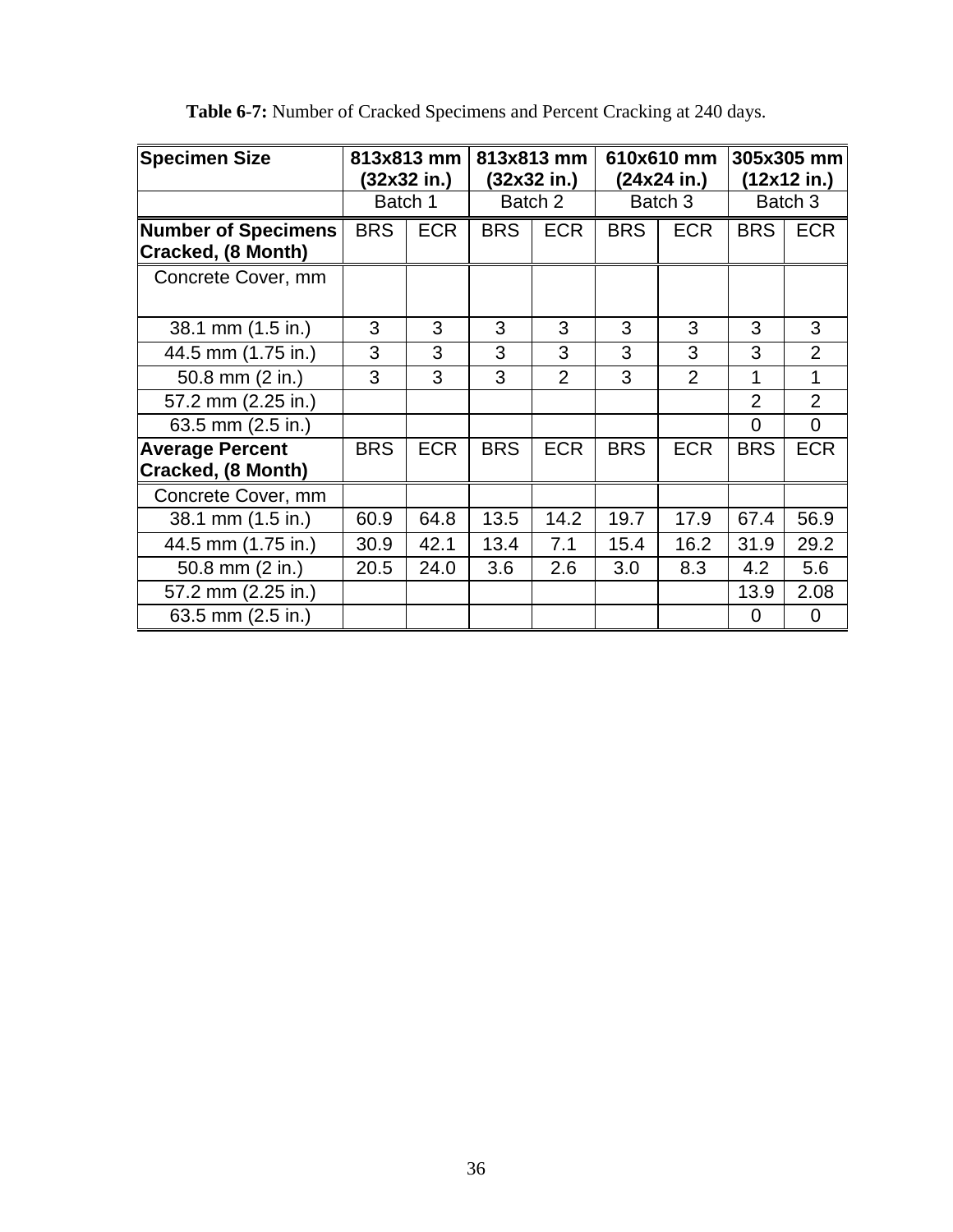

**Figure 6-1:** Percent Surface Cracking Propagation in 813 mm (32 in.) Square Specimens, GGBFS/PC (Batch 1).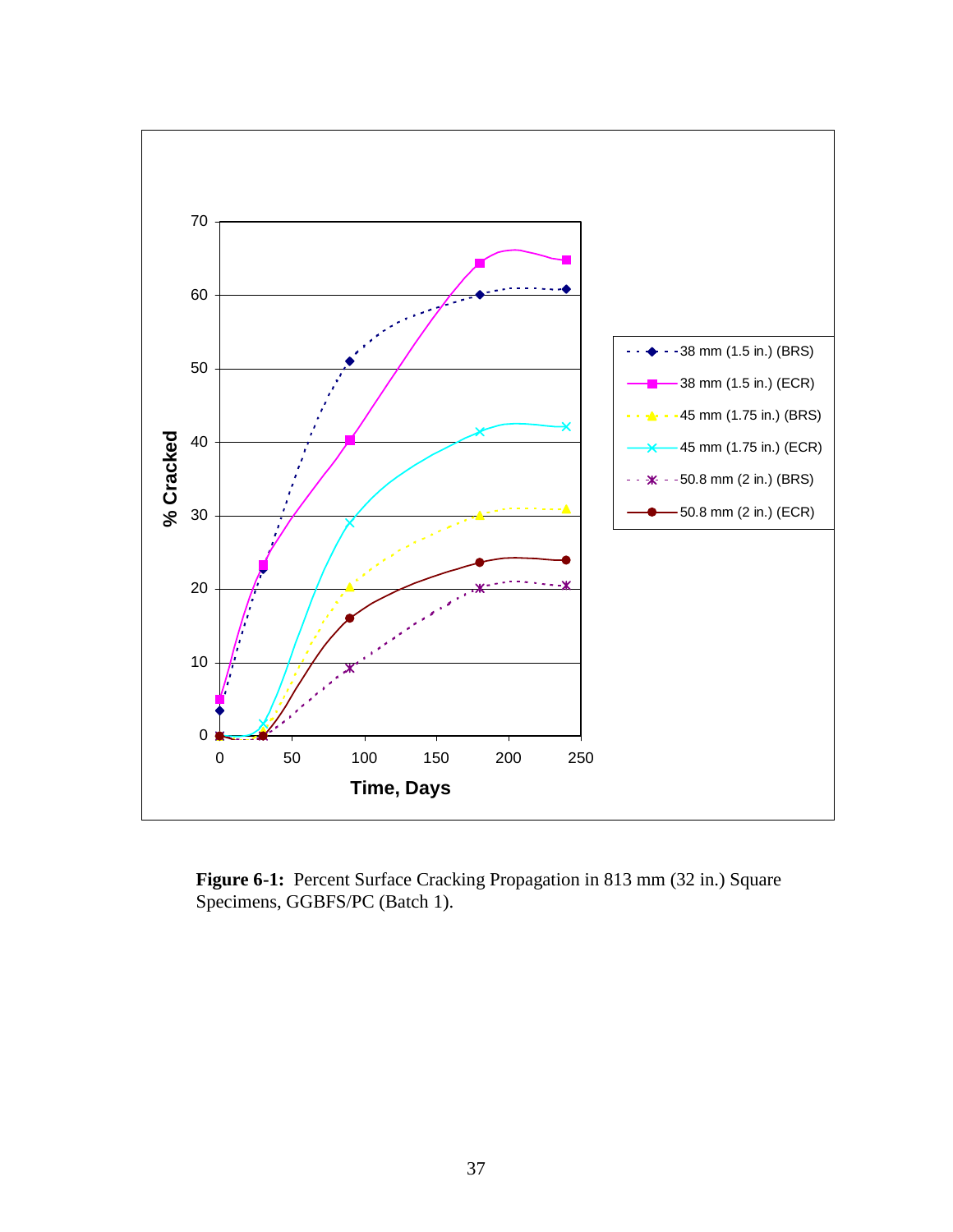

**Figure 6-2:** Percent Surface Cracking Propagation in 813 mm (32 in.) Square Specimens, PC (Batch 2).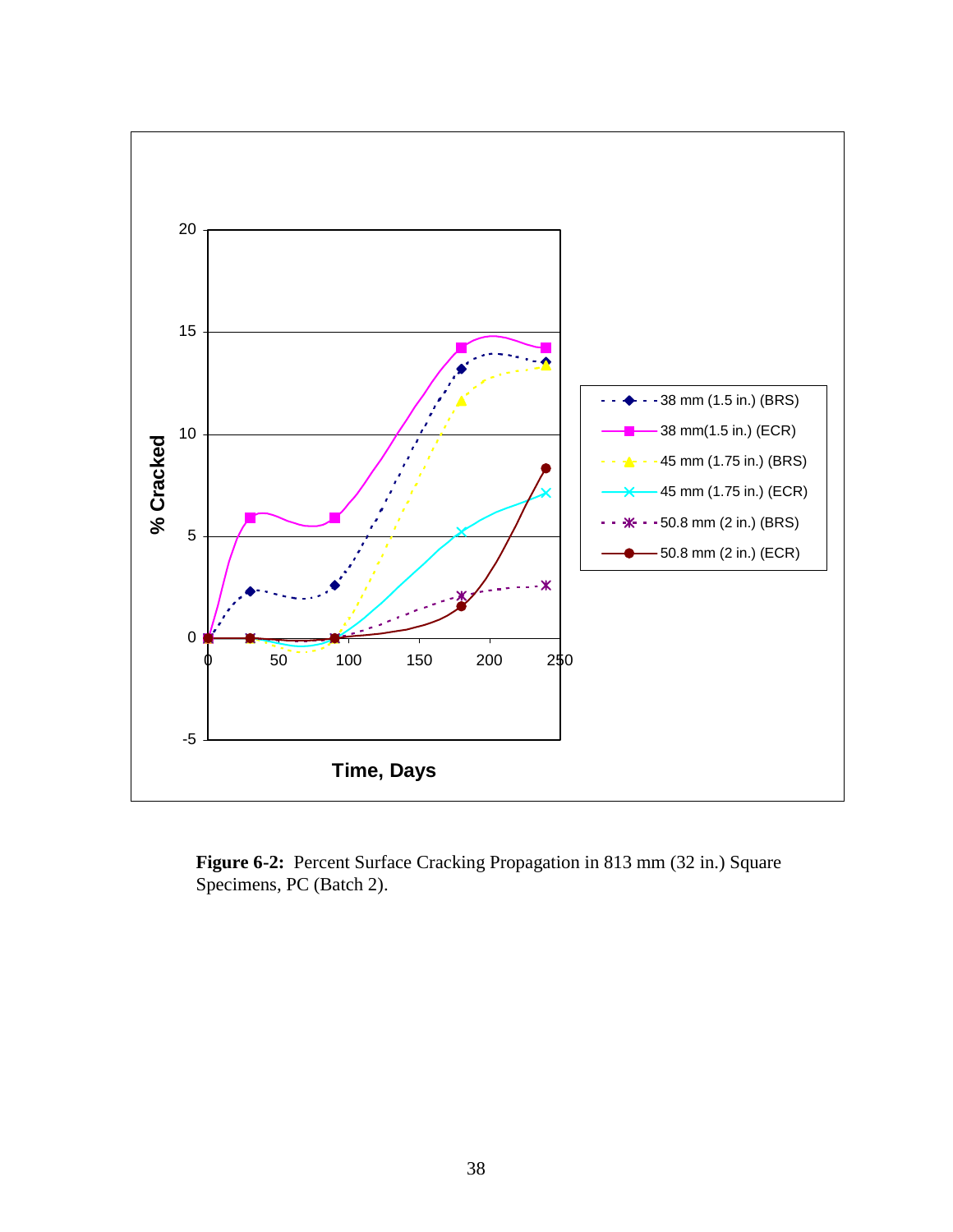

**Figure 6-3:** Percent Surface Cracking Propagation in 610 mm (24 in.) Square Specimens, PC (Batch 3).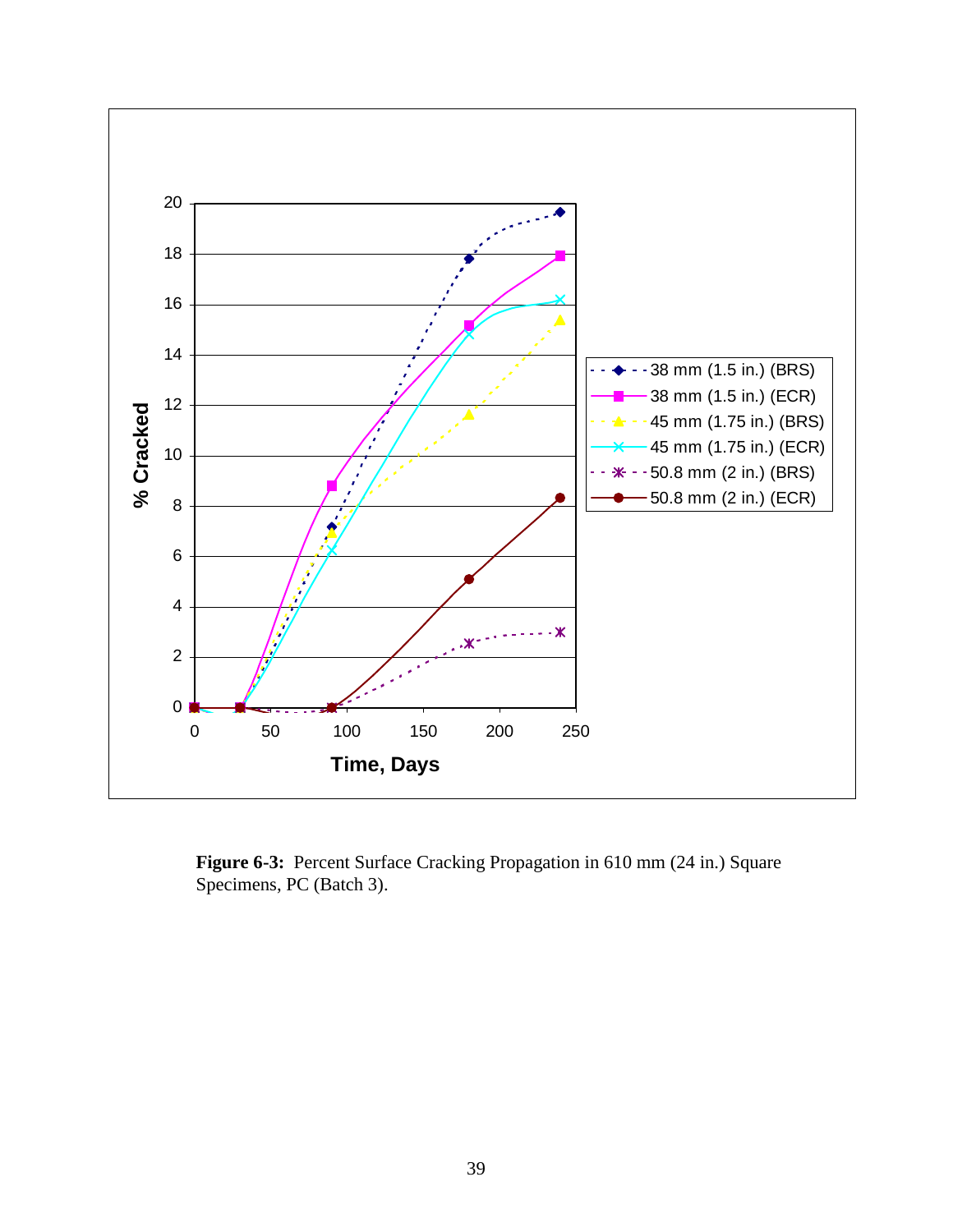

**Figure 6-4:** Percent Surface Cracking Propagation in 305 mm (12 in.) Square Specimens, PC (Batch 3).

The effect that ECR may have on the probability of subsidence cracking was a primary concern in this study. Almost every sample group at some point during the test showed that specimens containing ECR exhibited a higher degree of cracking as compared to BRS samples of the same size and cover depth. In general, specimens cast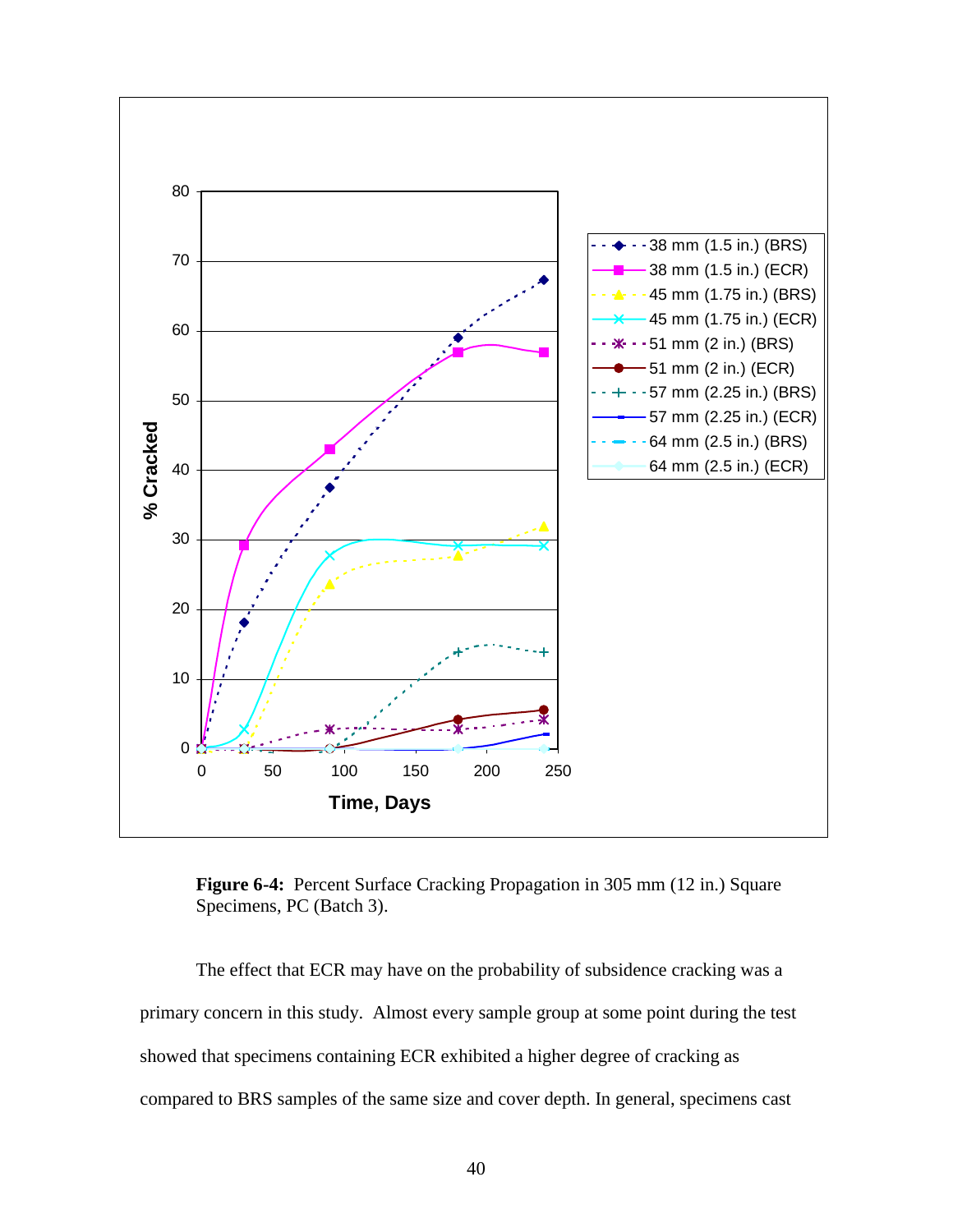with ECR had cracking levels  $0$  to  $\pm$  10 percent that of the BRS specimens; see Figure 6-1 through 6-4.

In addition to the affect of ECR on subsidence cracking, concrete mixture type and reinforcing bar spacing factor were considered. As previously mentioned, two concrete mixtures were studied, a PC/GGBFS blended cement concrete (Batch 1) and a PC concrete (Batches 2 and 3). Two bar spacings and three form sizes were used to show the degree to which concrete boundary conditions affect subsidence cracking. Figure 6-5 through 6-7 present the results of observed cracking at six months of age relative to concrete mixture type and boundary conditions for three cover depths. The error bars indicate the 95% confidence interval for the crack measurements recorded. It is important to be aware that the specimens were cast from three separate concrete batches and limited comparisons between batches can be made.



**Figure 6-5:** Percent Cracking in Specimens, 38 mm (1.5 in.) Concrete Cover Depth, 180 Days.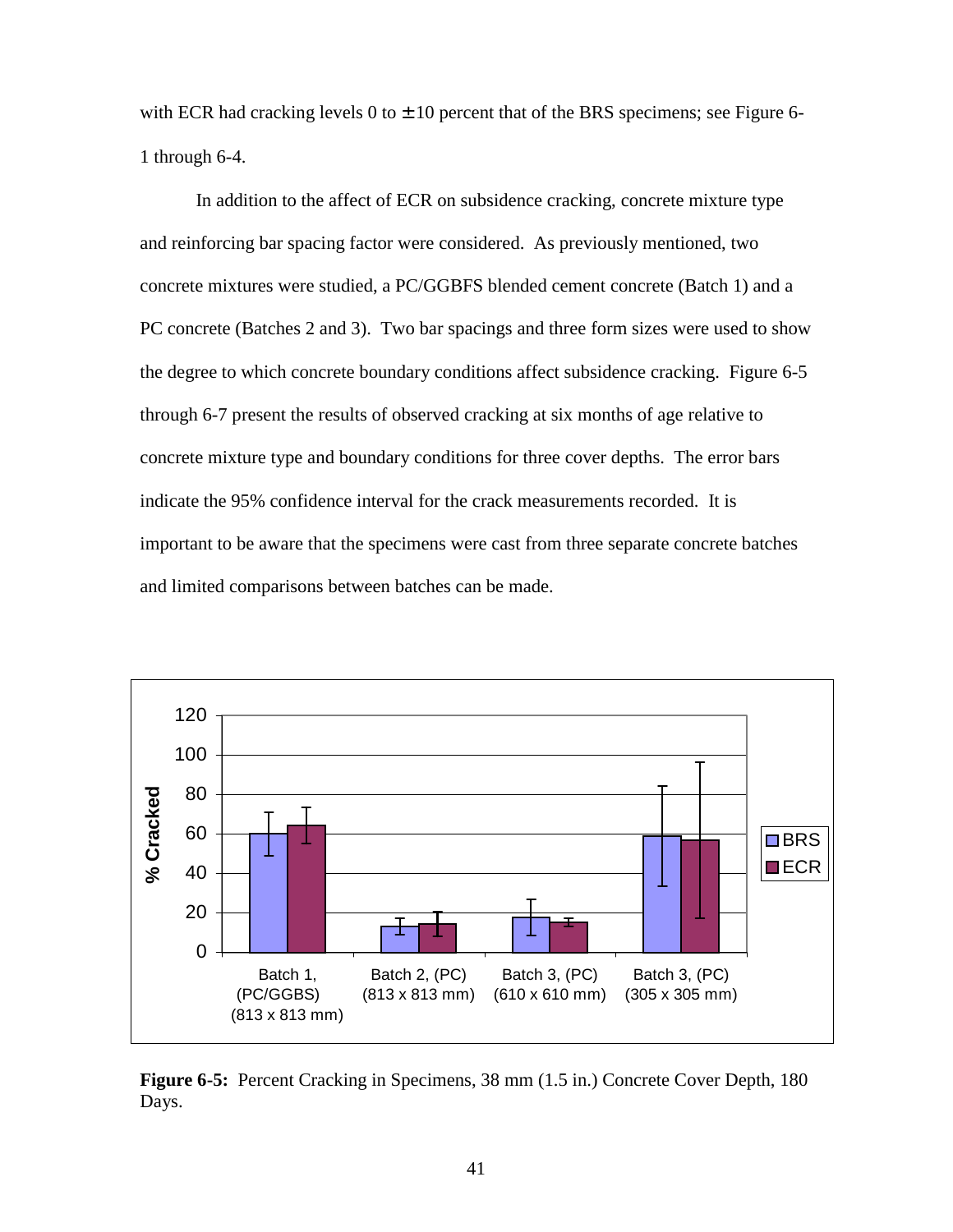

**Figure 6-6:** Percent Cracking in Specimens, 44.5 mm (1.75 in.) Concrete Cover Depth, 180 Days.



**Figure 6-7:** Percent Cracking in Specimens, 50.8 mm (2.0 in.) Concrete Cover Depth, 180 Days.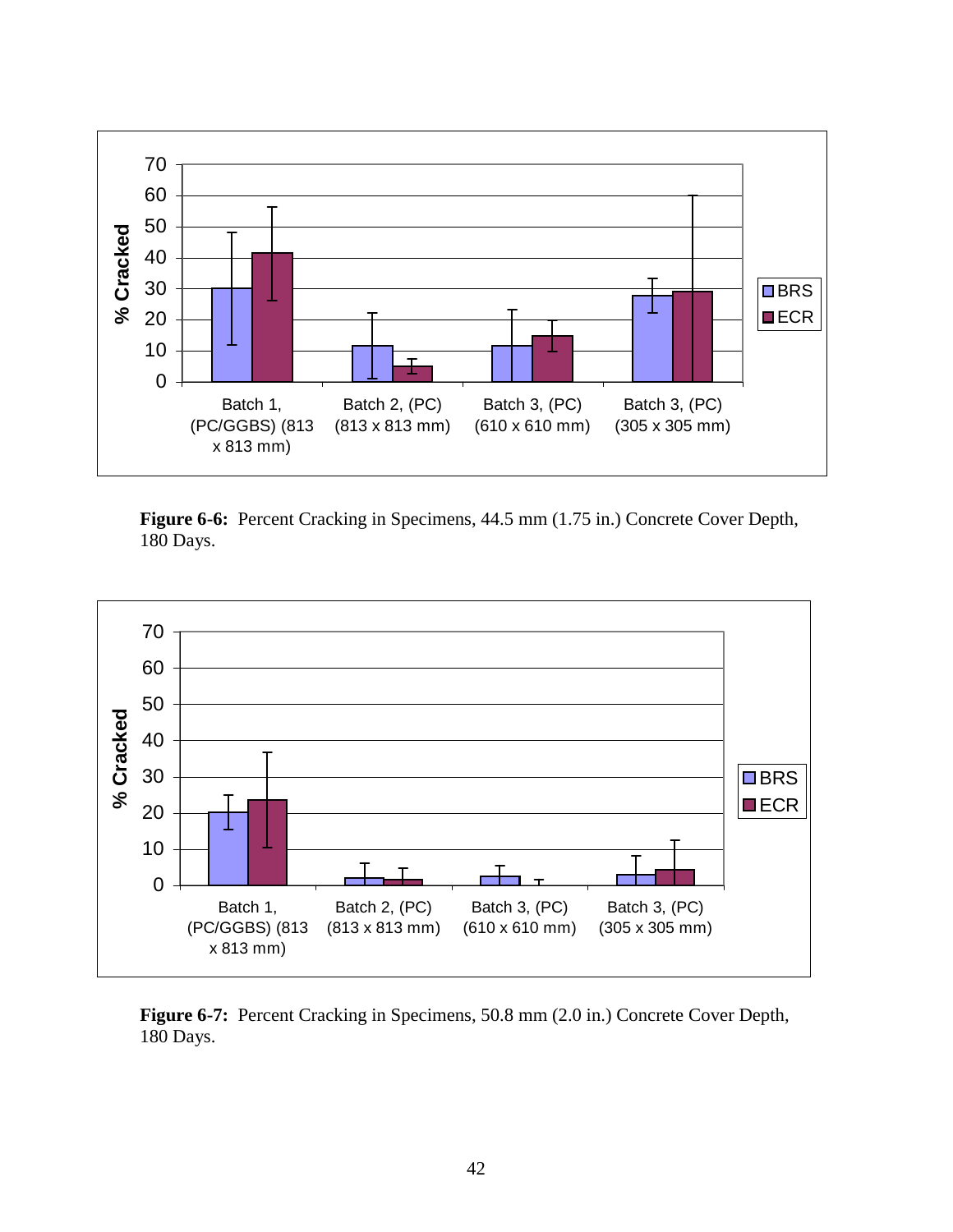Variations in specimen cracking may be seen relative to the concrete mixture type used in this study. Figure 6-5 through 6-7 show that the PC/GGBFS concrete mixture at six months exhibited higher levels of cracking than the other two PC mixtures for all cover depths compared. It may be seen that the 813 mm (32 in.) square PC/GGBFS specimens having a 38.1 mm (1.5 in.) cover depth experienced an average cracking level of 62 percent whereas same size PC specimens were only 14 percent cracked.

Other variations in cracking may be seen by making a comparison of cracking levels relative to the specimen boundary conditions (form size). This may be observed by comparing the cracking results for the various specimen sizes cast in this study. Figure 6-5 through 6-7 show that specimen cracking at six months of age was more prevalent in the 305 mm (12 in.) square specimens than the 610 mm (24 in.) square specimens. It may be seen that the 305 mm (12 in.) square specimens had an average subsidence cracking level of 58 percent whereas the 610 mm (24 in.) square specimens were only 16 percent cracked. This is of particular interest to this study since these specimens were cast from the same batch (Batch 3).

Variation due to reinforcement bar spacing were however not as apparent. This may be seen by making a comparison of cracking observed between the 610 mm (Batch 3) and 813 mm (Batch 2) specimen sizes. Little variation in cracking was detected for both the ECR and BRS specimens regardless of the clear cover present. The greatest difference in cracking, 10%, was seen in the specimens cast with ECR, having a clear cover of 44 mm (1.75 in.). It should be made clear that the 610 and 813 mm square specimens were cast with the same concrete mixture design in two separate batches. Therefore, comparisons between these specimen types are limited due to concrete batch variations.

43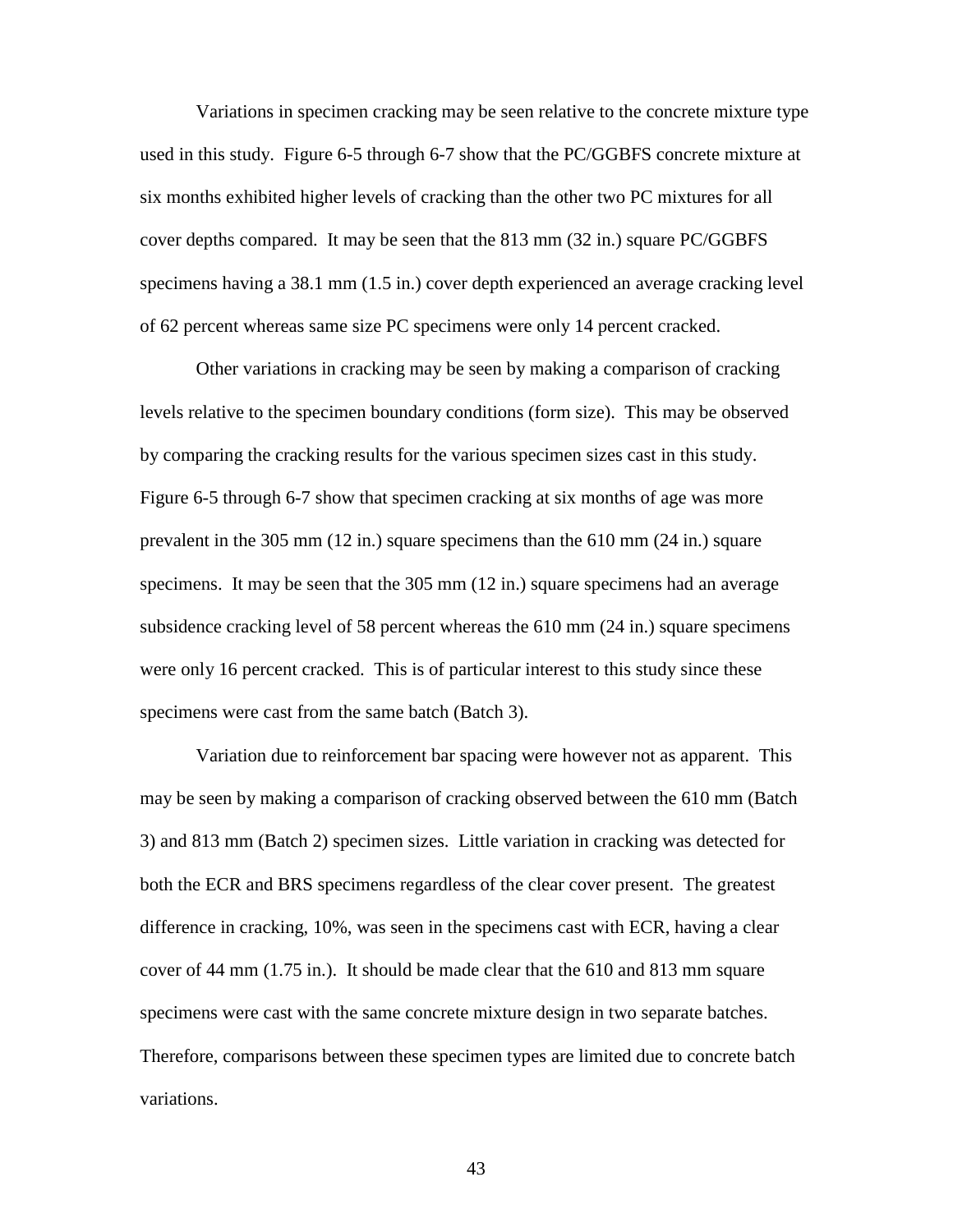It was seen throughout this study that the greatest crack width for a specimen increased slightly as a function of total specimen cracking percent. Specimens cast with the PC/GGBFS showed the greatest increases in crack width. Crack widths were as large as 0.1 mm for specimens cracked greater than 50 percent; specimens cracked less than 50% had widths less than or equal to 0.05 mm. Figure 6-8 shows the relationship observed in the PC/GGBFS (Batch 1) specimens. Crack widths were very small in the two PC concrete mixtures; no measurable increases in crack widths could be observed. This may be seen in Figure 6-9, 6-10 and 6-11.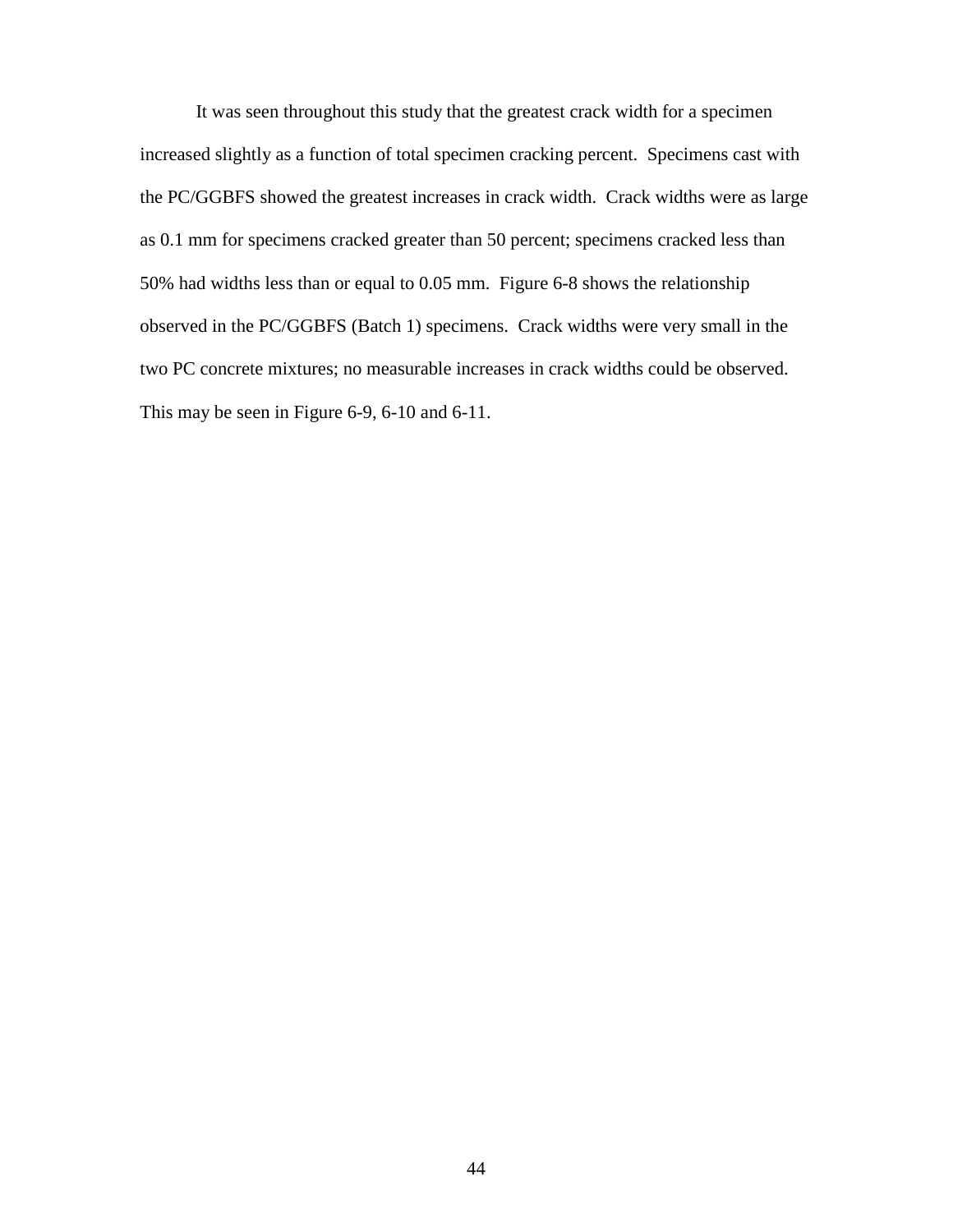

**Figure 6-8:** Surface Crack Width as a Function of Percent Surface Cracking, 813 mm (32 in.) Square, PC/GGBFS Concrete (Batch 1).



**Figure 6-9:** Surface Crack Width as a Function of Percent Surface Cracking, 813 mm (32 in.) Square, PC Concrete (Batch 2).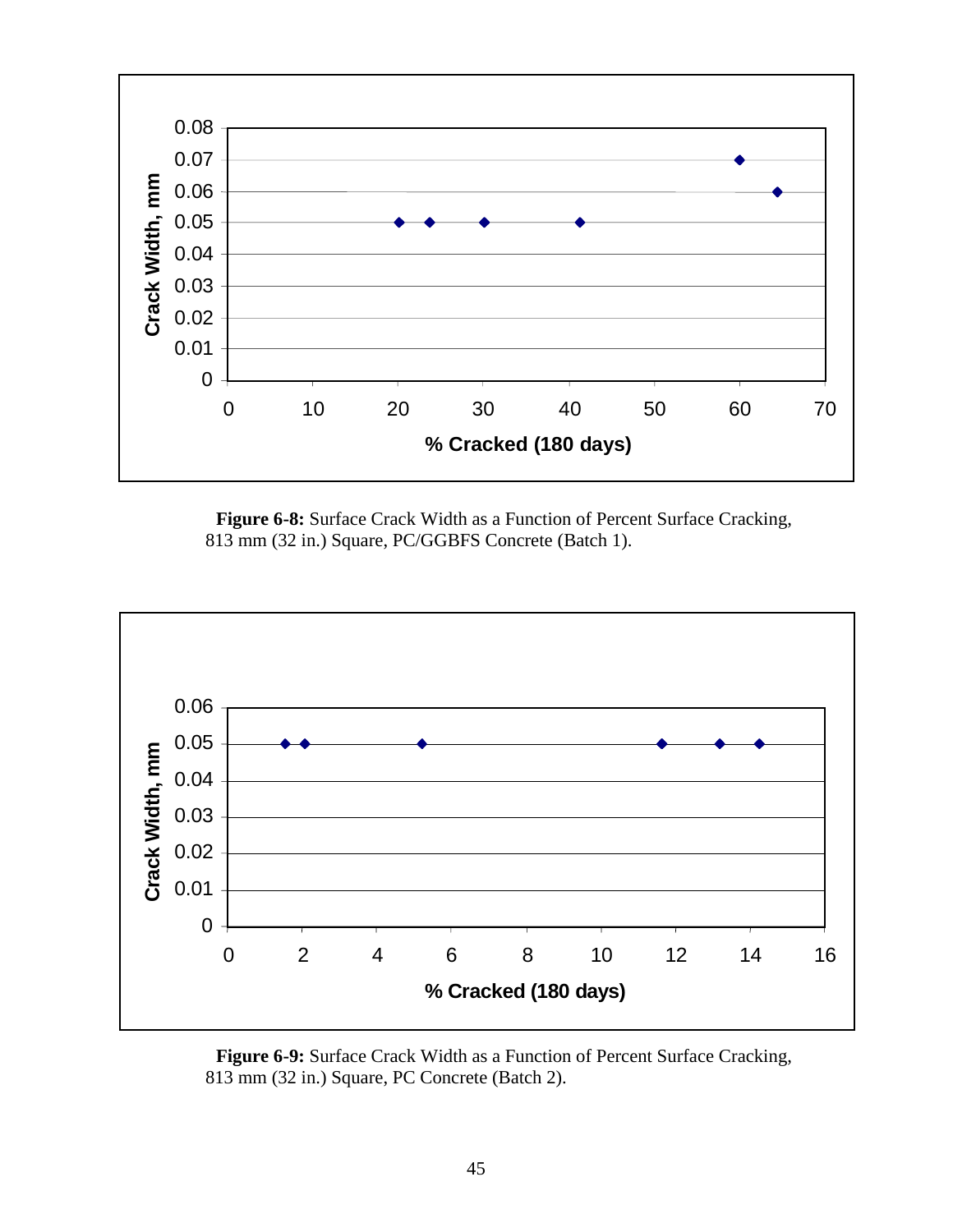

**Figure 6-10:** Surface Crack Width as a Function of Percent Surface Cracking, 610 mm (24 in.) Square, PC Concrete (Batch 3).



**Figure 6-11:** Surface Crack Width as a Function of Percent Surface Cracking, 305 mm (12 in.) Square, PC Concrete (Batch 3).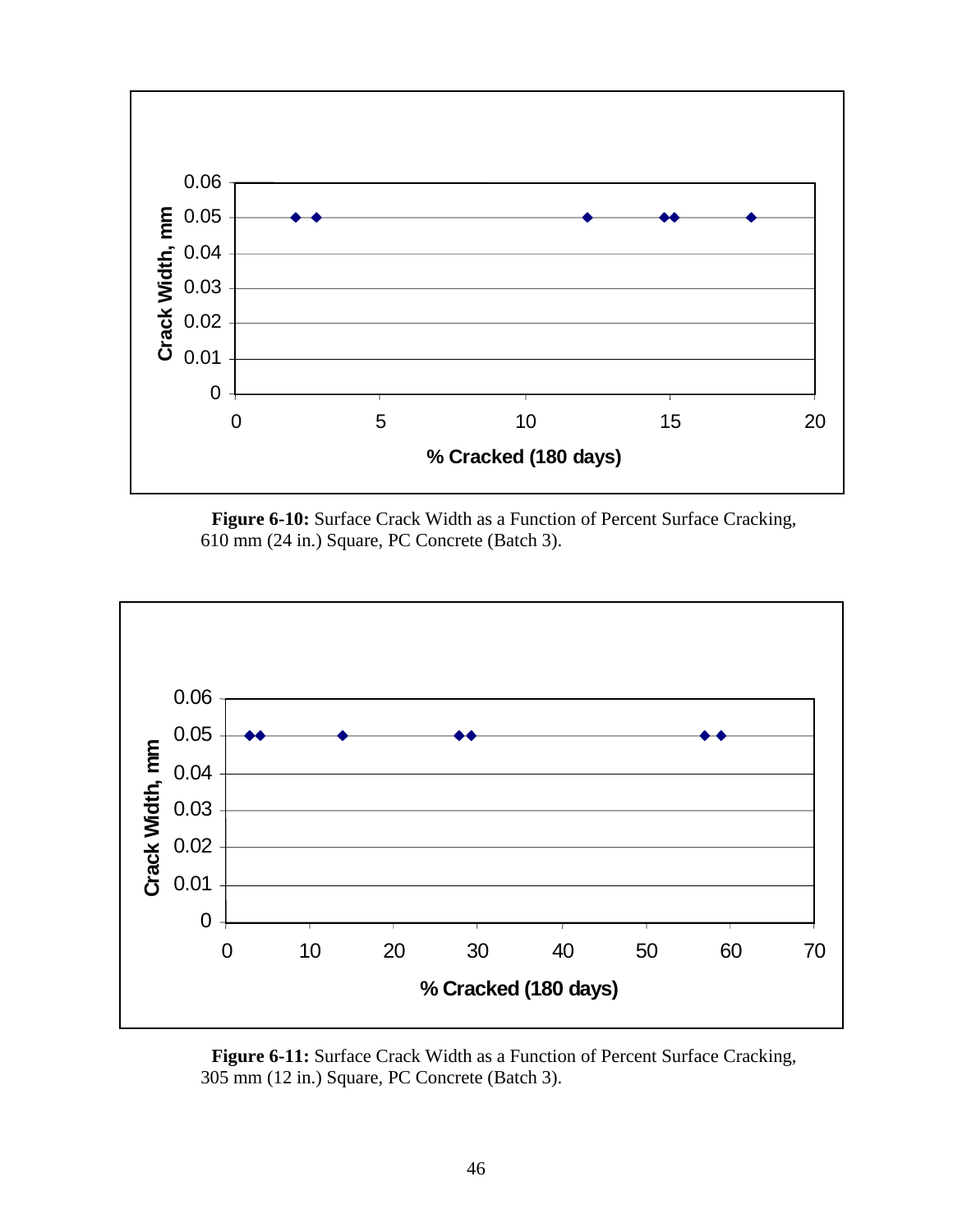# **7. ANALYSIS AND DISCUSSION**

### **7.1 Introduction**

The objective of this study was to determine the effect that epoxy coated reinforcement may have on the occurrence of subsidence cracking over reinforcing bars. Other factors were bar spacing, single and multiple bars (boundary conditions), concrete mixture type and clear cover depth. Testing was conducted over a range of concrete clear cover depths for each study variable. To examine the experimental results from observations made at 6 months, this analysis used a number of multiple linear regression models to determine the relationship that reinforcing bar type, bar spacing, and concrete mixture type may have on the degree (percent) of subsidence cracking over a range of cover depths.

### **7.2 Statistical Analysis**

A statistical modeling program, "MINITAB", was used to formulate linear regression models. For each set of data, MINITAB iterated combinations of the independent variables through various linear and curvilinear functions to determine the best-fit curve. For each of the models developed, the best fit regression curve was found to be linear, having the form:

$$
Y = \beta_0 + \beta_1(x_1) + \beta_2(x_2) + \dots + \beta_i(x_i)
$$

where,

 $Y =$ Dependent variable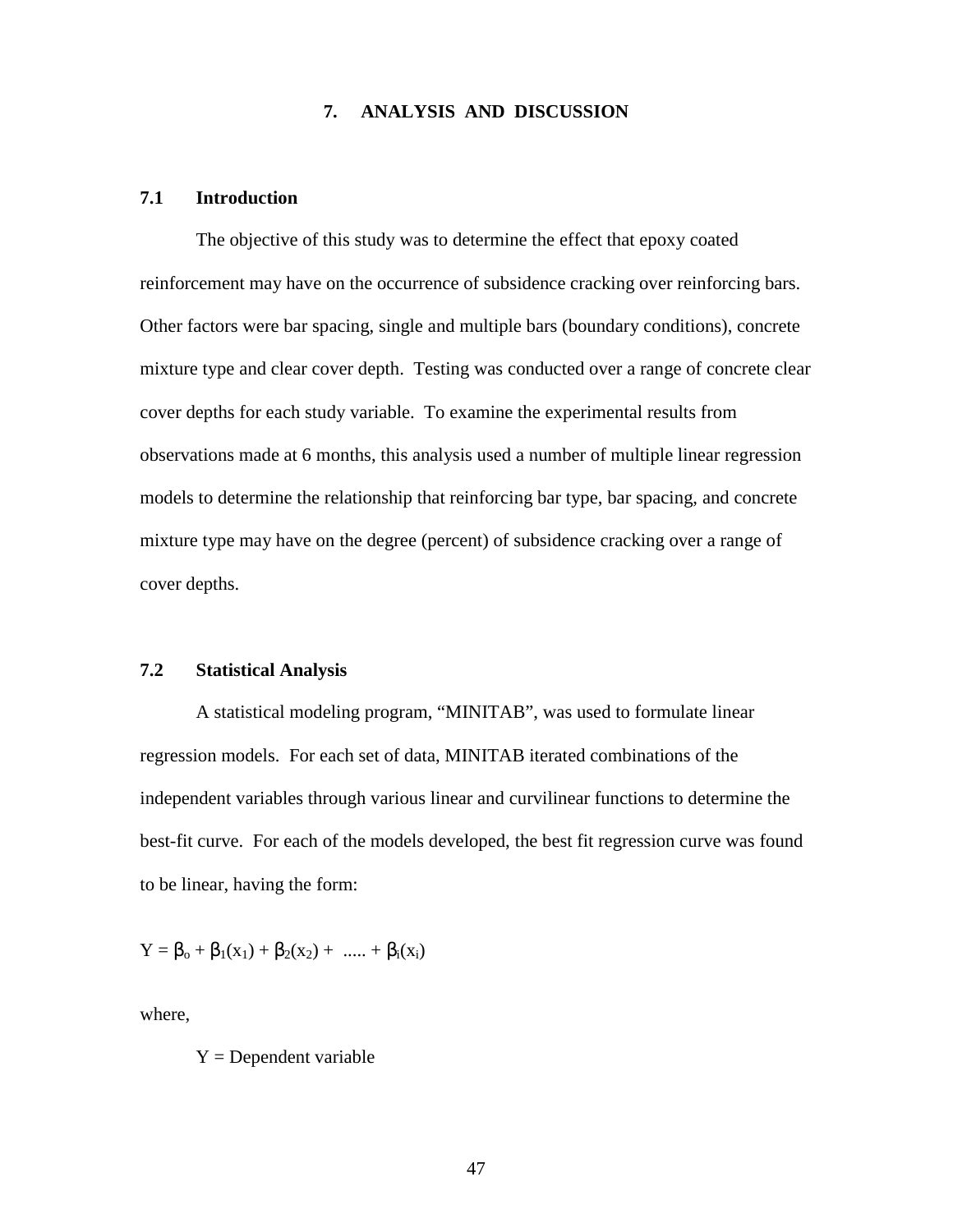$\beta_0$  = Coefficient relating to the conditions experienced when all variables are set to zero (y-intercept).

 $\beta_i$  = Coefficient relating to the impact of the independent variable (x<sub>i</sub>).

 $x_i$  = Indicator variable that defines the test condition and is set at a 0 or 1 for every variable but concrete cover depth. The variable will be a 1 if the condition is present, otherwise the value will be zero.

# *7.2.1 Preliminary Statistical Models*

Six preliminary multiple linear regression models were identified. Table 7-1

presents the predictor variables for the six models identified.

| <b>Model Number</b> | Source Data                       |         |         | <b>Model Predictor Variables</b> |
|---------------------|-----------------------------------|---------|---------|----------------------------------|
|                     | Specimen Size                     | Bar     | Batch   |                                  |
|                     |                                   | Spacing | Number  |                                  |
|                     | $305 \text{ mm} (12 \text{ in.})$ | 6 in.   | Batch 3 | Bar Type, Clear Cover            |
| $\overline{2}$      | 305 mm (12 in.)                   | 6 in.   | Batch 3 | Bar Type, Clear Cover,           |
|                     | $610 \text{ mm} (24 \text{ in.})$ |         |         | Specimen Size                    |
| 3                   | $610$ mm $(24$ in.)               | 6 in.   | Batch 3 | Bar Type, Clear Cover            |
| $\overline{4}$      | $805$ mm $(32$ in.)               | 8 in.   | Batch 2 | Bar Type, Clear Cover            |
| 5                   | 805 mm (32 in.)                   | 8 in.   | Batch 1 | Bar Type, Clear Cover            |
| 6                   | $305 \text{ mm} (12 \text{ in.})$ | 6 in.   | Batch 1 | Bar Type, Clear Cover,           |
|                     | $610$ mm $(24$ in.)               | 8 in.   | Batch 2 | Specimen Size, Bar               |
|                     | 805 mm (32 in.)                   |         | Batch 3 | Spacing, Batch Number            |

**Table 7-1:** Multiple Linear Regression Models Studied

• Model 1 was constructed from the 305 mm (12 in.) size specimens cast from concrete Batch 3 (PC). This model contains the following variables: reinforcing bar type, and concrete clear cover where D represents the degree (%) of surface cracking experienced.

Cracking Model 1:

 $D = 131 - 55.0(CoverR) - 2.63(ECR)$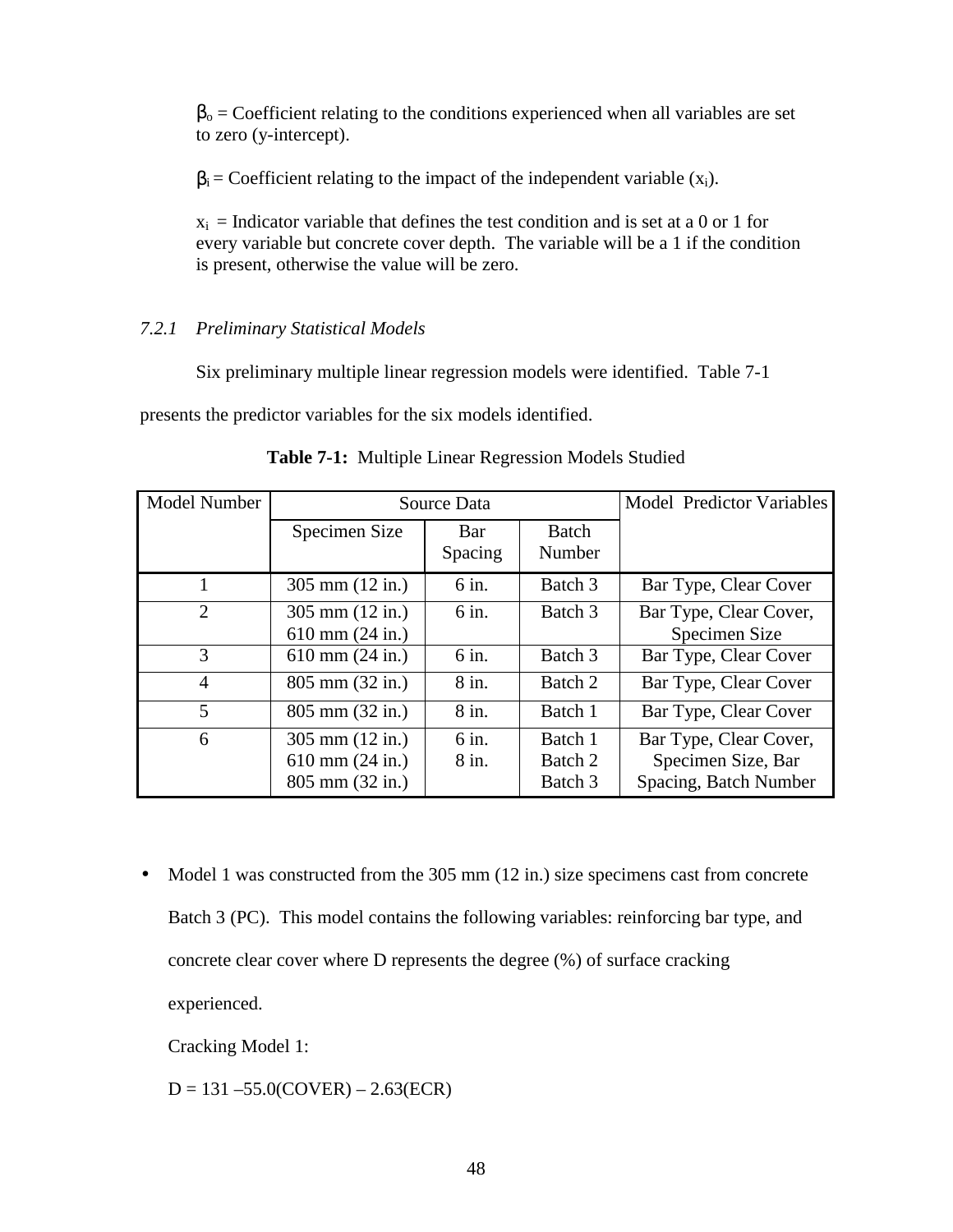• Model 2 was constructed from the 610 mm (32 in.) size specimens cast from concrete Batch 3 (PC). This model contains the following variables: bar type and concrete clear cover.

Cracking Model 3:

 $D = 54.7 - 25.3(CoverR) - 1.32(ECR)$ 

• Model 3 was constructed from the 813 mm (32 in.) size specimens cast from concrete Batch 2 (PC). This model contains the following variables: bar type and concrete clear cover.

Cracking Model 4:

 $D = 50.6 - 23.8(CoverR) - 1.98(ECR)$ 

• Model 4 was constructed from the 813 mm (32 in.) size specimens cast from concrete Batch 1 (GGBFS/PC). This model contains the following variables: bar type and concrete clear cover.

Cracking Model 5:

 $D = 178 - 80.7(CoverR) + 6.40(ECR)$ 

• Model 5 was constructed from the 305 mm (12 in.) and 610 mm (24 in.) size specimens cast from concrete Batch 3 (PC). This model contains the following variables: bar type, concrete clear cover and specimen size.

Cracking Model 5:

 $D = 120 - 50.1(CoverR) - 1.15(ECR) - 20.8(PC_610)$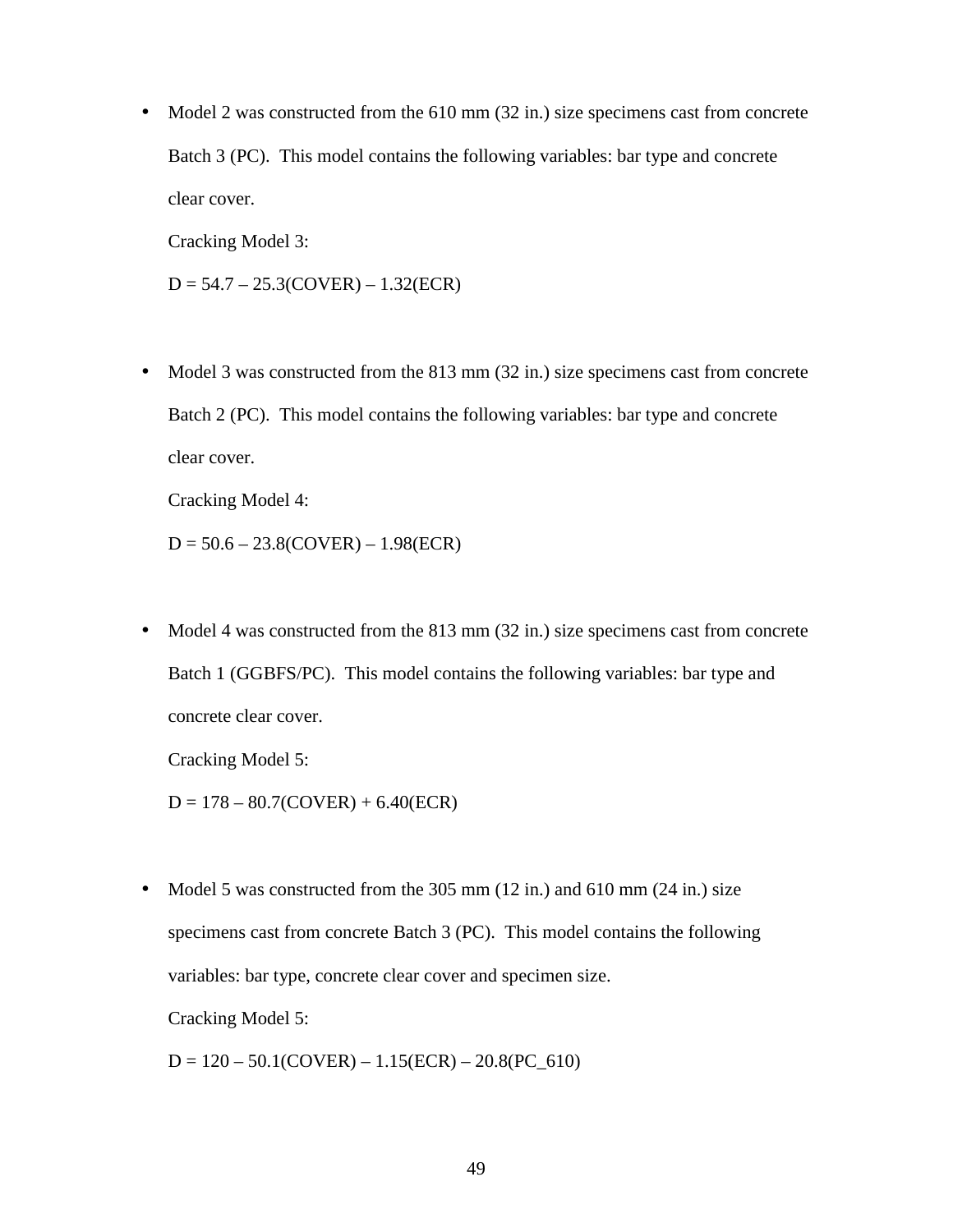• Model 6 was constructed from all the specimens in the study (305, 610 and 813 mm specimen sizes). This model contains the following variables: bar type, concrete clear cover, bar spacing factor and concrete mixture type.

Cracking Model 6:

 $D = 128 - 7.92(PC_305) - 28.9(PC_610) - 32.0(PC_813) - 50.6(COWER) +$ 0.29(ECR)

Where model parameters are:

 $D =$  Degree of surface cracking experienced, %.

GGBFS  $813$  = Indicator variable that identifies the influence of the ground granulated blast furnace slag cement (GGBFS, Batch 1), 813 mm (32 in.) square specimens.

PC\_813 = Indicator variable that identifies the influence of the portland cement (PC, Batch 2), 813 mm (32 in.) square specimens.

PC\_610 = Indicator variable that identifies the influence of the PC (Batch 3), 610 mm (24 in.) square specimens.

PC\_305 = Indicator variable that identifies the influence of the PC (Batch 3), 305 mm (12 in.) square specimens.

ECR = Indicator variable that identifies the influence of reinforcing bar type (epoxy coated reinforcing steel).

COVER = Concrete clear cover, in.

### *7.2.1.1 Residual Analysis*

Residual analyses demonstrated that the models did not exhibit quadratic or

curvilinear properties but were multiple variable linear relationships.

*7.2.1.2 Statistical F Test* 

The F-test was used to test the null hypothesis of H<sub>0</sub>:  $\beta_1$ ,  $\beta_2$ ,  $\beta_3$ ,  $\beta_4$ ,  $\beta_5 = 0$  at a level

of significance of 5%. The results of the F test have been presented in Table 7-2.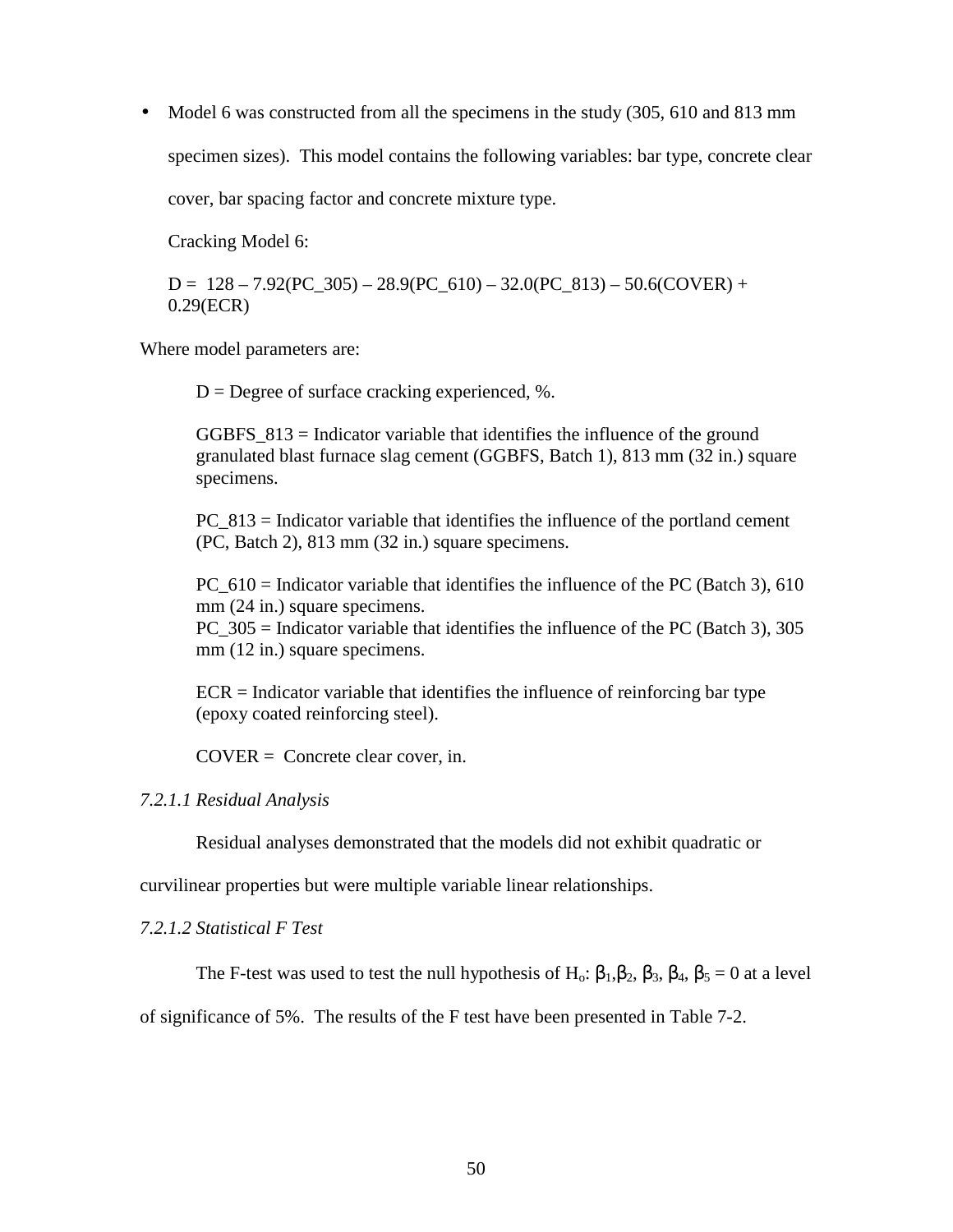| <b>Model</b><br><b>Number</b> | F (Model) | $Fu(k,n-k-1)$ | <b>Accept Hypothesis</b><br>if $F < Fu$ |
|-------------------------------|-----------|---------------|-----------------------------------------|
|                               | 17.03     | 3.35          | Reject                                  |
|                               | 7.89      | 3.68          | Reject                                  |
|                               | 9.06      | 3.68          | Reject                                  |
|                               | 22.21     | 3.68          | Reject                                  |
|                               | 17.54     | 2.84          | Reject                                  |
|                               | 30.85     | 2.35          | Reject                                  |

 **Table 7-2:** Results of Statistical F-test at a 95% Level of Significance.

The calculated F values for each regression model, which were greater than the tabulated Fu value at a significance level of 5%, rejected the null hypothesis, H<sub>o</sub>:  $\beta_1, \beta_2$ ,  $\beta_3$ ,  $\beta_4$ ,  $\beta_5 = 0$ . Thus, some of the explanatory variables were found to be significant or greater than zero.

# *7.2.1.3 Statistical t Test*

The t test was used to determine if the independent variables individually had a significant influence on the degree of cracking. A null hypothesis of H<sub>o</sub>:  $\beta_i = 0$  was tested for each variable at a 5% significance level. The degree of freedom for the sample was defined as the number of specimens, n, subtracted by one more than the number of explanatory variables, k, in the model  $(n - k - 1)$ . The tabulated t values for the number of degrees of freedom were compared with the calculated t test values. The t test variables were calculated by dividing the coefficient, β, by its estimated standard deviation. The t test results for each of the six models identified are presented in Tables 7-3a through 7-3f. Each of the predictor variables were significant at the 5% confidence level except for the ECR predictor variable. Thus, there appears to be no significant difference in surface cracking between bare bar and ECR specimens.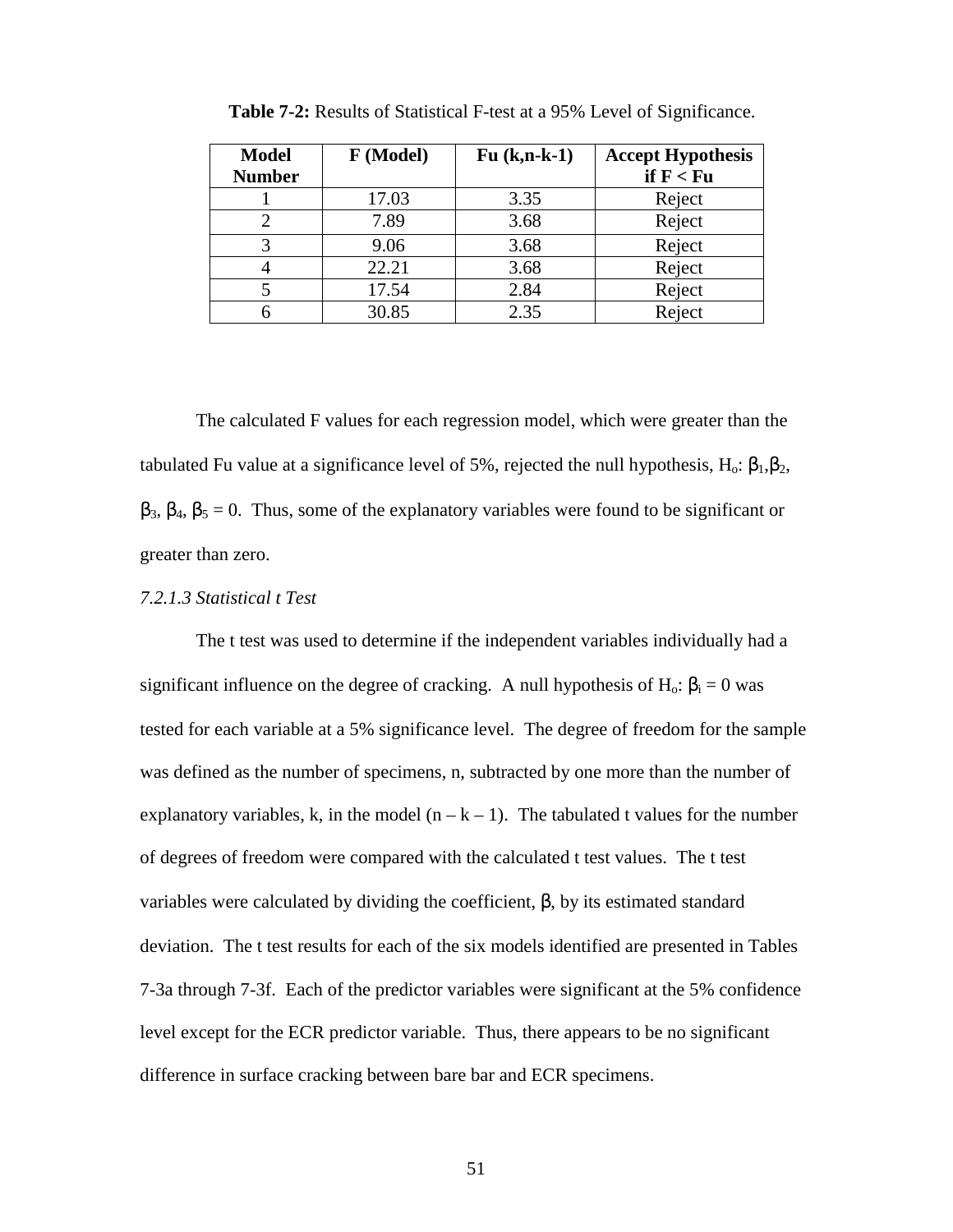| <b>Predictor</b><br>Variable | <b>Coefficient</b> | <b>Standard</b><br>Deviation, s | t Test Value | <b>Accept Hypothesis</b><br>if $ t  < 2.052$ |
|------------------------------|--------------------|---------------------------------|--------------|----------------------------------------------|
| Constant                     | 130.71             | 19.48                           | 6.71         | Reject                                       |
| <b>COVER</b>                 | $-55.007$          | 9.447                           | $-5.82$      | Reject                                       |
| <b>ECR</b>                   | $-2.633$           | 6.68                            | $-0.39$      | <b>Fails to Reject</b>                       |

**Table 7-3a:** Results of Statistical t Test for Model 1 (Batch 3, 305 mm).

**Table 7-3b:** Results of Statistical t Test for Model 2 (Batch 3, 610 mm).

| <b>Predictor</b><br>Variable | <b>Coefficient</b> | <b>Standard</b><br>Deviation, s | t Test Value | <b>Accept Hypothesis</b><br>if $ t  < 2.132$ |
|------------------------------|--------------------|---------------------------------|--------------|----------------------------------------------|
| Constant                     | 54.66              | 11.39                           | 4.80         | Reiect                                       |
| <b>COVER</b>                 | $-25.3$            | 6.421                           | $-3.94$      | Reiect                                       |
| <b>ECR</b>                   | 1.32               | 2.621                           | 0.50         | <b>Fails to Reject</b>                       |

**Table 7-3c:** Results of Statistical t Test for Model 3 (Batch 2, 813 mm).

| <b>Predictor</b><br>Variable | <b>Coefficient</b> | <b>Standard</b><br>Deviation, s | t Test Value | <b>Accept Hypothesis</b><br>if $ t  < 2.132$ |
|------------------------------|--------------------|---------------------------------|--------------|----------------------------------------------|
| Constant                     | 50.57              | 10.11                           | 5.00         | Reject                                       |
| <b>COVER</b>                 | $-23.767$          | 5.698                           | $-4.17$      | Reiect                                       |
| ECR                          | $-1.978$           | 2.326                           | $-0.85$      | <b>Fails to Reject</b>                       |

**Table 7-3d:** Results of Statistical t Test for Model 4 (Batch 1, 813 mm).

| <b>Predictor</b><br>Variable | <b>Coefficient</b> | <b>Standard</b><br>Deviation, s | t Test Value | <b>Accept Hypothesis</b><br>if $ t  < 2.132$ |
|------------------------------|--------------------|---------------------------------|--------------|----------------------------------------------|
| Constant                     | 177.97             | 21.88                           | 8.13         | Reject                                       |
| <b>COVER</b>                 | $-80.70$           | 12.33                           | $-6.54$      | Reiect                                       |
| <b>ECR</b>                   | 6.40               | 5.036                           | 1 27         | <b>Fails to Reject</b>                       |

**Table 7-3e:** Results of Statistical t Test for Model 5 (Batch 3, 305 and 610 mm).

| <b>Predictor</b><br>Variable | <b>Coefficient</b> | <b>Standard</b><br>Deviation, s | t Test Value | <b>Accept Hypothesis</b><br>if $ t  < 2.037$ |
|------------------------------|--------------------|---------------------------------|--------------|----------------------------------------------|
| Constant                     | 120.06             | 14.71                           | 8.16         | Reject                                       |
| <b>COVER</b>                 | -50.056            | 7.141                           | $-7.01$      | Reject                                       |
| <b>ECR</b>                   | $-1.15$            | 4.373                           | $-0.26$      | Fails to Reject                              |
| PC 610                       | 20.841             | 4.856                           | $-4.29$      | Reject                                       |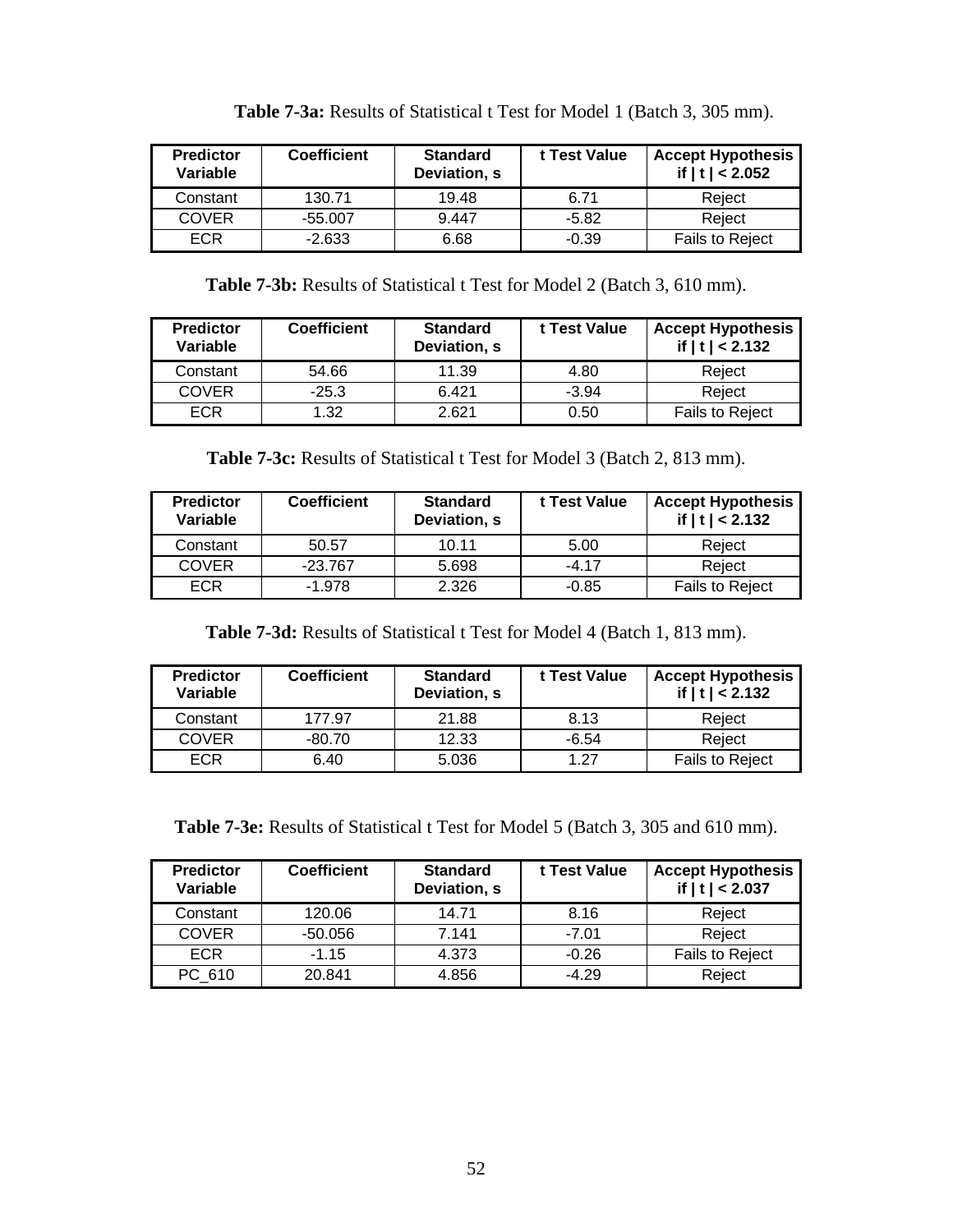| <b>Predictor</b><br>Variable | <b>Coefficient</b> | <b>Standard</b><br>Deviation, s | t Test Value | <b>Accept Hypothesis</b><br>if $ t  < 1.991$ |
|------------------------------|--------------------|---------------------------------|--------------|----------------------------------------------|
| Constant                     | 129.13             | 10.03                           | 12.88        | Reject                                       |
| PC 305                       | $-7.83$            | 4.16                            | $-1.88$      | Fails to Reject                              |
| PC 610                       | $-29.13$           | 4.40                            | $-6.62$      | Reject                                       |
| PC 813                       | 31.96              | 4.40                            | $-7.27$      | Reject                                       |
| <b>COVER</b>                 | $-50.95$           | 5.39                            | $-9.46$      | Reject                                       |
| <b>ECR</b>                   | $-0.04$            | 2.88                            | $-0.01$      | Fails to Reject                              |

**Table 7-3f:** Results of Statistical t Test for Model 6 (All Specimens).

# *7.2.1.4 Statistical p Value Comparison*

 The observed level of significance or p-value may also indicate if a variable in a multiple linear regression model is significant. The p-value is the probability of obtaining a test result more contradictory to the null hypothesis of a zero coefficient than the result obtained from the sample data given that the null hypothesis  $H_0$  is true. If the computed p value is greater than or equal to the level of significance (0.05) the null hypothesis is not rejected and the variable is insignificant. Tables 7-4a through 7-4f present the p value test results. Every variable but the reinforcing bar type (ECR) was found to be significant in each model.

| <b>Predictor</b><br>Variable | <b>Coefficient</b> | p-Value | <b>Accept Hypothesis</b><br>if $ p  > 0.05$ |
|------------------------------|--------------------|---------|---------------------------------------------|
| Constant                     | 130.71             | 0.000   | Reject                                      |
| <b>COVER</b>                 | $-55.007$          | 0.000   | Reject                                      |
| ECR                          | $-2.633$           | 0.39    | <b>Fails to Reject</b>                      |

**Table 7-4a:** Statistical p Value Approach for Model 1 (Batch 3, 305 mm).

|  |  | Table 7-4b: Statistical p Value Approach for Model 2 (Batch 3, 610 mm). |  |  |  |
|--|--|-------------------------------------------------------------------------|--|--|--|
|--|--|-------------------------------------------------------------------------|--|--|--|

| <b>Predictor</b><br>Variable | <b>Coefficient</b> | p-Value | <b>Accept Hypothesis</b><br>if $ p  > 0.05$ |
|------------------------------|--------------------|---------|---------------------------------------------|
| Constant                     | 54.66              | 0.000   | Reject                                      |
| <b>COVER</b>                 | $-25.3$            | 0.001   | Reject                                      |
| ECR                          | 1.32               | በ 621   | <b>Fails to Reject</b>                      |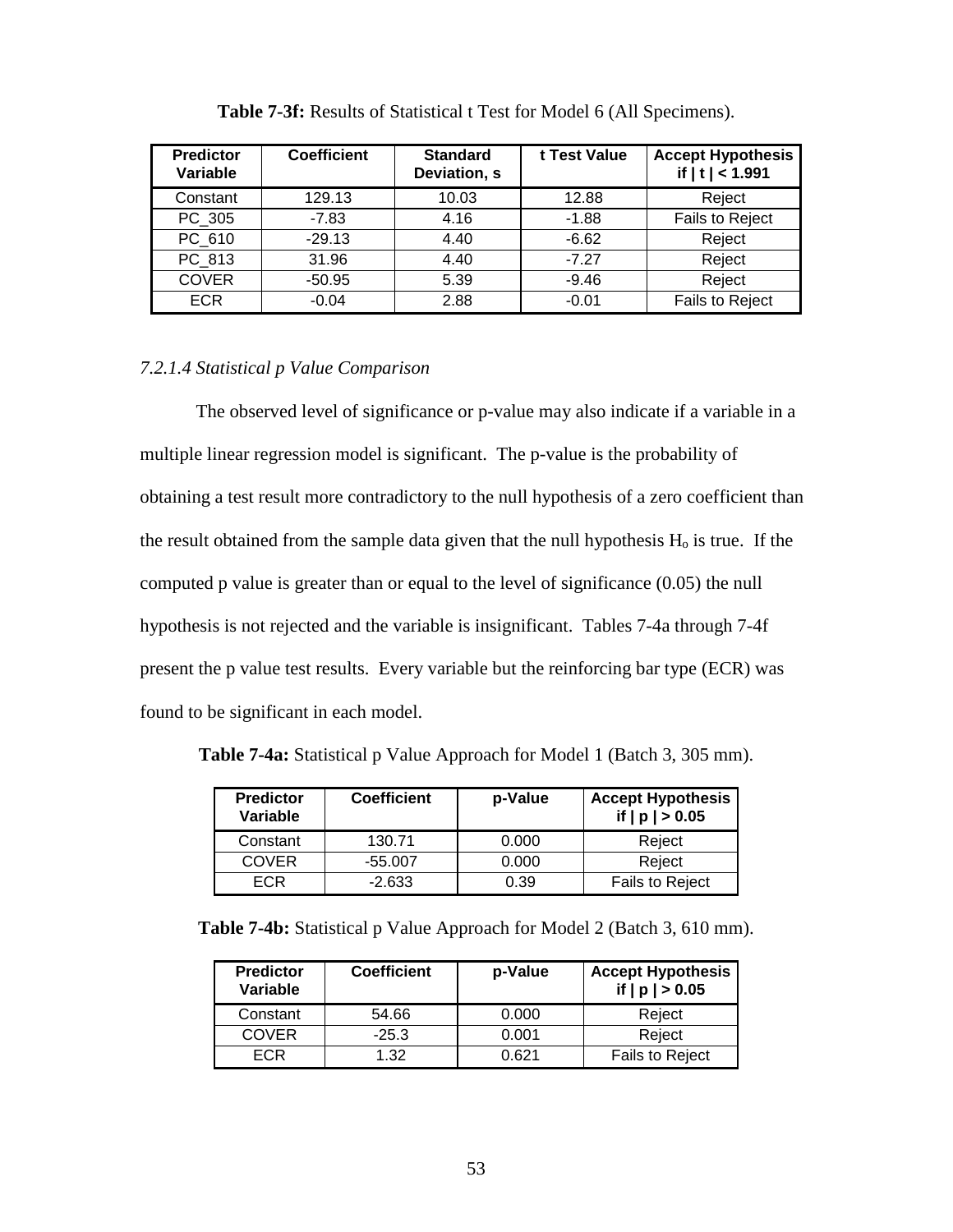| <b>Predictor</b><br>Variable | <b>Coefficient</b> | p-Value | <b>Accept Hypothesis</b><br>if $ p  > 0.05$ |
|------------------------------|--------------------|---------|---------------------------------------------|
| Constant                     | 50.57              | 0.000   | Reject                                      |
| <b>COVER</b>                 | $-23.767$          | 0.001   | Reject                                      |
| ECR.                         | $-1.978$           | 0.409   | Fails to Reject                             |

Table 7-4c: Statistical p Value Approach for Model 3 (Batch 2, 813 mm).

**Table 7-4d:** Statistical p Value Approach for Model 4 (Batch 1, 813 mm).

| <b>Predictor</b><br>Variable | <b>Coefficient</b> | p-Value | <b>Accept Hypothesis</b><br>if $ p  > 0.05$ |
|------------------------------|--------------------|---------|---------------------------------------------|
| Constant                     | 177.97             | 0.000   | Reject                                      |
| <b>COVER</b>                 | $-80.70$           | 0.000   | Reject                                      |
| FCR                          | 6.40               | 0.223   | <b>Fails to Reject</b>                      |

**Table 7-4e:** Statistical p Value Approach for Model 5 (Batch 3, 305 and 610 mm).

| <b>Predictor</b><br>Variable | <b>Coefficient</b> | p-Value | <b>Accept Hypothesis</b><br>if $ p  > 0.05$ |
|------------------------------|--------------------|---------|---------------------------------------------|
| Constant                     | 120.06             | 0.000   | Reject                                      |
| <b>COVER</b>                 | $-50.056$          | 0.000   | Reject                                      |
| <b>ECR</b>                   | $-1.15$            | 0.794   | Fails to Reject                             |
| PC 610                       | 20.841             | 0.000   | Reject                                      |

**Table 7-4f:** Statistical p Value Approach for Model 6 (All Specimens).

| <b>Predictor</b><br>Variable | <b>Coefficient</b> | p-Value | <b>Accept Hypothesis</b><br>if $ p  > 0.05$ |
|------------------------------|--------------------|---------|---------------------------------------------|
| Constant                     | 129.13             | 0.000   | Reject                                      |
| PC 305                       | $-7.83$            | 0.063   | Fails to Reject                             |
| PC 610                       | $-29.13$           | 0.000   | Reject                                      |
| PC_813                       | 31.96              | 0.000   | Reject                                      |
| <b>COVER</b>                 | $-50.95$           | 0.000   | Reject                                      |
| <b>ECR</b>                   | $-0.04$            | 0.989   | Fails to Reject                             |

# *7.2.2 Resultant Models*

 Model 1 through Model 6 provided a basis to define the significant explanatory variables within each model. T test and p value comparison showed that the reinforcing bar type was insignificant and every other variable appeared to be significant. Thus, the ECR variable was taken out of consideration as a model parameter. In addition, half of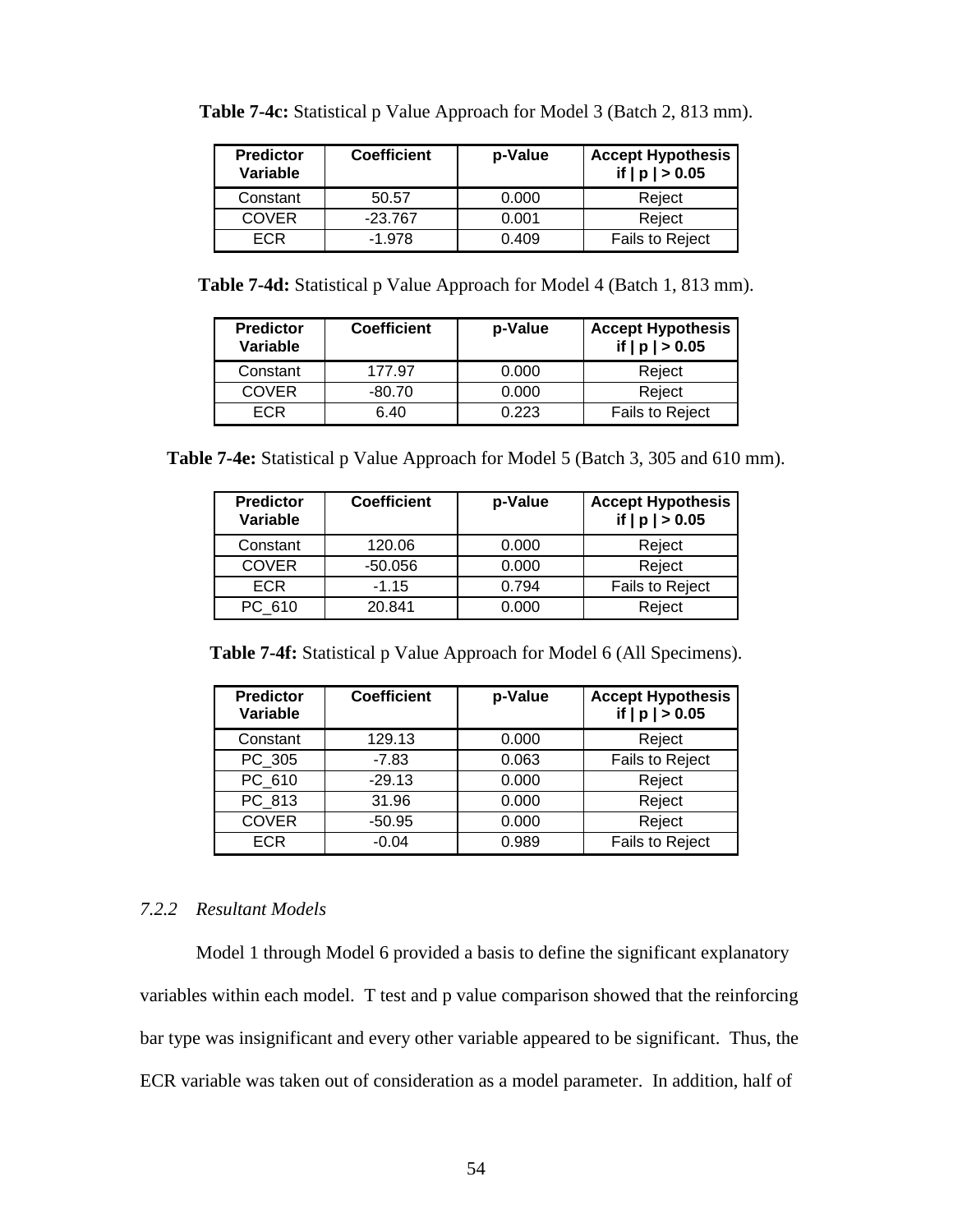the data was randomly selected to define the new corrected models. The other half of the data was then used to check that the defined regression model accurately represented the degree of cracking observed in the specimens. As a result, the following corrected surface cracking models were defined:

| Corrected Model 1C: | $D = 152 - 63.5(COVER)$  |
|---------------------|--------------------------|
| Corrected Model 2C: | $D = 56.6 - 25(Cover R)$ |
| Corrected Model 3C: | $D = 42.9 - 20.9(COVER)$ |
| Corrected Model 4C: | $D = 196 - 86.4$ (COVER) |

Model 1C through 4C are simply the statistically corrected models that provide a measure of the degree of cracking observed in each specimen at 6 months of age. The models presented here support the work done by Dakhil, showing that the concrete clear cover depth largely governs the degree of specimen cracking. However, the models provide no information on the degree of cracking that might be caused by variations in bar spacing, concrete cement type, or boundary conditions present. The influence of bar spacing, concrete cement type and boundary conditions has been presented in the following models.

Model RM1 was defined to quantify the effect of boundary conditions on surface cracking of concrete bridge decks at 6 months of age. Similar to Model 5, RM1 was defined from the 305 mm (12 in.) and 610 mm (24 in.) size specimens cast from concrete Batch 3 (PC). This model however is quadratic and includes only the variables found to be significant: concrete clear cover and specimen size (boundary conditions). Similar to the previous models, RM1, was defined from a random selection of half of the data. The other half of the data will be used to justify application of the model.

55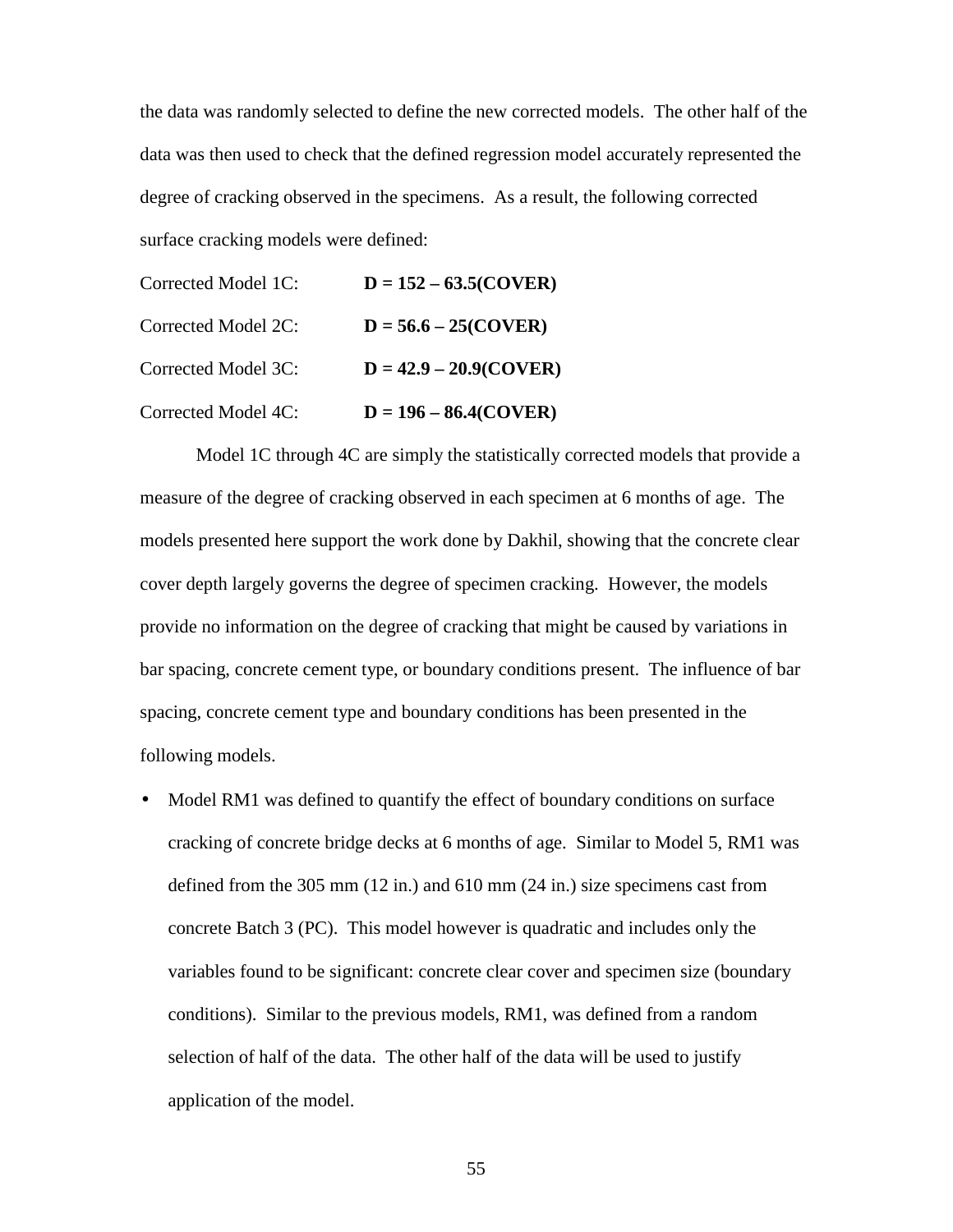Cracking Model RM1:

# $D = 126 - 23.1(PC_610) - 53.0(COVER) + 27.9(COVER - 2)<sup>2</sup>$

Model RM2 was defined to quantify the effect that reinforcement bar spacing has on the surface cracking of concrete bridge decks at 6 months of age. Resultant model, RM2, was defined to develop a comparison between the 813 mm (32 in.) square specimens cast from Batch 2 (PC), and the 610 mm (24 in.) specimens cast from Batch 3 (PC). It should be noted that this model does not account for batch to batch variations that may have existed. Batch variations (slump and temperature) were however minimal. Similar to the other defined models, RM 3 consists of only the variables found to be significant and was defined using a random selection of half of the data. The variables defined in RM2 are the concrete clear cover and the reinforcing bar spacing. The 813 mm specimens had a 200 mm (8 in.) bar spacing factor and the 610 mm specimens had a 150 mm (6 in.) bar spacing factor. Cracking Model RM2:

### **D = 52.5 – 5.55(PC\_813) – 23.2(COVER)**

Model RM3 was defined to quantify the effect that concrete cement type has on the surface cracking of concrete bridge decks. Resultant model, RM3, was defined to develop a comparison between the 813 mm (32 in.) square specimens cast from Batch 1 (GGBFS), and the 813 mm (32 in.) specimens from Batch 2 (PC). Similar to RM2, it should be noted that this model does not account for batch to batch variations that may have existed. Resultant model RM 3 consists of only the variables found to be significant and was defined using a random selection of half of the data. The

56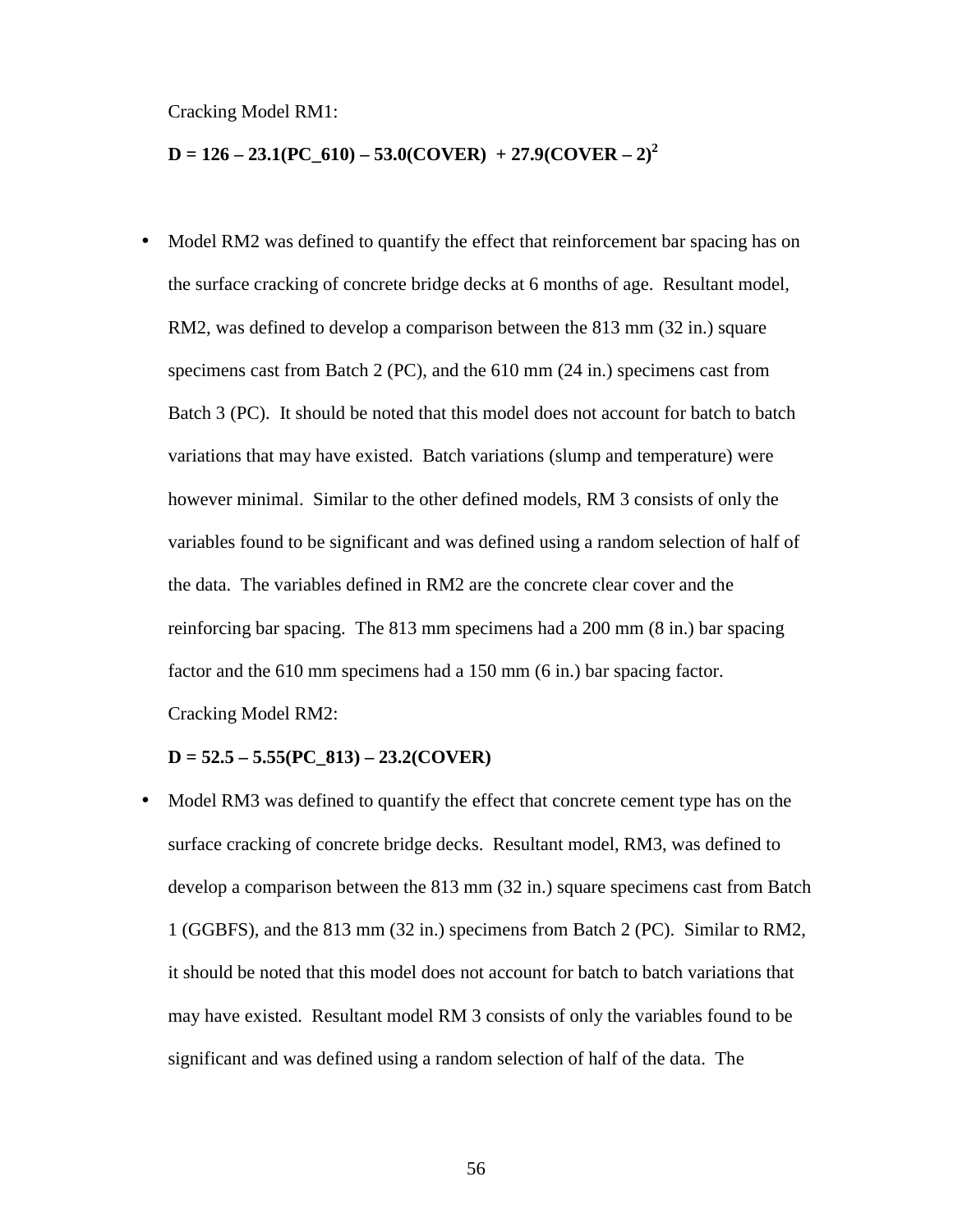variables defined in RM3 are the concrete clear cover and the type of cement binder used in the concrete.

Cracking Model RM3:

### **D = 102 +35.5(GGBFS\_813) – 53.5(COVER)**

### *7.2.2.1 Statistical p Value Comparison*

Although the variables used to construct the resultant models were previously found to be significant, out of completeness, a statistical p value comparison was conducted to determine if the model parameters in the multiple linear regression model are significant. The computed p value for each model parameter was less than the level of significance (0.05) for every multiple linear regression model except for resultant model RM1. Thus, each variable in each of the resultant regression models were found to be significant except for the  $(Cover - 2)^2$  term in resultant model RM 1. This variable was found to be insignificant, having little effect on the estimation of the degree of cracking. The p-value test results for the resultant models are presented in tables 7-5a through 7-5g.

| <b>Predictor</b><br>Variable | <b>Coefficient</b> | p-Value | <b>Accept Hypothesis</b><br>if $ p  > 0.05$ |
|------------------------------|--------------------|---------|---------------------------------------------|
| Constant                     | 151.58             | 0.000   | Reject                                      |
| COVER                        | -63.55             | 0.000   | Reject                                      |

**Table 7-5a:** Statistical p Value Approach for CM1 (Batch 3, 305 mm).

**Table 7-5b:** Statistical p Value Approach for CM2 (Batch 3, 610 mm).

| <b>Predictor</b><br>Variable | <b>Coefficient</b> | p-Value | <b>Accept Hypothesis</b><br>if $ p  > 0.05$ |  |  |
|------------------------------|--------------------|---------|---------------------------------------------|--|--|
| Constant                     | 54.66              | 0.000   | Reiect                                      |  |  |
| <b>COVER</b>                 | $-25.3$            | 0.004   | Reject                                      |  |  |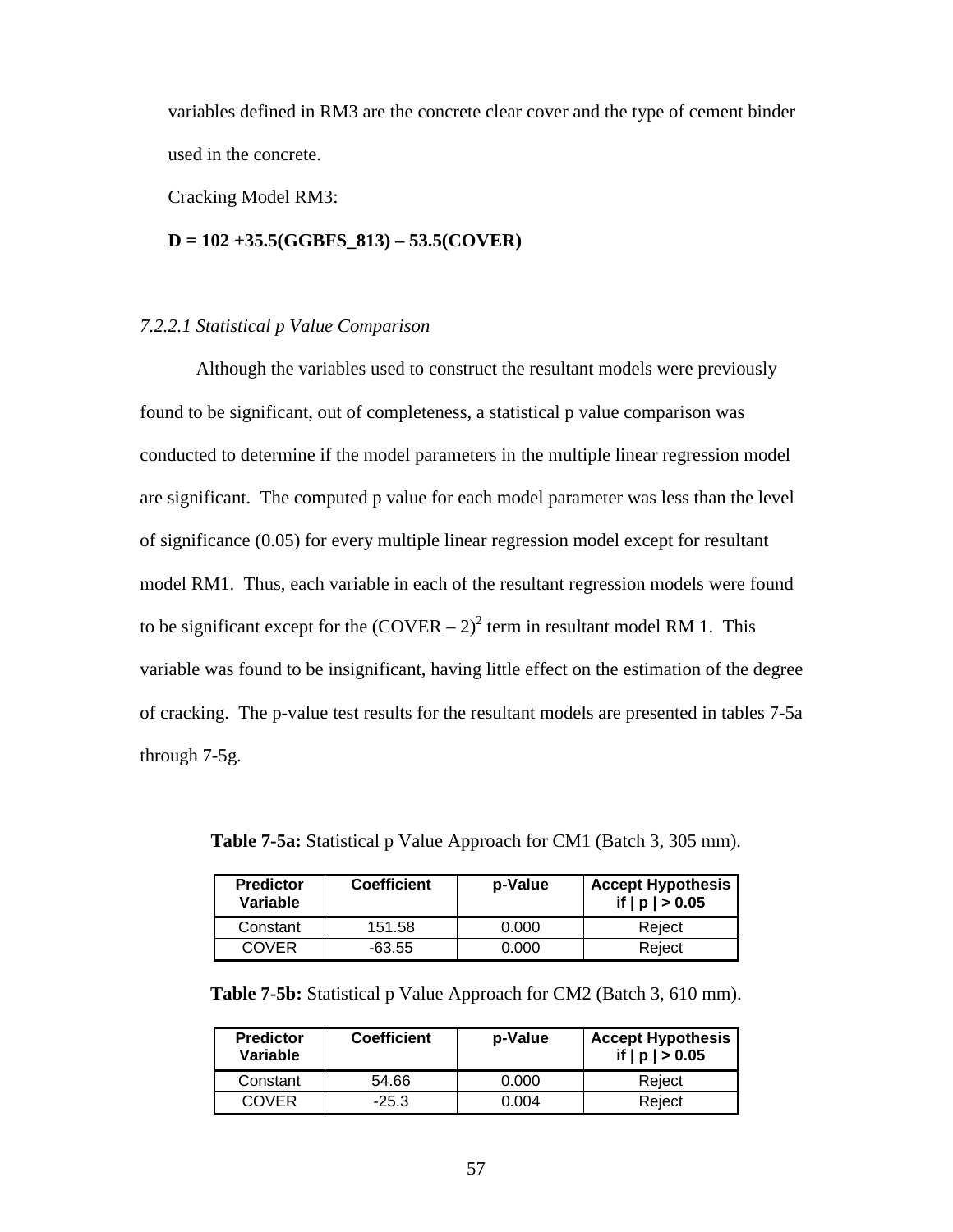| <b>Predictor</b><br>Variable | <b>Coefficient</b> | p-Value | <b>Accept Hypothesis</b><br>if $ p  > 0.05$ |  |  |
|------------------------------|--------------------|---------|---------------------------------------------|--|--|
| Constant                     | 42.9               | 0.001   | Reiect                                      |  |  |
| COVER                        | -20.9              | 0 002   | Reiect                                      |  |  |

**Table 7-5c:** Statistical p Value Approach for CM3 (Batch 2, 813 mm).

**Table 7-5d:** Statistical p Value Approach for CM4 (Batch 1, 813 mm).

| <b>Predictor</b><br>Variable | <b>Coefficient</b> | p-Value | <b>Accept Hypothesis</b><br>if $ p  > 0.05$ |  |
|------------------------------|--------------------|---------|---------------------------------------------|--|
| Constant                     | 196                | 0.000   | Reject                                      |  |
| <b>COVER</b>                 | -86.9              | 0.000   | Reject                                      |  |

**Table 7-5e:** Statistical p Value Approach for RM1 (Batch 3, 305 and 610 mm).

| <b>Predictor</b><br>Variable | <b>Coefficient</b> | p-Value | <b>Accept Hypothesis</b><br>if $ p  > 0.05$ |  |  |
|------------------------------|--------------------|---------|---------------------------------------------|--|--|
| Constant                     | 125.9              | 0.000   | Reject                                      |  |  |
| <b>COVER</b>                 | $-53.0$            | 0.000   | Reject                                      |  |  |
| PC 610                       | $-23.1$            | 0.001   | Reject                                      |  |  |
| $\text{COVER-2}^2$           | 27.88              | 0.339   | <b>Fails to Reject</b>                      |  |  |

**Table 7-5f:** Statistical p Value Approach for RM2 (Batch 3, 610 mm and Batch 2, 813 mm).

| <b>Predictor</b><br>Variable | <b>Coefficient</b> | p-Value | <b>Accept Hypothesis</b><br>if $ p  > 0.05$ |  |  |
|------------------------------|--------------------|---------|---------------------------------------------|--|--|
| Constant                     | 52.5               | 0.000   | Reject                                      |  |  |
| <b>COVER</b>                 | 23.2               | 0.000   | Reject                                      |  |  |
| PC 813                       | $-23.2$            | 0.003   | Reject                                      |  |  |

**Table 7-5g:** Statistical p Value Approach for RM3 (Batch 1, 813 mm and Batch 2, 813 mm).

| <b>Predictor</b><br>Variable | <b>Coefficient</b><br>p-Value |       | <b>Accept Hypothesis</b><br>if $ p  > 0.05$ |  |  |
|------------------------------|-------------------------------|-------|---------------------------------------------|--|--|
| Constant                     | 102                           | 0.000 | Reject                                      |  |  |
| <b>COVER</b>                 | $-53.5$                       | 0.000 | Reject                                      |  |  |
| <b>GGBFS 813</b>             | 35.5                          | 0.000 | Reject                                      |  |  |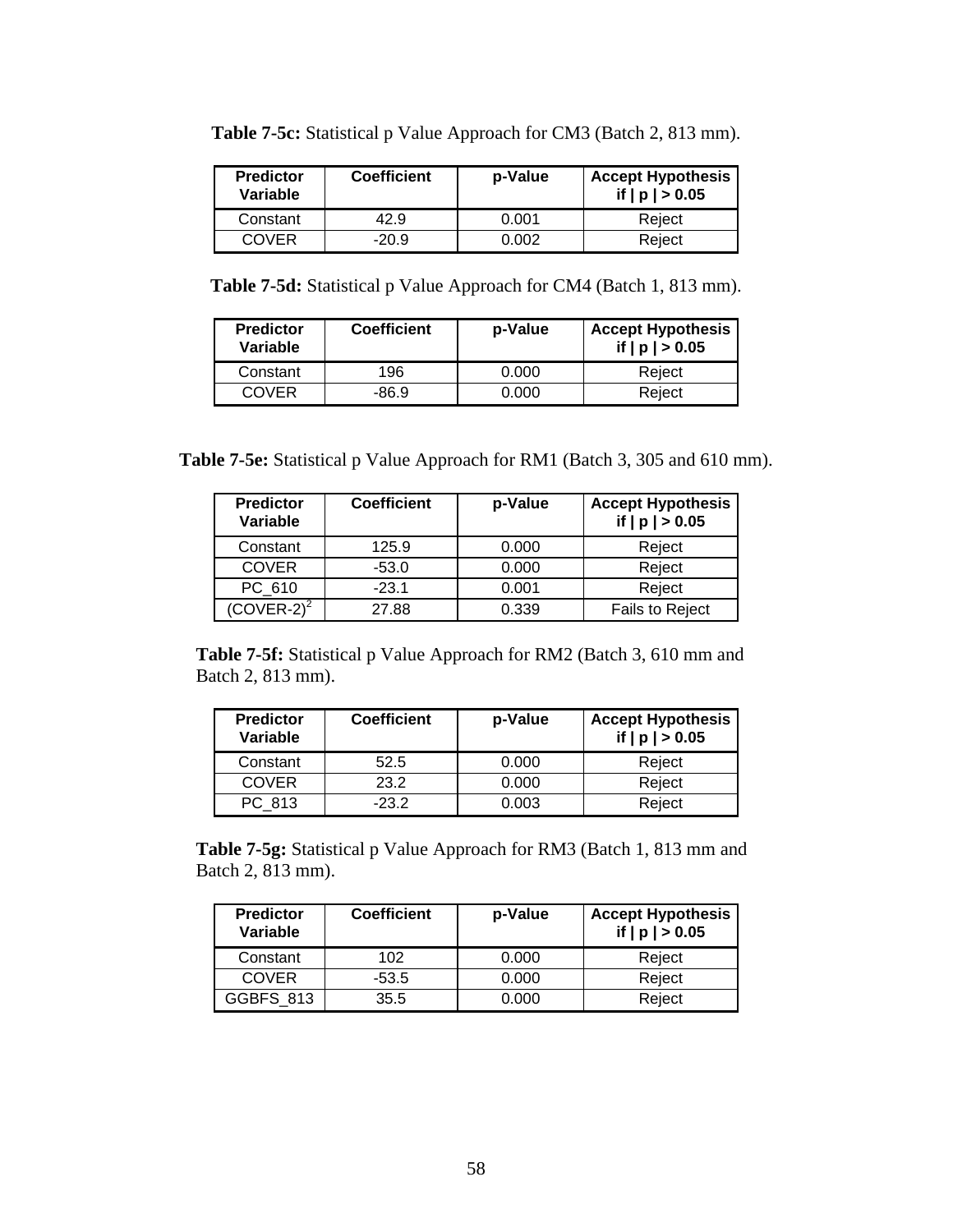# *7.2.2.2 Coefficient of Multiple Determination, R2*

Table 7-6 presents the coefficient of multiple determination,  $R^2$ , with and without adjustment for the degrees of freedom for the corrected models and the resultant models. The  $R<sup>2</sup>$  value simply represents the proportion of variation in specimen cracking that is explained by the predictor variables. The adjusted  $R^2$  reports the  $R^2$  value that would be calculated regardless of the sample size present. As an example, regression model CM1 is able to explain 66.3 percent of the variability observed in the data. Regression Model CM4 (GGBFS, Batch 1) was seen to have the greatest  $R^2$  value being able to explain 85.0 percent of the variation observed in the data.

| <b>Model Number</b> | $R^2$ | $\overline{R}^2$ Adjusted |  |  |
|---------------------|-------|---------------------------|--|--|
| CM1                 | 68.4  | 66.3                      |  |  |
| CM2                 | 66.3  | 62.1                      |  |  |
| CM3                 | 70.9  | 67.2                      |  |  |
| CM4                 | 86.9  | 85.0                      |  |  |
| RM1                 | 68.3  | 64.0                      |  |  |
| RM2                 | 73.3  | 70.2                      |  |  |
| RM <sub>3</sub>     | 84.6  | 82.9                      |  |  |

Table 7-6: Coefficient of Multiple Determination,  $R^2$ 

# *7.2.3 Comparisons between Calculated and Actual Specimen Cracking Values*

Regression models CM1 through CM4 were used to compute the modeled degree of cracking for each specimen type. Table 7-7 presents a comparison of the computed values with the observed average degree of cracking values; as expected, the computed values are shown to be comparable. In addition, the modeled degree of cracking determined from RM1 through RM3 have been presented in Table 7-7. The comparison may be seen more clearly in Figures 7-1a through 7-1d. It is clear that the computed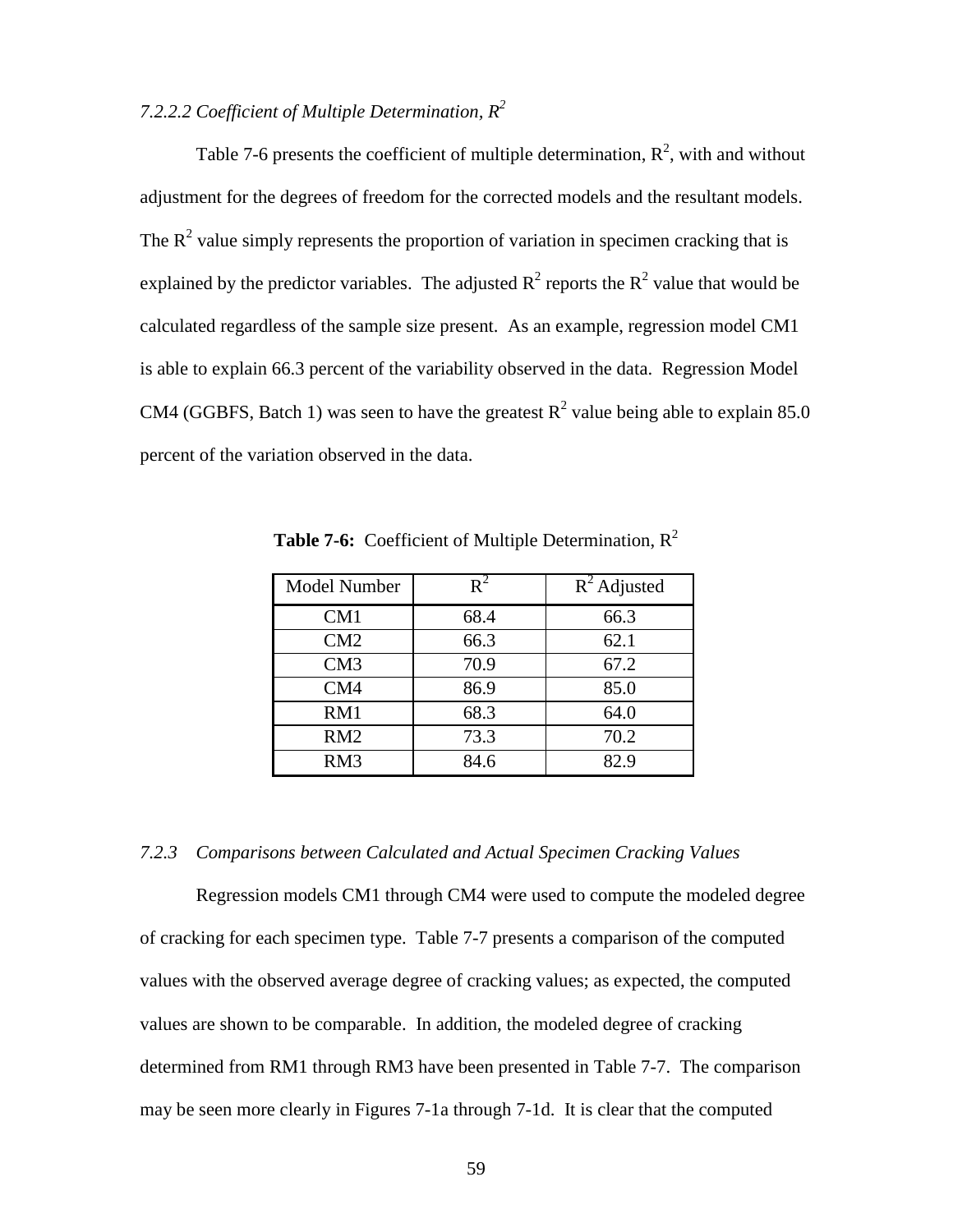regression models are in agreement with the randomly selected cracking values that were not inclusive in the development of the regression model.

| Batch #        | <b>Mixture</b><br><b>Type</b> | <b>Square</b><br>Form Size,<br>mm, (in.) | <b>Bar Spacing,</b><br>mm, (in.) | <b>Concrete</b><br>Cover, mm,<br>(in.) | <b>Observed</b><br><b>Percent</b><br><b>Cracked</b> | <b>CM</b><br><b>Model</b> | <b>RM</b><br>Model | <b>Dakhil's</b><br><b>Model</b> |
|----------------|-------------------------------|------------------------------------------|----------------------------------|----------------------------------------|-----------------------------------------------------|---------------------------|--------------------|---------------------------------|
|                |                               |                                          |                                  |                                        |                                                     | CM4                       | RM <sub>3</sub>    |                                 |
| 1              | PC/GGBS                       | 813 (32)                                 | 200 mm (8)                       | 38(1.5)                                | 62.2                                                | 66.4                      | 57.3               | N/A                             |
| 1              | PC/GGBS                       | 813 (32)                                 | 200 mm (8)                       | 44 (1.75)                              | 35.7                                                | 44.8                      | 43.9               | N/A                             |
| 1              | PC/GGBS                       | 813 (32)                                 | 200 mm (8)                       | 51(2)                                  | 21.9                                                | 23.2                      | 30.5               | N/A                             |
|                |                               |                                          |                                  |                                        |                                                     | CM <sub>3</sub>           | RM <sub>2</sub>    |                                 |
| $\overline{2}$ | PC                            | 813 (32)                                 | 200 mm (8)                       | 38(1.5)                                | 13.7                                                | 11.6                      | 21.8               | N/A                             |
| $\overline{2}$ | PC                            | 813 (32)                                 | 200 mm (8)                       | 44 (1.75)                              | 8.4                                                 | 6.3                       | 8.4                | N/A                             |
| $\overline{2}$ | <b>PC</b>                     | 813 (32)                                 | 200 mm (8)                       | 51(2)                                  | 1.8                                                 | 1.1                       | $-5.0$             | N/A                             |
|                |                               |                                          |                                  |                                        |                                                     | CM <sub>2</sub>           | RM <sub>2</sub>    |                                 |
| 3              | <b>PC</b>                     | 610 (24)                                 | 150 mm (6)                       | 38(1.5)                                | 16.5                                                | 18.4                      | 27.0               | N/A                             |
| 3              | <b>PC</b>                     | 610 (24)                                 | 150 mm (6)                       | 44 (1.75)                              | 12.8                                                | 12.0                      | 13.0               | N/A                             |
| 3              | PC                            | 610 (24)                                 | 150 mm (6)                       | 51(2)                                  | 3.8                                                 | 5.6                       | $-1.0$             | N/A                             |
|                |                               |                                          |                                  |                                        |                                                     | CM <sub>1</sub>           | RM <sub>1</sub>    |                                 |
| 3              | <b>PC</b>                     | 305(12)                                  | 150 mm (6)                       | 38(1.5)                                | 58.0                                                | 56.8                      | 48.2               | 81.00                           |
| 3              | <b>PC</b>                     | 305(12)                                  | 150 mm (6)                       | 44 (1.75)                              | 28.5                                                | 40.9                      | 33.3               | 63.52                           |
| 3              | <b>PC</b>                     | 305(12)                                  | 150 mm (6)                       | 51(2)                                  | 3.5                                                 | 25.0                      | 21.7               | 45.15                           |
| 3              | <b>PC</b>                     | 305(12)                                  | 150 mm (6)                       | 57 (2.25)                              | 6.9                                                 | 9.1                       | 13.7               | 27.11                           |
| 3              | PC                            | 305(12)                                  | 150 mm (6)                       | 64(2.5)                                | 0.0                                                 | $-6.8$                    | 9.2                | 10.52                           |
|                |                               |                                          |                                  |                                        |                                                     |                           |                    |                                 |

**Table 7-7:** Comparison of Actual and Computed Degree of Cracking Values.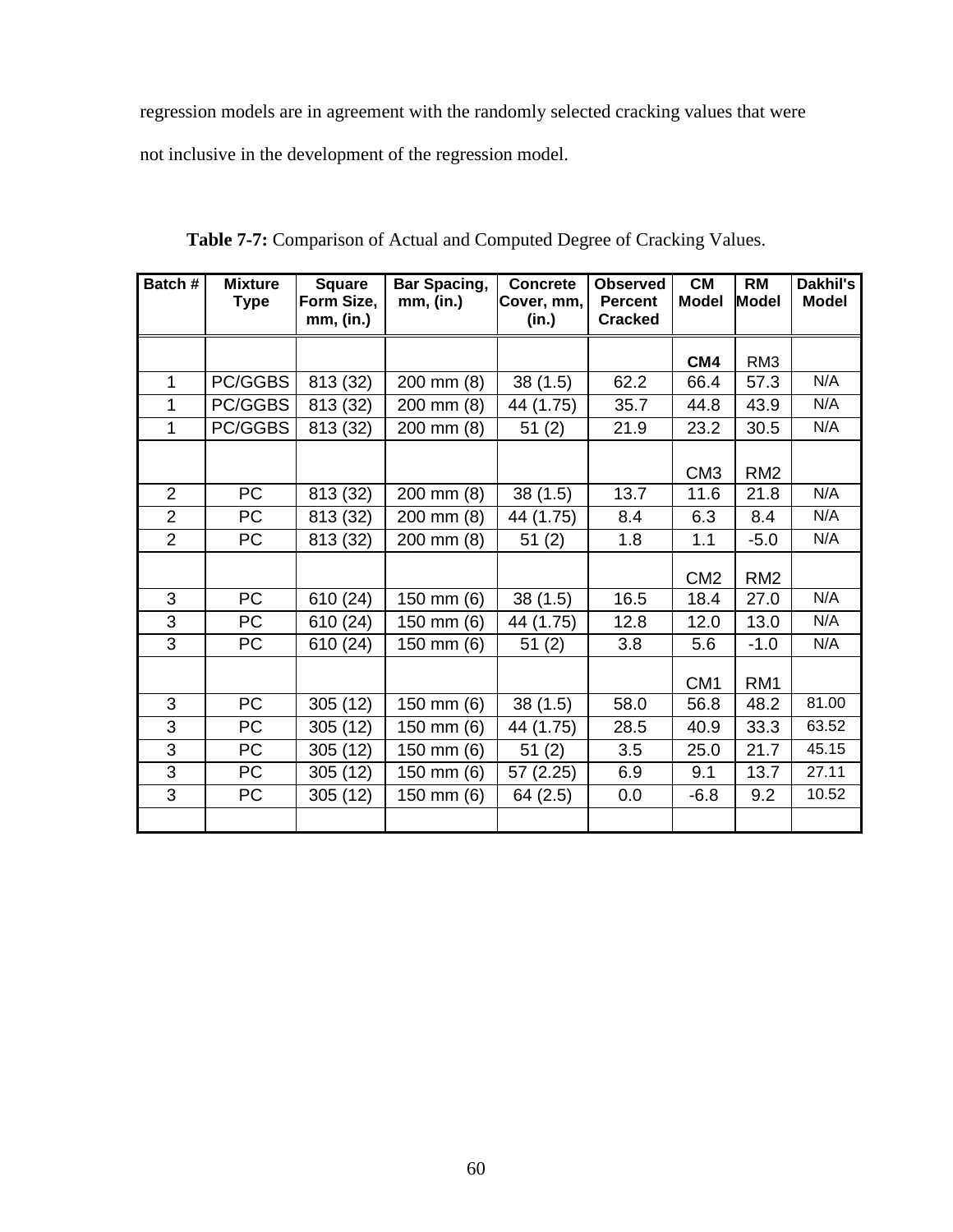

**Figure 7-1a:** Comparison of Actual Versus Computed Degree of Specimen Cracking (Model RM1). Batch 3 (PC), 305 mm (12 in.) Square Specimen Size



**Figure 7-1b:** Comparison of Actual Versus Computed Degree of Specimen Cracking (Model RM2). Batch 3 (PC), 610 mm (24 in.) Square Specimen Size, 150 mm (6 in.) Bar Spacing.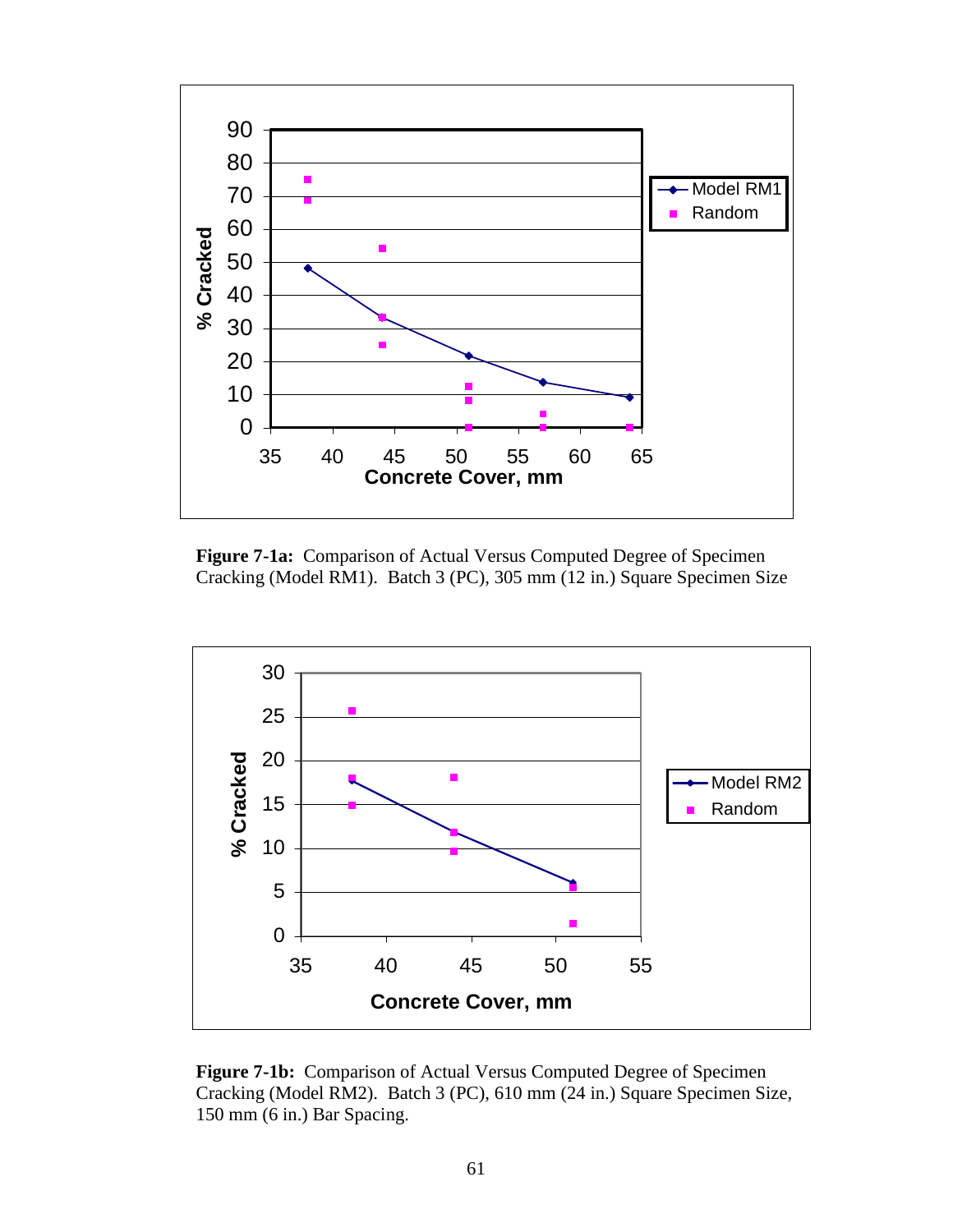

**Figure 7-1c:** Comparison of Actual Versus Computed Degree of Specimen Cracking (Model RM2). Batch 2 (PC), 813 mm (32 in.) Square Specimen Size, 200 mm (8 in.) Bar Spacing.



**Figure 7-1d:** Comparison of Actual Versus Computed Degree of Specimen Cracking (Model RM3). Batch 1 (PC/GGBFS), 813 mm (32 in.) Square Specimen Size, 200 mm (8 in.) Bar Spacing.

.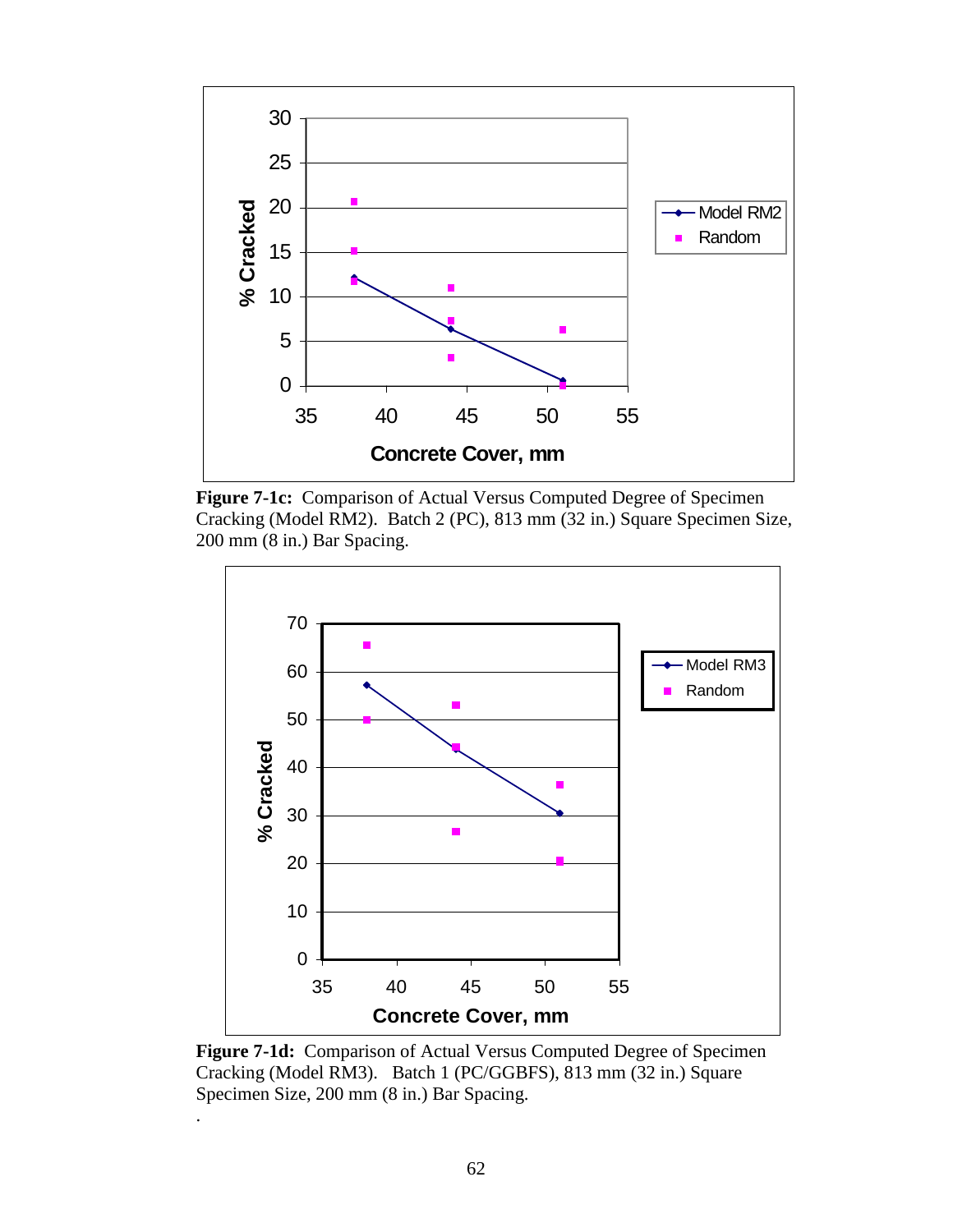# *7.2.4 Comparisons of Results to Dakhil's Subsidence Cracking Model*

Table 7-7 and Figure 7-2 present the results of actual and computed cracking seen in the 305 mm (12 in.) square specimens over a range of clear cover depths as compared to the model developed by Dakhil (1973).



**Figure 7-2:** Comparison of Actual and Computed Results with the Regression Model Reported by Dakhil. Batch 3 (PC), 305 mm (12 in.) Square Specimen Size.

The probability model established by Dakhil at 6 hours of age exhibit slightly a slightly different linear behavior. Cracking values tend to be 30 percent greater at clear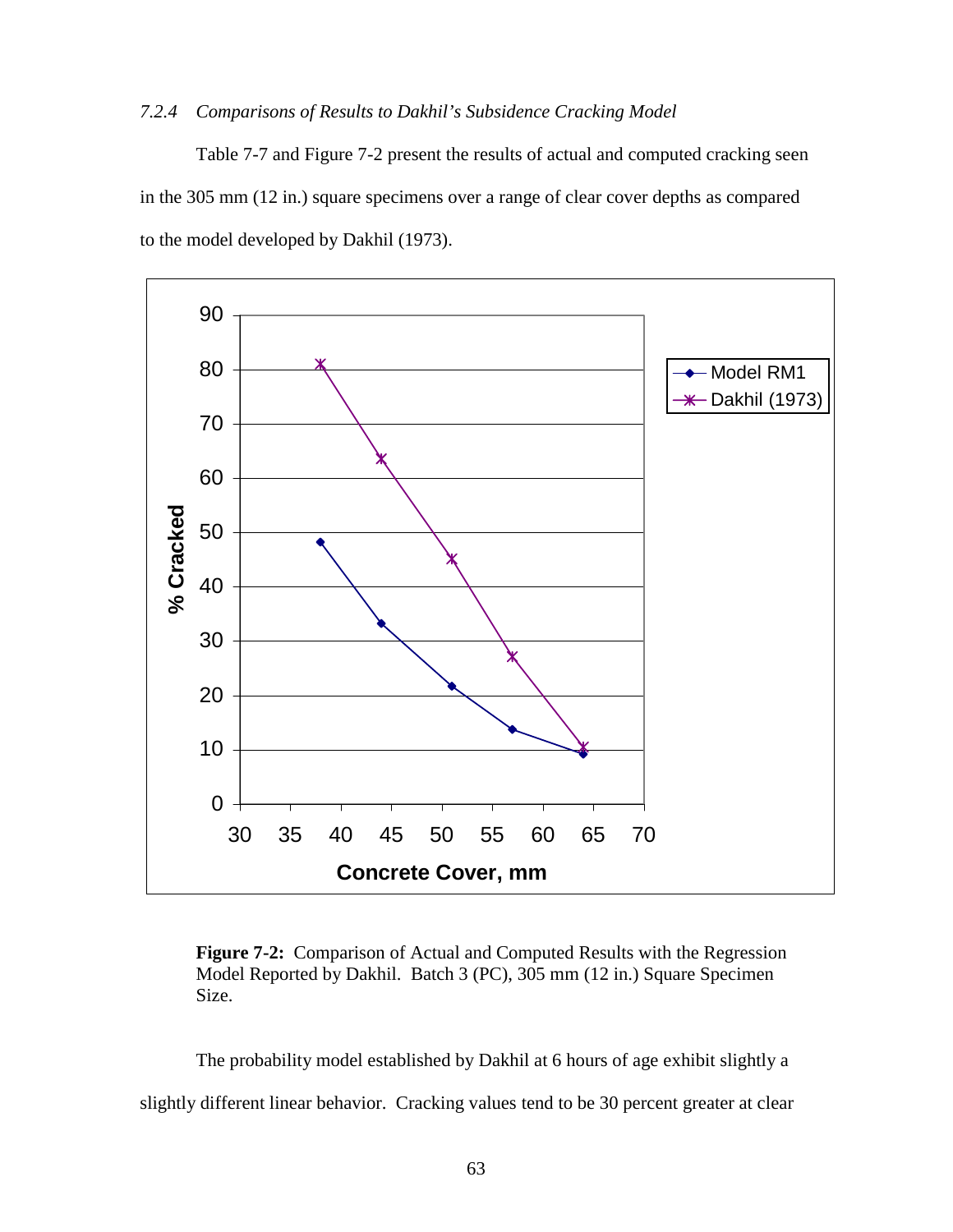cover depths of 38 mm and only slightly greater at clear cover depths of 64 mm. The variations in the two models may be explained by differences in concrete mixture designs, specimen preparation techniques, and concrete age. Table 7-8 presents notable differences that must be considered before a viable comparison can be made.

**Table 7-8:** Notable Variations Between the Current Results and the Results from Dakhil.

| <b>Notable Variations</b>      | <b>Current Study</b>                 | <b>Dakhil's Study</b> |  |
|--------------------------------|--------------------------------------|-----------------------|--|
| <b>Concrete Mixture</b>        |                                      |                       |  |
| W/C Ratio                      | 0.45                                 | 0.48                  |  |
| Nominal maximum aggregate size | 25 mm (1 in.)                        | 38 mm (1.5 in.)       |  |
| <b>Concrete Treatment</b>      |                                      |                       |  |
| Screeding technique            | Wooden 2 x 4 fitted with<br>vibrator | Wooden 2 x 4          |  |
| Finishing technique            | Magnesium float                      | Wet burlap drag       |  |
| <b>Concrete Specimen Age</b>   | 6 months                             | 6 hours               |  |
| <b>Form of Data Utilized</b>   | Quantitative                         | Qualitative           |  |

The specimens used in Dakhil's study were cast from concrete that had a w/c ratio of 0.48 and a nominal maximum aggregate size of 38 mm (1.5 in.). The specimens from this study were composed of concrete that had a w/c ratio of 0.45 and a nominal maximum aggregate size of 25 mm (1 in.). Although the concrete was consolidated similarly, the specimens from the two studies were screeded and finished differently.

The concrete surface of the specimens in this study was struck off using a 2 x 4 fitted with a vibrator, and then finished with a magnesium float. Concrete specimens prepared by Dakhil were simply screeded with a 2 x 4 and then finished with a wet burlap drag. These slight differences in the concrete mixture, screeding and finishing technique may influence the degree and rate of subsidence cracking present in the specimens. It is likely that increases in the w/c ratio, and nominal maximum aggregate size would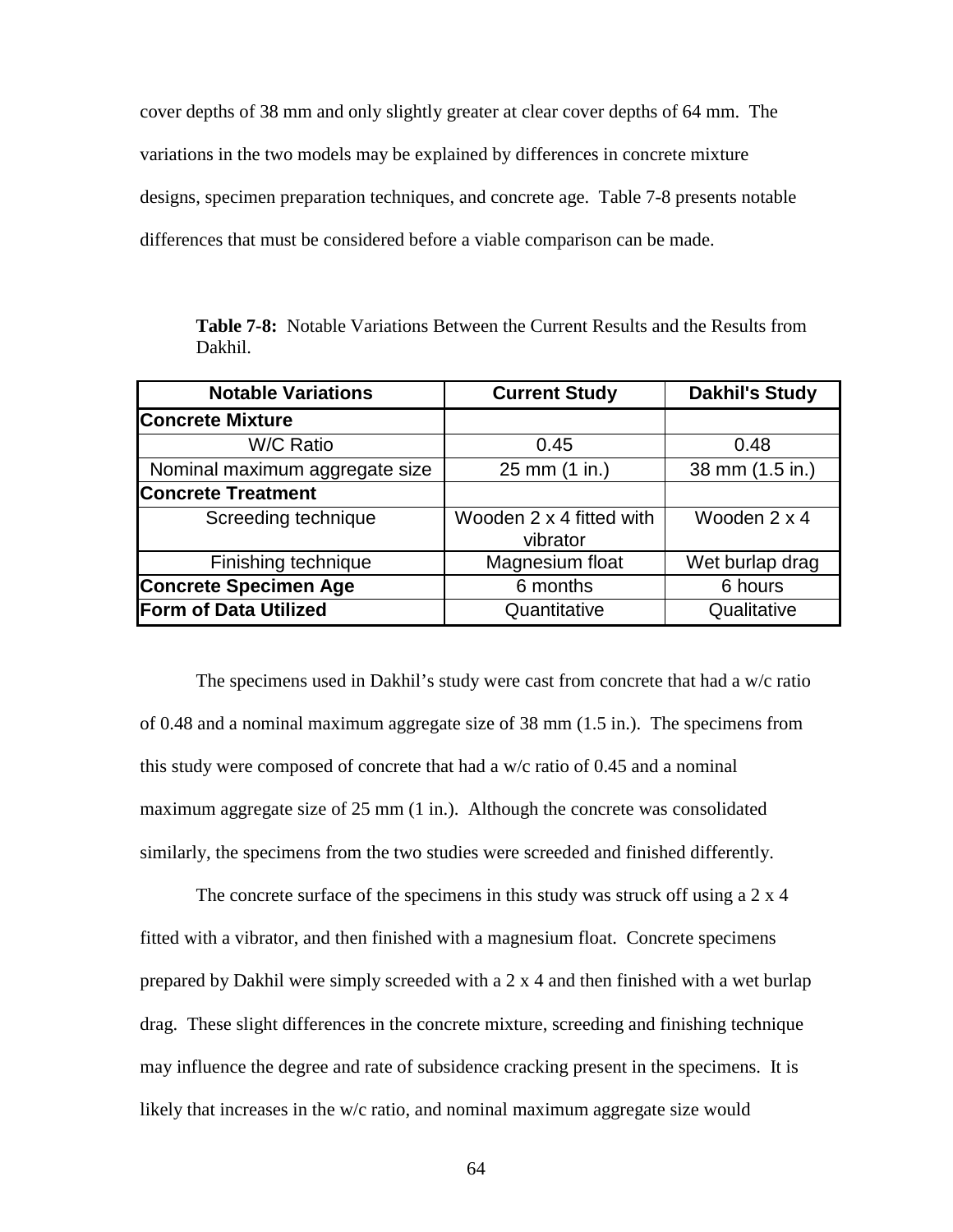increase the probability for subsidence cracks to develop resulting from possible increase in settlement from additional bleeding.

If further settlement of the plastic concrete resulted from the additional vibration of the concrete surface, the net result would be a densification of the uppermost layer or "skin" of the concrete. This compaction of the surface concrete may release subsidence stresses at the uppermost surface reducing the risk for cracks to appear at an early age. Finishing with a magnesium float may also contribute to a densification of the concrete surface.

In addition to the variations presented here, it is very important to understand that Model RM1 was established from cracking values observed at 6 months of age, whereas, the model established by Dakhil was derived from short term (6 hours) cracking observations. It is highly probable that specimen cracking in this study may have been undetected at early ages due to the narrow crack widths. As specimens underwent drying shrinkage at later ages, the cracks previously formed by subsidence stresses may have opened to widths detectable with the unaided eye. Specimen cracking was found to be uniform over the reinforcing bar, consistent with subsidence observations made by Dakhil.

It should also be made clear that the cracking models in this study were defined by quantitative data, which consisted of the percent of cracking observed in each specimen. Whereas, the probability model established by Dakhil was defined from qualitative data in which no crack lengths were measured.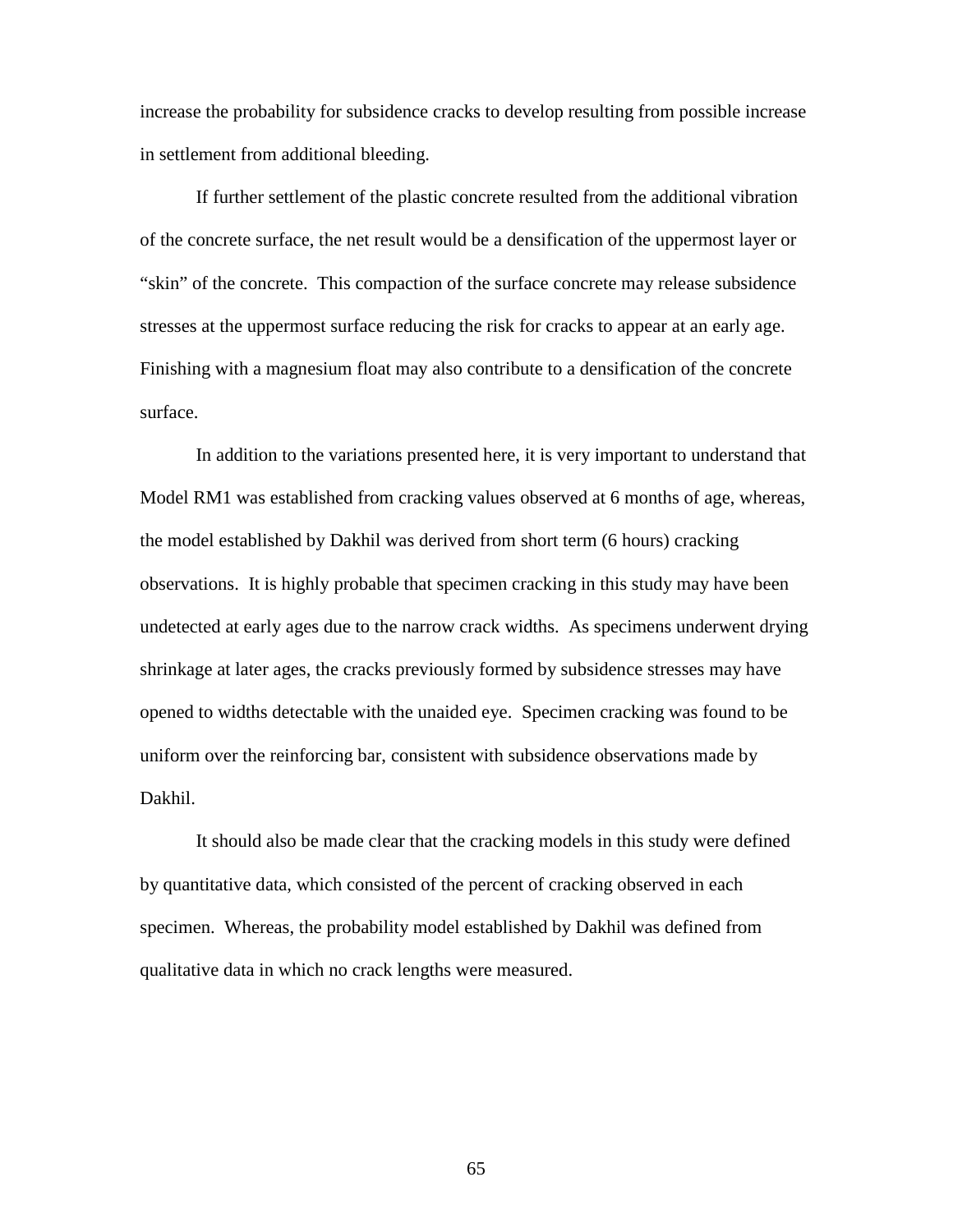### **7.3 Effect of Epoxy Coated Reinforcement on Subsidence Cracking**

Although some differences in the degree of cracking became visible at various times throughout the study, specimens cast with ECR exhibited similar cracking to the BRS specimens. Statistical t test and p-value analyses confirm that there is no significant difference between specimens cast with ECR and BRS.

## **7.4 Effect of Cement Type on Subsidence Cracking**

 Specimens cast with the PC/GGBFS blended mixture of Batch 1 were compared to the specimens cast with PC from Batch 2. The cement mixture type is the only significant difference between the test specimens. Although possible batch to batch variations may have existed between the two mixes, all other experimental variables were held constant (bar spacing, form size, initial slump).

 Specimens cast with the PC/GGBFS blended cement mixture exhibited the greatest degree of cracking for the initial and extended study. At 6 hours of age, specimens cast with the PC/GGBFS mixture, having a clear cover depth of 38 mm (1.5 in.), exhibited average cracking values of 4.3 percent, whereas similar specimens cast with PC experienced no observable cracking. This cracking relationship is more apparent at 180 days of age; specimens cast with the same PC/GGBFS mixture exhibited cracking values as high as 62.2 percent, whereas similar specimens cast with PC (Batch 2) experienced only 13.7 percent. The combined regression model RM3 accommodates for this relationship by adding 35.5 percent to βo. In this model, βo represents the degree of cracking value for cracking observed in the PC, 813 mm square specimens from Batch 2. Thus, the model shows that the specimens cast with the PC/GGBFS blended cement mixture had a 35 percent higher chance for surface cracking. This difference in the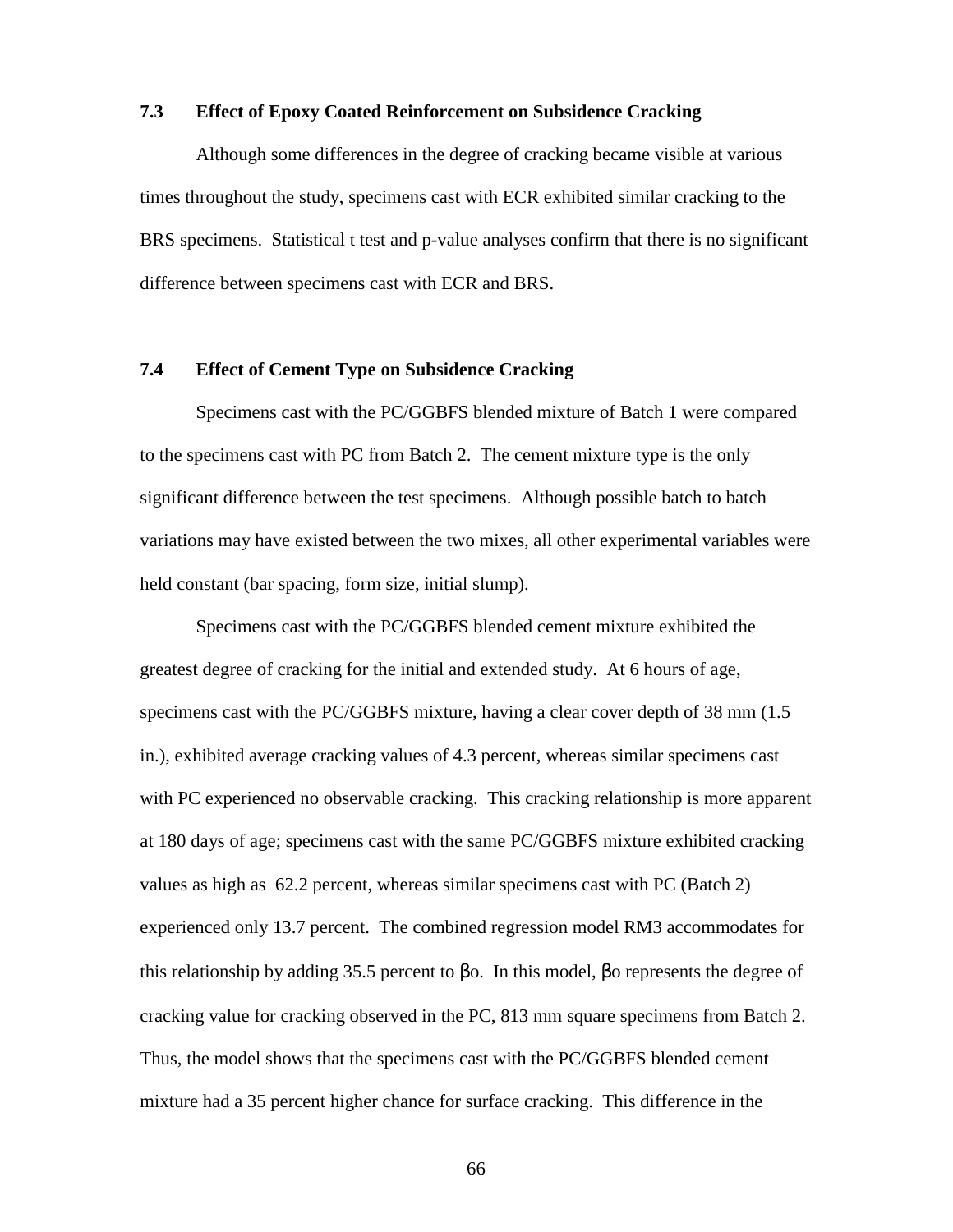degree of cracking may be attributable to the differing curing demands required for the two cement mixture types. In general, slag cements gain strength at later ages and are more sensitive to reduced curing regimens.

## **7.5 Effect of Boundary Conditions on Subsidence Cracking**

The 305 and 610 mm (12 and 24 in.) square PC specimens cast from Batch 3 are directly comparable with respect to their boundary conditions. The 610 mm specimens contained a total of 5 bars, 3 top reinforcing bars, and 2 bottom temperature bars, tied at each intersection. The 305 mm specimens had only one steel reinforcing bar. For each clear cover, the 305 mm square specimens exhibited more cracking than the 610 mm specimens. At 30 days of age, the average degree of cracking for the 38 mm (1.5 in.) clear cover was 23.7 percent for the 305 mm square specimens, whereas there was no observable cracking in the 610 mm specimens. At 180 days of age, the average degree of cracking was 58 percent for the 305 mm square specimens, and only 16.5 percent for the 610 mm specimens. This relationship is visible in the 180-day linear regression model RM1. The coefficient for the 610 mm specimen size has a value of  $-23.1$  percent. This means that the 610 mm square specimens experienced 23.1 percent less cracking on average than the 305 mm specimens. Thus, it is clear that specimens cast with a single bar have a greater tendency for cracking. The cracking relationship may be best explained by the temperature and shrinkage bottom reinforcing bars. Lower reinforcing bars may provide a dispersion of subsidence stress during placement and then provide physical restraint capable of limiting cracking at later ages.

Although possible batch to batch variations existed between the 813 and 610 mm (32 and 24 in.) specimens cast with the PC concrete mixtures, Batch 2 and Batch 3 are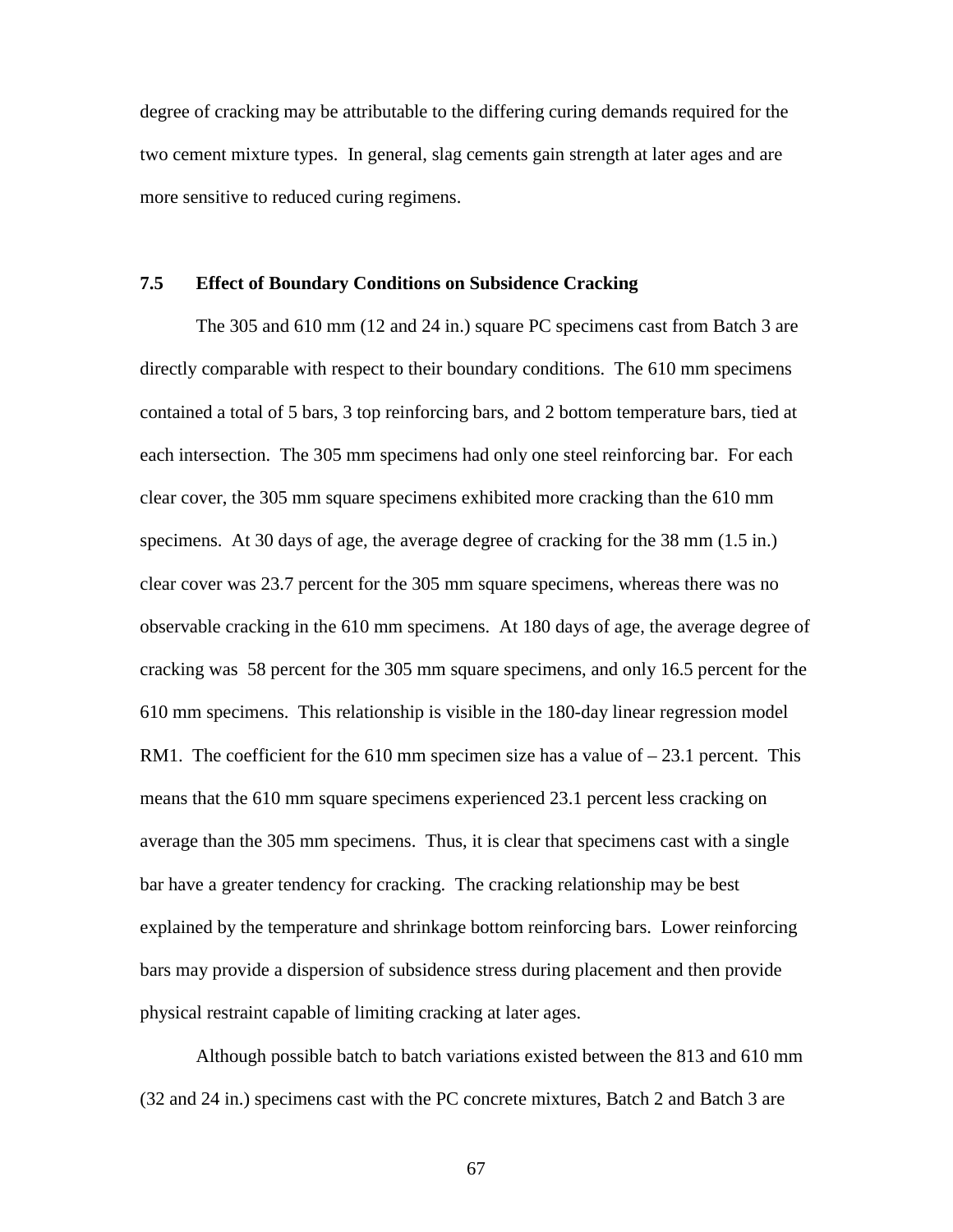comparable with respect to their boundary conditions. The 813 mm square specimens from Batch 2 had a bar spacing of 200 mm (8 in.), and the 610 mm square specimens had a bar spacing of 150 mm (6 in.). Figures 6-5 through 6-7 show that the degree of cracking was only slightly different between the specimens cast from Batch 2 and Batch 3. The average (ECR and BRS) degree of cracking at 30 days were low; specimens cast with Batch 2 with a concrete clear cover of 38 mm (1.5 in.) were 4.1 percent cracked. Whereas, the 610 mm specimens from Batch 3 exhibited no cracking. At 180 days, cracking values were 13.7 percent from Batch 2 and 16.5 percent from Batch 3. These small differences in cracking percentages between the 813 and 610 mm (36 and 24 in.) square specimens were found to be statistically significant, however, the influence of reinforcing bar spacing on regression model RM2 was found to be minimal. The defined regression model RM2 accounts for this variation by subtracting 5.55 percent from  $β_0$ , in which  $\beta_0$  is the degree of cracking present in the 610 mm specimens. Thus, specimen cracking appears to reduce when reinforcing bar spacing is increased. This finding however conflicts with previous relationships observed by Weyers et al. (1982). Weyers et al., using a photoelastic medium, demonstrated that tensile stresses above rigid inclusions increase as a function of increases in the reinforcing bar spacing factor [Weyers et al, 1982]. It is possible that the small reduction in cracking observed in the PC 813 mm specimens is due to batch to batch variations and or differences in form size.

## **7.6 Effect of Variations in Specimen Preparation Conditions**

#### *7.6.1 Concrete Slump:*

Specimens cast with the PC/GGBFS blended cement mixture (Batch 1) exhibited the highest degree of cracking and the smallest loss of slump during the concrete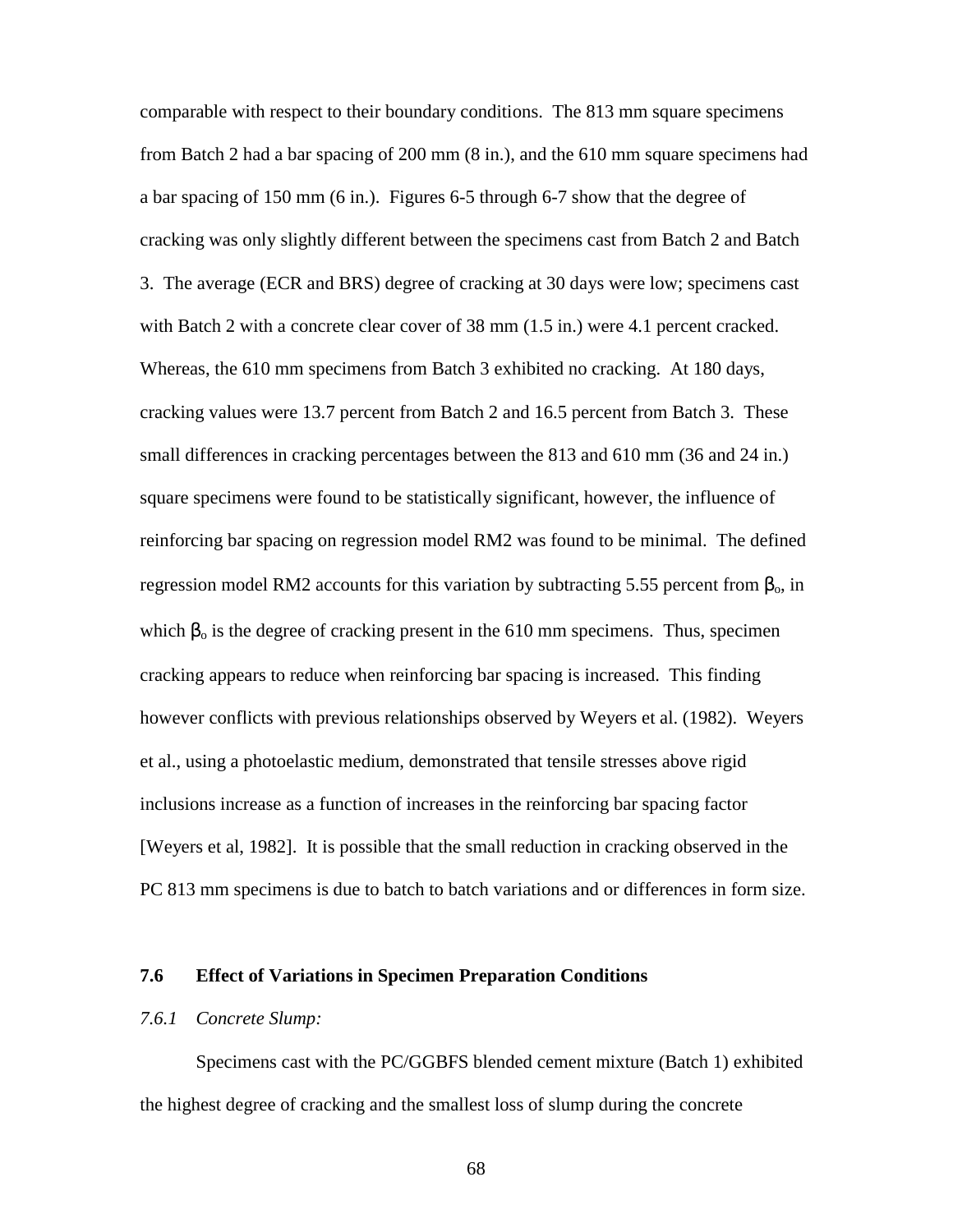placement period. Concrete from Batch 1 began with a slump of 89 mm (3.5 in.) and finished with a slump of 76 mm (3.0 in.), a loss of 13 mm (0.5 in.). The PC concrete mixture (Batch 2) began with a slump of 83 mm (3.5 in.) and finished at a slump of 57 mm (2.5 in.), a loss of about 25 mm (1 in.). This experimental difference in slump values between Batch 1 and 2 is small. Increases in subsidence cracking observed in the PC/GGBFS blended cement mixture may have resulted from its longer retention of slump and slower hydration rate. Batch 3 began with a slump of 152 mm (6 in.), and ended with a slump of 127 mm (5 in.). According to Dakhil et al. (1975), Batch 3's significantly higher slump should have exhibited subsidence cracking slightly higher than similar mixes with lower slumps. However, this relationship was not clearly seen from the results; the 610 mm (24 in.) PC specimens and the 810 mm (32 in.) PC specimens had a similar degree of cracking. This may be seen in Figures 6-5 through 6-7.

#### *7.6.2 Concrete Curing Conditions:*

Compared to other specimens, those cast with the PC/GGBFS blended cement mixture (Batch 1) experienced the most severe exposure conditions. As Table 6-2 shows, the ambient temperature was 30.8 °C (87.4°F) for specimens cast with Batch 1, 25.0 °C (77.0°F) for specimens cast with Batch 2, and  $21.7 \text{ °C}$  (71.1°F) for specimens cast with Batch 3. Also, the relative humidity was lower for specimens cast with Batch 1, with little wind present. The elevated temperatures, lower relative humidity, and little wind may have increased the likelihood of early stage cracking on the surface of the PC/GGBFS specimens.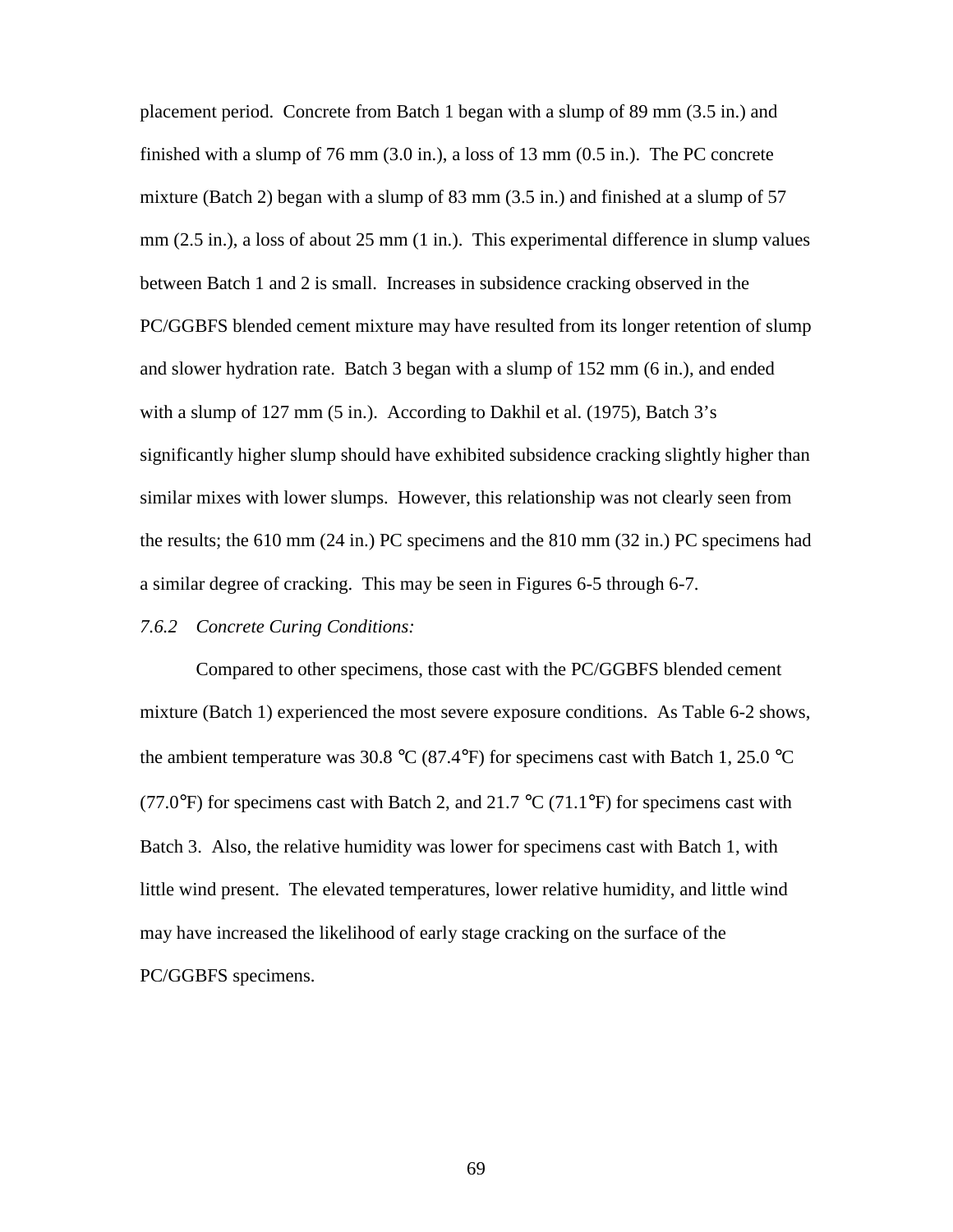### **7.7 Discussion of Experimental Error Possible**

 The following discussion outlines the types of error that might have occurred during the study period. Possible error may have resulted from errors in construction, concrete treatment, measurement, and/or instrumentation.

### *7.7.1 Construction Errors*

 During the construction of the specimens, slight errors may have occurred in the placement of the steel bars at the proper clear cover and or bar spacing. While errors in the bar spacing would be fairly insignificant, errors in the reinforcing bar clear cover would greatly impact the results of this study. Likewise, any small variation in the screeding level may have created undesirable clear cover depths, significantly affecting the results of this study.

# *7.7.2 Concrete Treatment Error*

 During the initial study period, the specimens were wet cured continuously with water and left uncovered for 6 hours. During this time, localized drying may have taken place on the specimen top surface, increasing the likelihood for plastic and drying shrinkage. Errors from concrete treatment would have been small, since each specimen was constantly saturated with water.

#### *7.7.3 Measurement Error*

Numerous crack observations were made during the initial and extended duration of this study. The difficulty in observation and measurement of these cracks may have increased the margin for error. Crack widths measured in this study were very small; many were so narrow that they almost escaped detection by the human eye. Spraying the specimens with water prior to observation made these cracks more visible.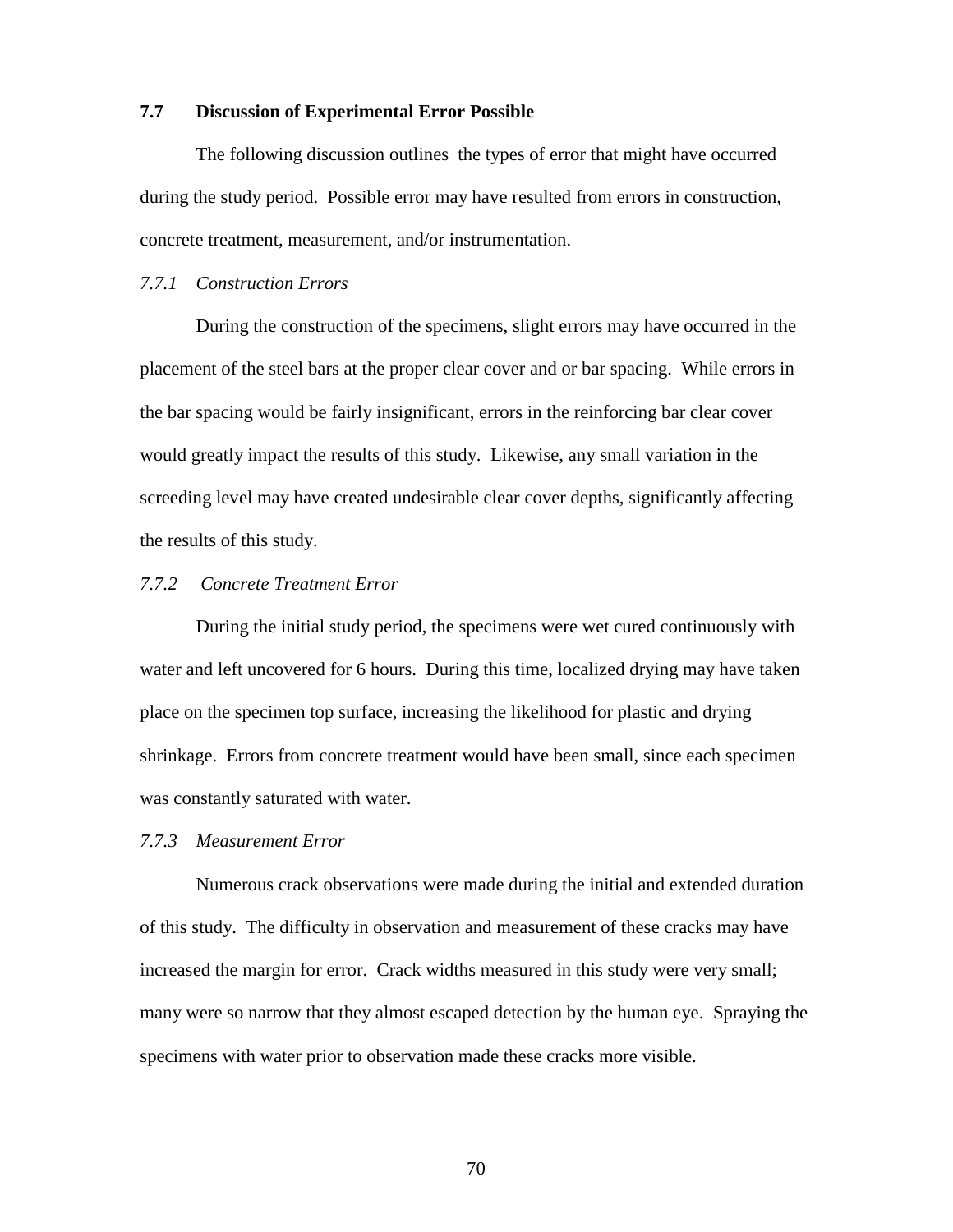# *7.7.4 Instrumentation Error*

 Improper measurement or calibration of the entrained air content meter and/or compressive test load cell used in this study may have led to instrumentation error. Errors in instrumentation are however unlikely since laboratory equipment were recently calibrated.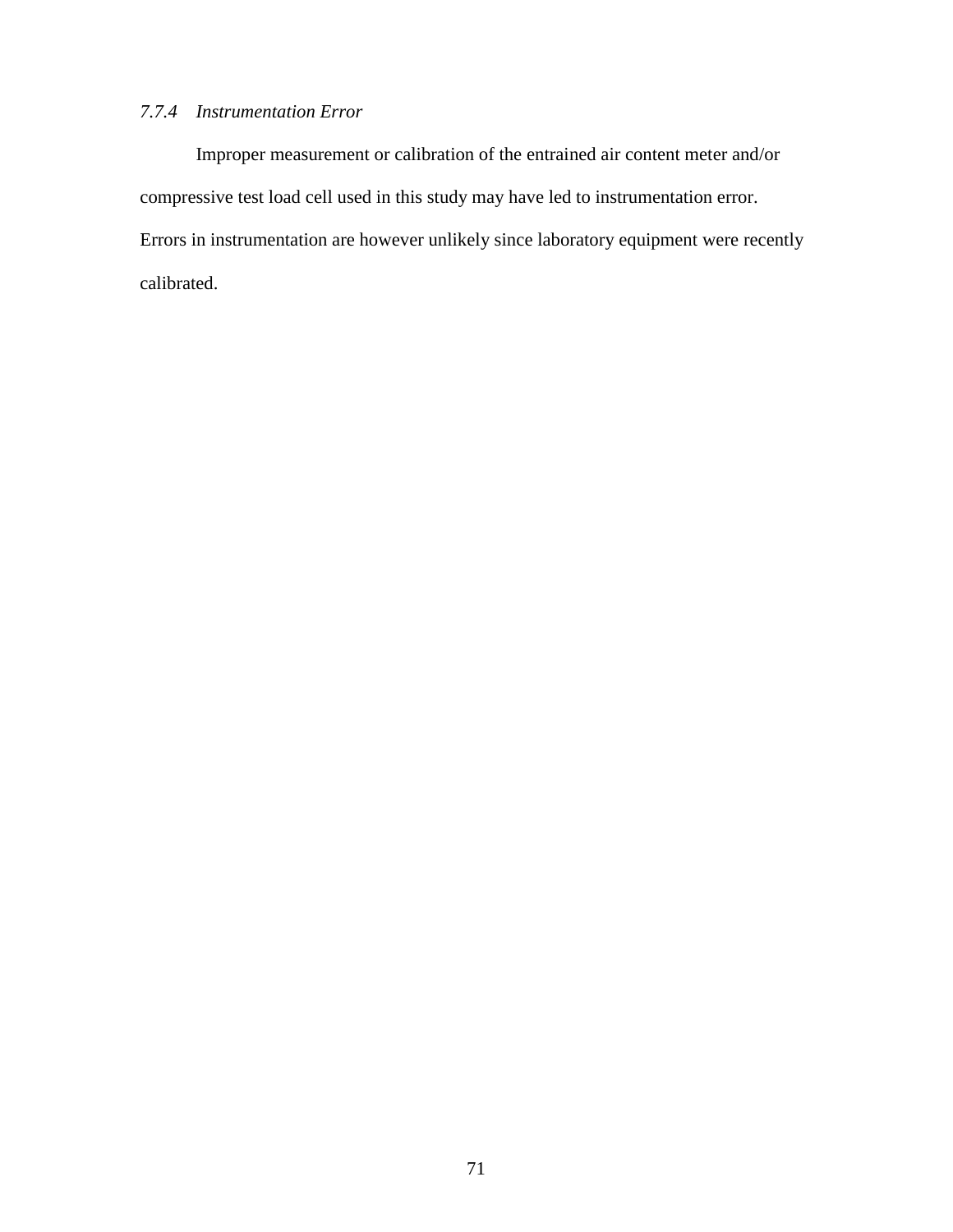# **8. CONCLUSIONS AND RECOMMENDATIONS**

The following conclusions have been made from this study:

- There is not a significant difference in the probability of occurrence of subsidence cracking of concrete between concrete cast with 16 mm diameter (#5) epoxy coated reinforcing steel and bare reinforcing steel bars.
- Concrete clear cover depth has the greatest impact on the probability of occurrence of subsidence cracking.
- Concrete cement type has a significant impact on the probability of occurrence of subsidence cracking.
- Cracks due to concrete subsidence may not become apparent in concrete specimens until later concrete ages.

From the results of this study, the following recommendations have been made:

- Further studies should be conducted to determine the influence of various finishing techniques on the probability of occurrence of subsidence cracking.
- Further research should be conducted on the influence of various cement types on the probability of occurrence of subsidence cracking.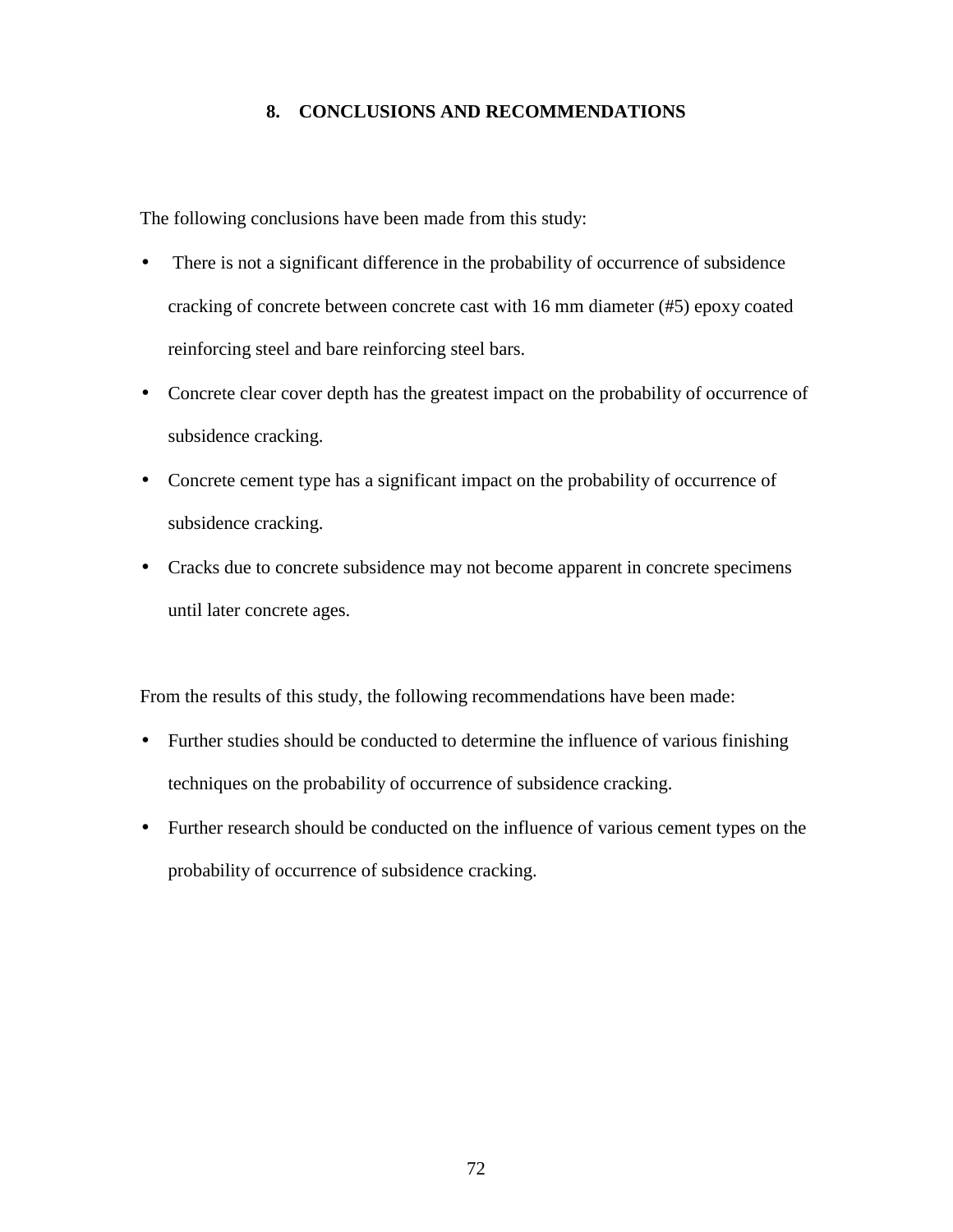## **9. REFERENCES**

- 1.) AASHTO (1996). LRFD Bridge Design Specification, American Association of State Highway and Transportation Officials, Washington, DC.
- 2.) Alexandridis, A. and Gardner, N. J. (1981). "Mechanical Behavior of Fresh Concrete." *Cement and Concrete Research*. Vol. 11, pp. 323-339.
- 3.) Babaei, K. and Foulandgar, A. M. (1997). "Solutions to Concrete Bridge Deck Cracking." *Concrete International*. Vol. 19, pp. 34-37.
- 4.) Babaei, K. and Purvis, R. L. (1996). "Minimizing Premature Cracking in Concrete Bridge Decks." Reprint of article presented at the International Bridge Conference.
- 5.) Cady, P. D. and Weyers, R.E. (1984). "Deterioration Rates of Concrete Bridge Decks," *Journal of Transportation Engineering*, Vol. 110, No. 1, pp. 35-44.
- 6.) "Design and Control of Concrete Mixtures," (1994). Engineering Bulletin, Portland Cement Association. 13<sup>th</sup> Edition.
- 7.) Dakhil, F. H., Cady, P. D., and Carrier, R. E. (1975). "Cracking of Fresh Concrete as Related to Reinforcement." *ACI Materials Journal*. pp. 421-428.
- 8.) Dakhil, F. H. (1973). Master's Thesis: "Concrete Cover Requirements for Bridge Decks". Pennsylvania State University.
- 9.) Emmons, P. H. (1993). Concrete Repair and Maintenance Illustrated. Illustrated by Brandon W. Emmons. Published by R.S. Means Company, Inc. pp. 68.
- 10.) Fitch, M. G., Weyers, R. E., and Johnson, S. D. (1995). "Deterioration of End of Functional Service Life for Concrete Bridge Decks," *Transportation Research Record*, No. 1490, pp. 60-66.
- 11.) Holt, E. E. and Janssen, D. J. (1997). "Influence of Early Age Volume Changes on Long-Term Concrete Shrinkage." *Transportation Research Record*, 1610. pp. 28-32.
- 12.) Kronlof, A., Leivo, M. and Pekka, S. (1995). "Experimental Study on the Basic Phenomena of Shrinkage and Cracking of Fresh Mortar." *Cement and Concrete Research*, Vol. 25, No. 8, pp.1747-1754.
- 13.) Lerch, W. (1957). "Plastic Shrinkage." *Journal of the American Concrete Institute*, Vol. 53, No. 2, pp. 802-803.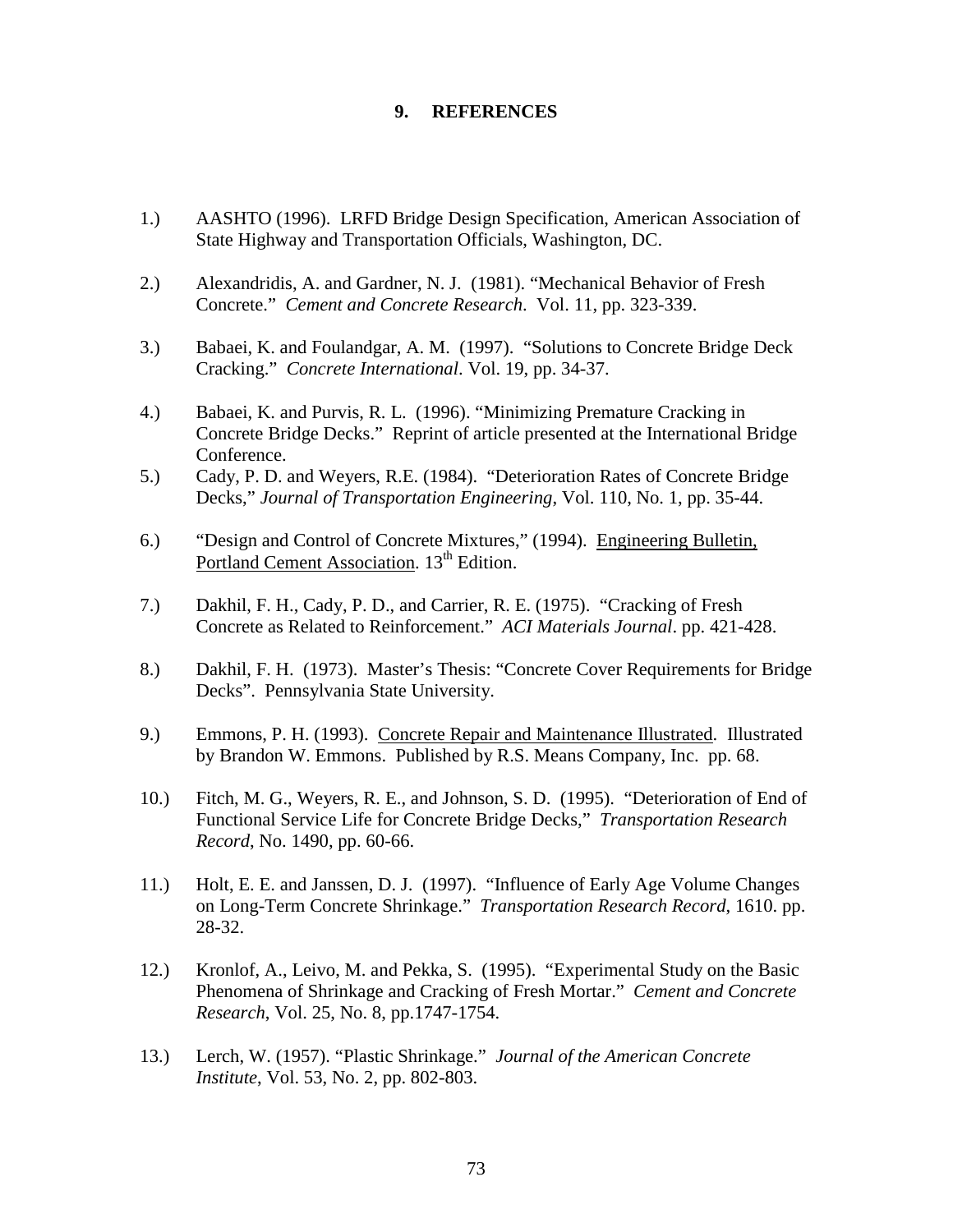- 14.) Krauss, P. D. and Rogalla, E. A. (1996). "Transverse Cracking in Newly Constructed Bridge Decks." National Cooperative Highway Research Program. Report 380. Transportation Research Board.
- 15.) Olson, R. H. (1968). "Lateral Pressure of Concrete on Formwork", Ph.D. Thesis, Oklahoma State University.
- 16.) Powers, T.C. (1939). "The Bleeding of Portland Cement Paste, Mortar, and Concrete Treated as a Special Case of Sedimentation." Research Laboratory of the Portland Cement Association, Bulletin 2. pp. 160.
- 17.) Pyc, W.A. (1998). "Field Performance of Epoxy-Coated Reinforcing Steel In Virginia Bridge Decks." Dissertation. Virginia Polytechnic Institute and State University.
- 18.) Virginia Department of Transportation (1997), Metric Road and Bridge Specifications.
- 19) Weyers, R. E., Conway, J. C., and Cady, P. D. (1982). "Photoelastic Analysis of Rigid Inclusions in Fresh Concrete." *Cement and Concrete Research*. Vol. 12, pp. 475-484.
- 20) Weyers, R. E. (1998). "Service Life Model for Concrete Structures in Chloride Laden Environments." *ACI Materials Journal*. Vol. 95, No. 4, pp. 445-453.
- 21) R. E.Weyers, B. D. Prowell, M. M. Sprinkel, M. Vorster. (1993) "Concrete Bride Protection, Repair, and Rehabilitation Relative to Reinforcement Corrosion: A methods Application Manual." Strategic Highway Research Program. National Research Council. Washington, DC. 1993.
- 22) National Oceanic and Atmospheric Administration (NOAA), (2000). Online. Internet. July, 2000. Monthly Station and Division Historical Data. Available at: https://ols.nndc.noaa.gov/olstorehtml/172172447051601101235.html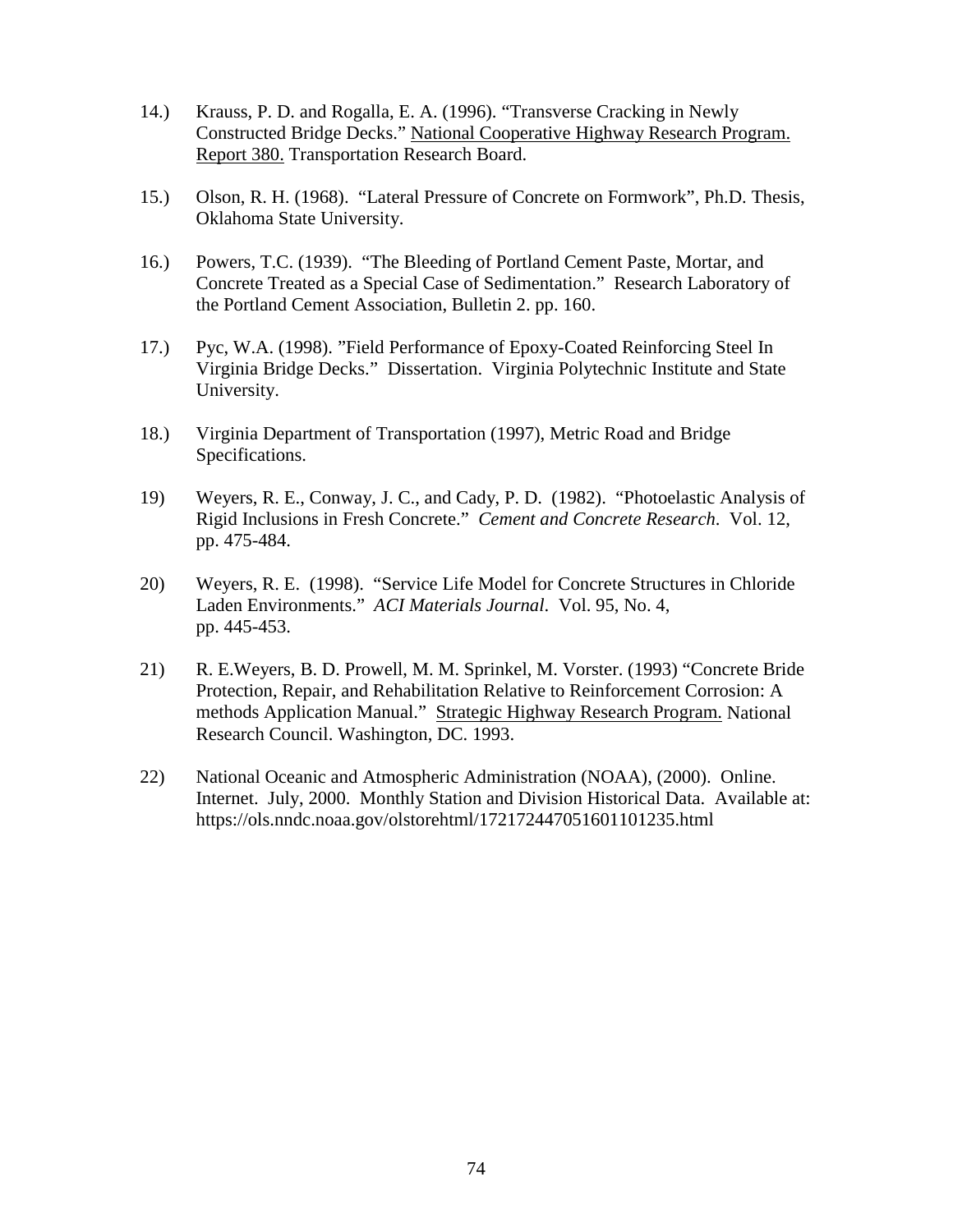# **APPENDIX I**

| Batch #1, (GGBFS/PC), 813 mm Square Specimen Size |                             |              |      |                    |              |                 |  |  |  |
|---------------------------------------------------|-----------------------------|--------------|------|--------------------|--------------|-----------------|--|--|--|
| Treatment                                         |                             | Measurements |      | % Cracked          | S. DEV., s^2 | Crack Width, mm |  |  |  |
|                                                   |                             |              |      |                    |              |                 |  |  |  |
| Bare, 1.5 in.                                     | 60.9                        | 69.3         | 50.0 | 60.1               | 9.665        | 0.07            |  |  |  |
| Bare, 1.75 in.                                    | 48.4                        | 22.4         | 19.3 | 30.0               | 16.014       | 0.05            |  |  |  |
| Bare, 2.0 in.                                     | 20.6                        | 15.6         | 24.2 | 20.1               | 4.313        | 0.05            |  |  |  |
|                                                   |                             |              |      |                    |              |                 |  |  |  |
| ECR, 1.5 in.                                      | 71.9                        | 65.6         | 55.7 | 64.4               | 8.141        | 0.06            |  |  |  |
| ECR, 1.75 in.                                     | 44.3                        | 26.8         | 53.1 | 41.4               | 13.383       | 0.05            |  |  |  |
| ECR, 2.0 in.                                      | 20.3                        | 14.1         | 36.5 | 23.6               | 11.557       | 0.05            |  |  |  |
| Batch # 2, (PC),                                  | 813 mm Square Specimen Size |              |      |                    |              |                 |  |  |  |
| Treatment                                         | Measurements                |              |      | % Cracked          | S. DEV., s^2 | Crack Width, mm |  |  |  |
|                                                   |                             |              |      |                    |              |                 |  |  |  |
| Bare, 1.5 in.                                     | 8.9                         | 15.1         | 15.6 | 13.2               | 3.768        | 0.05            |  |  |  |
| Bare, 1.75 in.                                    | 2.6                         | 10.9         | 21.4 | 11.6               | 9.394        | 0.05            |  |  |  |
| Bare, 2.0 in.                                     | 0.0                         | 0.0          | 6.3  | 2.1                | 3.608        | 0.05            |  |  |  |
|                                                   |                             |              |      |                    |              |                 |  |  |  |
| ECR, 1.5 in.                                      | 10.4                        | 11.7         | 20.6 | $\overline{1}$ 4.2 | 5.526        | 0.05            |  |  |  |
| ECR, 1.75 in.                                     | 3.1                         | 5.2          | 7.3  | 5.2                | 2.083        | 0.05            |  |  |  |
| ECR, 2.0 in.                                      | 0.0                         | 0.0          | 4.7  | 1.6                | 2.706        | 0.05            |  |  |  |
| Batch #3, (PC), 610 mm Square Specimen Size       |                             |              |      |                    |              |                 |  |  |  |
| Treatment                                         |                             | Measurements |      | % Cracked          | S. DEV., s^2 | Crack Width, mm |  |  |  |
|                                                   |                             |              |      |                    |              |                 |  |  |  |
| Bare, 1.5 in.                                     | 25.7                        | 9.7          | 18.1 | 17.8               | 7.989        | 0.05            |  |  |  |
| Bare, 1.75 in.                                    | 0.0                         | 11.8         | 20.5 | 12.2               | 10.247       | 0.05            |  |  |  |
| Bare, 2.0 in.                                     | 5.6                         | 0.7          | 1.4  | 2.8                | 4.811        | 0.05            |  |  |  |
|                                                   |                             |              |      |                    |              |                 |  |  |  |
| ECR, 1.5 in.                                      | 14.9                        | 15.3         | 15.3 | 15.2               | 0.200        | 0.05            |  |  |  |
| ECR, 1.75 in.                                     | 9.7                         | 18.1         | 16.7 | 14.8               | 4.465        | 0.05            |  |  |  |
| ECR, 2.0 in.                                      | $\overline{5.6}$            | 6.3          | 3.5  | 2.1                | 3.608        | 0.05            |  |  |  |
| Batch #3, (PC), 305 mm Square Specimen Size       |                             |              |      |                    |              |                 |  |  |  |
| Treatment                                         |                             | Measurements |      | % Cracked          | S. DEV., s^2 | Crack Width, mm |  |  |  |
|                                                   |                             |              |      |                    |              |                 |  |  |  |
| Bare, 1.5 in.                                     | 75.0                        | 33.3         | 68.8 | 59.0               | 22.470       | 0.05            |  |  |  |
| Bare, 1.75 in.                                    | 33.3                        | 25.0         | 25.0 | 27.8               | 4.811        | 0.05            |  |  |  |
| Bare, 2.0 in.                                     | 0.0                         | 0.0          | 8.3  | 2.8                | 4.811        | 0.05            |  |  |  |
| Bare, 2.25 in.                                    | 0.0                         | 4.2          | 37.5 | 13.9               | 20.554       | 0.05            |  |  |  |
| Bare, 2.5 in.                                     | 0.0                         | 0.0          | 0.0  | 0.0                | 0.000        | 0.05            |  |  |  |
| ECR, 1.5 in.                                      | 75.0                        | 16.7         | 79.2 | 56.9               | 34.944       | 0.05            |  |  |  |
| ECR, 1.75 in.                                     | 33.3                        | 0.0          | 54.2 | 29.2               | 27.323       | 0.05            |  |  |  |
| ECR, 2.0 in.                                      | 0.0                         | 0.0          | 12.5 | 4.2                | 7.217        | 0.05            |  |  |  |
| ECR, 2.25 in.                                     | 0.0                         | 0.0          | 0.0  | 0.0                | 0.000        | 0.05            |  |  |  |
| ECR, 2.5 in.                                      | 0.0                         | 0.0          | 0.0  | 0.0                | 0.000        | 0.05            |  |  |  |

# (180 days cracking results)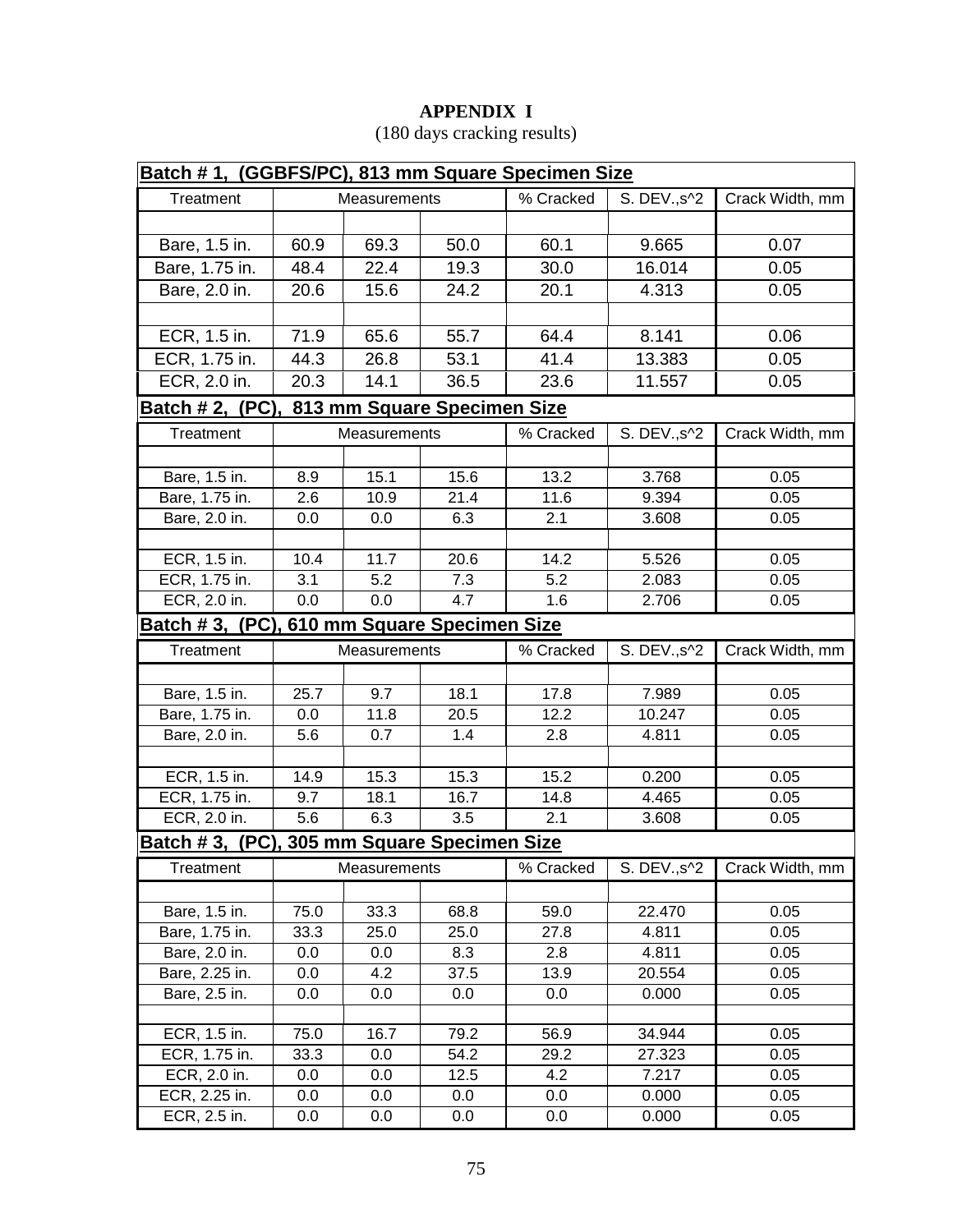# **APPENDIX I (Cont.)**

| Batch #1, (GGBFS/PC), 813 mm Square Specimen Size |       |       |                |  |                |      |  |  |
|---------------------------------------------------|-------|-------|----------------|--|----------------|------|--|--|
| Clear Cover, in.                                  | 1.5   | 1.75  | 2              |  | Random<br>Data |      |  |  |
| Clear Cover, mm                                   | 38    | 44    | 51             |  | x              | у    |  |  |
|                                                   | 60.9  | 48.4  | 20.6           |  | 38             | 50   |  |  |
|                                                   | 69.3  | 22.4  | 15.6           |  | 38             | 65.6 |  |  |
|                                                   | 50.0  | 19.3  | 24.2           |  | 44             | 44.3 |  |  |
|                                                   | 71.9  | 44.3  | 20.3           |  | 51             | 36.5 |  |  |
|                                                   | 65.6  | 26.8  | 14.1           |  | 44             | 26.8 |  |  |
|                                                   | 55.7  | 53.1  | 36.5           |  | 44             | 53.1 |  |  |
| Cracking Mean,%                                   | 62.24 | 35.72 | 21.88          |  | 51             | 20.6 |  |  |
| Std. Dev.                                         | 8.34  | 14.59 | 8.03           |  | 51             | 20.3 |  |  |
| COV,%                                             | 0.13  | 0.41  | 0.37           |  |                |      |  |  |
| Confid.                                           | 6.67  | 11.68 | 6.43           |  |                |      |  |  |
| RM3 Half Model, %                                 | 57.25 | 43.88 | 30.50          |  |                |      |  |  |
| Full Model, %                                     | 53.10 | 40.05 | 27.00          |  |                |      |  |  |
| Specific Model,%                                  | 59.95 | 39.78 | 19.60          |  |                |      |  |  |
| CM4 Half Specific, %                              | 66.40 | 44.80 | 23.20          |  |                |      |  |  |
|                                                   |       |       |                |  |                |      |  |  |
| 813 mm Square Specimen Size<br>Batch # 2, (PC),   |       |       |                |  |                |      |  |  |
|                                                   |       |       |                |  |                |      |  |  |
| Clear Cover, in.                                  | 1.5   | 1.75  | $\overline{2}$ |  | Random<br>Data |      |  |  |
| Clear Cover, mm                                   | 38    | 44    | 51             |  | X              | У    |  |  |
|                                                   | 8.9   | 2.6   | 0.0            |  | 38             | 15.1 |  |  |
|                                                   | 15.1  | 10.9  | 0.0            |  | 38             | 11.7 |  |  |
|                                                   | 15.6  | 21.4  | 6.3            |  | 38             | 20.6 |  |  |
|                                                   | 10.4  | 3.1   | 0.0            |  | 44             | 10.9 |  |  |
|                                                   | 11.7  | 5.2   | 0.0            |  | 44             | 3.1  |  |  |
|                                                   | 20.6  | 7.3   | 4.7            |  | 44             | 7.3  |  |  |
| Mean                                              | 13.7  | 8.4   | 1.8            |  | 51             | 0    |  |  |
| Std. Dev.                                         | 4.27  | 7.03  | 2.87           |  | 51             | 6.3  |  |  |
| COV,%                                             | 0.31  | 0.83  | 1.57           |  |                |      |  |  |
| Confid.                                           | 3.42  | 5.62  | 2.29           |  |                |      |  |  |
| RM2 Half Model, %                                 | 12.15 | 6.35  | 0.55           |  |                |      |  |  |
| Full Model, %                                     | 21.1  | 8.1   | $-5.0$         |  |                |      |  |  |
| Specific Model,%                                  | 13.9  | 7.95  | $\overline{2}$ |  |                |      |  |  |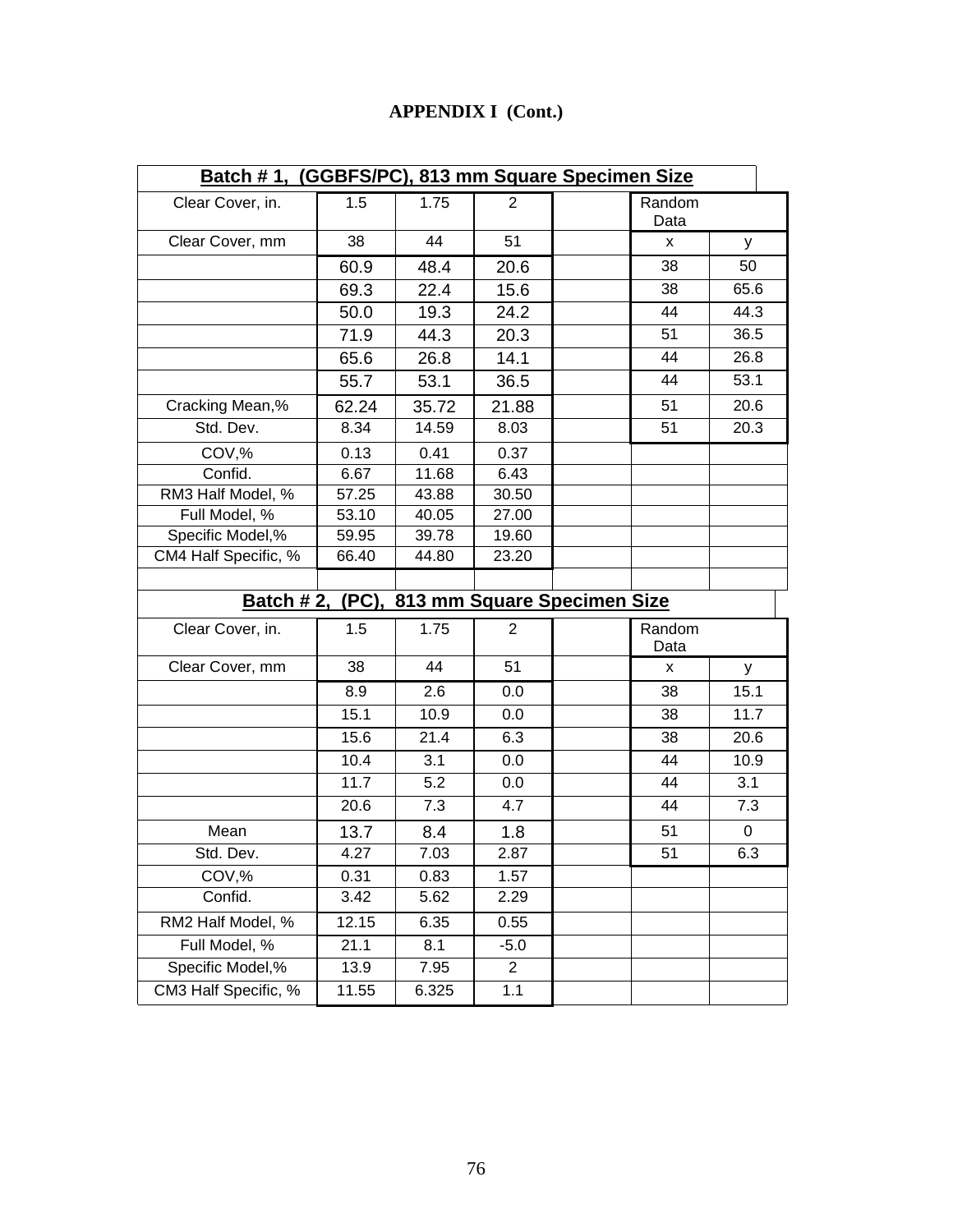| <b>APPENDIX I (Cont.)</b> |  |
|---------------------------|--|
|---------------------------|--|

|                      |                |                                        |                  | Batch #3, (PC), 610 mm Square Specimen Size |                |                 |      |
|----------------------|----------------|----------------------------------------|------------------|---------------------------------------------|----------------|-----------------|------|
| Clear Cover, in.     | 1.5            | 1.75                                   | $\overline{2}$   |                                             | Random<br>Data |                 |      |
| Clear Cover, mm      | 38             | 44                                     | 51               |                                             | X              | У               |      |
|                      | 9.7            | 0.0                                    | 5.6              |                                             | 38             | 18.1            |      |
|                      | 25.7           | 11.8                                   | 0.7              |                                             | 38             | 25.7            |      |
|                      | 18.1           | 20.5                                   | 1.4              |                                             | 38             | 14.9            |      |
|                      | 14.9           | 9.7                                    | 5.6              |                                             | 44             | 11.8            |      |
|                      | 15.3           | 18.1                                   | 6.3              |                                             | 44             | 9.7             |      |
|                      | 15.3           | 16.7                                   | $\overline{3.5}$ |                                             | 44             | 18.1            |      |
| Mean                 | 16.5           | 12.8                                   | 3.8              |                                             | 51             | 5.6             |      |
| Std. Dev.            | 5.26           | 7.43                                   | 2.35             |                                             | 51             | 1.4             |      |
| COV,%                | 0.32           | 0.58                                   | 0.62             |                                             |                |                 |      |
| Confid.              | 4.21           | 5.94                                   | 1.88             |                                             |                |                 |      |
| RM2 Half Model, %    | 17.7           | 11.9                                   | 6.1              |                                             |                |                 |      |
| Full Model, %        | 23.05          | 10.525                                 | $-2$             |                                             |                |                 |      |
| Specific Model,%     | 17.35          | 11.025                                 | 4.7              |                                             |                |                 |      |
| CM2 Half Specific, % | 18.35          | 11.975                                 | 5.6              |                                             |                |                 |      |
|                      |                |                                        |                  |                                             |                |                 |      |
|                      |                |                                        |                  | Batch #3, (PC), 305 mm Square Specimen Size |                |                 |      |
| Clear Cover, in.     | 1.5            | 1.75                                   | $\overline{2}$   | 2.25                                        | 2.5            | Random<br>Data  |      |
| Clear Cover, mm      | 38             | 44                                     | 51               | 57                                          | 64             | x               | У    |
|                      | 75.0           | 33.3                                   | 0.0              | 0.0                                         | 0.0            | 38              | 75   |
|                      | 33.3           | 25.0                                   | 0.0              | 4.2                                         | 0.0            | 38              | 68.8 |
|                      | 68.8           | 25.0                                   | 8.3              | 37.5                                        | 0.0            | 44              | 25.0 |
|                      | 75.0           | 33.3                                   | 0.0              | 0.0                                         | 0.0            | 44              | 33.3 |
|                      | 16.7           | 0.0                                    | 0.0              | 0.0                                         | 0.0            | 44              | 54.2 |
|                      | 79.2           | 54.2                                   | 12.5             | 0.0                                         | 0.0            | 51              | 8.3  |
| Mean                 | 58.0           | 28.5                                   | 3.5              | 6.9                                         | 0.0            | 51              | 0.0  |
| Std. Dev.            | 26.30          | 17.56                                  | 5.54             | 15.06                                       | 0.00           | 51              | 0    |
| COV,%                | 0.45           | 0.62                                   | 1.59             | 2.17                                        | 0.00           | $\overline{51}$ | 12.5 |
| Confid.              | 21.04          | 14.05                                  | 4.43             | 12.05                                       | 0.00           | 57              | 4.2  |
| RM1 Half Model, %    | 52             | 38                                     | 24               | 10                                          | -4             | 57              | 0    |
| Full Model, %        | 43.85          | 31.325                                 | 18.8             | 6.275                                       | $-6.25$        | 64              | 0    |
| Specific Model,%     | 46.5           | 32.75                                  | 19               | 5.25                                        | $-8.5$         | 64              | 0    |
| CM1 Half Specific, % | 56.75          | 40.875                                 | 25               | 9.125                                       | $-6.75$        | 64              | 0    |
| Quadratic            | 48.2           | 33.3                                   | 21.7             | 13.7                                        | 9.2            |                 |      |
|                      | 27.9 Quadratic | $Y = 126 - 23.1 PC_610 - 53.0 COVER +$ |                  |                                             |                |                 |      |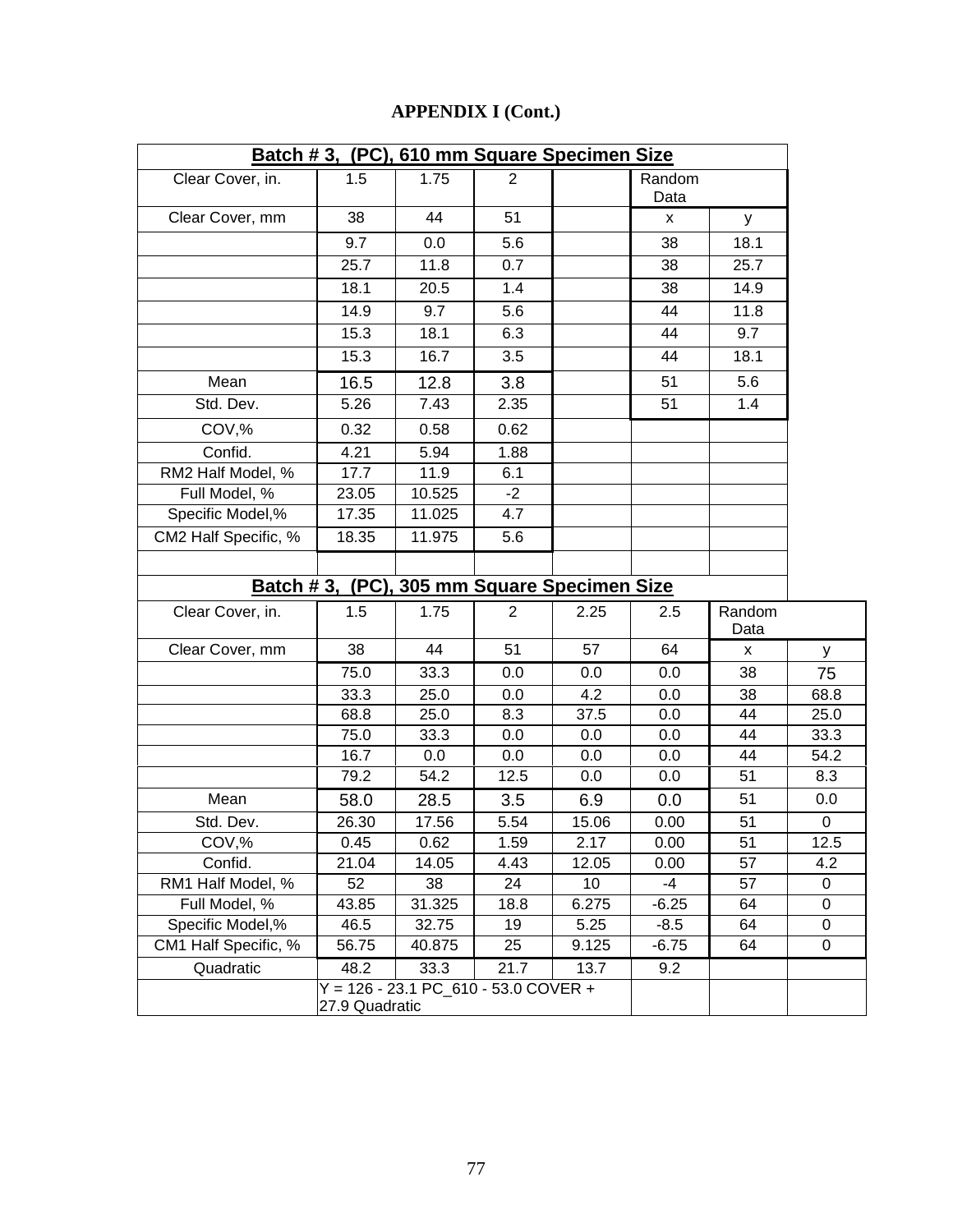# **APPENDIX II**

# **VDOT Class 30 (A4) Concrete Mixture Designs**

| <b>Mixture Design and Handling</b>  | Mixture 1 | Mixture 2               | Mixture 3       | Details/Source            |
|-------------------------------------|-----------|-------------------------|-----------------|---------------------------|
| Mix Design Number                   | 210-8-00  | 210-8-00                | 210-8-00        |                           |
| Date Delivered                      | 7/10/00   | 7/11/00                 | 7/13/00         |                           |
| Amount Ordered, cuy.                | 4         | 4                       | 3.5             |                           |
| Mix Time, AM                        | 9:26      | 10:17                   | 10:07           |                           |
| Delivery Time, AM                   | 10:10     | 10:35                   | 10:40           |                           |
| Designed Air Content, %             |           | $6.5+1-1.5$ $6.5+1-1.5$ | $6.5 + 1 - 1.5$ |                           |
| Designed Slump, in.                 | $2 - 4$   | $2 - 4$                 | $2 - 4$         |                           |
| <b>Mixture Proportions</b>          |           |                         |                 |                           |
| Natural Sand, Ib.                   | 1221      | 1221                    | 1221            | <b>Wythe Stone</b>        |
| No. 57 N.P. Coarse Aggregate, lb.   | 1635      | 1635                    | 1635            | Salem Stone               |
| Type I/Type II Portland Cement, Ib. | 318       | 635                     | 635             | <b>Capitol Cement</b>     |
| Pozzolans, lb.                      | 317       | 0                       | $\overline{0}$  | <b>Blue Circle Cement</b> |
| Water, lb.                          | 286       | 286                     | 286             | Municipal                 |
| Air Entrainment Admixture, oz.      | $2$ to 5  | $2$ to 5                | $2$ to 5        | Sika Corp.                |
| Retarder Admixture, oz.             | 18 to 22  | 18 to 22                | 18 to 22        | Sika Corp.                |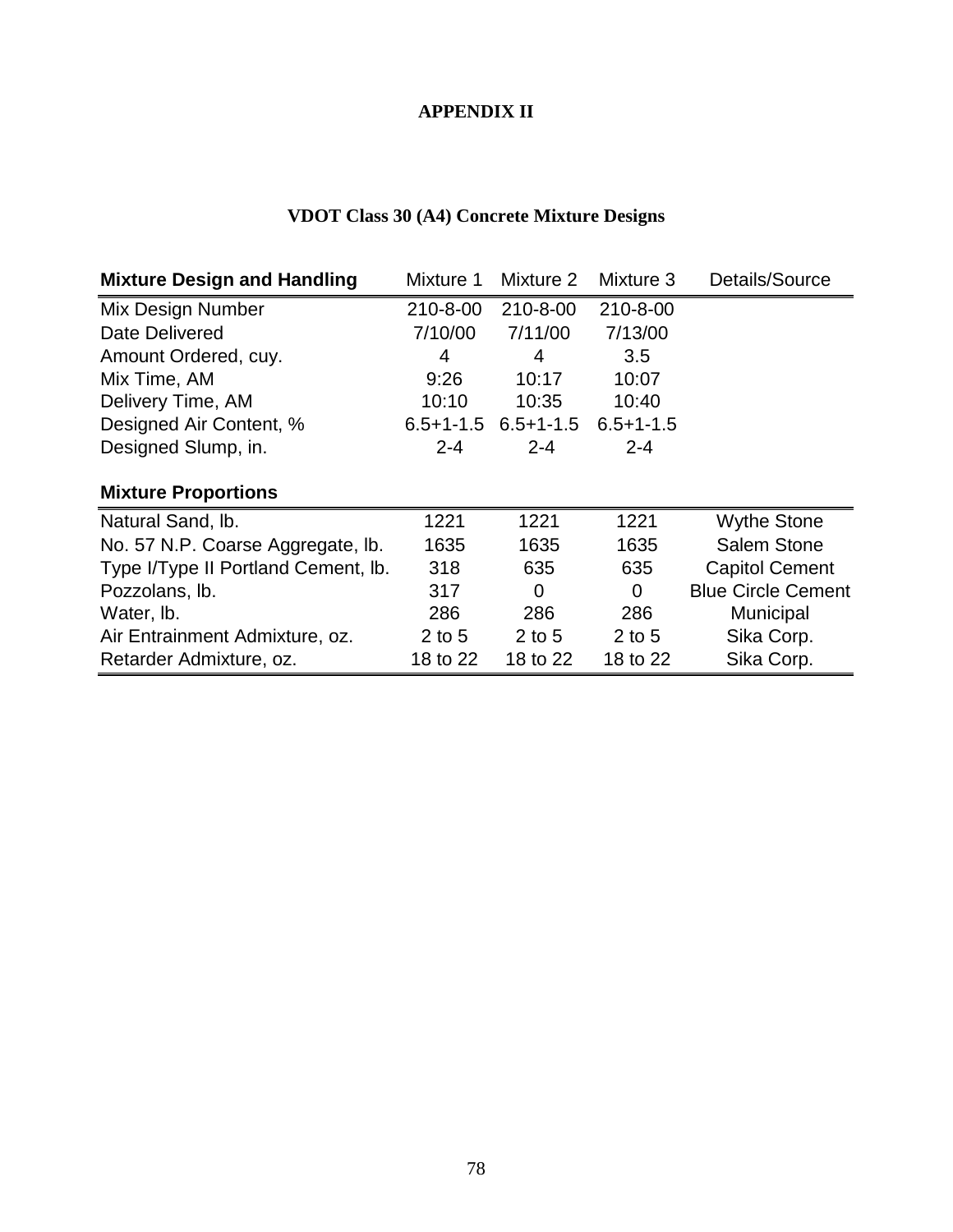# **APPENDIX III**

# **1997 Virginia Department of Transportation (VDOT) Road and Bridge Specifications**

 Various sections of the VDOT Metric Road and Bridge Specifications were written to minimize bridge deck damage due to construction practices. In the following section, applicable excerpts from the specification have been included. Requirements on concrete design characteristics, control techniques, clear cover, reinforcement, forms, consolidation, finishing and curing were considered during the formulation of this research plan.

Concrete characteristics: *(Sect. 217.07, pp. 195-196)*

- Prior to mixing concrete, the Contractor shall submit, or shall have his supplier submit, for approval concrete mixture design(s) conforming to the specifications for the class of concrete specified.
- The Contractor shall furnish and incorporate an approved water-reducing and retarding admixture in bridge deck concrete and in other concrete when conditions are such that the initial set may occur prior to completion of approved finishing operations. An approved water-reducing admixture shall be furnished and incorporated in concrete when necessary to provide the required slump without exceeding the maximum water/cement. (VDOT Table II-17 for Class 30 concrete requires a concrete slump of 50-100 and 50-175 for concrete containing water reducers.)
- Concrete shall be air entrained. The air content shall conform to the requirements of VDOT Table II-17. (Class 30 concrete pavements require an air content of  $6.5 \pm 1.5$ % or  $7.5 \pm 1.5$  % for concrete containing water reducers.)

Concrete control tests: (Sect. 217.08, pp. 189)

- Air and consistency tests will be performed by the department prior to discharge into forms to ensure that specification requirements are consistently being complied with for each class of concrete.
- Entrained air content will be determined in accordance with the requirements of AASHTO T152 or T196.

Concrete clear cover: *(Sect.406.03 pp. 481-482)*

- In substructures, cover over the top mat of reinforcement shall be at least 65 mm.
- In corrosive or marine environments or under other severe exposure conditions, the minimum cover shall be increased 25 mm except where epoxy-coated reinforcement is used.
- Bars shall be placed so that the concrete cover as indicated on the plans will be maintained within a tolerance of  $0$  to  $+13$  mm in the finally cast concrete.

Steel reinforcement: *(Sect. 223.02 pp. 209-210 and 406.03 pp. 481)*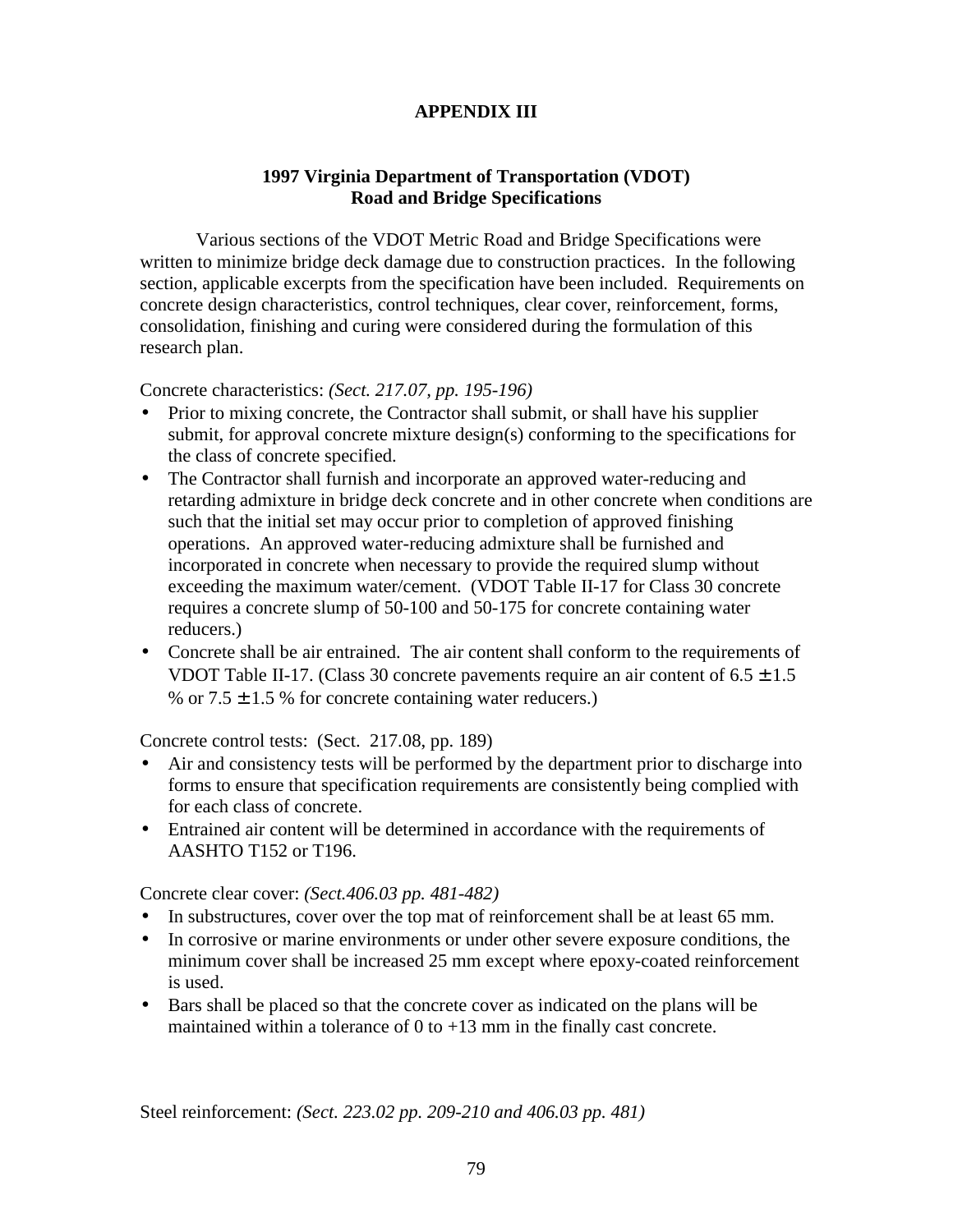- Longitudinal bars for continuous reinforced concrete pavement shall conform to the requirements of ASTM A615M, Grade 400.
- Handling and storage of the coated bars shall conform to the requirements of AASHTO M284.
- Visible damage to the epoxy coating shall be patched or repaired with materials compatible to the existing coating in accordance with AASHTO M284.
- Tie Wires used with epoxy-coated steel shall be plastic coated or epoxy coated.

# Concrete forms: *(Sect. 404.03 pp. 439-440)*

- On concrete beam bridges, the Contractor shall have the option of using corrugated metal bridge deck forms, prestressed deck panels, or wood forms to form that portion of bridge decks between beams unless otherwise specified on the plans.
- Forms shall be treated with an approved oil or form-coated material or thoroughly wetted with water immediately before concrete placement.

# Consolidation: *(Sect. 404.03, pp. 449 and 316.04 pp. 395)*

- Vibration shall be internal to the concrete but not applied directly to reinforcement or formwork.
- The intensity of vibration shall visibly affect a mass of concrete over a radius of at least 450 mm.
- Vibration shall be of sufficient duration and intensity to consolidate concrete thoroughly but shall not be continued so as to cause segregation.
- Concrete shall be thoroughly consolidated against forms and joint assemblies by means of full-width vibration. Vibrators will not be permitted to come in contact with a joint assembly, reinforcement or side of forms. The vibrator shall not be operated for more than 15 seconds in any one location.

# Concrete finish (floating): *(Sect. 316.04, pp. 399-400)*

- Hand finishing will be permitted only under the following conditions: (1) to finish concrete already deposited on the grade in the event of a breakdown of mechanical equipment; and (2) to finish narrow widths, approach slabs of irregular dimensions where the operation of mechanical equipment is impractical.
- Hand method: Following strike off by an approved screed, concrete shall be smoothed with a darby to level raised spots or fill depressions. Long-handled floats or hand floats of wood or metal, as the area dictates, may be used in lieu of darbies to smooth and level concrete surface. Excessive bleed water shall be wasted over the side forms after each pass of the float.

Concrete finish (texture): *(Sect. 316.04, pp. 401and 404.03, pp. 451)* 

- Prior to grooving, multi-ply damp fabric shall be dragged over the pavement surface to provide a gritty texture on ridges between grooves.
- Placing and consolidating concrete shall be conducted to form a compact, dense, impervious mass of uniform texture that will show smooth faces on exposed surfaces.

# Concrete curing: *(Sect. 316.04, pp. 401 and 404.03, pp.457)*

• Care shall be taken in hot, dry, or windy weather to protect the concrete from shrinkage cracking by applying curing medium at the earliest possible time after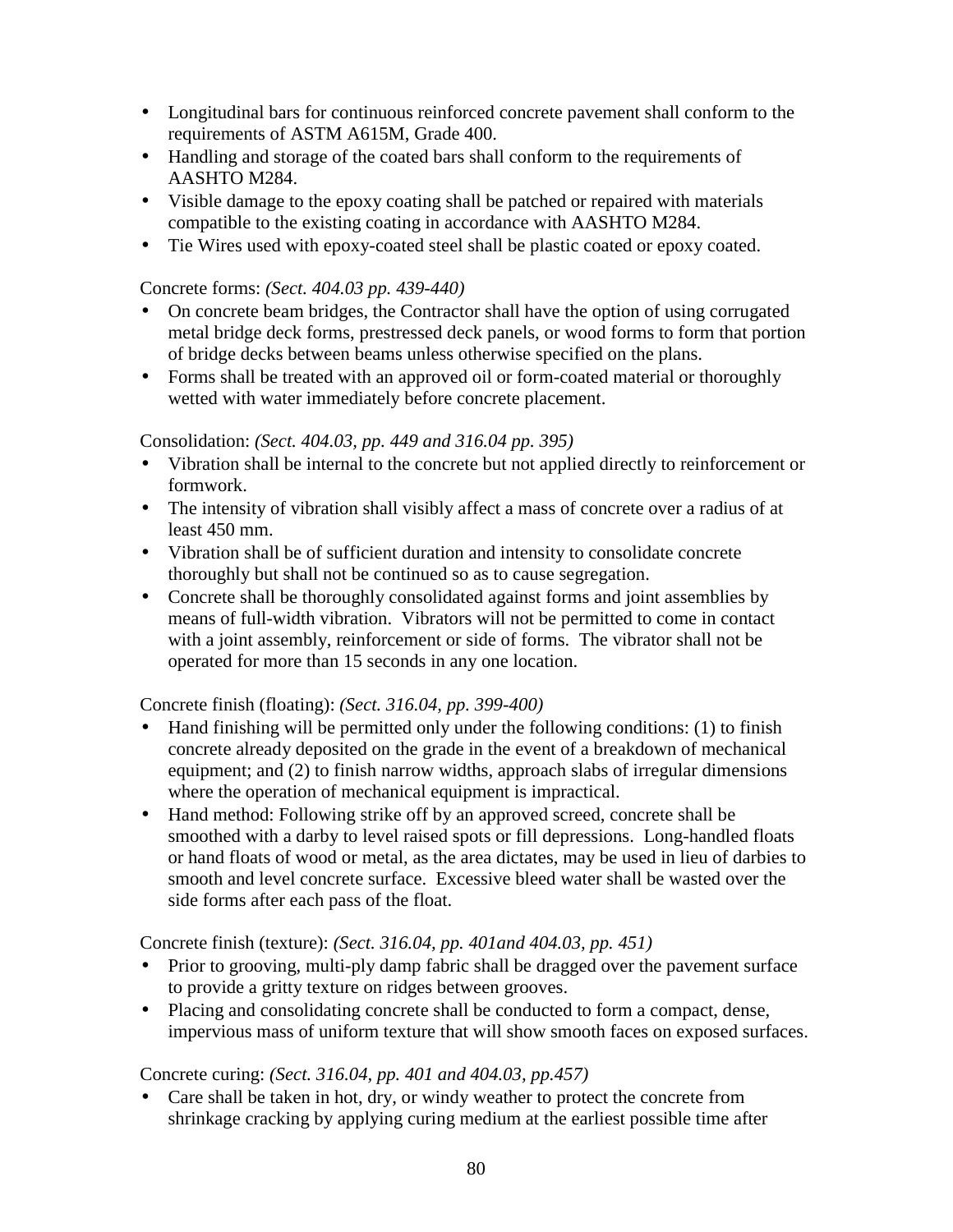finishing operations and after the sheen has disappeared from the surface of the pavement.

- Water used for curing concrete shall be clean, clear, and free from oil and other deleterious substances and shall have a pH of at least 4.5.
- Concrete shall be cured for 7-days, regardless of the strength obtained with control cylinders. During this 7-day curing period, a curing agent or medium shall be used.

Concrete protection: *(Sect. 404.03, pp. 457-458)*

- Concrete shall be protected from rain.
- Concrete shall be protected from freezing by approved coverings.
- Protection shall be provided to prevent rapid drying of concrete as a result of low humidity, high wind, high atmospheric temperatures or combinations thereof. If the maximum evaporation rate, as determined from Figure 1 of ACI 308-2 exceeds 0.5 kg/m2/hr for Class 30 concrete bridge deck placement or 0.3 kg/m2/hr for latex modified concrete overlays and other hydraulic cement overlays with a water/cement ratio of 0.40 or less, the Contractor shall use protective measures to prevent shrinkage cracking.
- After concrete in finished surfaces has begun to set, it shall not be walked on or otherwise disturbed for at least 24 hours.